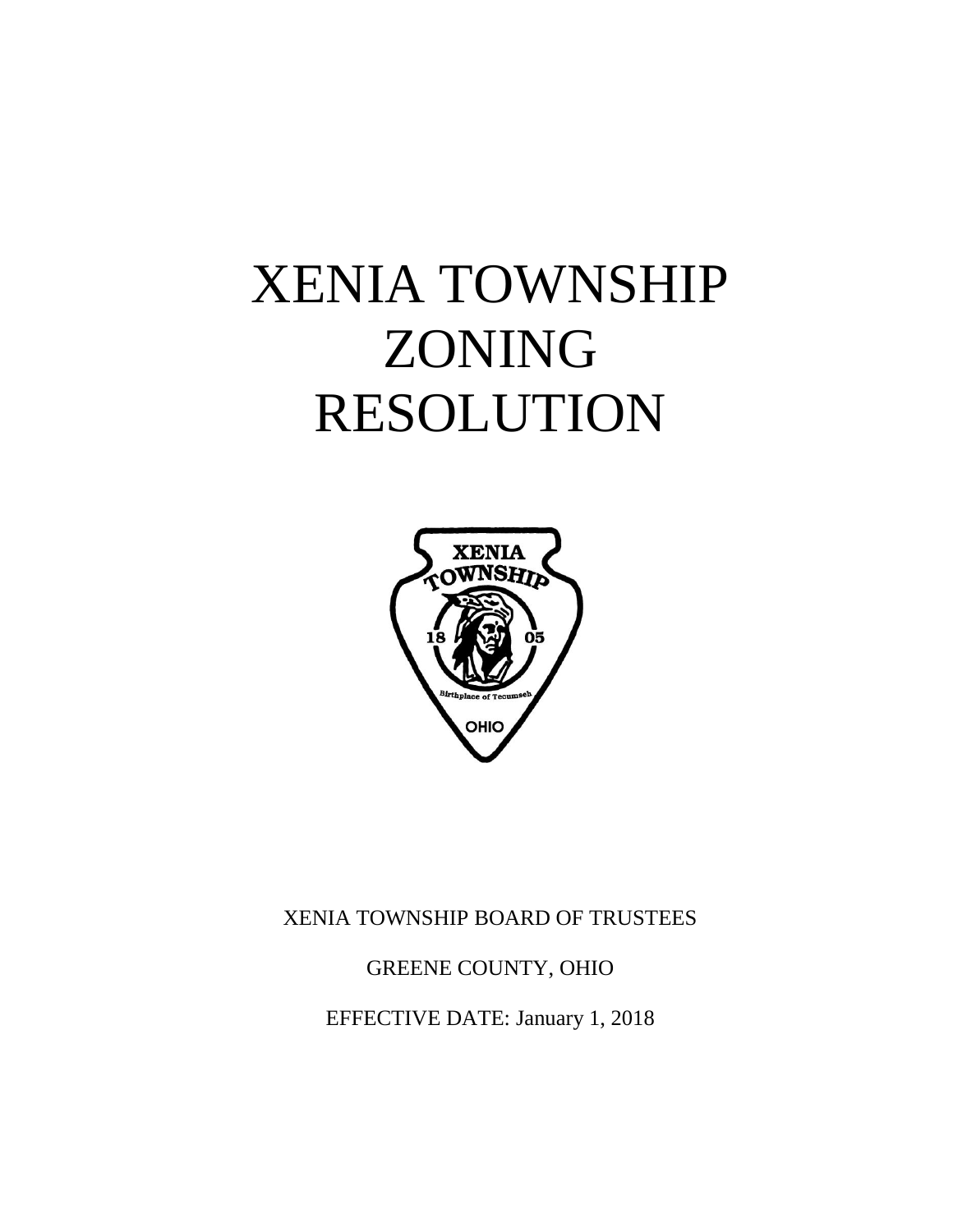# TABLE OF CONTENTS

| 400.3 |                                                                |  |
|-------|----------------------------------------------------------------|--|
|       |                                                                |  |
| 400.5 |                                                                |  |
| 400.6 |                                                                |  |
|       |                                                                |  |
|       | SECTION 401 - E - RURAL SUBURBAN RESIDENTIAL ESTATE DISTRICT37 |  |
|       |                                                                |  |
|       |                                                                |  |
|       |                                                                |  |
|       |                                                                |  |
|       |                                                                |  |
|       |                                                                |  |
| 401.8 |                                                                |  |
| 401.9 |                                                                |  |
|       |                                                                |  |
| 402.2 |                                                                |  |
| 402.3 |                                                                |  |
| 402.4 |                                                                |  |
| 402.5 |                                                                |  |
| 402.6 |                                                                |  |
| 402.7 |                                                                |  |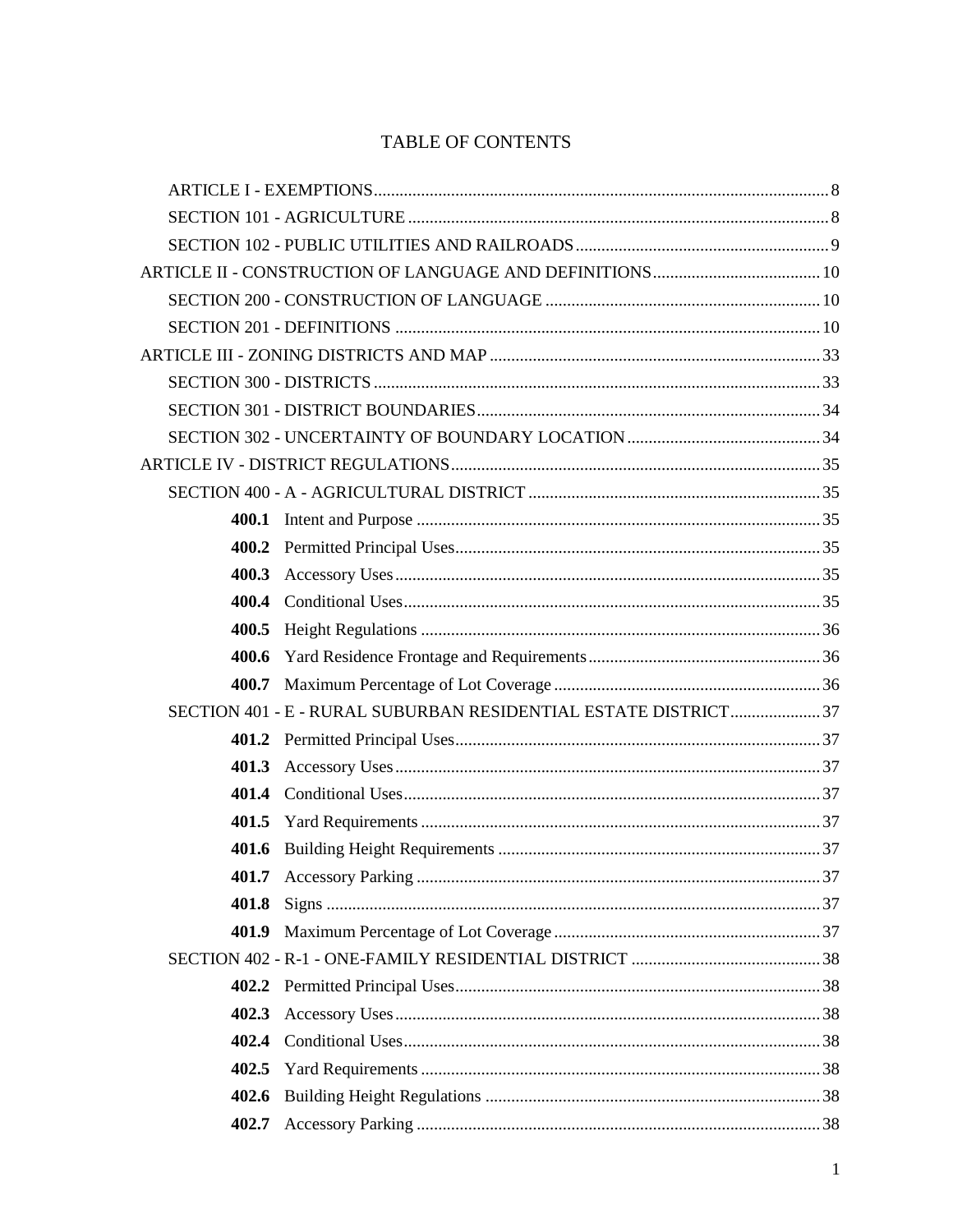|       | SECTION 404 - SCHEDULE OF YARD AND LOT REQUIREMENTS ZONING DISTRICTS |  |
|-------|----------------------------------------------------------------------|--|
|       | SECTION 405 - IG - INSTITUTIONAL AND GOVERNMENTAL DISTRICT 41        |  |
|       |                                                                      |  |
|       |                                                                      |  |
|       |                                                                      |  |
|       |                                                                      |  |
|       |                                                                      |  |
|       |                                                                      |  |
|       |                                                                      |  |
| 405.8 |                                                                      |  |
|       |                                                                      |  |
|       |                                                                      |  |
|       |                                                                      |  |
|       |                                                                      |  |
|       |                                                                      |  |
|       |                                                                      |  |
| 406.5 |                                                                      |  |
|       |                                                                      |  |
|       |                                                                      |  |
| 406.8 |                                                                      |  |
|       |                                                                      |  |
|       |                                                                      |  |
|       |                                                                      |  |
|       |                                                                      |  |
|       |                                                                      |  |
|       |                                                                      |  |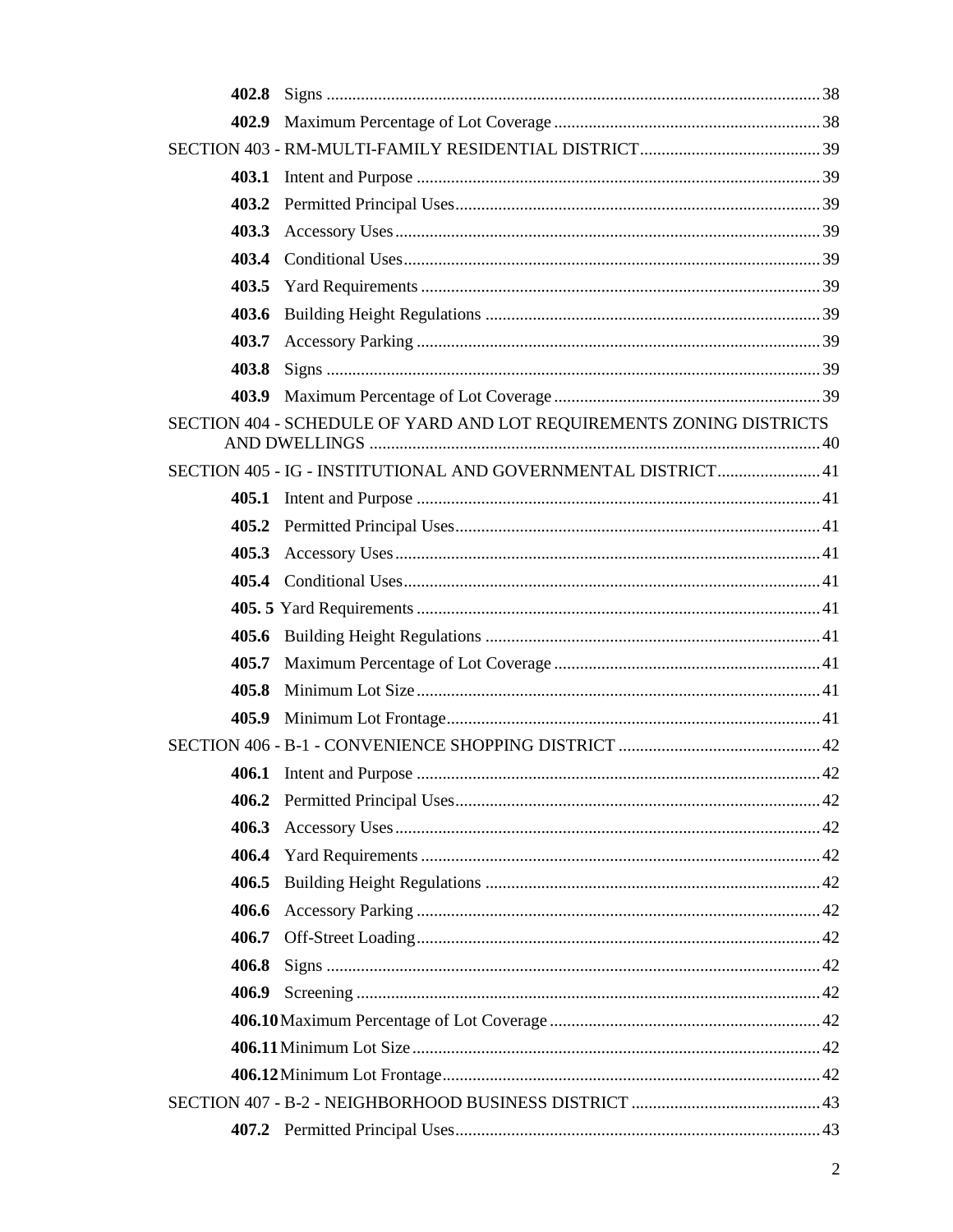| 408.4 |  |  |
|-------|--|--|
|       |  |  |
| 408.6 |  |  |
| 408.7 |  |  |
|       |  |  |
|       |  |  |
|       |  |  |
|       |  |  |
|       |  |  |
|       |  |  |
|       |  |  |
|       |  |  |
| 409.3 |  |  |
| 409.4 |  |  |
| 409.5 |  |  |
| 409.6 |  |  |
| 409.7 |  |  |
| 409.8 |  |  |
| 409.9 |  |  |
|       |  |  |
|       |  |  |
|       |  |  |
|       |  |  |
|       |  |  |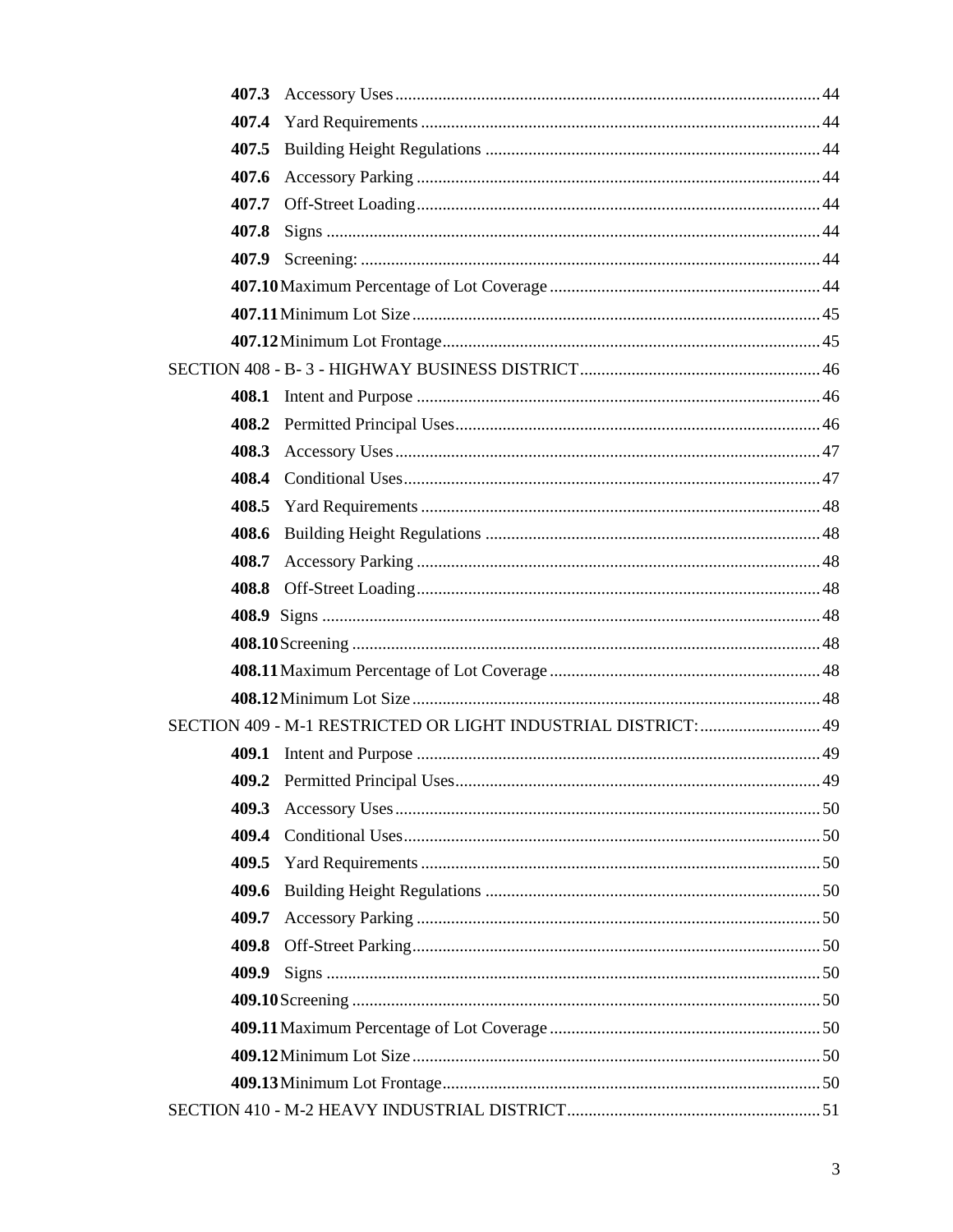| 410.7 |                                                                               |  |
|-------|-------------------------------------------------------------------------------|--|
|       |                                                                               |  |
|       |                                                                               |  |
|       |                                                                               |  |
|       |                                                                               |  |
|       |                                                                               |  |
|       |                                                                               |  |
|       |                                                                               |  |
|       |                                                                               |  |
| 411.3 |                                                                               |  |
|       |                                                                               |  |
|       |                                                                               |  |
|       |                                                                               |  |
|       |                                                                               |  |
|       |                                                                               |  |
|       | 412.3 Conditions for Permitted, Accessory Uses Within the Floodway Fringe  63 |  |
|       | SECTION 413 - WP - WELL FIELD PROTECTION OVERLAY DISTRICT  65                 |  |
|       |                                                                               |  |
|       |                                                                               |  |
|       |                                                                               |  |
|       |                                                                               |  |
| 413.5 |                                                                               |  |
| 413.6 |                                                                               |  |
| 413.7 |                                                                               |  |
| 413.8 |                                                                               |  |
|       |                                                                               |  |
|       |                                                                               |  |
|       |                                                                               |  |
|       |                                                                               |  |
|       |                                                                               |  |
|       |                                                                               |  |
|       |                                                                               |  |
|       |                                                                               |  |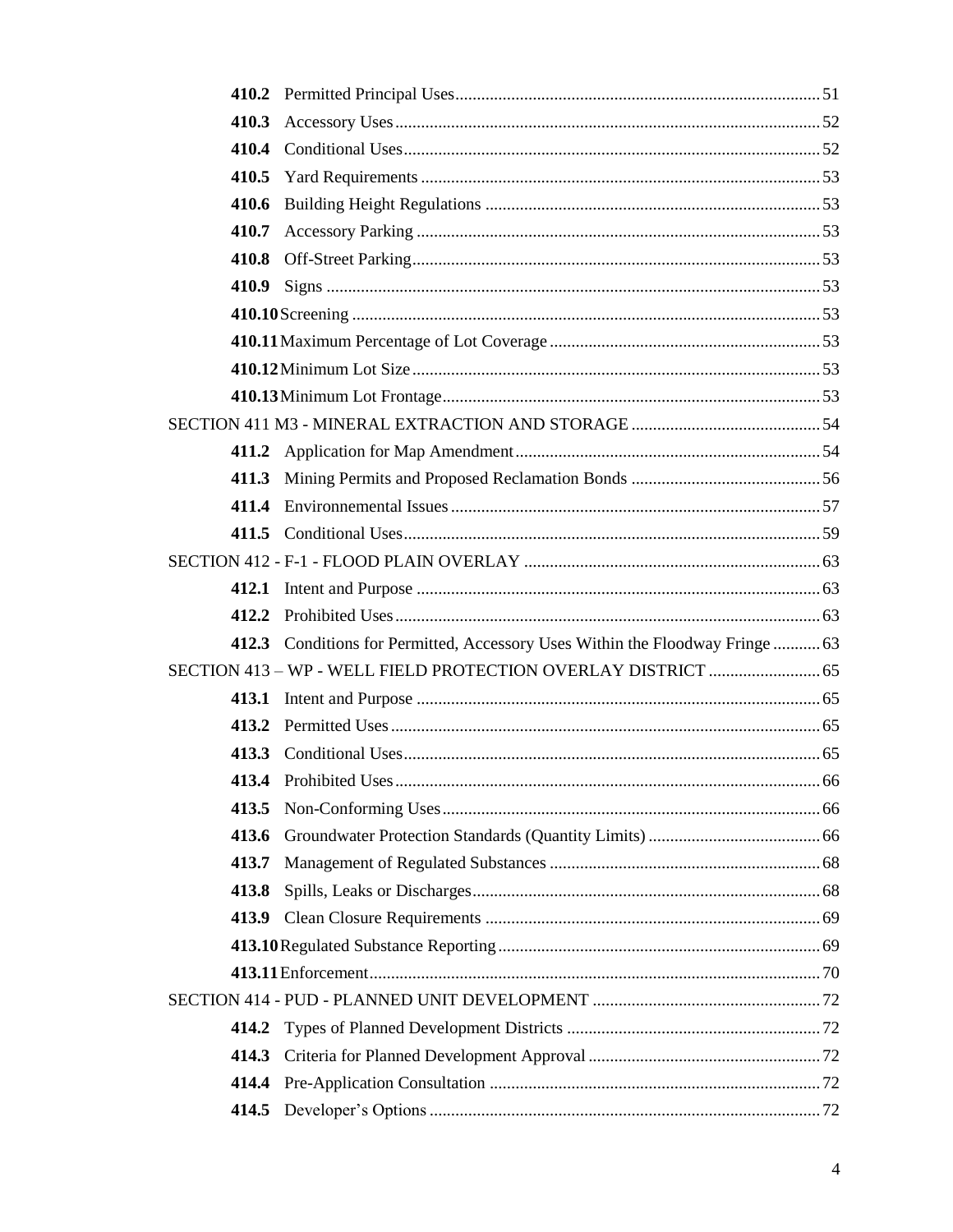| 414.8 |                                                                                        |  |
|-------|----------------------------------------------------------------------------------------|--|
|       | 414.9 Submission of Final Development Plan in Accordance with an Approved74            |  |
|       |                                                                                        |  |
|       | 414.10 Procedure for Approval of Final Development Plan with Approved Pre-             |  |
|       | 414.11 Submission of Final Development Plan Without an Approved Development Plan<br>76 |  |
|       | 414.12 Action by the Township Zoning Commission on Single State Development Plan<br>76 |  |
|       |                                                                                        |  |
|       |                                                                                        |  |
|       |                                                                                        |  |
|       |                                                                                        |  |
|       |                                                                                        |  |
|       |                                                                                        |  |
|       |                                                                                        |  |
|       |                                                                                        |  |
|       |                                                                                        |  |
|       |                                                                                        |  |
|       |                                                                                        |  |
|       |                                                                                        |  |
|       |                                                                                        |  |
|       | SECTION 501 - YARD REQUIRED FOR CORNER AND THROUGH LOTS 82                             |  |
|       |                                                                                        |  |
|       |                                                                                        |  |
|       |                                                                                        |  |
|       |                                                                                        |  |
|       |                                                                                        |  |
|       |                                                                                        |  |
|       |                                                                                        |  |
|       |                                                                                        |  |
|       |                                                                                        |  |
|       |                                                                                        |  |
|       |                                                                                        |  |
|       |                                                                                        |  |
|       |                                                                                        |  |
|       |                                                                                        |  |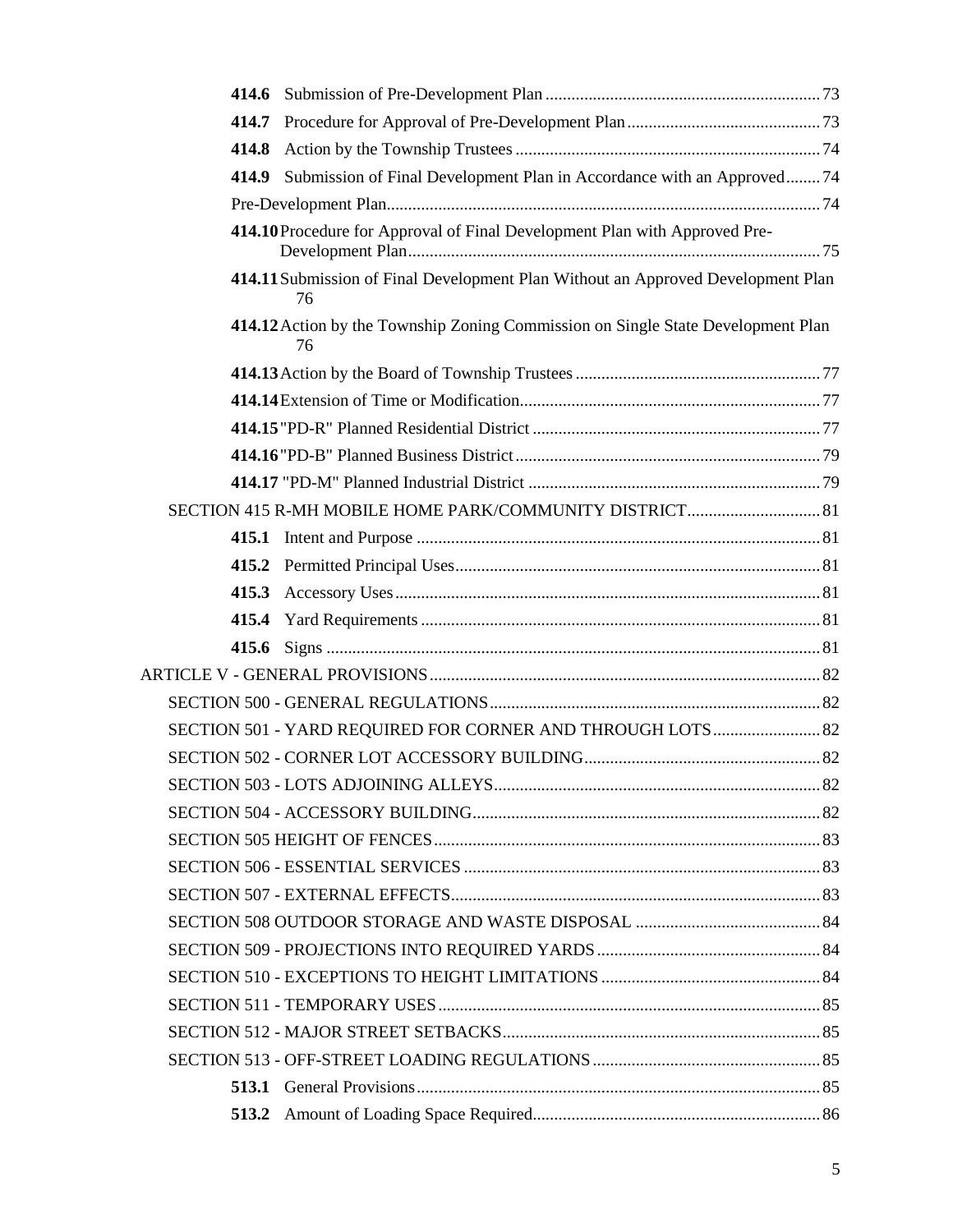|       | Screening shall be required for non-residential buildings, structures or land uses on a lot<br>that adjoin or face any residential district. The plan for screening shall be<br>submitted to and approved by the Zoning Inspector. Screening shall comply with |  |
|-------|----------------------------------------------------------------------------------------------------------------------------------------------------------------------------------------------------------------------------------------------------------------|--|
|       |                                                                                                                                                                                                                                                                |  |
|       |                                                                                                                                                                                                                                                                |  |
|       |                                                                                                                                                                                                                                                                |  |
|       |                                                                                                                                                                                                                                                                |  |
|       |                                                                                                                                                                                                                                                                |  |
|       |                                                                                                                                                                                                                                                                |  |
|       |                                                                                                                                                                                                                                                                |  |
|       |                                                                                                                                                                                                                                                                |  |
|       |                                                                                                                                                                                                                                                                |  |
|       |                                                                                                                                                                                                                                                                |  |
|       |                                                                                                                                                                                                                                                                |  |
|       |                                                                                                                                                                                                                                                                |  |
|       |                                                                                                                                                                                                                                                                |  |
|       |                                                                                                                                                                                                                                                                |  |
|       |                                                                                                                                                                                                                                                                |  |
| 519.6 |                                                                                                                                                                                                                                                                |  |
|       |                                                                                                                                                                                                                                                                |  |
|       |                                                                                                                                                                                                                                                                |  |
|       |                                                                                                                                                                                                                                                                |  |
|       |                                                                                                                                                                                                                                                                |  |
|       |                                                                                                                                                                                                                                                                |  |
|       |                                                                                                                                                                                                                                                                |  |
|       |                                                                                                                                                                                                                                                                |  |
|       |                                                                                                                                                                                                                                                                |  |
|       |                                                                                                                                                                                                                                                                |  |
|       |                                                                                                                                                                                                                                                                |  |
|       |                                                                                                                                                                                                                                                                |  |
|       |                                                                                                                                                                                                                                                                |  |
| 523.6 |                                                                                                                                                                                                                                                                |  |
|       |                                                                                                                                                                                                                                                                |  |
|       |                                                                                                                                                                                                                                                                |  |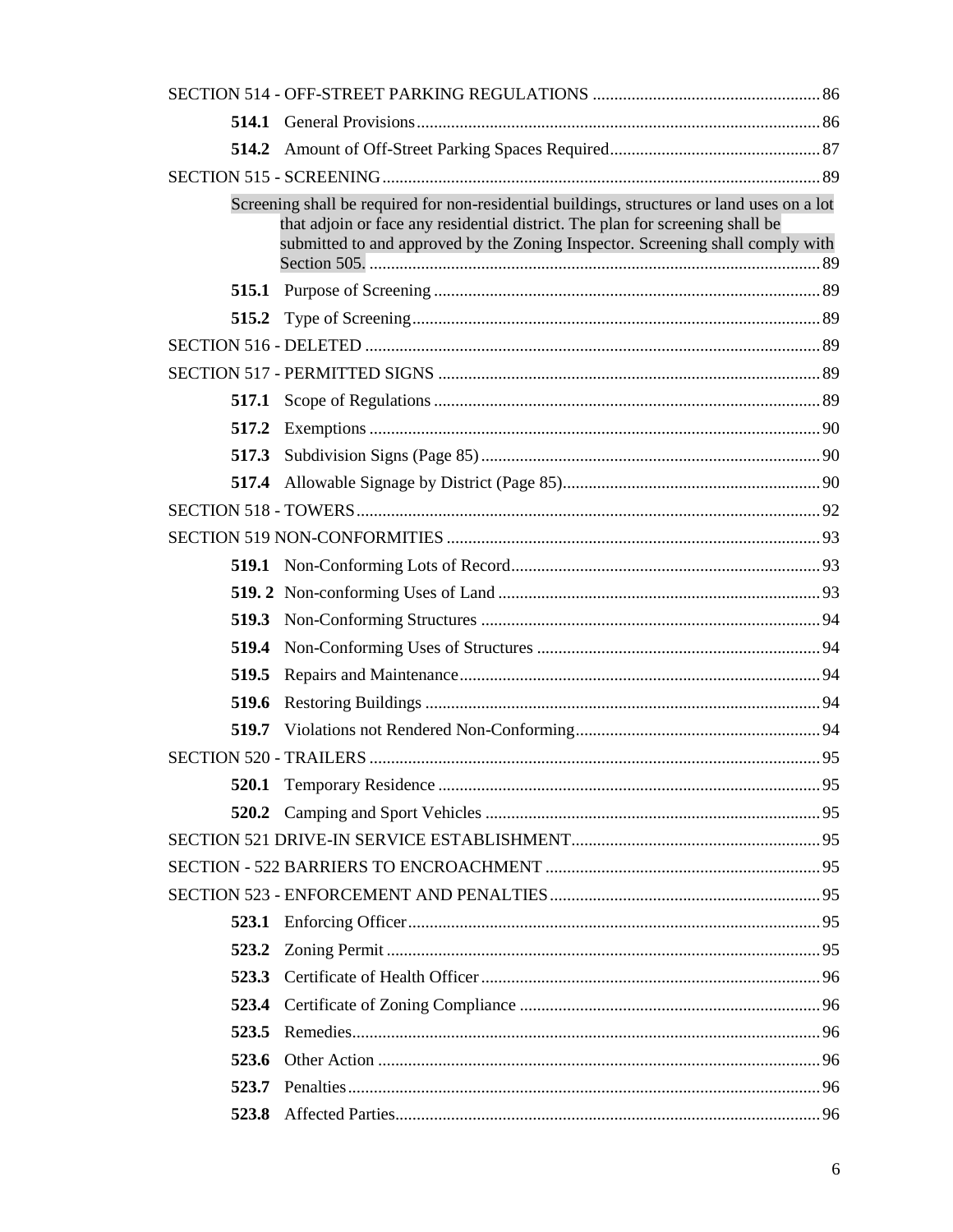|       | <b>SECTION 527 - ADULT ENTERTAINMENT</b> | 98 |
|-------|------------------------------------------|----|
|       |                                          |    |
|       |                                          |    |
|       |                                          |    |
| 600.2 |                                          |    |
| 600.3 |                                          |    |
| 600.4 |                                          |    |
| 600.5 |                                          |    |
|       |                                          |    |
|       |                                          |    |
|       |                                          |    |
|       |                                          |    |
| 700.2 |                                          |    |
| 700.3 |                                          |    |
| 700.4 |                                          |    |
| 700.5 |                                          |    |
| 700.6 |                                          |    |
| 700.7 |                                          |    |
|       |                                          |    |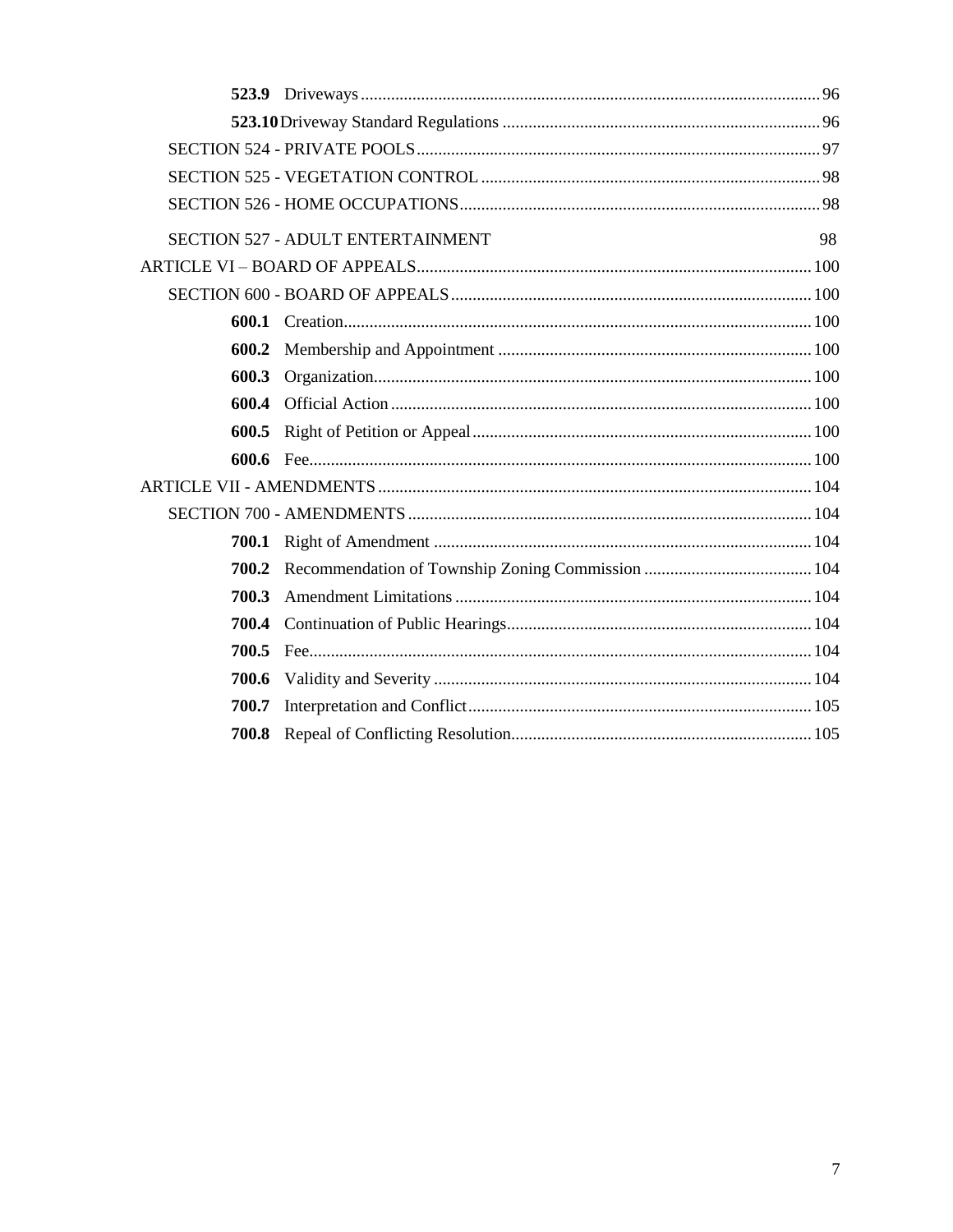# <span id="page-8-0"></span>**ARTICLE I - EXEMPTIONS**

# <span id="page-8-1"></span>**SECTION 101 - AGRICULTURE**

- 1. Except as otherwise provided in division (B) of this section, sections 519.02 to 519.25 of the Ohio Revised Code confer no power on any township zoning commission, board of township trustees, or board of zoning appeals to prohibit the use of any land for agricultural purposes or the construction or use of buildings or structures incident to the use for agricultural purposes of the land on which such buildings or structures are located, including buildings or structures that are used primarily for venting and selling wine and that are located on land any part of which is used for viticulture, and no zoning certificate shall be required for any such building or structure.
- 2. A township zoning resolution, or an amendment to such resolution may in any platted subdivision approved under section 711.05, 711.09, or 711.10 of the Ohio Revised code, or in any area consisting of fifteen or more lots approved under section 711.131 of the Ohio Revised Code that are contiguous to one another, or some of which are contiguous to one another and adjacent to one side of a dedicated public road, and the balance of which are contiguous to one another and adjacent to the opposite side of the same dedicated public road regulate:
	- a. Agriculture on lots of one acre or less;
	- b. Buildings or structures incident to the use of land for agricultural purposes on lots greater than one acre but not greater than five acres by: set back building lines; height; and size;
	- c. Dairying and animal and poultry husbandry on lots greater than one acre but not greater than five acres when at least thirty-five percent of the lots in the subdivision are developed with at least one building, structure, or improvement that is subject to real property taxation or that is subject to the tax on manufactured and mobile homes under section 4503.06 of the Ohio Revised Code. After thirty-five percent of the lots are so developed, dairying and animal and poultry husbandry shall be considered non-conforming use of land and buildings or structures pursuant to section 519.19 of the Ohio Revised Code.

Division (2) of this section confers no power on any township zoning commission, board of township trustees, or board of zoning appeals to regulate agriculture, buildings, or structures, and dairying and animal and poultry husbandry on lots greater than five acres.

- 3. Such sections confer no power on any township zoning commission, board of township trustees, or board of zoning appeals to prohibit in a district zoned for agricultural, industrial, residential, or commercial uses, the use of any land for:
	- a. A farm market where fifty percent or more of the gross income received from the market is derived from produce raised on farms owned or operated by the market operator in a normal crop year. However, a board of township trustees, as provided in section 519.02 of the Ohio Revised Code, may regulate such factors pertaining to farm markets as size of the structure, size of parking areas that may be required, set back building lines, and egress or ingress, where such regulation is necessary to protect the public health and safety.
	- b. Biodiesel production, biomass energy production, or electric or heat energy production if the land on which the production facility is located qualifies as land devoted exclusively to agricultural use under sections 5713.30 to 5713.37 of the Ohio Revised Code for real property tax purposes. As used in division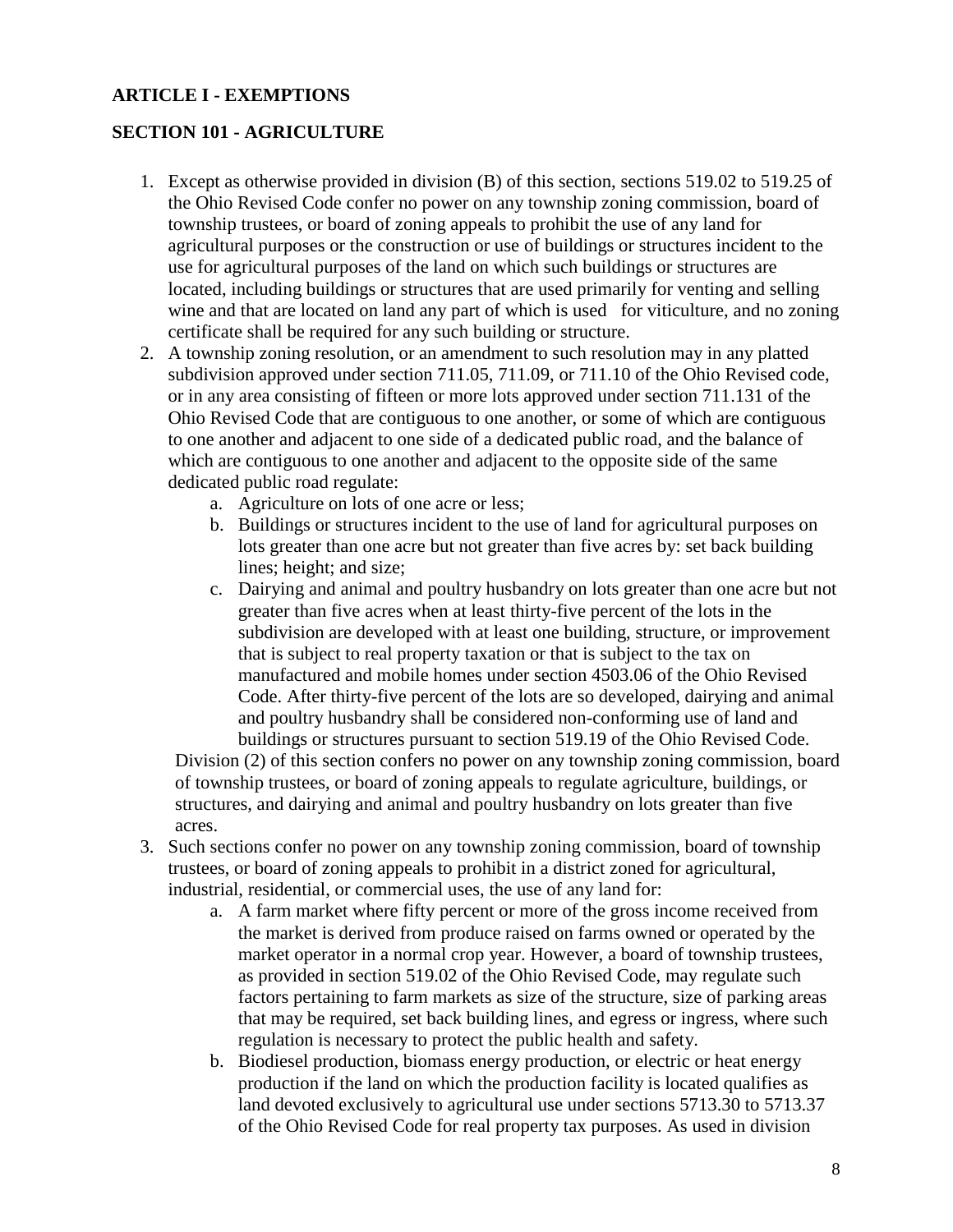(3)(B) of this section, "biodiesel", "biomass energy", and "electric heat energy" have the same meanings as in section 5713.30 of the Ohio Revised Code.

c. Biologically derived methane gas production if the land on which the production facility is located qualifies as land devoted exclusively to agricultural use under sections 5713.30 to 5713.37 of the Ohio Revised Code for real property tax purposes and if the facility that produces the biologically derived methane gas does not produce more than seventeen million sixty thousand seven hundred ten British thermal units, five megawatts, or both.

As used in division (3)(c) of this section, "biologically derived methane gas" has the same meaning as in section 5413.30 of the Ohio Revised Code.

#### <span id="page-9-0"></span>**SECTION 102 - PUBLIC UTILITIES AND RAILROADS**

Section 519.211 of the Ohio Revised Code confers no power on any Board of Township Trustees or Board of Zoning Appeals in respect to the location, erection, construction, reconstruction, change, alteration, maintenance, removal, use or enlargement of any buildings or structure of any public utility or railroad, whether publicly owned, or the use of land by any utility or railroad, for the operation of its business.

Such sections do confer such power on any Board of Township Trustees or Board of Zoning Appeals with respect to any tower that is owned or used by a public utility, used in the provision of cellular telephone communication services and proposed to be located in an area zoned for residential use.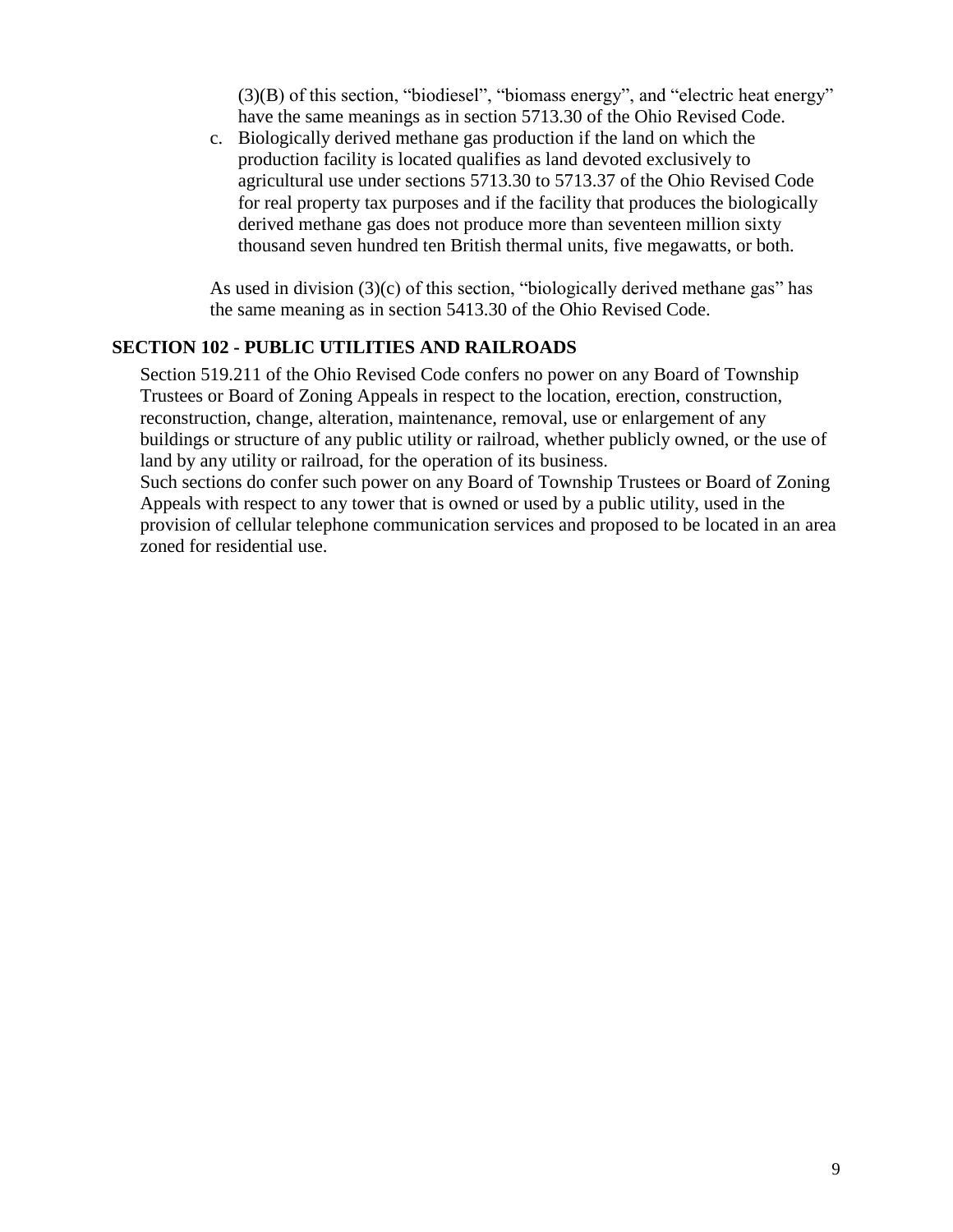## <span id="page-10-0"></span>**ARTICLE II - CONSTRUCTION OF LANGUAGE AND DEFINITIONS**

## <span id="page-10-1"></span>**SECTION 200 - CONSTRUCTION OF LANGUAGE**

For the purposes of this Resolution, certain terms or words used herein shall be interpreted as follows:

The word "person" includes a firm, association, organization, partnership, trust, company or corporation as well as an individual; the present tense includes the future tense, the singular number includes the plural, and the plural number includes the singular; the word "shall" is mandatory, and the word "may" is permissive; the words "used" or "occupied" include the words "intended", "designated", or "arranged to be used or occupied"; the word "building" includes the word "structure", and the word "dwelling" includes the word "residence"; the word "lot" includes the words "plot" or "parcel". In cases of any difference of meaning or implication between the text of this Resolution and any caption or illustration, the text shall control.

Terms not herein defined shall have the meaning customarily assigned to them.

#### <span id="page-10-2"></span>**SECTION 201 - DEFINITIONS**

#### **Accessory Use or Building:**

A use or building on the same lot with, and of a nature customarily incident and subordinate to, those of the main use or building, as determined by the Zoning Inspector.

#### **Active Mining:**

The footprint has been disturbed by mining and more than two hundred and fifty (250) tons of mineral have been produced for a period of twelve (12) months as reported in the annual report submitted by the applicant to state agencies with oversight responsibilities for mineral extraction operations.

## **Adult Arcade:**

Adult Arcade shall mean an establishment where one or more still or motion picture projectors, slide projectors or similar machines, or other image-producing machines, for viewing by five or fewer persons each, are regularly used to show films, motion pictures, video cassettes, DVDs, internet streaming video, slides or other photographic reproductions which are characterized by the depiction or description of specified sexual activities or specified anatomical areas.

#### **Adult Cabaret:**

Adult Cabaret shall mean a nightclub, bar, restaurant, "bottle club" or similar commercial establishment, whether or not alcoholic beverages are served, whether private or public, which regularly features any one of the following: Persons who appear nude or in a state of nudity or semi-nudity; live performances which are characterized by the exposure of specified anatomical areas or by specified sexual activities; or films, motion pictures, videocassettes, slides, or other photographic reproductions that are characterized by the depiction or description of specified sexual activities or specified anatomical areas.

#### **Adult Novelty Store:**

Adult Novelty Store means an establishment having at least twenty-five percent (25%) of: its retail floor space used for the display of adult products; or stock in trade consisting of adult products; or weekly revenue derived from adult products, for any form of consideration, or any one or more of the following: Instruments, devices, or paraphernalia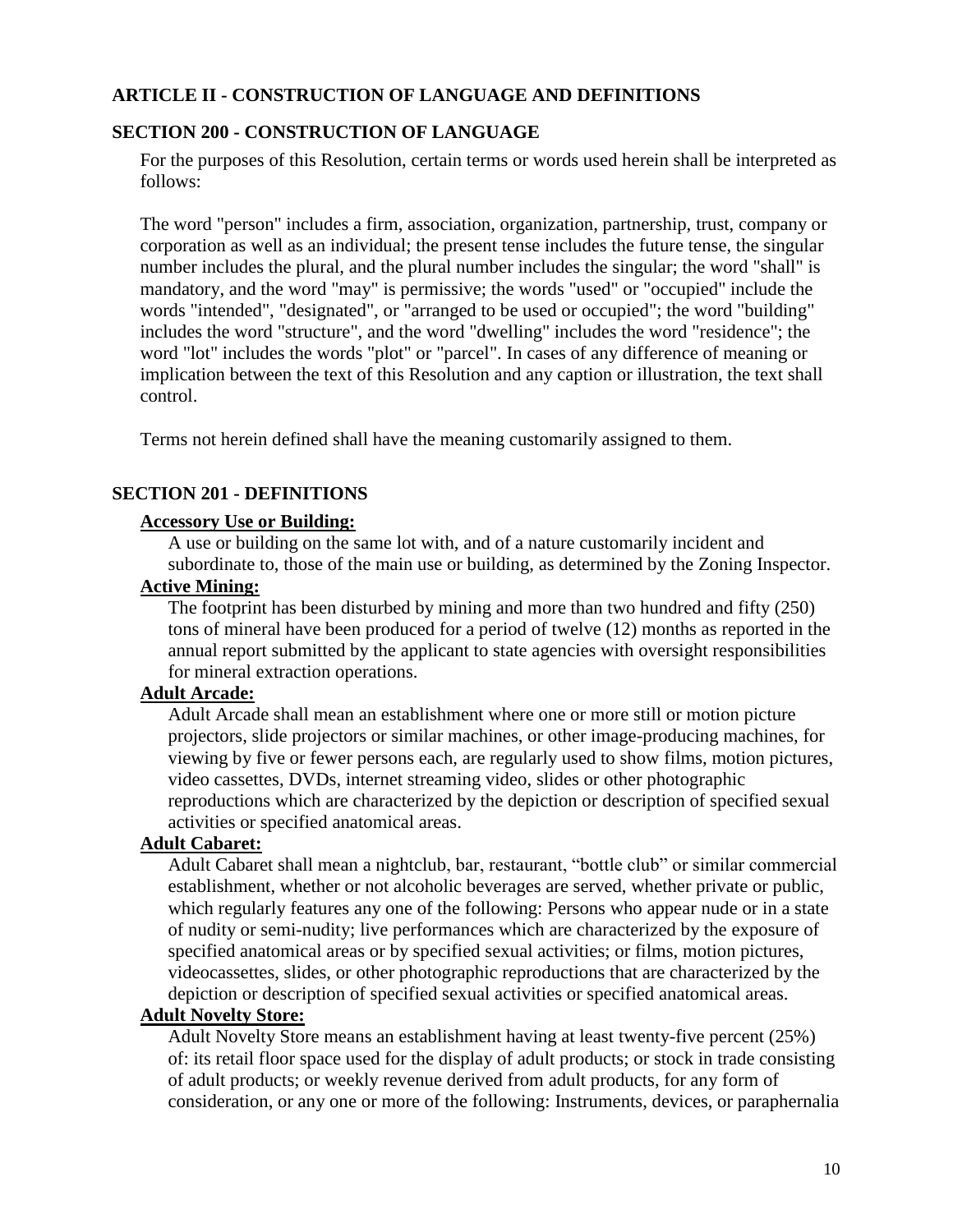which are designed for use or marketed primarily for stimulation of human genital organs or for sadomasochistic use or abuse of the user or others.

# **Adult Theater:**

Adult Theater includes:

- 1. Adult Drive-in Theater shall mean an outdoor theater for presenting material distinguished or characterized by an emphasis on matter depicting, describing or relating to specified sexual activities or specified anatomical areas for observation by patrons, which may not be located on a parcel of property less than five (5) acres.
- 2. Adult Motion Picture Theater shall mean an enclosed building of one or more persons used for presenting material distinguished or characterized by an emphasis on matter depicting, describing or relating to specified sexual activities or specified anatomical areas for observation by patrons.

# **Adult Video or Book Store:**

Adult Video or Book Store shall mean an establishment having as a substantial or significant portion of its stock in trade, books, magazines and other periodicals which are distinguished or characterized by their emphasis on matter depicting, describing or relating to specified sexual activities or specified anatomical areas, or an establishment with a segment or section devoted to the sale or display of such material.

# **Agribusiness:**

Manufacturing, warehousing, storage, and related industrial and commercial activities that provide services for or are dependent upon agricultural activities found within the Agricultural District and are not necessarily suited to locations within an established community. Agri-business includes, but is not limited to the following uses: fertilizer production, sales, storage and blending; sales and servicing of farm implements and related equipment; preparations and sale of feeds for animals and fowl; seed sales; poultry hatchery services; corn shelling, hay baling, and threshing services; grain elevators and bulk storage of feed grains; horticultural services; agricultural produce, milling and processing; livestock auctions and retail nurseries.

# **Agriculture:**

The use of a tract of land for farming; ranching; alga culture meaning the farming of algae; aquaculture; apiculture; horticulture; viticulture; animal husbandry, including, but not limited to, the care and raising of livestock, equine, and fur-bearing animals; poultry husbandry and the production of poultry and poultry products; dairy production; the production of field crops, tobacco, fruits, vegetables, nursery stock, ornamental shrubs, ornamental trees, flowers , sod, or mushrooms; timber; pasturage; any combination of the foregoing; and the processing, drying, storage, and marketing of agricultural products when those activities are conducted in conjunction with, but are secondary to, such husbandry or production, however, that:

- 1. The operation of any such accessory use defined above shall be secondary to that of normal agricultural activities;
- 2. The above uses shall not include the commercial feeding of garbage or offal to swine or other animals;
- 3. The above uses shall not include the operation or maintenance of a commercial feed lot or a commercial stockyard.

# **Agritourism**

Has the same meaning as in section 910.80 of the Ohio Revised Code. As of 8/16/2016, ORC 901.80(A)(2) reads as follows: "Agritourism" means an agriculturally related educational, entertainment, historical, cultural, or recreational activity, including you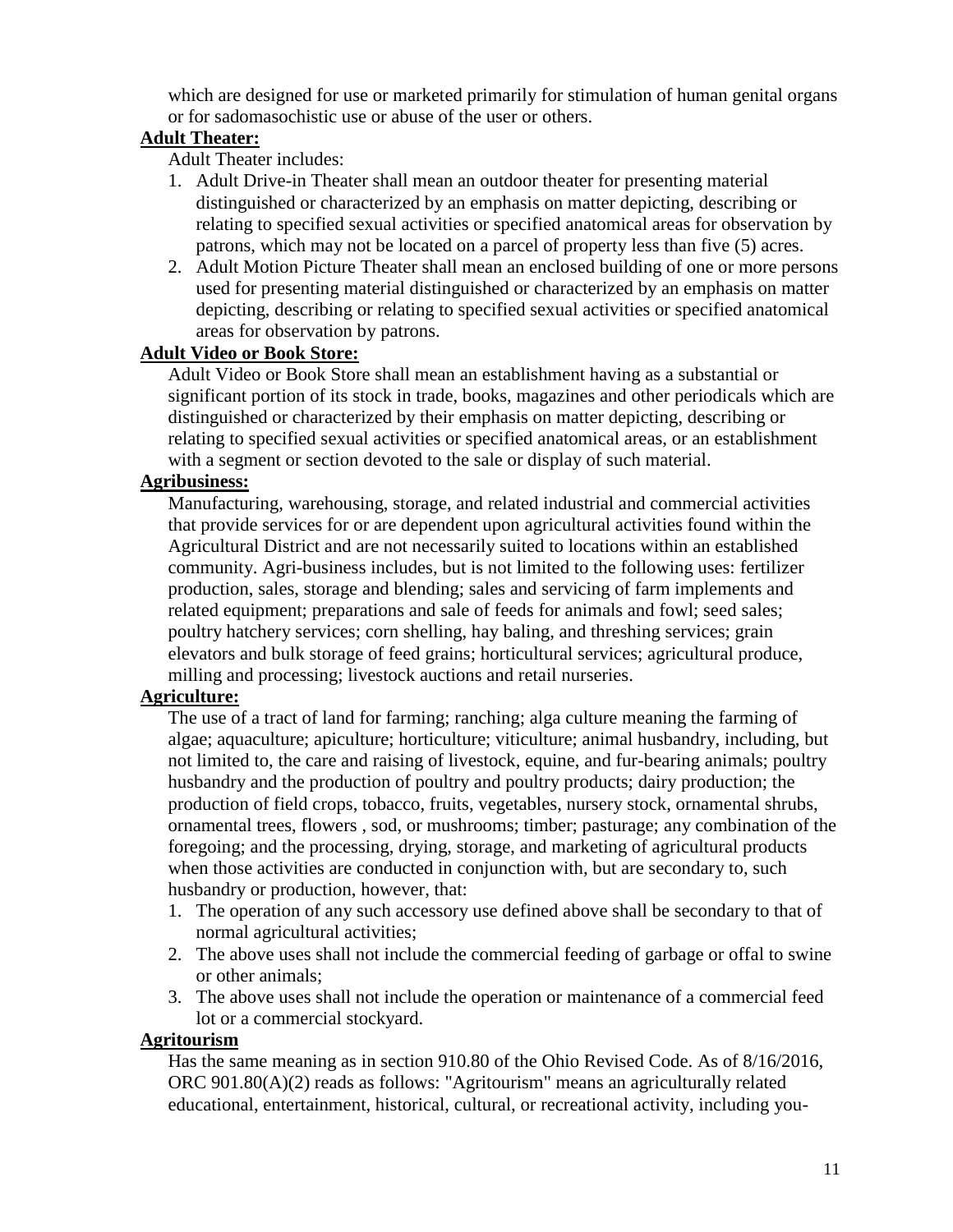pick operations or farm markets, conducted on a farm that allows or invites members of the general public to observe, participate in. or enjoy that activity.

## **Airport, Private:**

Any runway, landing strip or other facility designed or used by any person for the

landing, take-off, and storage of aircraft on his own property principally for his own use. **Alley:**

Any dedicated public way affording a secondary means of access to abutting property, and not intended for general traffic circulation.

## **Alteration:**

Any change, addition, or modification in construction or type of occupancy; any change in the structural members of a building, such as walls or partitions, columns, beams or girders the consummated act of which may be referred to herein as "altered" or "reconstructed".

## **Antenna:**

Any panel, whip, dish or other apparatus designed for communications through the sending and/or receiving of electromagnetic waves, excluding any support structure other than brackets/platforms.

#### **Antenna Support Structure:**

Any building or other structure other than a tower which is used for location of an antenna.

# **Apartment:**

A suite of rooms or a room in a multi-family building arranged and intended for a place of residence of a single family or a group of individuals living together as a single housekeeping unit as herein defined.

# **Apartment Hotel:**

A building designed for or containing both dwelling units and individual guest rooms or suites or rooms, which building may include accessory uses such as cigar store, coffee shop, etc., when such uses are accessible only from the lobby.

# **Architectural Feature:**

Esthetic or practical elements of the structure not intended for the shelter or the enclosure of persons, animals, or chattels.

# **Auto Sales or Rental:**

A building lot, or both used for the display, sale, or rental of new or used motor vehicles in operable condition and where repair service is incidental.

# **Auto Service Station:**

A place where gasoline, or any other automobile engine fuel (stored only with EPA approved method), kerosene, or motor oil and lubricants or grease (for operation of motor vehicles) are retailed directly to the public on the premises; including the sale of minor accessories and the servicing of and minor repair of automobiles, not including storage of inoperable vehicles.

# **Auto Repair Station:**

A place where, along with the sale of engine fuels, the following services may be carried out: general repair, engine rebuilding, rebuilding or reconditioning of motor vehicles; collision service, such as body, frame, or fender straightening and repair, overall painting and undercoating of automobiles.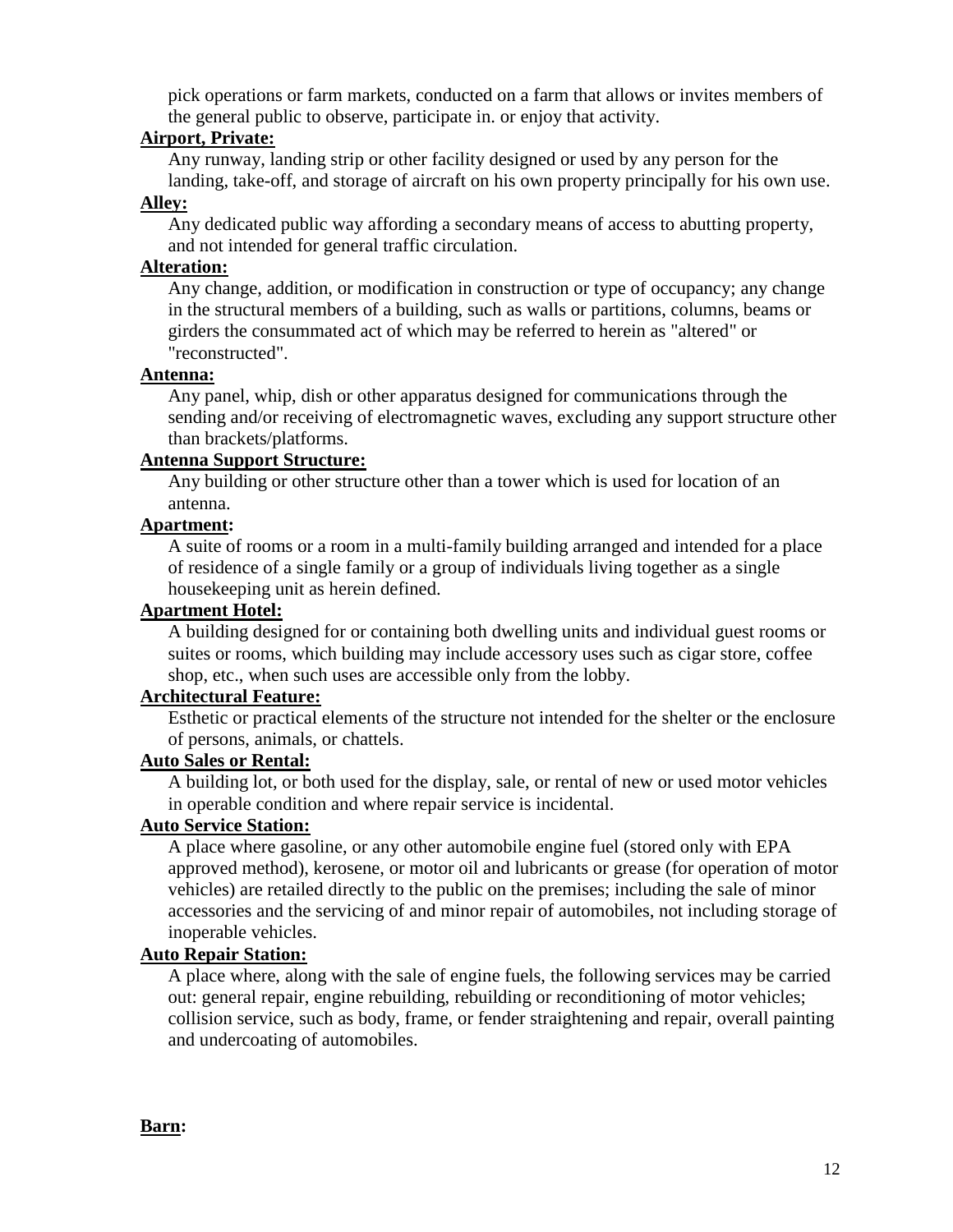An accessory structure upon a lot customarily used for the housing of livestock and for the storage of crops and/or machinery used in bona fide agricultural activities as previously defined in this Section.

## **Basement:**

That portion of a building which is partly or wholly below grade but so located that the vertical distance from the average grade to the floor is greater than the vertical distance from the average grade to the ceiling. A basement shall not be counted as a story, except as provided in the definition for Story.



# **Bed and Breakfast:**

Accommodations in a private home which offers a room and breakfast for one inclusive price for an overnight stay to travelers.

# **Best Available Technology:**

Any combination of work practices, source design characteristics, and air pollution control devices that have been previously demonstrated to operate satisfactorily on substantially similar applications. Best available technology shall be used to prevent the creation of detrimental ground vibrations, sound, pressure, smoke, noise, odors, or dust which would injure or be a nuisance, or which may adversely affect the health, safety, morals and general welfare of any persons living or working in the vicinity. All in-plant haul roads and stockpiles shall be sprinkled with water and or/chemicals as necessary to control dust emissions.

# **Block:**

The property abutting one side of a street and lying between the two nearest intersecting streets (crossing or terminating) or between the nearest such street and railroad right-ofway, un-subdivided acreage, river or live stream; or between any of the foregoing and any other barrier to the continuity of development, or corporate lines of the municipality.

# **Board of Appeals:**

Means the Board of Zoning Appeals of Xenia Township, Greene County, Ohio.

# **Boarding House (Rooming House):**

A building other than a hotel, where for compensation and by pre-arrangement for definite periods, meals or lodging and meals are provided for three or more persons, but not exceeding ten sleeping rooms. A rooming house or a furnished room house shall be deemed a boarding house for the purposes of this Resolution.

# **Buffer Area:**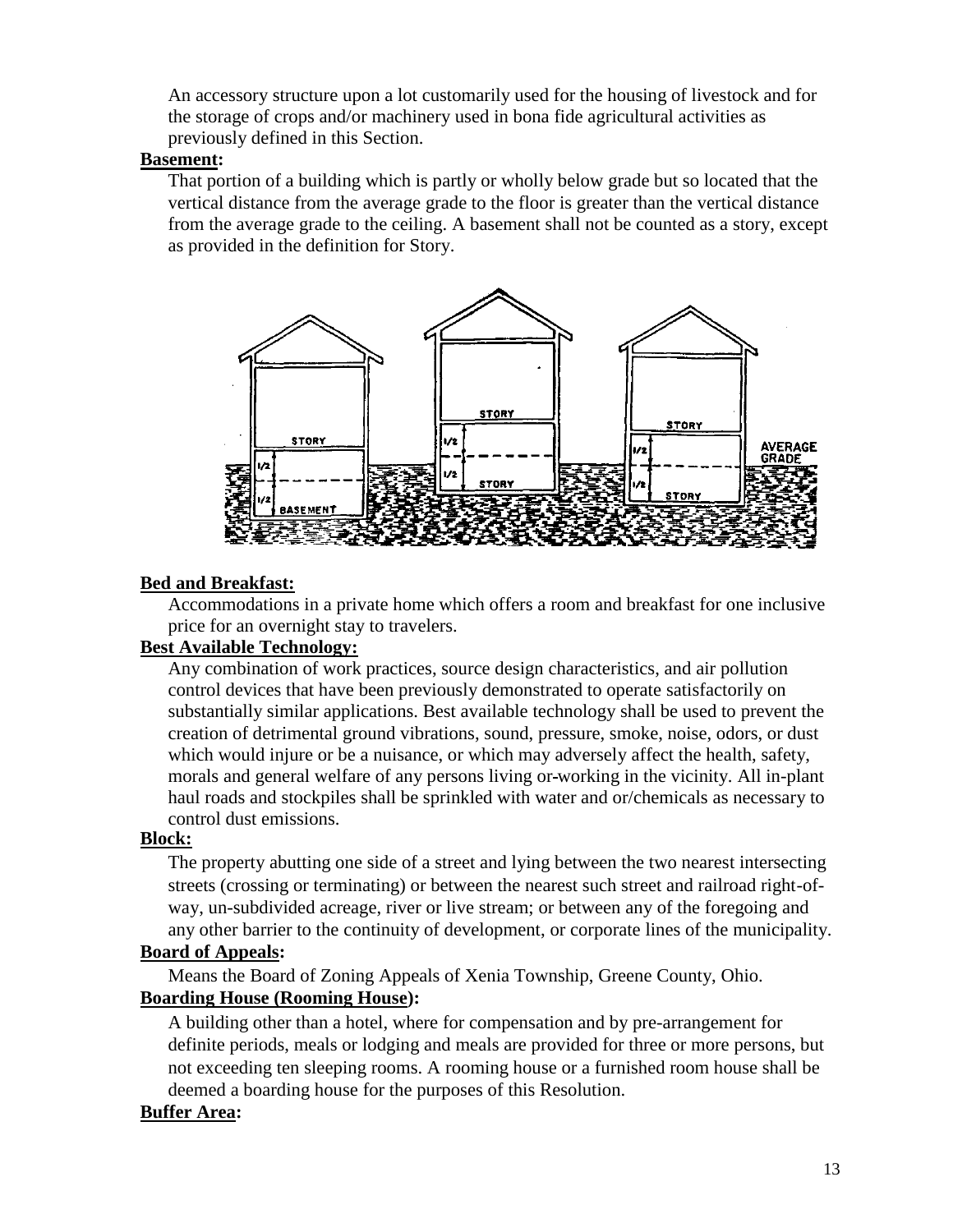That portion of a lot set aside for open space and visual screening purposes pursuant to applicable provisions of this Resolution, to separate or screen different use districts and/or uses on one property from uses on another property.

#### **Building:**

Any structure, either temporary or permanent, having a roof supported by columns or walls, and intended for the shelter or the enclosure of persons, animals, chattels, or property of any kind.

## **Building Height:**

The vertical distance measured from the established grade to the highest point of the roof surface for flat roofs, to the deck line of mansard roofs, and to the average height between eaves and ridge for gable, hip and gambrel roofs. Where a building is located on sloping terrain, the height may be measured from the average ground level of the grade at the building wall.



#### **Building Line:**

A line formed by the face of the building, and for the purpose of this Resolution, a building line is the same as a front setback line.

#### **Carry-Out:**

A place of business where food and beverages are purchased for consumption off the premises.

#### **Cemetery:**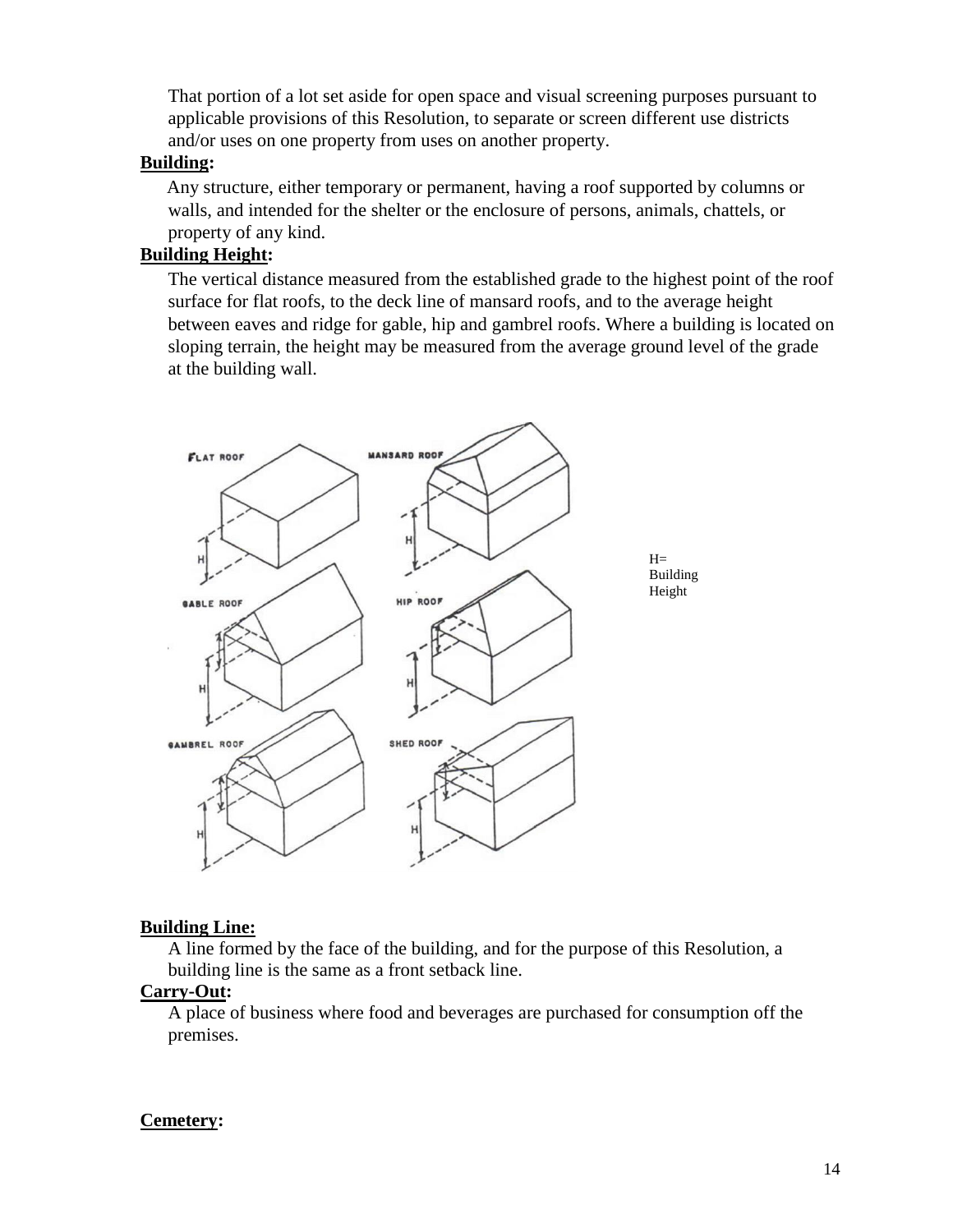Land used, or intended to be used, for the burial of animal or human dead and dedicated for cemetery purposes, including crematories, mausoleums, and mortuaries, if operated in connection with and within the boundaries of such cemetery.

#### **Clinic:**

An establishment where human patients who are not lodged overnight are admitted for examination and treatment by a group of physicians, dentists or similar professions.

## **Club:**

An organization of persons for special purposes or for the promulgation of sports, arts, sciences, literature, politics, or the like, but not operated for profit.

#### **Commercial Recreational Facilities, Indoor:**

Any commercial activity conducted primarily indoors which is related to the recreation field, such as bowling alleys, skating rinks, indoor tennis courts, indoor motion picture theaters and similar recreational activities.

#### **Commercial Recreational Facilities, Outdoor:**

Any commercial activity conducted primarily outside a building which is related to the recreation field, such as drive-in theaters, community swimming pools, miniature golf, driving ranges, skiing facilities, country clubs, and similar activities.

#### **Common Areas:**

As used herein, parcels of land, together with the improvements thereon, the use and enjoyment of which shall be shared by the owners and occupants of the individual building sites within a development.

#### **Community Center:**

A building or group of buildings for social, cultural, recreational or educational activities, associated with a neighborhood or the entire community.

# **Community Water Supply System**

A water system which has at least 15 service connections used by year-round residents of the area or regularly serves 25 year-round residents, as defined by the Ohio EPA.

## **Conditional Use:**

A conditional use is a use permitted only after approval of an application by the Township Board of Zoning Appeals such review being necessary because the provisions of this Resolution governing conditions, precedent or subsequent, are not precise enough to all applications. A conditional use does not require "undue hardship" in order to be allowable. The conditional uses that are found in this Resolution appear as "special approval" by the Xenia Township Board of Zoning Appeals.

# **Conditional Use Permit:**

A permit granted by the Board of Zoning Appeals to allow certain specific uses that would not otherwise be allowed in that particular zoning district where the land is located. These permits are issued only after the applicant has followed the procedures as stated in this Resolution. Conditional use differs from a zoning change in that it is much more specific. The applicant submits plans and, if approved, he must follow those plans exactly or reapply for a permit before deviating from that plan. Conditional Use is held by the property owner and is void when the property ownership changes or the conditional use ceases for a period of two years.

## **Condominiums:**

An apartment building in which the apartments are owned individually.

#### **Cul-de-sac:**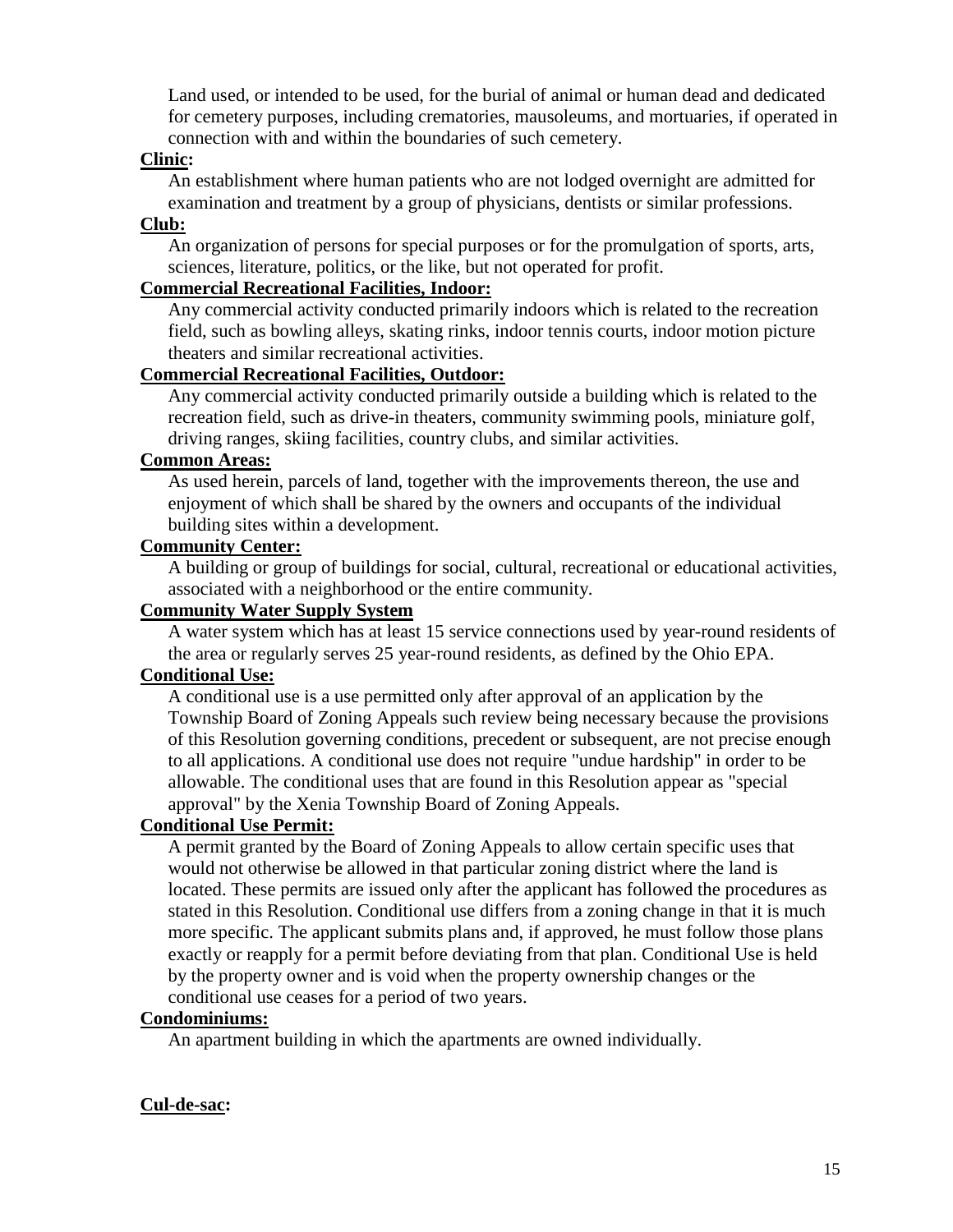A dead-end street, which will include a turnaround space. This definition will clarify road frontage in pie-shape lots.

#### **Density:**

A unit of measurement designating the number of dwelling units per acre of land as follows:

- 1. Gross Density: The number of dwelling units per acre of the total land to be developed.
- 2. Net Density: The number of dwelling units per acre of land when the acreage involved includes only the land devoted to residential uses and excludes such areas as street right-of-way, and other similar uses.

#### **District:**

A portion of the un-incorporated area of the Township within which certain regulations and requirements or various combinations thereof apply under the provision of this Resolution.

#### **Drive-In:**

A business establishment so developed that its retail or service character is dependent on providing a driveway approach or parking spaces for motor vehicles so as to serve patrons while in the motor vehicle, or within a building or structure on the same premises and devoted to the same purpose as the drive-in service.

## **Drive-In Theater:**

A form of cinema structure consisting of an outdoor screen, projector booth, concession stands and a parking area.

## **Dwelling:**

One or more rooms designed for or used as a unit to provide complete housekeeping facilities for one individual family with sleeping facilities, permanently installed cooking facilities, and lawfully required sanitary facilities. This definition shall include "modular homes" as defined in this Resolution.

# **Dwelling, One-family:**

A building designed exclusively for and occupied exclusively by one (1) family.

# **Dwelling, Two-family:**

A building designed exclusively for occupancy by two (2) families living independently of each other.

# **Dwelling, Multi-family:**

A building or a portion thereof, designed exclusively for occupancy by three (3) or more families living independently of each other.

# **Erected:**

Any built, constructed, altered, reconstructed, moved upon, or any physical operations on the premises which are required for the construction. Excavation, fill, drainage, and the like, shall be considered a part of erection.

# **Essential Services:**

The erection, construction, alteration or maintenance by public utilities or governmental departments of underground, surface, or overhead gas, electrical, telephone, telegraph, steam, fuel or water transmission or distribution systems, including towers, poles, wires, mains, drains, sewers, pipes, conduits, cables, fire alarm and police call boxes, traffic signals, hydrants and similar accessories in connection therewith, but not including buildings which are necessary for the furnishing of adequate service by such utilities or governmental departments for the general health, safety or welfare.

## **Excavation:**

Any breaking of ground, except common household gardening and ground care.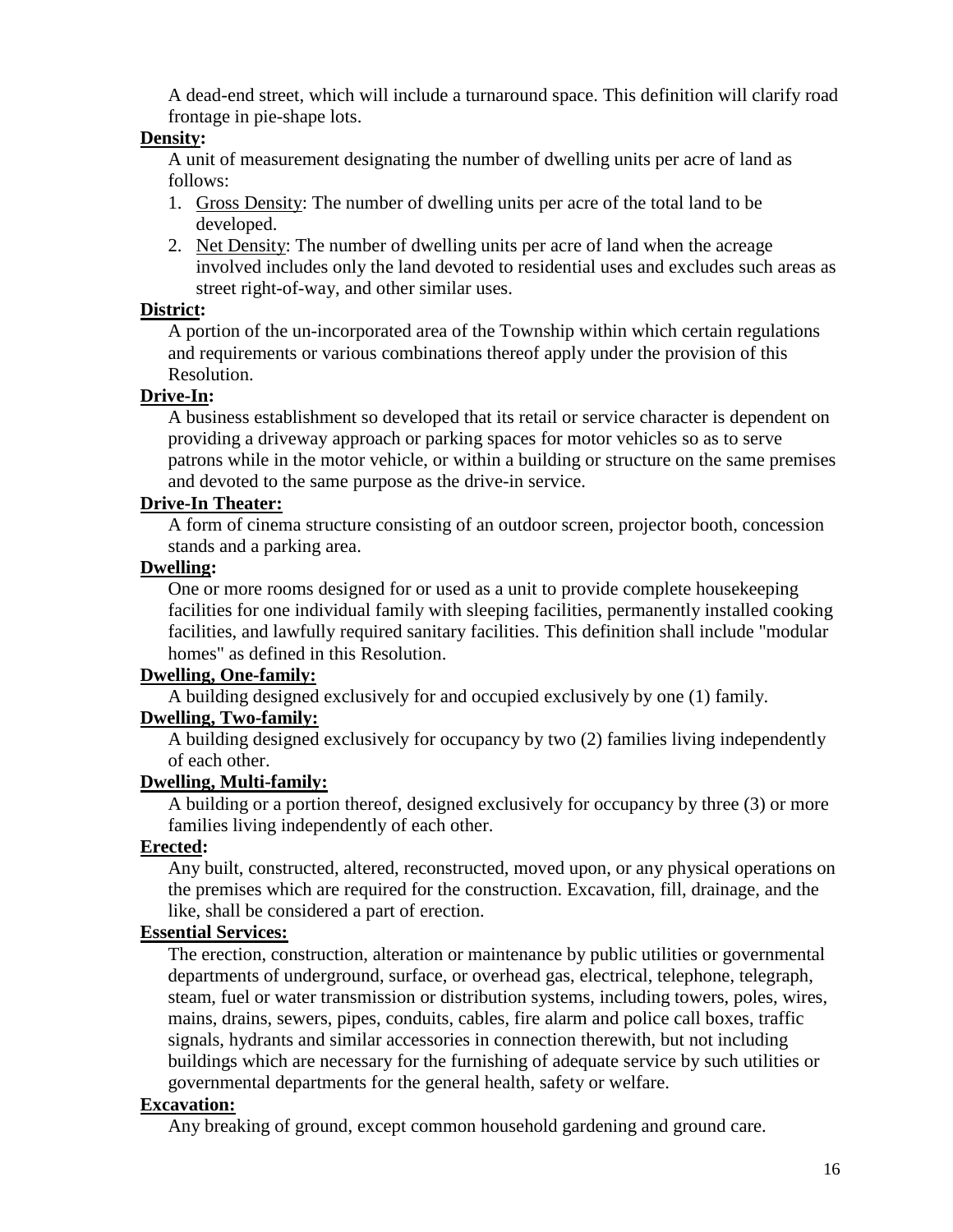## **Family:**

One or two persons or parents, with their direct lineal descendants and adopted children together with not more than two persons not so related, or a group of not more than three persons who need not be related, living together as a single housekeeping unit in a dwelling unit.

## **Farm:**

All of the contiguous neighboring or associated land operated as a single unit on which bona fide farming is carried on directly by the owner-operator, manager or tenant farm, by his own labor or with the assistance of members of his household or hired employees. The use of land for purposes including farming, dairying, pasturage, apiculture, horticulture, floriculture, viticulture, animal and poultry husbandry, and the necessary accessory uses for packing, treating or storing the produce. The operation of any such accessory uses shall be secondary to that of normal agricultural activities. The above uses shall not include the commercial feeding of garbage or offal to swine or other animals.

#### **Feed Lot:**

Land used for the confining and commercial feeding of livestock for mass production and marketing, and not necessarily connected with any general farming upon the same lot. All feed lots shall obtain appropriate permits for waste treatment and disposal from the Ohio Environmental Protection Agency prior to the issuance of a zoning permit.

#### **Fence:**

Any structure, other than part of a building, which encloses, partially encloses or divides any area.

## **Fill:**

Soil, rock, earth, sand, gravel, or any other material exceeding a total of one hundred (100) cubic yards or more than four (4) feet in vertical height at its deepest point which may be deposited or placed onto or into the ground.

#### **Filling:**

The depositing or dumping of any matter onto, or into the ground, except common household gardening and ground care.

# **Flood, Base:**

The temporary inundation of normally dry land areas by a flood covering the special flood hazard area, also referred to as the one-hundred (100) year flood or the 1% chance annual flood. The area is determined by the Flood Insurance Study (FIS), unincorporated Areas of Greene County, Ohio and by the Flood Insurance Rate Map (FIRM), unincorporated Areas of Greene County, Ohio. The FIS and FIRM area is determined by an official report and map on which the Federal Emergency Management Agency (FEMA) or the U.S. Department of Housing and Urban Development (HUD) has delineated the areas of special flood hazards.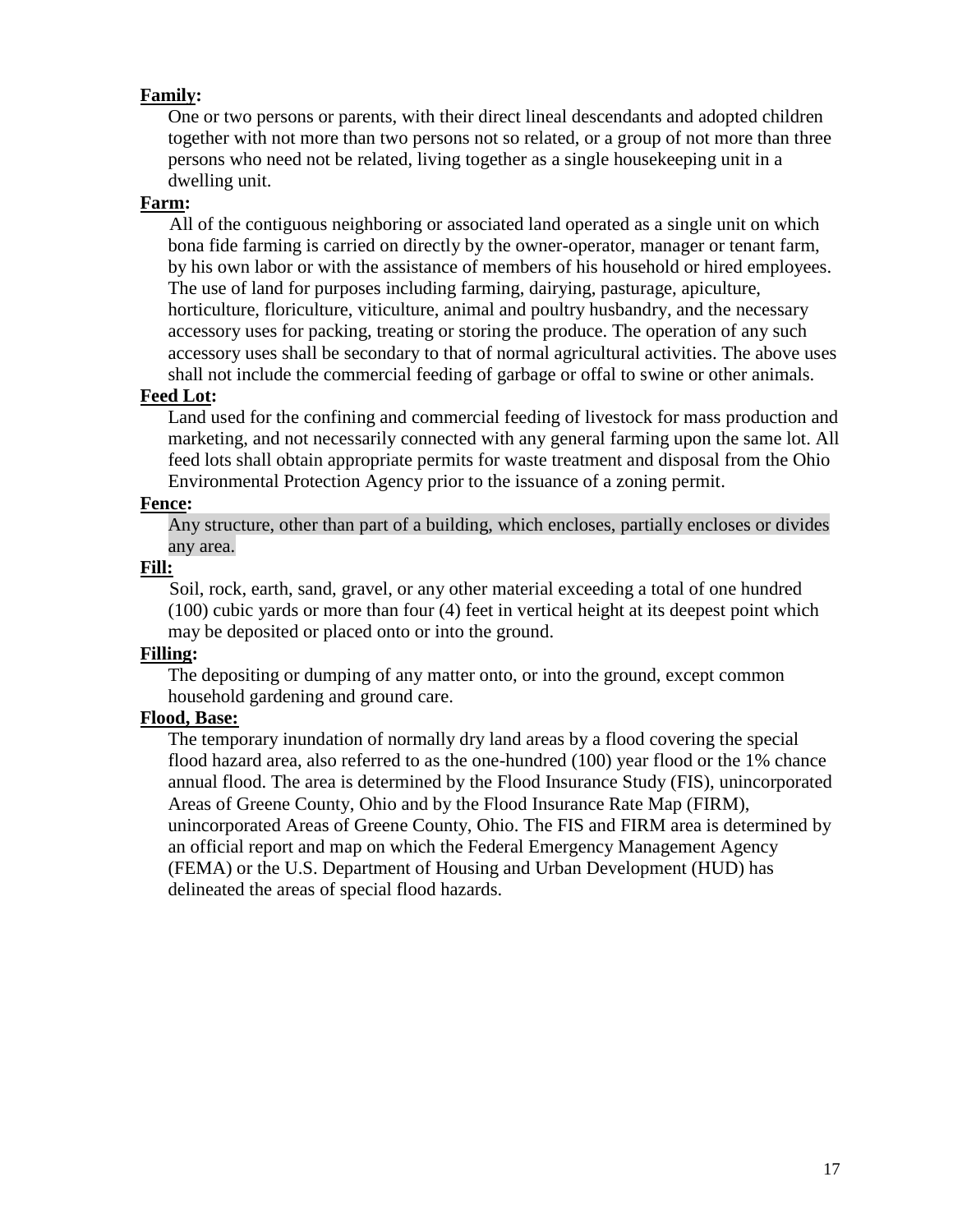#### **Limit as Determined by FIS/FIRM**



#### **Flood Plain, Regulatory:**

That land area of Xenia Township which is subject to inundation by the base flood. (See Flood, Base Illustration)

#### **Floodway:**

That portion of the regulatory flood plain which is required to carry and discharge the flood waters of the base flood without obstruction. (See Flood, Base Illustration)

#### **Floodway Fringe:**

That portion of the regulatory flood plain which serves primarily as a storage area for the flood waters of the base flood. (See Flood, Base Illustration)

#### **Floor Area:**

For the purpose of computing the minimum allowable floor area in a residential dwelling unit, the sum of the horizontal areas of each story of the building shall be measured from the exterior faces of the exterior walls. The floor area measurement is exclusive of areas of basements, unfinished attics, attached garages, breezeways and enclosed and unenclosed porches, except basement areas designed and used for dwelling or business purposes.

# **Floor Area Gross:**

The sum of the gross horizontal areas of all the several floors of a building or buildings, including interior balconies and mezzanines. All horizontal measurements are to be made between the exterior faces of walls including: the walls of roofed porches having more than one wall. The gross floor area of a building shall include the floor area of accessory buildings, on the same lot, measured the same way.

#### **Floor Area (for the purpose of computing parking):**

That area used for or intended to be used for the sale of merchandise or services, or for use to serve patrons, clients or customers. Such floor area which is used or intended to be used principally for the storage or processing of merchandise, such as hallways, stairways, and elevator shafts, or for utilities or sanitary facilities, shall be excluded from this computation of "Floor Area". Measurements of usable floor area shall be the sum of the horizontal areas of the several floors of the building, measured from the exterior faces of the exterior walls.

#### **Frontage:**

1. The distance between the side lot lines measured along the required front setback line; and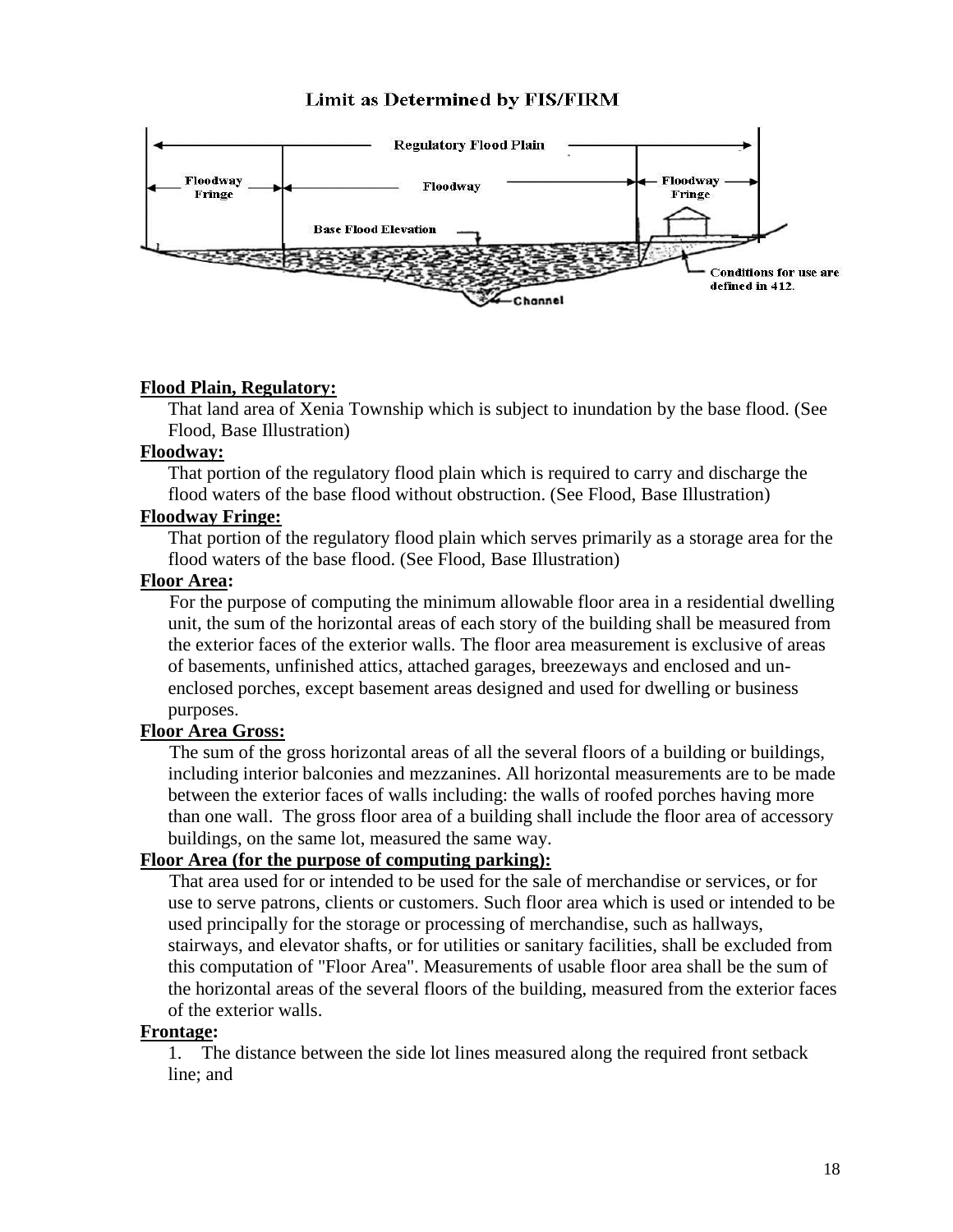2. In the case of a corner lot where frontage will be measured along the shortest front lot line. Property lines which abut limited access roads shall not be construed to be included within any calculation of frontage.



#### **Garage; Parking:**

A space or structure or series of structures for the temporary storage or parking of operable motor vehicles, not primarily of commercial vehicles, having no public shop or service in connection therewith, other than for the supplying of motor fuels and lubricants, air, water and other operating commodities wholly within the buildings, to the patrons of the garage only and not readily visible from or advertised for sale on the exterior of the building.

#### **Garage; Private:**

An accessory building or portion of a main building designed or used solely for the storage of motor-driven vehicles, boats, and similar vehicles owned or used by the occupants of the building to which it is accessory.

#### **Garage, Public:**

A space or structure for the storage, sale, hire, care, repair or refinishing of self-propelled vehicles.

#### **Grade (Ground Level):**

The average of the finished ground level at the center of all walls of a building. In case walls are parallel to and within five (5) feet of a sidewalk, the above ground level shall be measured at the sidewalk, unless otherwise defined herein.

#### **Hedge:**

A line of densely growing shrubs or bushes which encloses, partially encloses or divides any area.

#### **Home Occupation:**

Home occupation refers to an occupation operated in its entirety within a building by a person or persons maintaining a residence on the property. Home occupation shall not utilize more than five hundred (500) square feet and not display or create outside the structure any external evidence of the operation of the home occupation, except for one (1) un-animated, non-illuminated, nameplate having an area of not more than one (1) square foot attached to the building entrance. This use is a Conditional Use in an Agriculture District.

#### **Hospital:**

A public or semi-public facility that provides accommodations and continuous service for the sick and injured including obstetrical, medical and surgical care.

#### **Hotel:**

A building occupied as the more-or-less temporary abiding place of individuals who are lodged with or without meals in which there are ten (10) or more sleeping rooms and no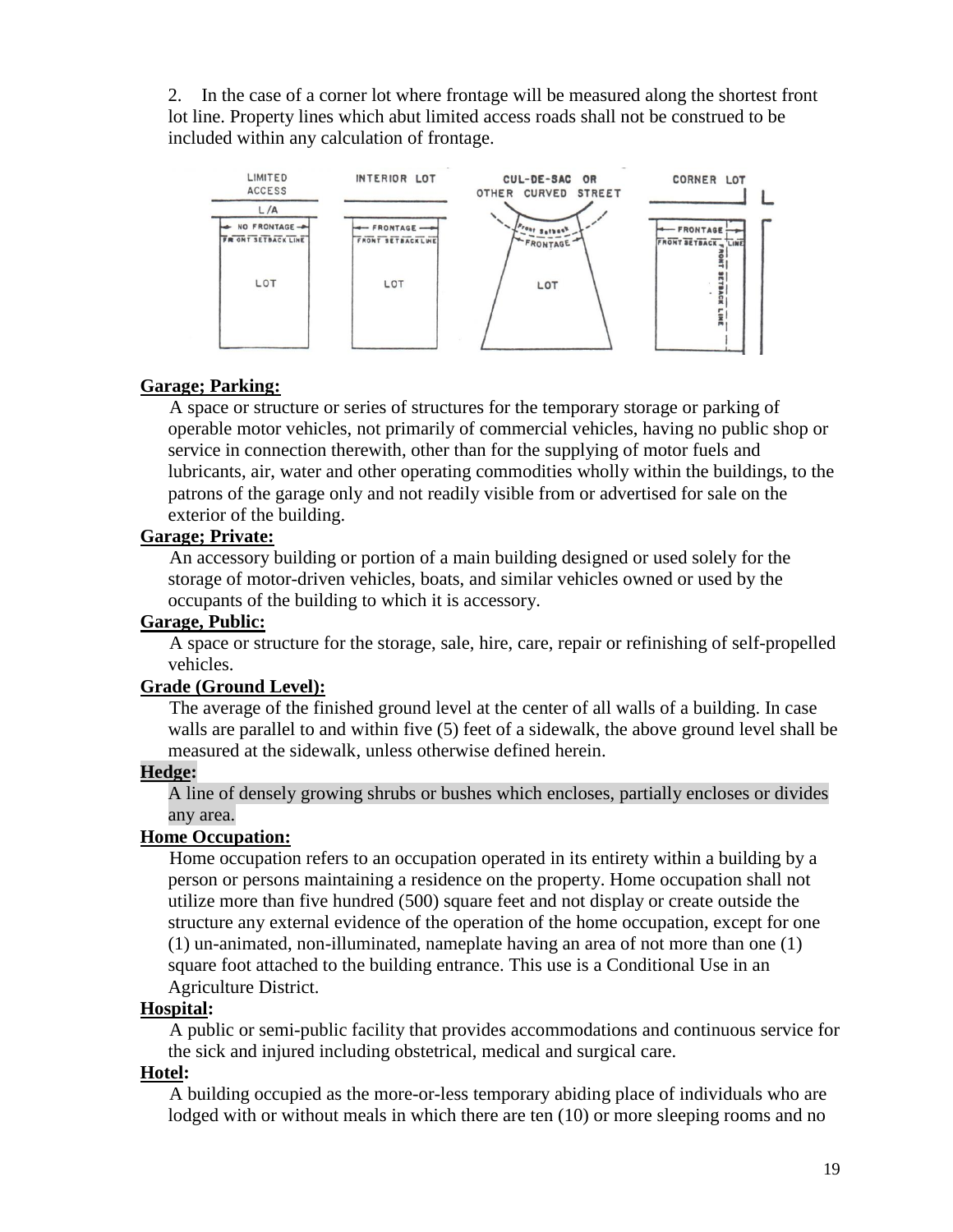provision made for cooking in any individual room or apartment. A hotel may include a restaurant or cocktail lounge, public banquet halls, ballrooms, or meeting rooms.

## **Institutional and Governmental:**

Areas developed or reserved for educational institutions, hospitals and other institutions of a religious, charitable or philanthropic or governmental agency nature.

#### **Junk or Inoperable Vehicle:**

As defined by Ohio Revised Code, §505.173, a junk motor vehicle means a motor vehicle that meets all of the following criteria:

- 1. Three model years old, or older;
- 2. Apparently inoperable;
- 3. Extensively damaged, including, but not limited to, any of the following: missing wheels, tires, engine, or transmission.

# **Junk Yards (Salvage Yards):**

An open area where waste, used or second-hand materials are bought and sold, exchanged, stored, baled, packaged, disassembled, or handled including but not limited to scrap iron and other metals, paper, rags, rubber tires, and bottles. A "Junk Yard" includes automobile wrecking yards and includes any area of more than two hundred (200) square feet for storage, keeping or abandonment of junk, but does not include uses established within enclosed buildings.

#### **Landscaped:**

Sodded, seeded and/or shrubbed.

#### **Loading Space:**

An off-street space on the same lot with a building, or group of buildings, for the temporary parking of a commercial vehicle while loading and unloading merchandise or materials.

#### **Lot:**

A parcel of land occupied, or to be occupied, by a main building or group of such buildings and accessory buildings or utilized for the principal use and uses accessory thereto, together with such open spaces as are required under the provisions of this Resolution. Every lot shall abut upon and have permanent access to a dedicated public street or approved private street.

#### **Lot Area:**

The total horizontal area within the lot lines of the lot.

#### **Lot, Corner:**

A lot which has at least two contiguous sides, each abutting upon a street for its full length. (See Illustration)

## **Lot, Interior:**

Any lot other than a corner lot. (See Illustration)

## **Lot, Through (Double Frontage):**

Any interior lot having frontage on two, more or less, parallel streets as distinguished from a corner lot. In the case of a row of double-frontage lots, all sides of said lots adjacent to streets shall be considered frontage, and front yards shall be provided as required. (See Illustration)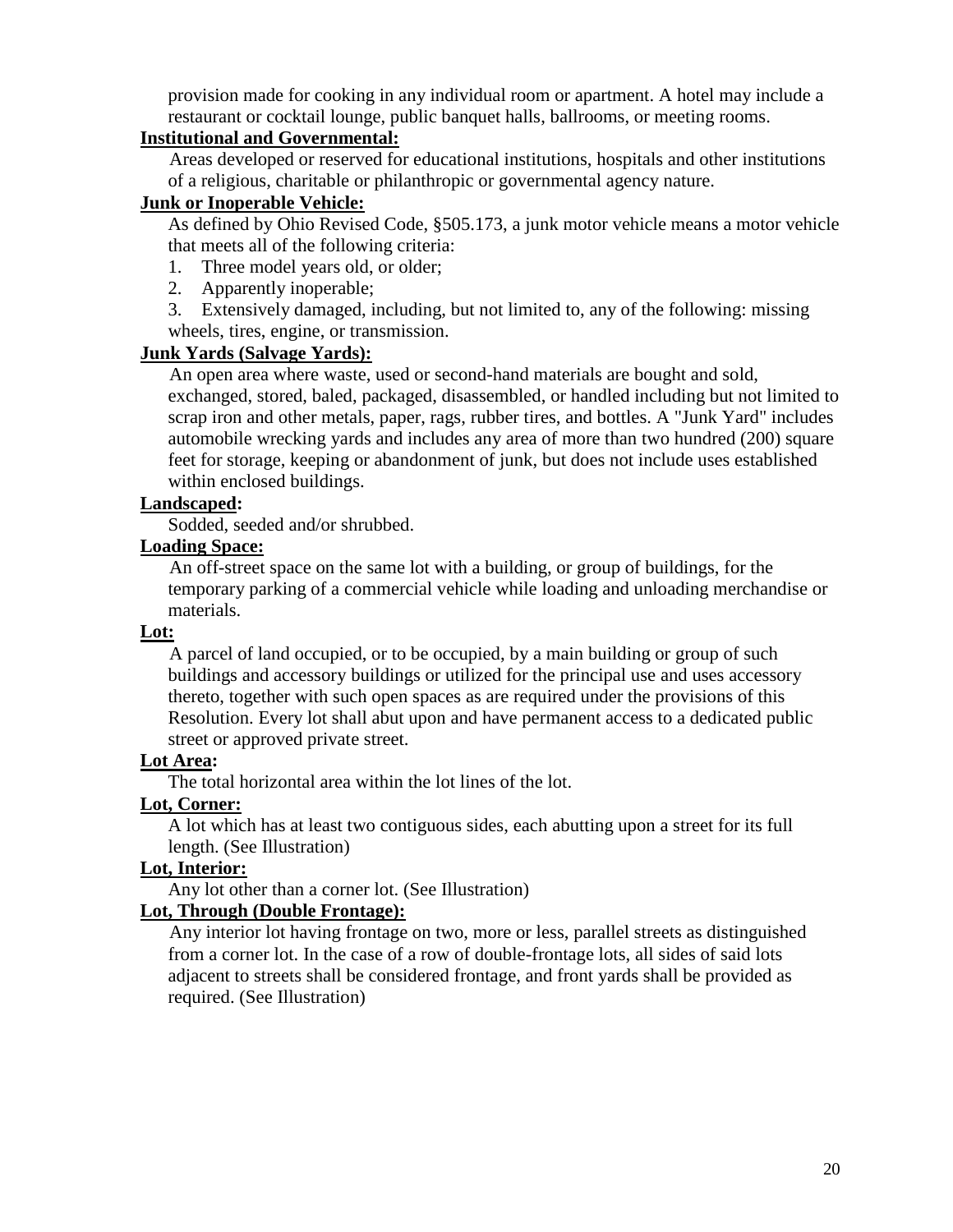

#### **Lot Coverage:**

The part or percent of the lot occupied by buildings including accessory buildings. **Lot Lines:**

The lines bounding a lot as defined in Article II Definitions (Front Lot Lines, Rear Lot Line, Lot Width) (See Illustration)

## **Lot Line, Front:**

In the case of an interior lot, that line separating said lot from the street. In the case of a corner lot, or double frontage lot, that line separating said lot from either street. (See Illustration)

## **Lot Line, Rear:**

That lot line opposite the front lot line. In the case of a lot pointed at the rear, the rear lot line shall be an imaginary line parallel to the front lot line, not less than ten (10) feet long lying farthest from the front lot line and wholly within the lot. In the case of a corner lot, the rear lot line is opposite the front lot line of least dimension. (See Illustration)

## **Lot Width:**

The horizontal distance between the side lot lines, measured at the two points where the building line or setback line intersects the side lot line. Not to be construed as lot frontage. (See Illustration)



#### **Lot of Record:**

A parcel of land, the dimensions of which are shown on a document or map on file with the County Register of Deeds or in common use by County Officials, and which actually exists as so shown, or any part of such parcel held in a record ownership separate from that of the remainder thereof.

#### **Main Building:**

A building in which is conducted the principal use of the lot upon which it is situated.

#### **Main Use:**

The principal use to which the premises are devoted and the principal purpose for which the premises exists.

# **Major Thoroughfare:**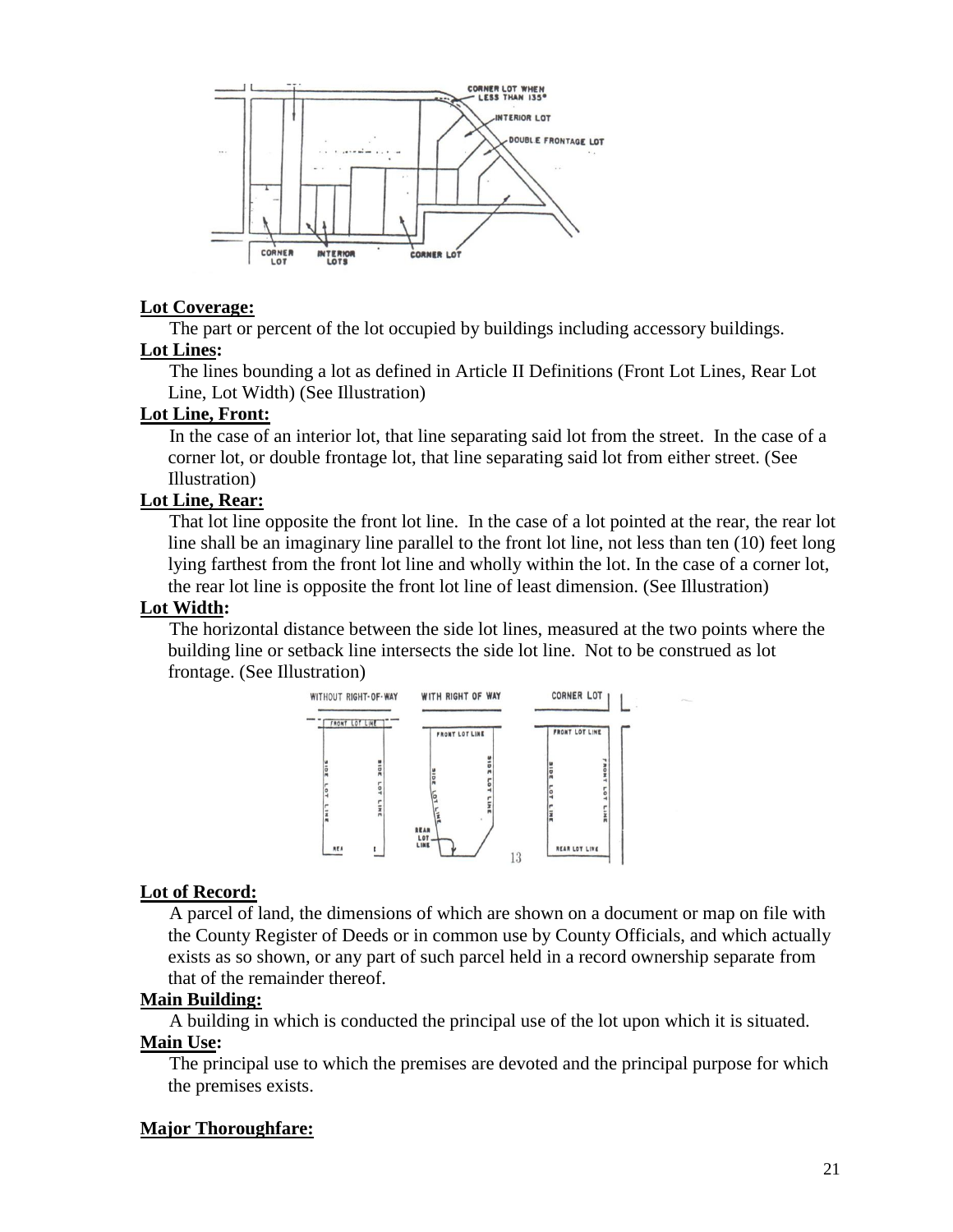An arterial street which is intended to serve as a large volume traffic-way for both the immediate area and the region beyond, and may be designated as a major thoroughfare, parkway, freeway, expressway, or equivalent term to identify those streets comprising the basic structure of the street plan.

#### **Major Thoroughfare Plan:**

The official plan, as adopted by the Planning Commission, of the major highways and streets, on file in the office of the County Recorder, including all amendments and supplements subsequently adopted.

#### **Manufacturing, Heavy:**

Fabrication, altering, converting, assembling, storing, testing, and similar industrial uses which are generally major operations, extensive in character and requiring large sites, large open storage and service areas, extensive accessory facilities, and ready access to regional transportation. Heavy manufacturing uses may normally generate some nuisances such as smoke, noise, vibration, dust, glare, air pollution, industrial traffic and water pollution.

## **Manufacturing, Light:**

Manufacturing or other industrial uses which are usually controlled operations and normally do not require large sites. Such uses are normally relatively clean, quiet, and free of objectionable or hazardous elements such as smoke, noise, vibration, odor, water pollution, glare, air pollution, and dust. Light manufacturing uses normally operate and store material within enclosed structures and generate little industrial traffic or nuisance.

#### **Master Plan:**

The comprehensive plan approved by the Xenia Township Zoning Commission including graphic and written proposals indicating the general location for streets, parks, schools, public buildings and all physical development of the Township and includes any unit or part of such plan, and any amendment to such plan or parts thereof.

#### **Mezzanine:**

An intermediate floor in any story occupying not to exceed two-thirds (2/3) of the floor area of such story.

# **Mineral Extraction Operation:**

Any operation, including accessory buildings, roads, or structures, involving the excavation, mining, quarrying, storage, separation, cleaning and/or processing of clay, sand, gravel, limestone, shale, or other mineral resource. Such operation shall include all of the land or property that is used or owned in reserve by the person, firm, or corporation involved in such operation. Mineral extraction is an interim land use and such operations shall possess a plan for ultimate use of the property.

#### **Mobile Home:**

A manufactured re-locatable residential unit providing complete, independent living facilities for one family including permanent provisions for living, sleeping, eating, cooking, and sanitation and the design and construction of which meets the standards and specifications of the United State Department of Housing and Urban Development. A mobile home is not included within the definition of "Modular Home" and the removal of running gear shall not exempt a mobile home from this definition.

# **Mobile Home Park/Community District:**

Any lot upon which two or more mobile homes are located for residential use, either free of charge or for revenue purposes. A mobile home park shall include any roadway, building, structure, vehicle, or enclosure used or intended for use as a part of the facilities of such park.

#### **Modular Home:**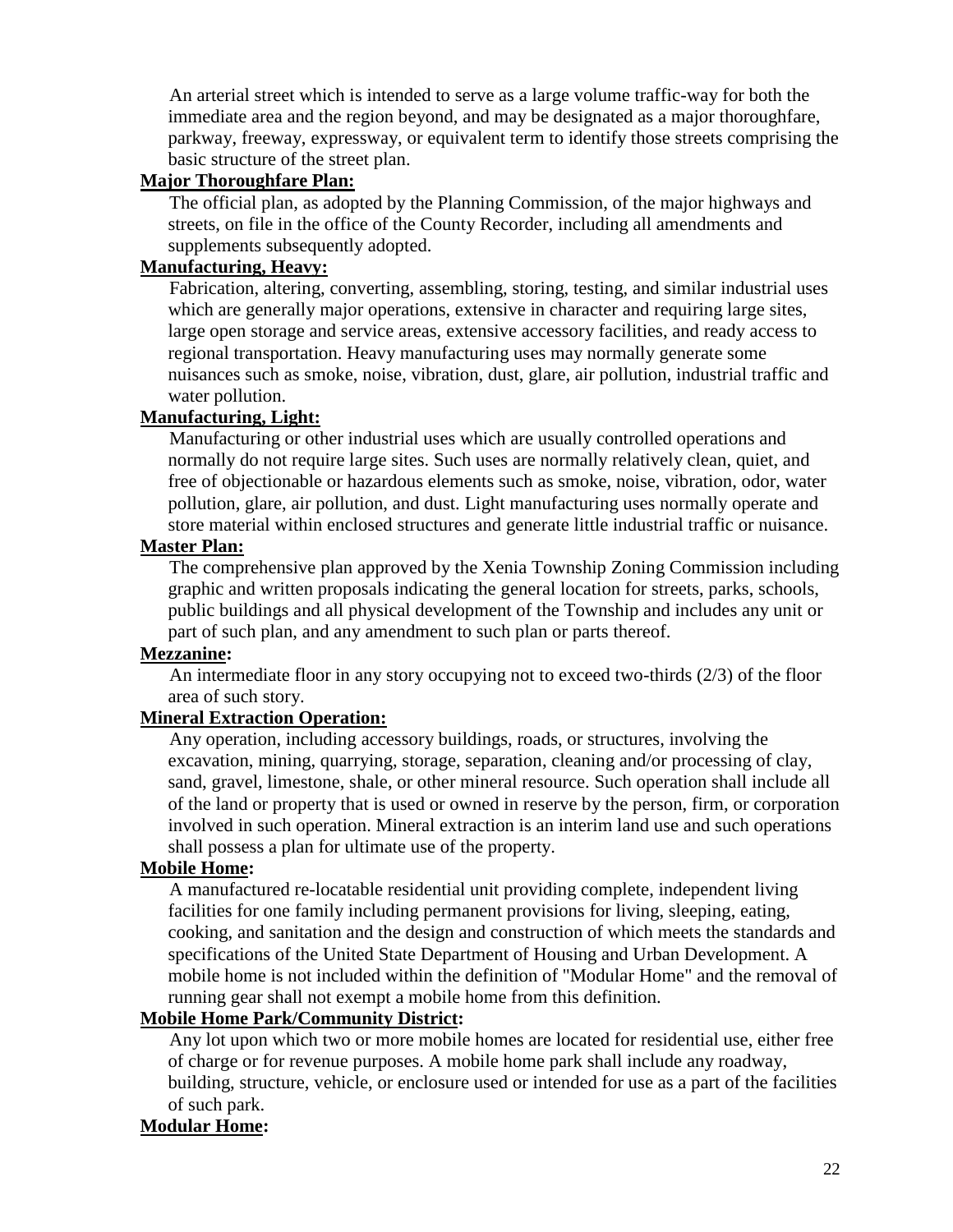A factory-fabricated transportable building consisting of two or more units designed to be assembled into a permanent structure at a building site on a permanent foundation and used for residential purposes by one family and is built to meet the standards and specifications of the Industrial Unit Standards of the Ohio Building Code. Must be manufactured after 1995 and must have the HUD seal of approval. Must also meet single family residential requirements.

#### **Motel:**

A series of attached, semi-detached or detached rental units containing a bedroom, bathroom and closet space. Units shall provide for overnight lodging and are offered to the public for compensation and shall cater primarily to the public traveling by motor vehicle. It may include all facilities specified under the definition of Hotel.

#### **Noise**

Any sound which is unwanted, or which causes or tends to cause an adverse psychological or physiological effect on human beings.

#### **Noise Control Device:**

Any method, process or equipment which reduces the generation or radiation of noise or which renders the noise less noxious.

#### **Noise Permit:**

A permit authorized to be issued by the Township.

## **Noise Pollution:**

Noise in excess of the limits as stated in this chapter.

#### **Non-Conforming Building:**

A building or a portion thereof, lawfully existing at the effective date of this Resolution or amendments thereto and that does not conform to the provisions of the Resolution in the district in which it is located.

#### **Non-Conforming Use:**

A use which lawfully occupied a building or land at the effective date of this Resolution or amendments thereto and that does not conform to the use regulations of the district in which it is located.

#### **Nude:**

Nude or state of nudity shall mean the showing, representation or depiction of human male or female genitals, a bare buttock, an anus, or the areola or nipple of a female breast with less than a full, opaque covering of any portion thereof below the top of the nipple.

#### **Nude Model Studio:**

Nude Model Studio shall mean any place where a person, who regularly appears in a state of nudity or displays specified anatomical areas to be observed, sketched, drawn, painted, sculpted, photographed, or similarly depicted by other persons. This does not include accredited educational facilities. It is a defense to a prosecution for any violation of this Zoning Resolution that a person appearing in a state of nudity did so in a modeling class operated:

- 1. in a structure which has no sign visible from the exterior of the structure and no other advertising that indicates a nude person is available for viewing;
- 2. where in order to participate in a class a student must enroll at least three days in advance of the class; and
- 3. where no more than one nude model is on the premises at any one time.

#### **Nursery:**

1. Plant Material:

A space, including accessory building or structure, for the growing, storage, and sales of live trees, shrubs or plant materials grown on the premises.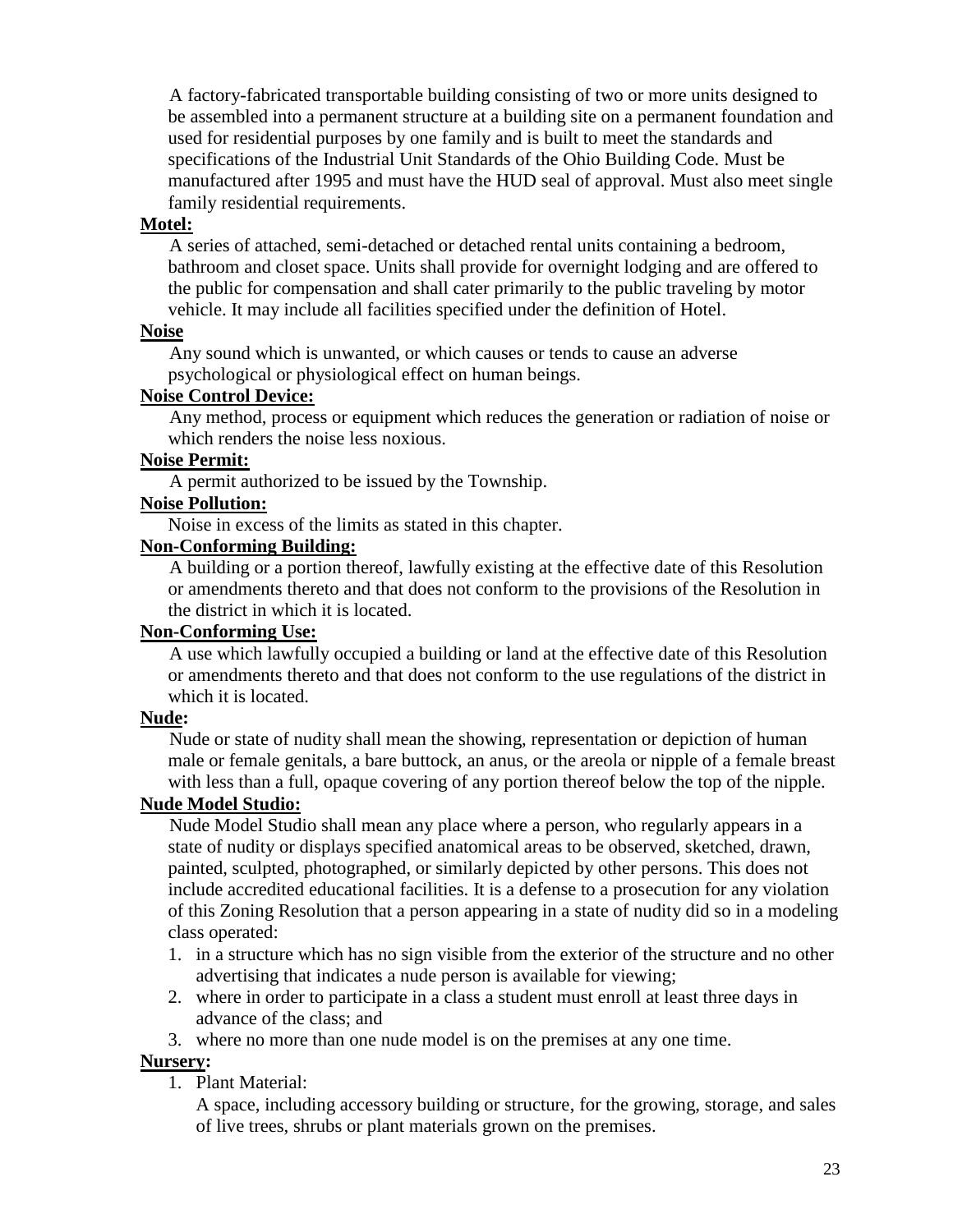2. Retail:

A space including accessory building or structure, or combination thereof, for the storage of live trees, shrubs or plants offered for retail sale on the premises, including products used for gardening or landscaping.

3. Child Care:

A building used for the commercial care of five (5) or more children who are not members or wards of the owner of his immediate family. All child care nurseries shall possess an appropriate license from the Ohio Department of Human Services as required.

### **Off-Street Parking Lot:**

A facility providing vehicular parking spaces, along with adequate drives and aisles, for maneuvering, so as to provide access for entrance and exit.

#### **Official Thoroughfare Plan:**

The Official Thoroughfare Plan of Greene County, Ohio, establishing the official rightof-way width of major streets on file in the office of the Recorder of Greene County, Ohio, and in the office of the Regional Planning and Coordinating Commission of Greene County, Ohio, together with all amendments thereto subsequently adopted.

#### **One Year Capture Area:**

The scientifically delineated area within the one-year groundwater time-of-travel contour surrounding public water supply well field. Boundaries of the one-year capture area define the boundaries of the Well Field Protection Overlay District.

#### **Open Space:**

That part of a round lot, including courts or yards, which is open and unobstructed from its lowest level to the sky, accessible to all tenants upon the zoned lot.

## **Open Space (Common):**

That area either dedicated to the public or commonly owned and/or available to all the residents of a Planned Unit Development Area.

## **Open Storage:**

Storing or keeping of chattel not enclosed in a building.

# **Outdoor Amphitheater:**

Outdoor theatrical setting sloping down to a stage for the purpose of spectator sports, concerts, rallies or theatrical performances.

#### **Outdoor Recreation Facility:**

Public owned and operated buildings and facilities: public parks, playgrounds, and community centers; public or private recreation areas, including country clubs, golf courses; public and private forests and wildlife preserves; swimming pools, provided they are located five hundred (500) feet from any residential district and two hundred (200) feet from any other district.

# **Parking Space:**

A minimum of two hundred (200) square feet, said area shall be exclusive of drives, aisles or entrances giving access thereto, and shall be fully accessible for the storage or parking of permitted vehicles.

# **Peak Sound Pressure Level:**

The maximum instantaneous sound pressure level that occurs.

#### **Person:**

Any individual, public or private corporation, political subdivision, governmental agency, department or bureau of the state, municipality, industry, co-partnership, association, firm, trust, estate or any other legal entity whatsoever.

#### **Planned-Unit Development:**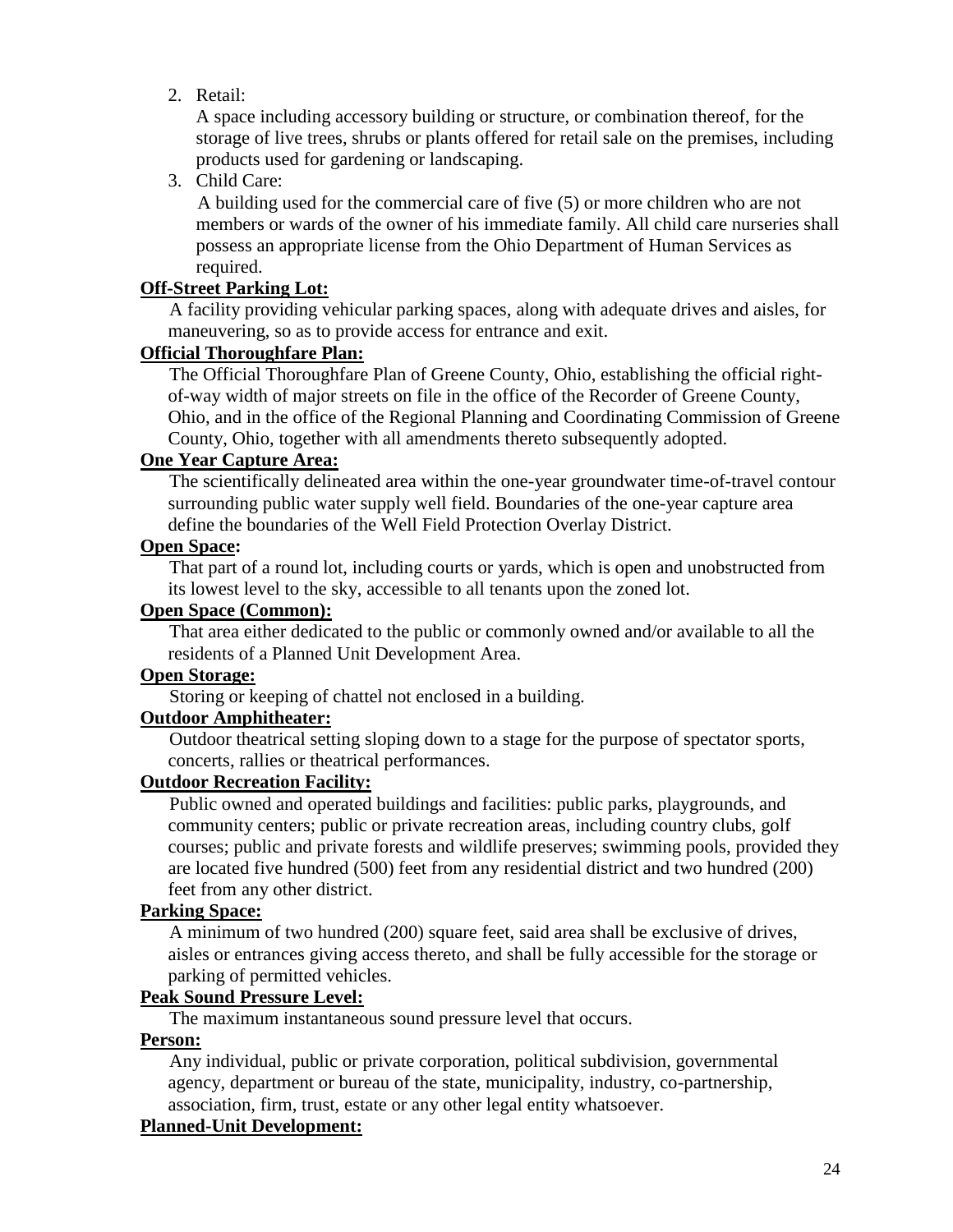Land under unified control, planned and developed as a whole according to comprehensive and detailed plans, including streets, utilities, lot or building sites, site plans for all buildings as intended to be located, constructed and improvements on the land as related to buildings. Development may be a single operation or a definitely programmed series of development operations including all lands and buildings, with a program for provision, operation and maintenance of such areas, improvements and facilities necessary for common use by the occupants of the development.

#### **Planning Commission:**

The Regional Planning and Coordinating Commission of Greene County, Ohio.

#### **Prime Agricultural Soils:**

Prime agricultural soils are those soils within Xenia Township which display characteristics well-suited to agricultural activities such as field crops under normal or typical management practices. It has been determined through studies that the following soil types, as described in the Soil Survey of Greene County, Ohio (U.S. Department of Agriculture, 1974) are prime agricultural soils:

- 
- BbB Birkbeck Silt Loam (1 to 4 percent slopes) OcB Ockley Silt Loam (2 to 6 percent slopes)
- 
- 
- CeA Celina Silt Loam (0 to 2 percent slopes) OeB Odell Silt Loam (2 to 6 percent slopes)
- CeB Celina Silt Loam (2 to 6 percent slopes) Pa Patton Silty Loam
- CrA Crosby Silt Loam (0 to 2 percent slopes) Ra Ragsdale Silty Clay Loam
- 
- EdB Edenton Silt Loam (2 to 6 percent slopes) RdB Raub Silt Loam (2 to 6 percent slopes) Ee Eel Loam ReA Reesvile Silt Loam (0 to 2 percent slopes)
- EmA Eldean Silt Loam (0 to 2 percent slopes) Rs Ross Loam
- EmB Eldean Silt Loam (2 to 6 percent slopes) RtA Rush Silt Loam (0 to 2 percent slopes)
- EmB2 Eldean Silt Loam (2 to 6 percent slopes, Encear Sin Loam (2 to 6 percent slopes)<br>moderately sloped) RtB Rush Silt Loam (2 to 6 percent slopes)
- FnA Fincastle Silt Loam (0 to 2 percent slopes) RuA Russell Silt Loam (0 to 2 percent slopes)
- 
- 
- MnA Miamian Silt Loam (0 to 2 percent slopes) S1A Sleeth Silt Loam (0 to 2 percent slopes)
- MnB Miamian Silt Loam (2 to 6 percent slopes) ThA Thackery Silt Loam (0 to 2 percent slopes) MhB2 Miamian Silt Loam (2 to 6 percent slopes,
- mannan Sin Loam  $(2 \text{ to 0})$  percent slopes,<br>moderately eroded)
- MoB2 Miamian-Eldean Silt Loams (2 to 6 percent slopes, moderately eroded) WaA Warsaw Loam (0 to 2 percent slopes)
- 
- MtA Milton Silt Loam (0 to 2 percent slopes) Ws Westland Silty Clay Loam
- 
- Ag Algiers Silt Loam OcA Ockley Silt Loam (0to 2 percent slopes)
	-
- Bs Brookston Silty Clay Loam OcB2 Ockley Silt Loam (2 to 6 percent slopes, moderately eroded)
- Bt Brookston Urban Land Complex OdB Ockley Urban Land Complex (undulating)
	-
	-
	-
- CrB Crosby Silt Loam (2 to 6 percent slopes) RdA Raub Silt Loam (0 to 2 percent slopes)
	-
	-
	-
	-
	-
	-
- Gn Genesse Loam RvB Russell-Miamian Silt Loams (2 to 6 percent slopes)
- Ln Linwood Muck RvB2 Russell-Miamian Silt Loams (2 to 6 percent slopes)
	-
	-
	-
	-
- MrB Miamian Urban Land Complex (undulated) WeB Wea Silt Loam (1 to 3 percent slopes)
	-
- MtB Milton Silt Loam (2 to 6 percent slopes) XeA Xenia Silt Loam (0 to 2 percent slopes)
	- XeB Xenia Silt Loam (2 to 6 percent slopes)

#### **Principal Building:**

A non-agricultural building in which is conducted the main or principal use of the lot on which said building is located ordinarily the largest building on the lot, and ordinarily the use conducted on the first story of such building above the basement.

#### **Principal Use:**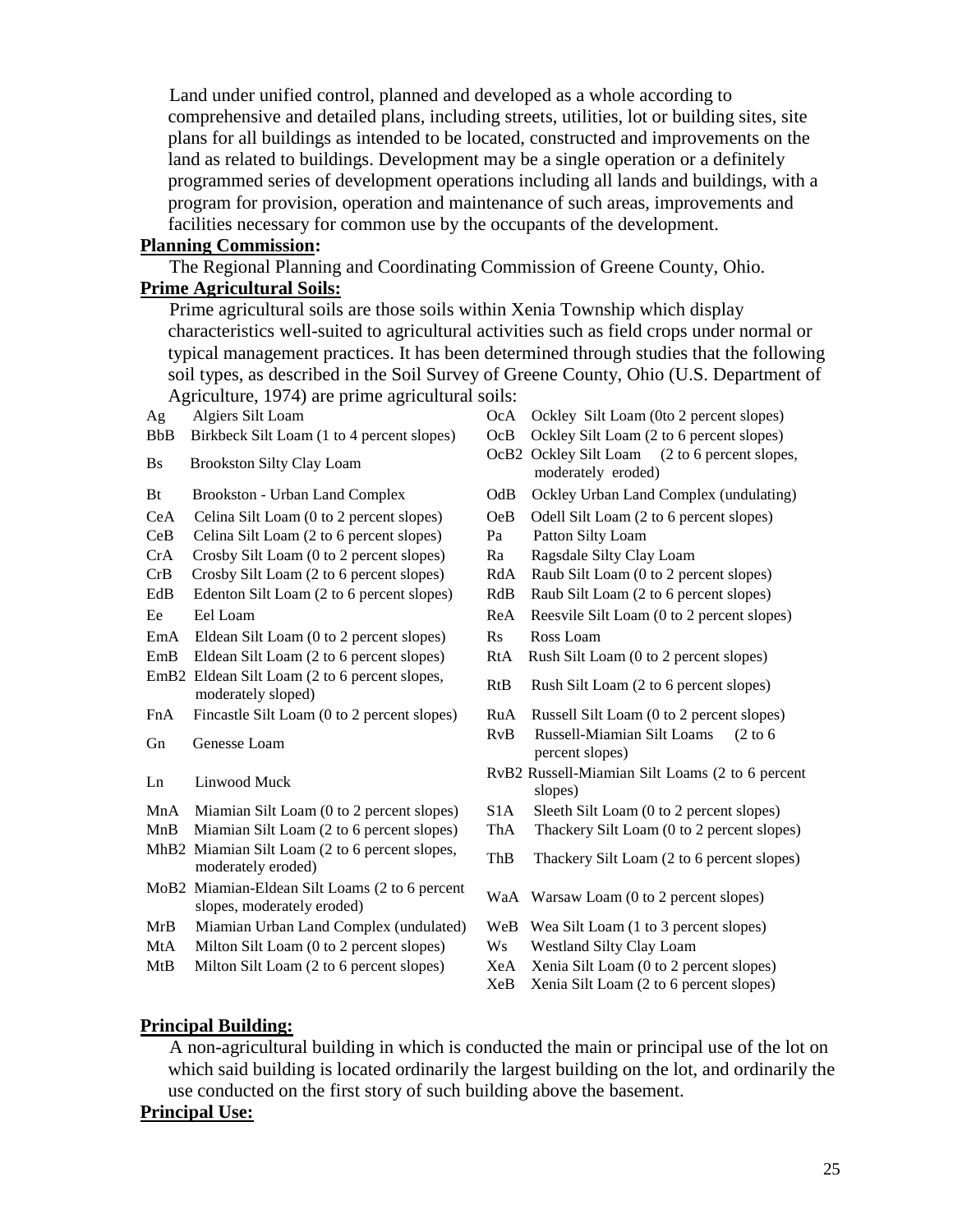The main use to which the premises are devoted and the main purpose for which the premises exist.

## **Public Utility:**

Any person, firm, or corporation, municipal department, board or commission duly authorized to furnish and furnishing under state or municipal regulations to the public: gas steam, electricity, sewage disposal, communications, telegraph, telephone, transportation or water.

# **Recreational Vehicle:**

Any motor vehicle designed or intended to be used primarily for short-term dwelling or sleeping purposes away from the place of residence of the occupants; and not constituting the principal place of residence of the occupants.

#### **Regulated Substances:**

Substances to be regulated, hereinafter referred to as Regulated Substances, are chemicals and mixtures of chemicals that are health hazards in groundwater as determined by the most recent revision of Public Drinking Water Standards for Ohio.

## **Research Activities:**

Research, development and testing related to such fields as chemical, pharmaceutical, medical, electrical, transportation, and engineering. All research, testing, and development shall be carried on within entirely enclosed buildings, and no noise, smoke, glare, vibration, or odor shall be detected outside such building.

## **Restaurant:**

An establishment whose primary business is serving food and beverage to patrons for consumption inside the building.

#### **Riding Academies:**

Facilities designed or used for the renting of horses and/or the instruction of horse riding, including any barns, exercise areas, and field areas to be used in the operation.

#### **Road Frontage:**

Will be determined at the road right-of-way line as recorded in the county records.

#### **Row House or Town House:**

A two (2) story row of three (3) or more attached one (1) family dwellings, each unit of which extends from the basement to the roof.

# **Rural Entertainment and Hospitality:**

A private business enterprise for the purpose of offering a venue for a fee for non-public events on agricultural property that includes non-agriculturally related activities such as: barn dances, weddings, receptions, official or formal ceremonies, social gatherings, family reunions, campfires, picnics or retreats. Such activities shall take place between the hours of 9:00 a.m. and 11:00 p.m., not more than twelve (12) days a month, and for no more than three (3) consecutive days.

# **Semi-Nude:**

Semi-nude shall mean a state of dress in which clothing covers no more than the genitals, the pubic region and the areola of the female breast, as well as portions of the body covered by supporting straps or devices.

# **Setback Line:**

A line parallel to a lot line, at any story level of a building which defines the limits of a yard and represents the distance which all or any part of a building or structure is to be set back from said lot line, street, or right-of-way line.

1. Front Setback Line: An imaginary line parallel to the front lot line extending the full width of the lot, representing the distance which all or any part of any structure or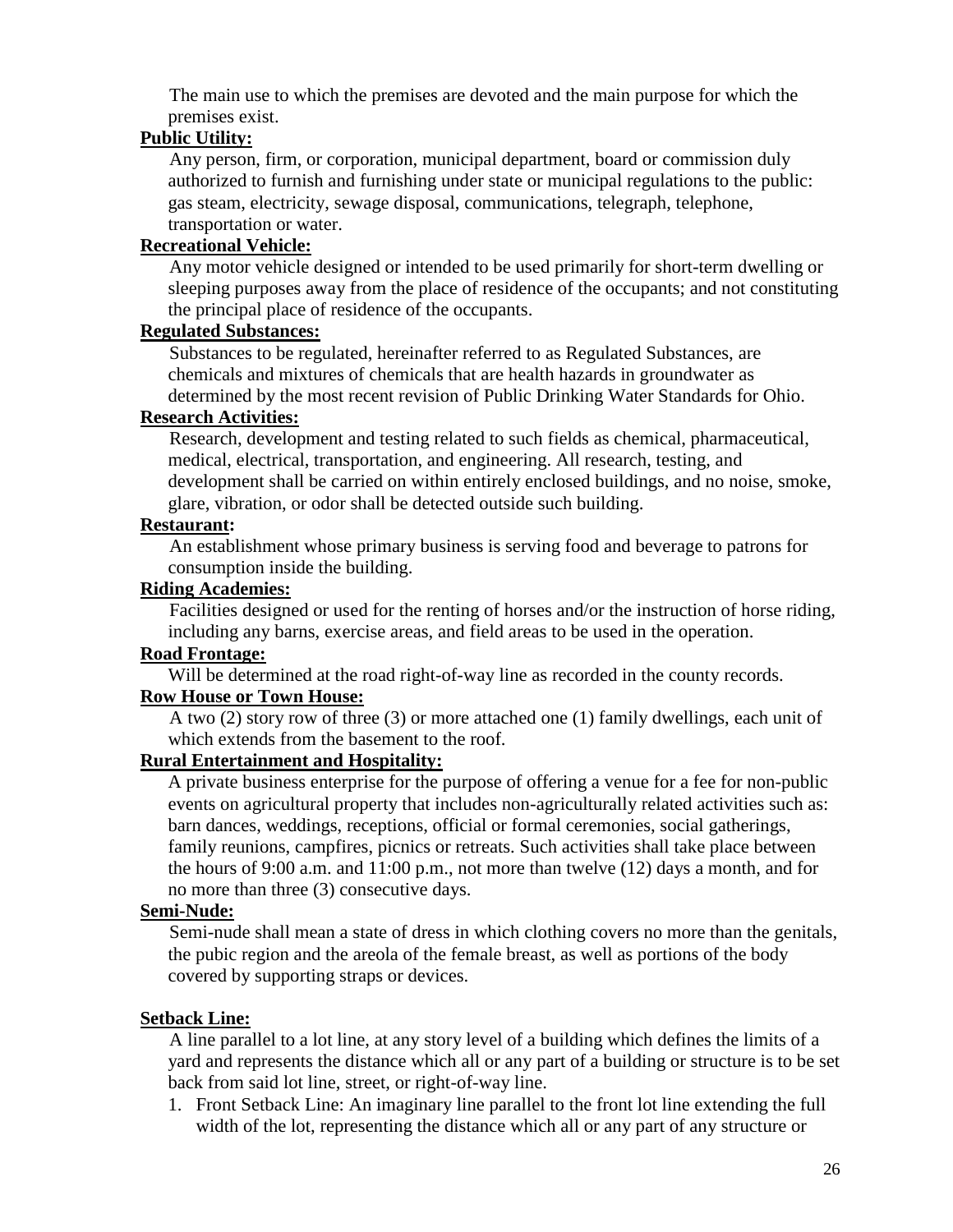building is to be set back from the front lot line. In the event that the front lot line does not fall along a right-of-way line, then the front setback line shall be measured from a line parallel to and twenty-five (25) feet from the centerline of the street. (See illustration)

- 2. Side Setback Line: An imaginary line parallel to any side lot line representing the distance which all or any part of any principal building is to be set back from the side lot line. (See illustration)
- 3. Rear Setback Line: An imaginary line parallel to any rear lot line representing the distance which all or any part of any principal buildings is to be set back from the rear lot line.



#### **Sewage Disposal System, Central:**

A wastewater treatment system approved by the appropriate county, state, and/or federal agencies which provides a collection network and a central wastewater treatment facility for a single development, a community, or a region.

#### **Sewage Disposal System, On-Site:**

A septic tank or similar installation on an individual lot which utilizes an aerobic or anaerobic bacteriological process or equally satisfactory process for the treatment of sewage and provides for the proper and safe disposal of the effluent, approved by the appropriate county, state, and/or federal agencies.

#### **Sign:**

A name, identification, description, display or illustration which is affixed to, painted, or represented, directly or indirectly upon a building, structure, parcel or lot and which directs attention to an object, product, place, activity, person, institution, organization or business, excluding licensed vehicles.

#### **Sign (Electronic):**

A sign with a fixed or changing display or message which may be changed by electronic means.

#### **Sign (Face):**

The area of a sign containing a single message. If a message area can be divided in such a way that the messages in each sub-area have the same meaning when viewed in isolation as when viewed with the full area, then each sub-area is a separate sign face. For signs with a supporting structure, the area shall be defined by a rectangular area outlining the text or image.

#### **Sign (Full Motion Video):**

Changes in illumination to create the illusion of motion which is not repetitive.

#### **Sign (Illuminated):**

A sign that is brightened with an artificial light source whether illumination is emitted, reflected or indirect.

#### **Sign (Repetitive Animation):**

Actual motion, or changes in illumination to create the illusion of motion, which is repetitive and/or rotational and has a frequency of less than 2 Hz.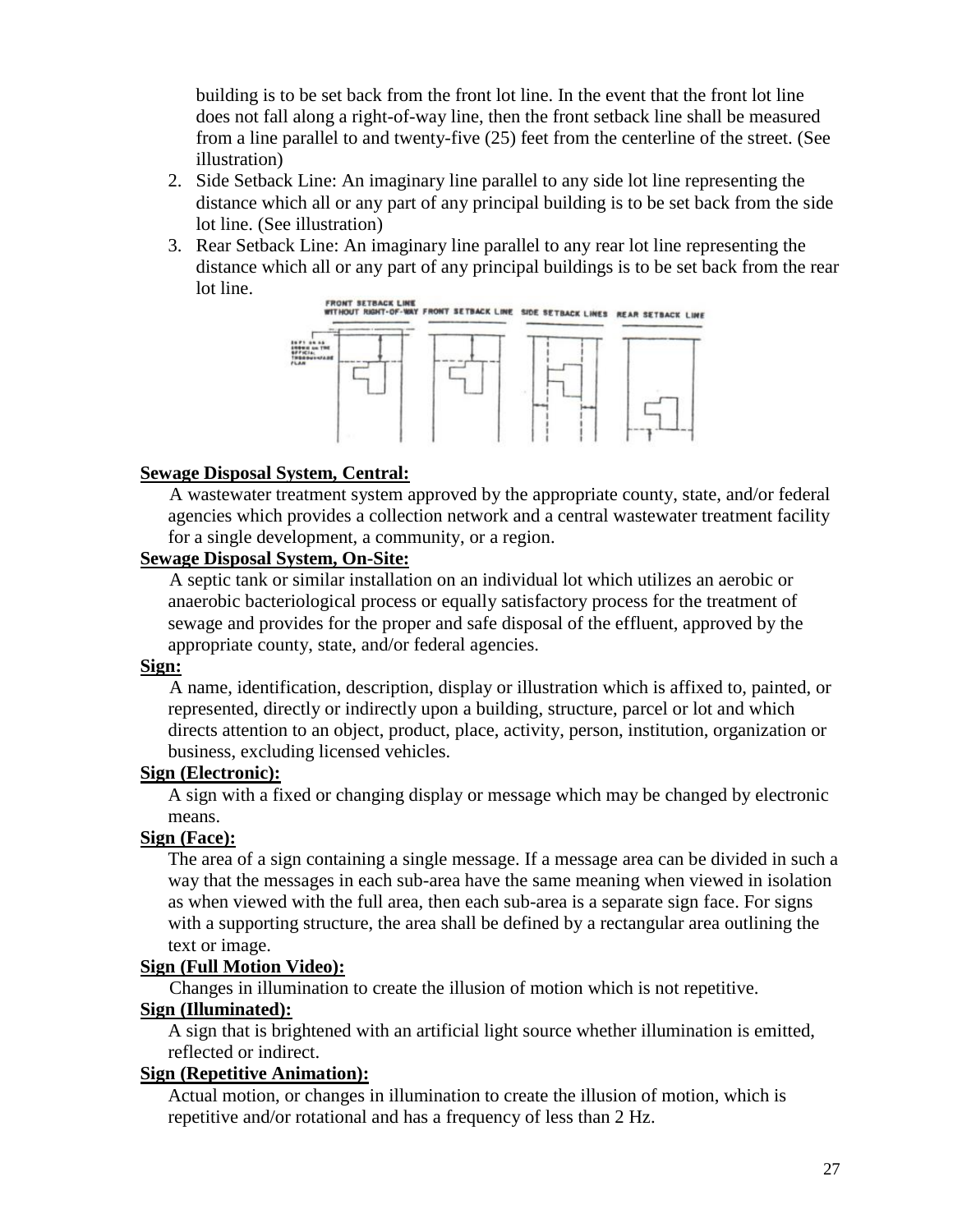## **Sign (Strobe):**

Perceptible periodic change in luminance with a frequency of 2 Hz or greater.

## **Sign (Temporary):**

A freestanding sign that does not occupy a permanent location on the ground. These signs must also comply with the district and road frontage requirements.

## **Sound:**

Mechanical radiant energy that is transmitted by longitudinal pressure waves in air or other material medium and is the objective cause of hearing.

1. "IMPULSIVE SOUND" means noise characterized by brief excursions of sound pressure (acoustic impulses) which significantly exceed the ambient environmental sound pressure, the duration of a single impulse being usually less than one second.

2. "CONTINUOUS SOUND" means noise whose level remains essentially consistent

(i.e. fluctuations are negligibly small) during the period of observation.

## **Sound Level:**

A weighted sound pressure level, obtained by the use of metering characteristics. **Sound Source Site:**

A fixed geographic location that consists of all contiguous land and water areas under ownership or control of a person. The sound source site includes all individual sources of sound that are located on the site, both stationary and movable.

#### **Specified Anatomical Areas:**

Specified Anatomical Areas shall mean less than completely and opaquely covered human genitals, pubic region, buttock and female breasts below a point immediately above the top of the areola.

#### **Specified Sexual Activities:**

Specified Sexual Activities shall mean acts, real or simulated, of human fondling, sexual intercourse, sodomy, cunnilingus or fellatio; or the fondling or other erotic touching of human genitals, the pubic region, a buttock or female breasts.

# **Stock In Trade:**

Stock In Trade shall mean the total volume or number of items products, or equipment available for purchase, rental, viewing or use by patrons of the establishment, excluding material located in any storeroom or other portion of the premises not regularly open to patrons.

# **Store & Lock/Mini-warehouse Facility:**

A building or group of buildings in a controlled access compound that contains varying sizes of individual, compartmentalized and controlled access stalls or lockers for the storage of customer's goods or wares.

#### **Story:**

That part of a building, except a mezzanine as defined herein, included between the surface of one floor and the surface of the next floor, or if there is not floor above, then the ceiling next above. If the floor level directly above a basement is more than six (6) feet above grade, such basement shall be considered a story.

# **Story (Half):**

An uppermost story lying under a sloping roof having an area of at least two hundred (200) square feet with a clear height of seven feet six inches (7'6"). For the purposes of this Resolution, the useable floor area is only that area having at least four feet (4') clear height between floor and ceiling.

#### **Street:**

A public thoroughfare which affords the principal means of access to abutting property: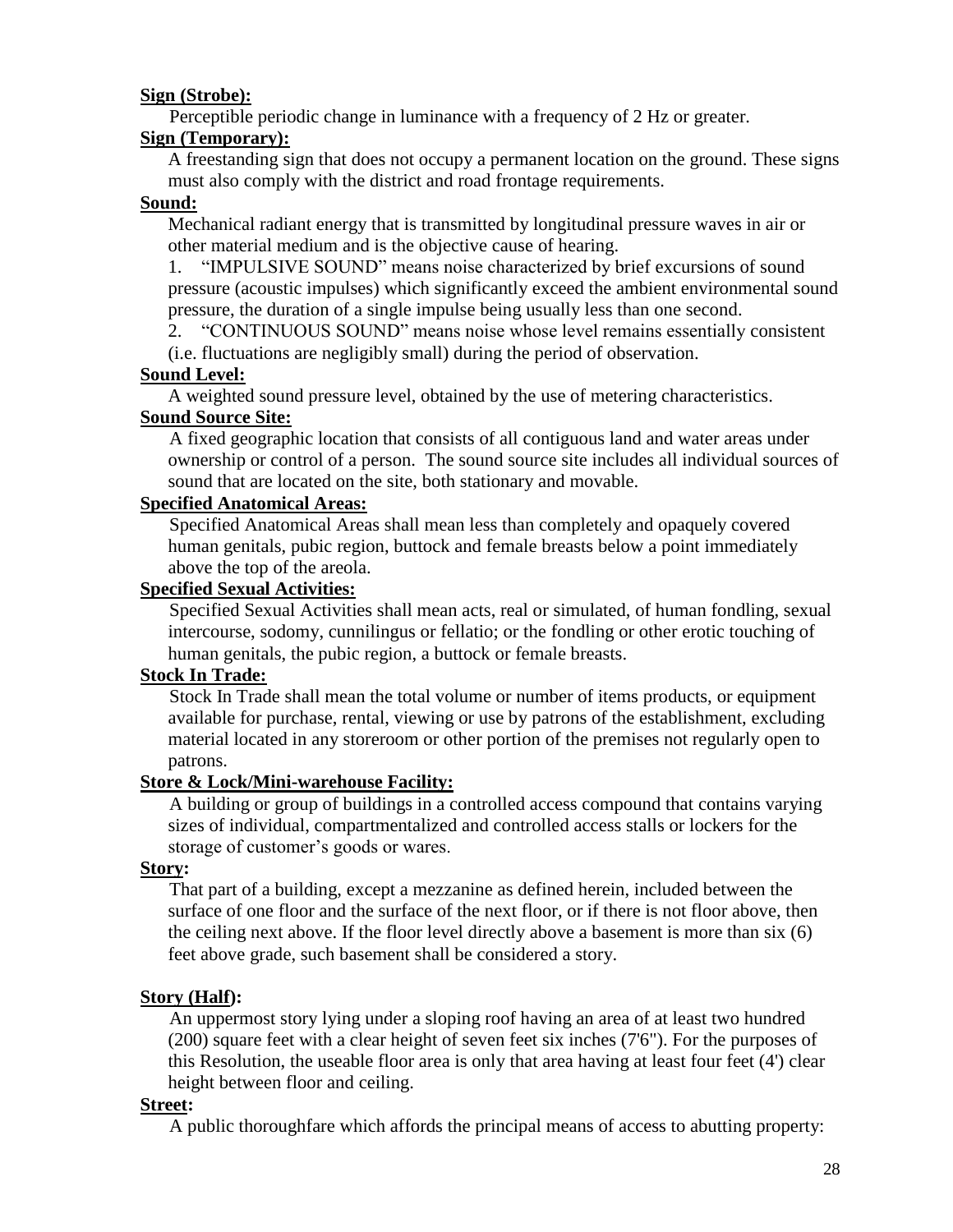1. Street, Private: An improved street or roadway which has not been dedicated for public use or accepted by the Xenia Township Board of Trustees and is not maintained by the Township. In addition, a private street must meet the specifications established by, and approved under the Subdivision Regulations for Greene County, Ohio.

2. Street, Public: An improved street or roadway which has been constructed to Greene County Subdivision Regulations, dedicated for public use and accepted by the Xenia Township Board of Trustees and maintained by the Township. When built, a street shall be a public street when included in the official thoroughfare plan for Greene County, Ohio.

#### **Structure:**

Anything constructed or erected, the use of which requires permanent location on the ground or attachment to something having permanent location on the ground.

## **Swimming Pool:**

Any artificially constructed pool or natural body of water which contains a depth of water of at least 1 1/2 feet at any point used or intended to be used for swimming or bathing, including any accessory recreational structures.

#### **Swimming Pool, Public:**

Any swimming pool, other than a private pool, which is the principal use upon a lot and operated with or without a charge for admission.

#### **Swimming Pool, Private:**

A swimming pool located on the same lot as the principal use and used or intended to be used without compensation by the residents and guests of a single-family residence, a two-family residence, a multi-family development, or a motel.

#### **Temporary Use or Building:**

A use or building permitted to exist during periods of construction of the main building or use, or for special events.

#### **Tenant Farm Dwelling:**

A dwelling unit constructed or occupied for the purpose of providing housing for a tenant farmer and his family who are engaged in assisting the owner in the practice of agriculture and/or maintenance of his farm.

#### **Tent:**

Any portable shelter constructed wholly or in part from canvas, tarpaulin or other similar materials.

#### **Thoroughfare, Street, or Road:**

The full width between property lines bounding every public way of whatever nature, with a part thereof to be used for access to a property by vehicular traffic and designated as follows:

1. Alley: A minor street used primarily for vehicular service access to the back or side of properties abutting on another street.

2. Arterial Street: A general term denoting a highway primarily for through traffic carrying heavy loads and large volumes of traffic, usually on a continuous route.

3. Collector Street: A thoroughfare, whether within a residential, industrial,

commercial, or other type of traffic development, which primarily carries traffic from local streets to arterial streets, including the principal entrance and circulation routes within residential subdivisions.

4. Cul-de-sac: A local street of relatively short length with one end open to traffic and the other end permanently terminating in a vehicular turn around

5. Dead-End Street: A street having only one outlet for vehicular traffic and intended to be extended or continued in the future.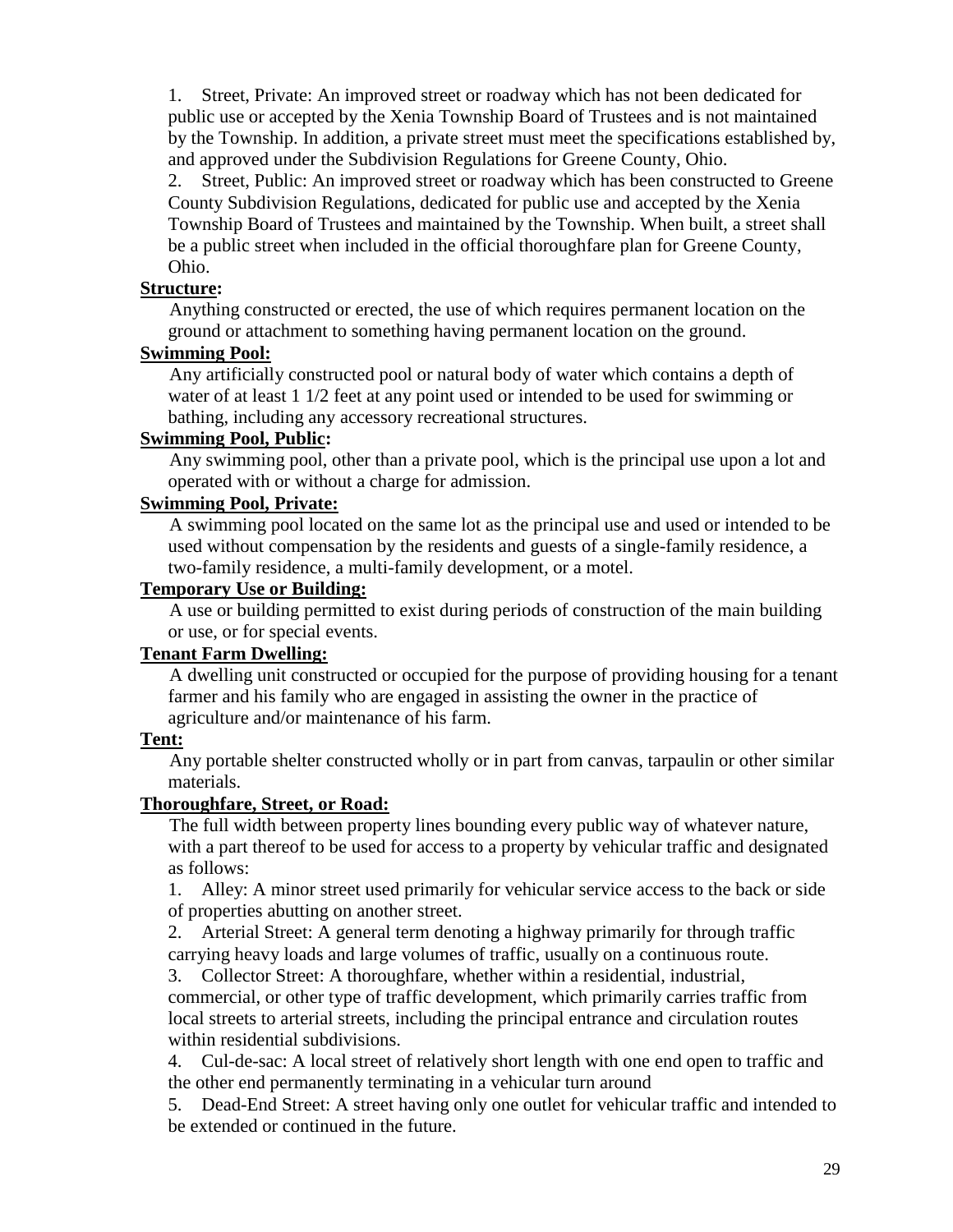6. Local Street: A street primarily for providing access to residential, commercial, or other abutting property.

7. Loop Street: A type of local street, each end of which terminates at an intersection with the same arterial or collector street and whose principal radius points of the one hundred and eighty (180) degree system or turns are not more than six hundred (600) feet from each other.

8. Marginal Access Street: A local or collector street, parallel to and adjacent to an arterial or collector street, providing access to abutting properties and protection from arterial or collector streets. (Also called Frontage Street)

#### **Tower:**

A self-supporting lattice, guyed or monopole structure constructed from grade.

# **Tower Height:**

Is the vertical distance measured from the established grade to the highest point of the tower including all attached equipment in any operating configuration. Where the tower is located on sloping terrain, the height shall be measured from the average ground level at the base of the tower.

## **Township Enforcement Officer:**

The Township Enforcement Officer or his/her authorized representative, appointed by the Township Trustees of Xenia Township, Greene County, Ohio

# **Township Trustees:**

Means the Board of Township Trustees of Xenia Township, Greene County, Ohio.

## **Township Zoning Commission:**

Means the Zoning Commission of Xenia Township, Greene County, Ohio.

#### **Trailer (Recreational Vehicle):**

Includes Travel Trailer, Campers, Camp Car, Truck Campers, Boats and Boat Trailers. **Underground Storage Tank:**

An underground storage tank is one or a combination of tanks (including underground pipes connected thereto) which is used to contain an accumulation of Regulated Substances and the volume of which (including the volume of underground pipes connected thereto) is ten (10) percent or more beneath the surface of the ground. The term Underground Storage Tank does not include any of the following:

1. Pipeline facilities, including gathering lines, regulated under the Natural Gas Pipeline Safety Act of 1968, 82 Stat. 720, 49 U.S.C.A. 2001, as amended;

- 2. Surface impoundments, pits, ponds, or lagoons;
- 3. Storm or waste water collection systems;
- 4. Flow-through process tanks;
- 5. Storage tanks located in underground areas when the tanks are located on or above

the surface of the floor and the integrity of the tank is periodically visually evaluated;

6. Septic tanks; and

7. Tanks equal or less than five hundred (550) gallons used for storing heating fuel for consumptive use on the premises where stored provided the premises are single-family or two-family residences.

#### **Use:**

The purpose for which land or a building is arranged, designed or intended, or for which land or a building is or may be occupied.

# **Variance:**

A modification of the literal provisions of the Zoning Resolution granted when strict enforcement of the Zoning Resolution would cause undue hardship owing to circumstances unique to the individual property on which the variance is granted.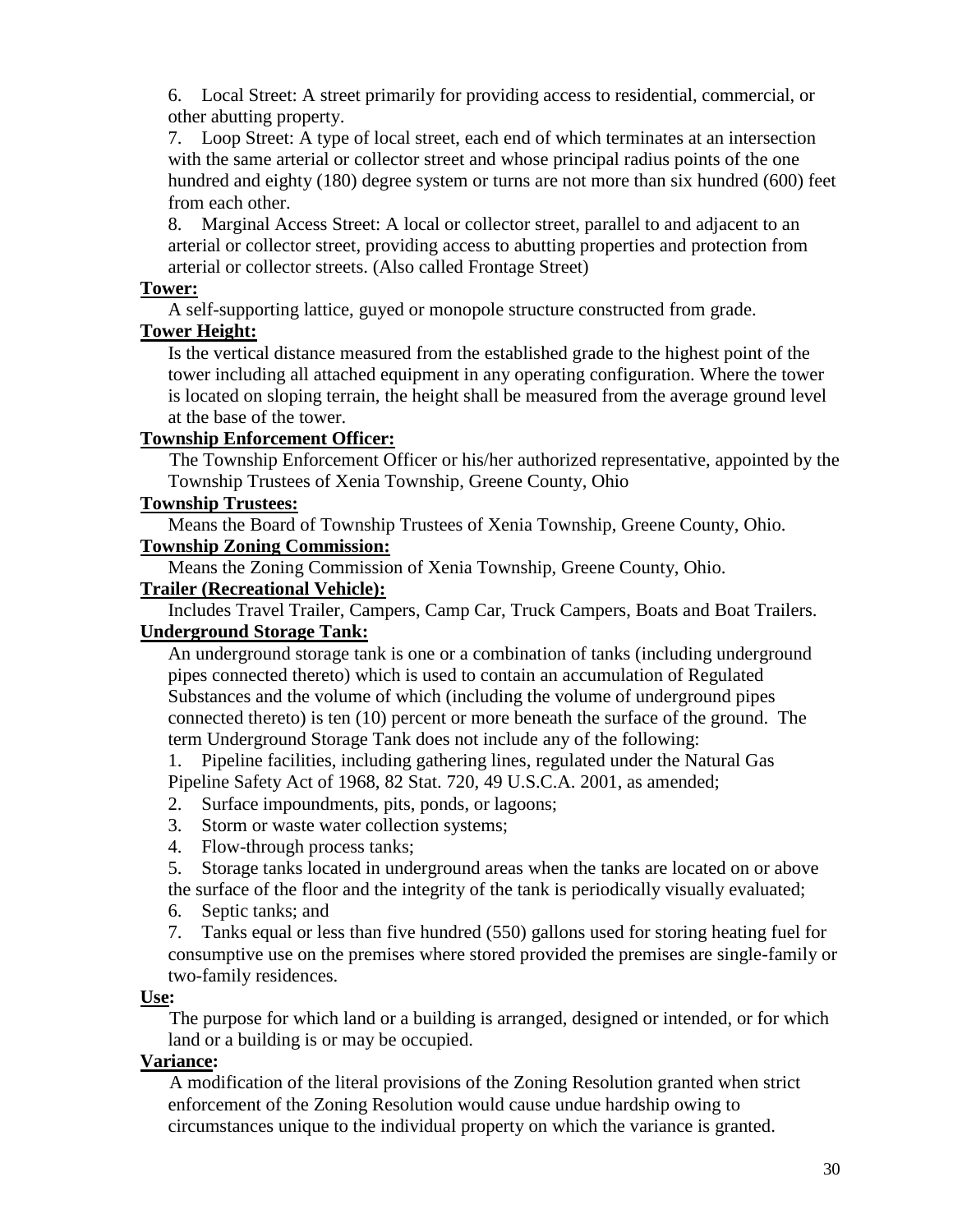## **Veterinary Animal Hospital or Clinic:**

A place used for the care, grooming, diagnosis, and treatment of sick, ailing, infirm, or injured animals, and those who are in need of medical or surgical attention. Such use may include overnight accommodations on the premises for treatment, observation, and/or recuperation.

#### **Vicinity Map:**

A drawing which sets forth by dimensions or other means the relationship of a property or use to other nearby developments of landmarks and community facilities and services within Xenia Township in order to better locate and orient the area in question.

#### **Water System, Central:**

A water supply system approved by the appropriate county, state, and/or federal agencies which provides a water supply to a single development, a community, or a region.

#### **Water System, On-Site:**

A well or other similar installation on an individual lot which provides a water supply to any structures or uses upon the lot, subject to the approval of health and sanitation officials having jurisdiction.

## **Wireless Telecommunications Facility:**

Any cables, wires, lines, wave guides, antennas and any other equipment or facilities associated with the transmission or reception of communications as authorized by the FCC which a person seeks to locate or have installed upon a tower antenna support structure. However, the term wireless telecommunications facilities shall not include:

1. Any satellite earth station antenna two (2) meters in diameter or less which is located in an area zoned industrial or commercial.

2. Any satellite earth station antenna one (1) meter or less in diameter, regardless of zoning category.

3. Antennas used by amateur radio operators.

#### **Yards:**

The open spaces on the same lot with a main building, unoccupied and unobstructed from the ground upward except as otherwise provided in this Resolution as defined herein.

- 1. Front yard: Is an open space extending the full width of the lot, the depth of which is the minimum horizontal distance between the front lot line and the nearest point of the main building. (See illustration).
- 2. Rear yard: Is an open space extending the full width of the lot the depth of which is the minimum horizontal distance between the rear lot line and the nearest point of the main building. (See illustration)
- 3. Side yard: Is an open space between a main building and the side lot line, extending from the front yard to the rear yard, the width of which is the horizontal distance from the nearest point of the side lot line to the nearest point of the main building. (See Illustration)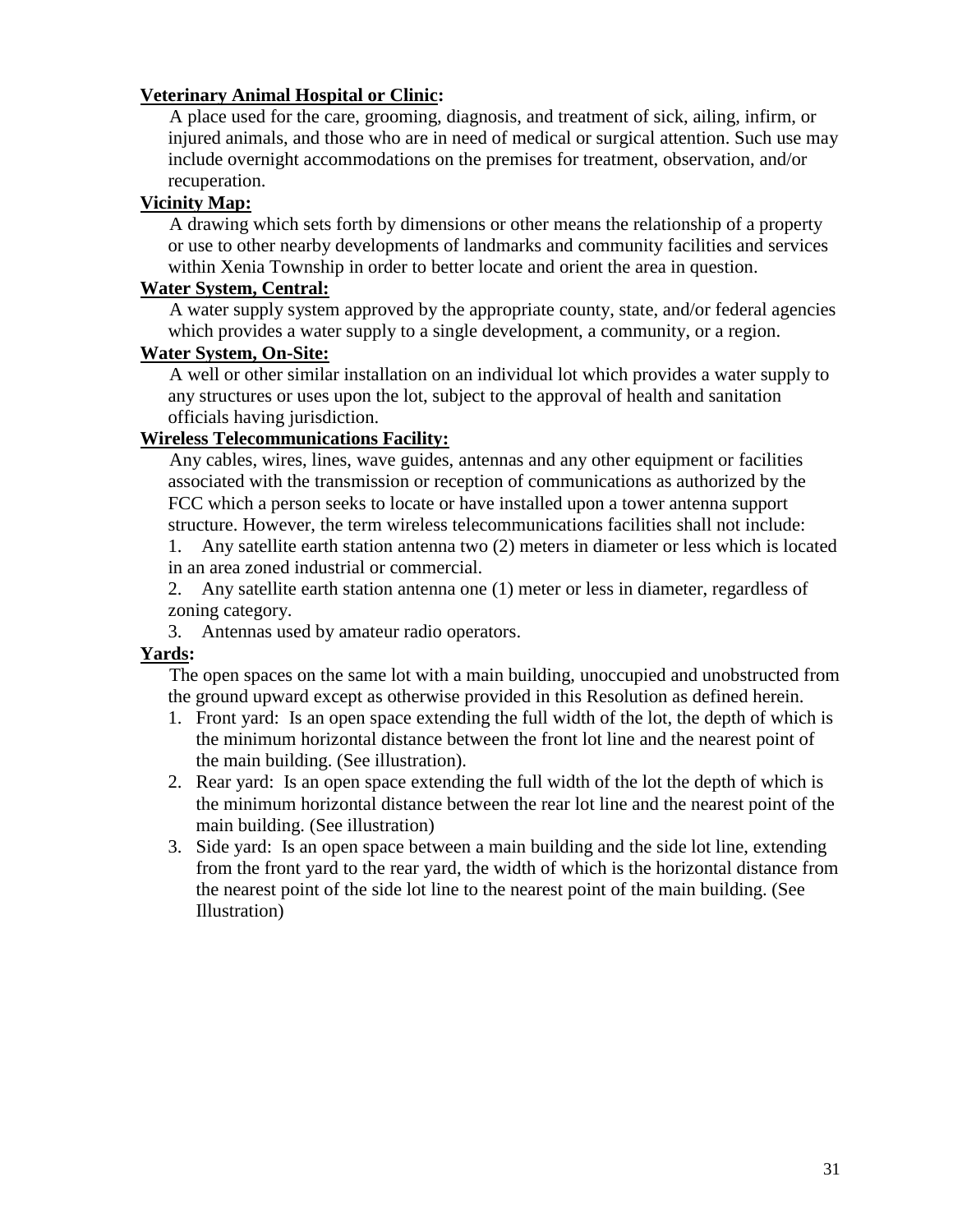

## **Zoning Certificate:**

A zoning certificate is a written statement issued by the Zoning Inspector authorizing the construction of buildings, structures, or the establishment of uses permitted in this Resolution. If at the end of a twelve (12) month period from the date of issuance of permit the construction is not completed, the person or persons involved must reapply for the zoning certificate or be granted an extension of time or be deemed in violation of the Zoning Resolution.

## **Zoning Commission:**

The Zoning Commission of Xenia Township, Greene County, Ohio.

# **Zoning Inspector:**

The Zoning Inspector or his/her authorized representative, appointed by the Township Trustees of Xenia Township, Greene County, Ohio.

#### **Zoning Map:**

The Official Zoning District Map of Xenia Township, or portion thereof, together with all amendments thereof subsequently adopted.

# **Zoning Permit:**

A document issued by the Zoning Inspector certifying that the use of a lot, structure, or building or location of a structure or building upon a lot is in conformance with this Resolution.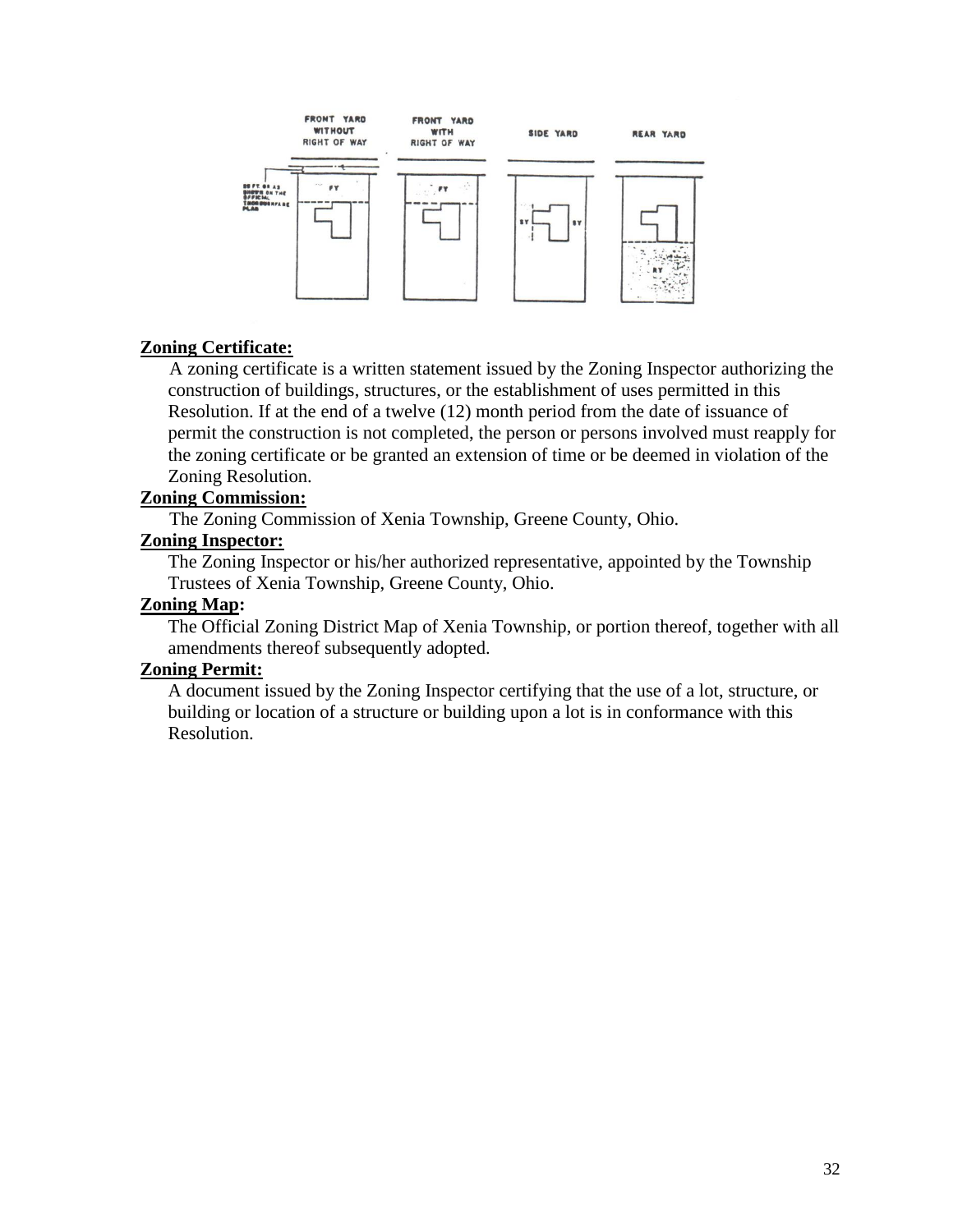# <span id="page-33-0"></span>**ARTICLE III - ZONING DISTRICTS AND MAP**

## <span id="page-33-1"></span>**SECTION 300 - DISTRICTS**

In order to carry out the intent and purpose of this Resolution, Xenia Township is hereby divided into the following districts:

- A AGRICULTURAL DISTRICT
- E RURAL SUBURBAN RESIDENTIAL ESTATE DISTRICT
- R-1 ONE FAMILY RESIDENTIAL DISTRICT
- R-M MULTI-FAMILY RESIDENTIAL DISTRICT
- IG INSTITUTIONAL AND GOVERNMENTAL DISTRICT
- B-1 CONVENIENCE SHOPPING DISTRICT
- B-2 NEIGHBORHOOD BUSINESS DISTRICT
- B-3 HIGHWAY BUSINESS DISTRICT
- M-1 RESTRICTED OR LIGHT INDUSTRIAL DISTRICT
- M-2 HEAVY INDUSTRIAL DISTRICT
- M-3 MINERAL PROCESSING AND STORAGE DISTRICT
- F-1 FLOOD PLAIN OVERLAY
- WP WELL FIELD PROTECTION OVERLAY
- PUD PLANNED UNIT DEVELOPMENT
- R-MH MOBILE HOME PARK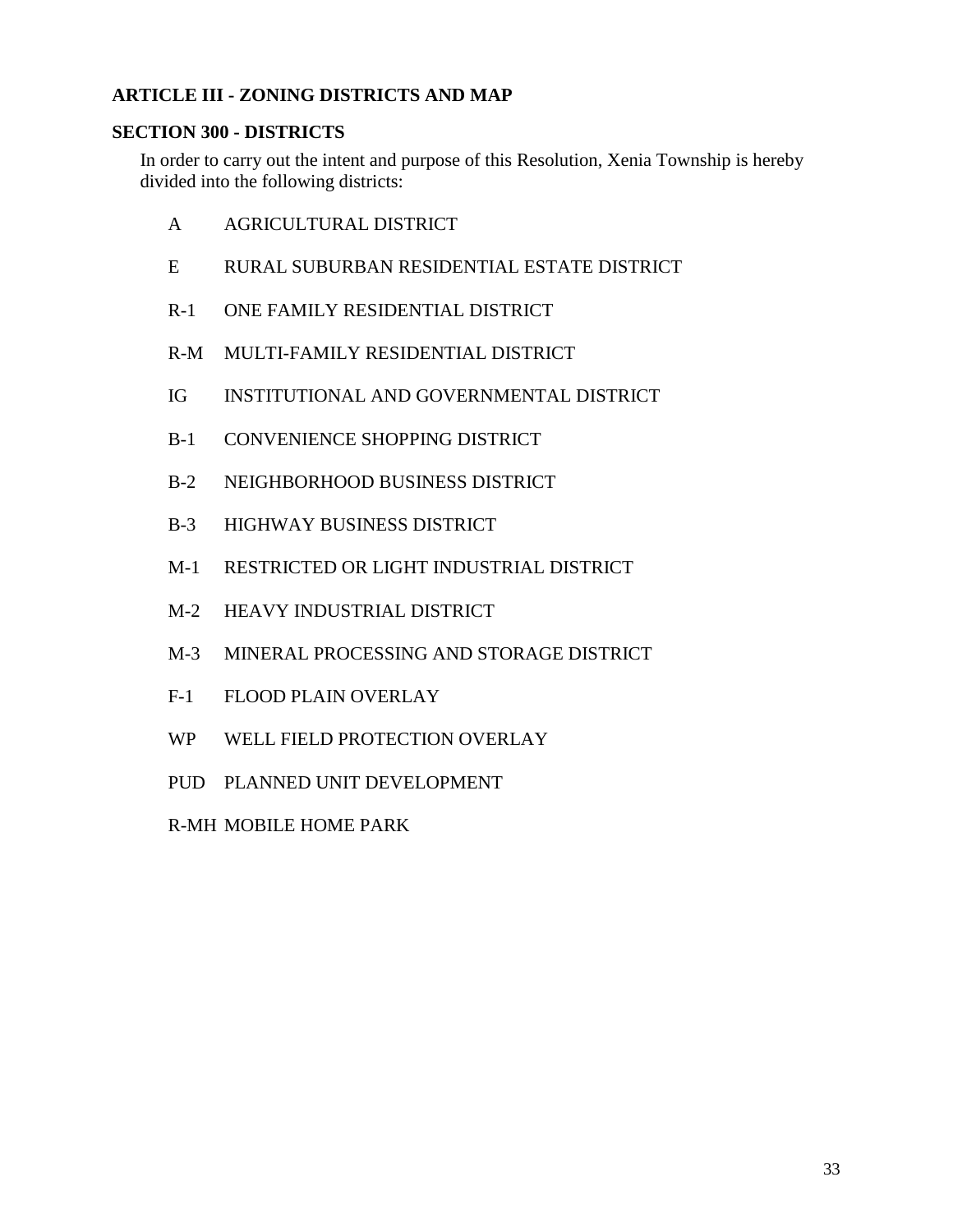#### <span id="page-34-0"></span>**SECTION 301 - DISTRICT BOUNDARIES**

The boundaries of the zoning districts listed above in Section 300 are shown on the "Zoning Map of Xenia Township, Greene County, Ohio." This map together with all explanatory data thereon, including all changes thereof as hereinafter provided, shall be incorporated and made a part of this Resolution.

The official zoning map shall be identified by the signature of the Township Trustees attested by the Township Clerk and bearing the seal of the Township under the following words: This is to certify that this is the official zoning map of the Zoning Resolution of Xenia Township, Greene County, Ohio (including date of adoption). If, in accordance with the provisions of this Resolution, changes are made in district boundaries or other matter portrayed on the official zoning map, such changes shall be made on the official zoning map within five (5) normal working days after the amendment has been approved by the Township Trustees together with an entry on the official zoning map as follows: "On (date), by official action of the Township Trustees, the following change(s) were made" (brief description with reference number to Trustees' proceedings).

The original and one copy of the official map are to be maintained and kept up to date - one copy on public display in the Township Building and the original in the Clerk's office accessible to the public and shall be final authority as to the current zoning status of lands, buildings, and other structures in the Township.

# <span id="page-34-1"></span>**SECTION 302 - UNCERTAINTY OF BOUNDARY LOCATION**

Where uncertainty exists with respect to the boundaries of the various districts as shown on the Zoning Map, the following rules shall apply:

- 1. Boundaries indicated as approximately following the center lines of streets, highways, or alleys shall be construed to follow such center lines;
- 2. Boundaries indicated as approximately following platted lot lines shall be construed as following such lot lines;
- 3. Boundaries indicated as approximately following municipal limits shall be construed as following municipal limits;
- 4. Boundaries indicated as following railroad lines shall be construed to be the midway between the main tracks;
- 5. Boundaries indicated as following shore lines shall be construed to follow such shore lines, and in the event of change in the shore line shall be construed as moving with the actual shore line; boundaries indicated as approximately following the center line of streams, rivers, canals, lakes, or other bodies of water shall be construed to follow such center lines;
- 6. Boundaries indicated as parallel to or extensions of features indicated in subsections 1 through 5 above shall be so construed. Distances not specifically indicated on the Official Zoning Map shall be determined by the scale of the map;
- 7. Where physical or manmade features existing on the ground are at variance with those shown on the Official Zoning Map, or in other circumstances not covered by subsections 1 through 6 above, the Board of Appeals shall interpret the district boundaries.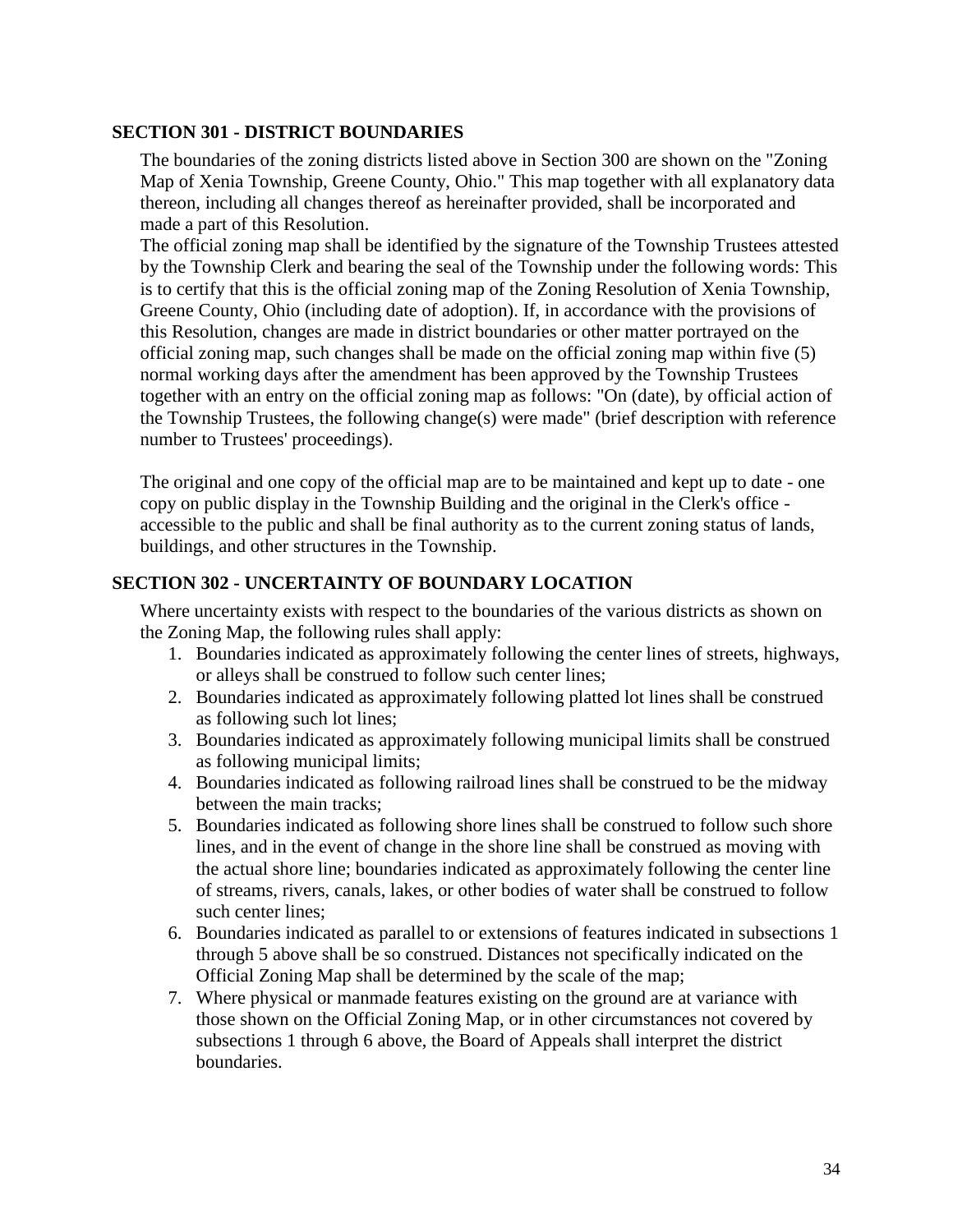# <span id="page-35-0"></span>**ARTICLE IV - DISTRICT REGULATIONS**

# <span id="page-35-1"></span>**SECTION 400 - A - AGRICULTURAL DISTRICT**

(Subject to Section 412 Flood Overlay and Section 413 Well Field Overlay)

## <span id="page-35-2"></span>**400.1** Intent and Purpose

The intent of the Agricultural District is to recognize the long-range physical, social and economic needs of the agricultural community within Xenia Township. Since agricultural pursuits provide a substantial economic base for Xenia Township and many areas still exist which possess an existing agricultural character and prime agricultural soils, it is the intent of this district to maintain and protect such areas. Only those land uses which perform necessary functions within the agricultural community will be encouraged to locate within the Agricultural District. The intent is that the principal use for land in this category is agriculture as defined in Agriculture. Unnecessary encroachment by nonagricultural land uses which limits agricultural effectiveness either through encroachment of land resources or through incompatibility of land uses will be discouraged.

# <span id="page-35-3"></span>**400.2** Permitted Principal Uses

- 1. Agricultural purposes
- 2. One primary single-family dwelling.
- 3. Temporary buildings for uses incidental to construction work, to be removed upon completion of said work;
- 4. Churches and parish houses.

## <span id="page-35-4"></span>**400.3** Accessory Uses

Refer to Article II, Section 201 Accessory Use or Building.

## <span id="page-35-5"></span>**400.4** Conditional Uses

The following uses are allowed in any A-1 Agricultural District provided a conditional use is granted by the Board of Appeals as provided in Article VI, Section 600.8 of this Resolution:

- 1. Public owned and operated buildings and facilities: public parks, playgrounds, and community centers; public or private recreation areas, including country clubs, golf courses; public and private forests and wildlife preserves; swimming pools, provided they are located five hundred (500) feet from any residential district and two hundred (200) feet from any other district;
- 2. Cemeteries, provided they are located at least two hundred (200) feet from adjacent property lines and provided further, that no cemetery will be less than forty (40) acres in area;
- 3. Loud speakers, jukeboxes, public address systems, and electric amplifiers, if the use of the same is for the occupants of the building only; and if such equipment does not create a nuisance and does not disturb the peace of the neighborhood;
- 4. Bed and Breakfast
- 5. Public or privately owned and operated airports or landing fields shall be in accordance with the following requirements;
	- a. In order to maintain the safety of the occupants of surrounding properties, all private helicopter landing areas shall be located a minimum of one thousand feet from any adjacent property or shall be screened by wall, solid fence, mound or evergreen planting a minimum of six (6) feet in height. In order to maintain the safety of the occupants of surrounding properties, all such sites shall be approved by the Ohio Department of Transportation, Division of Aviation.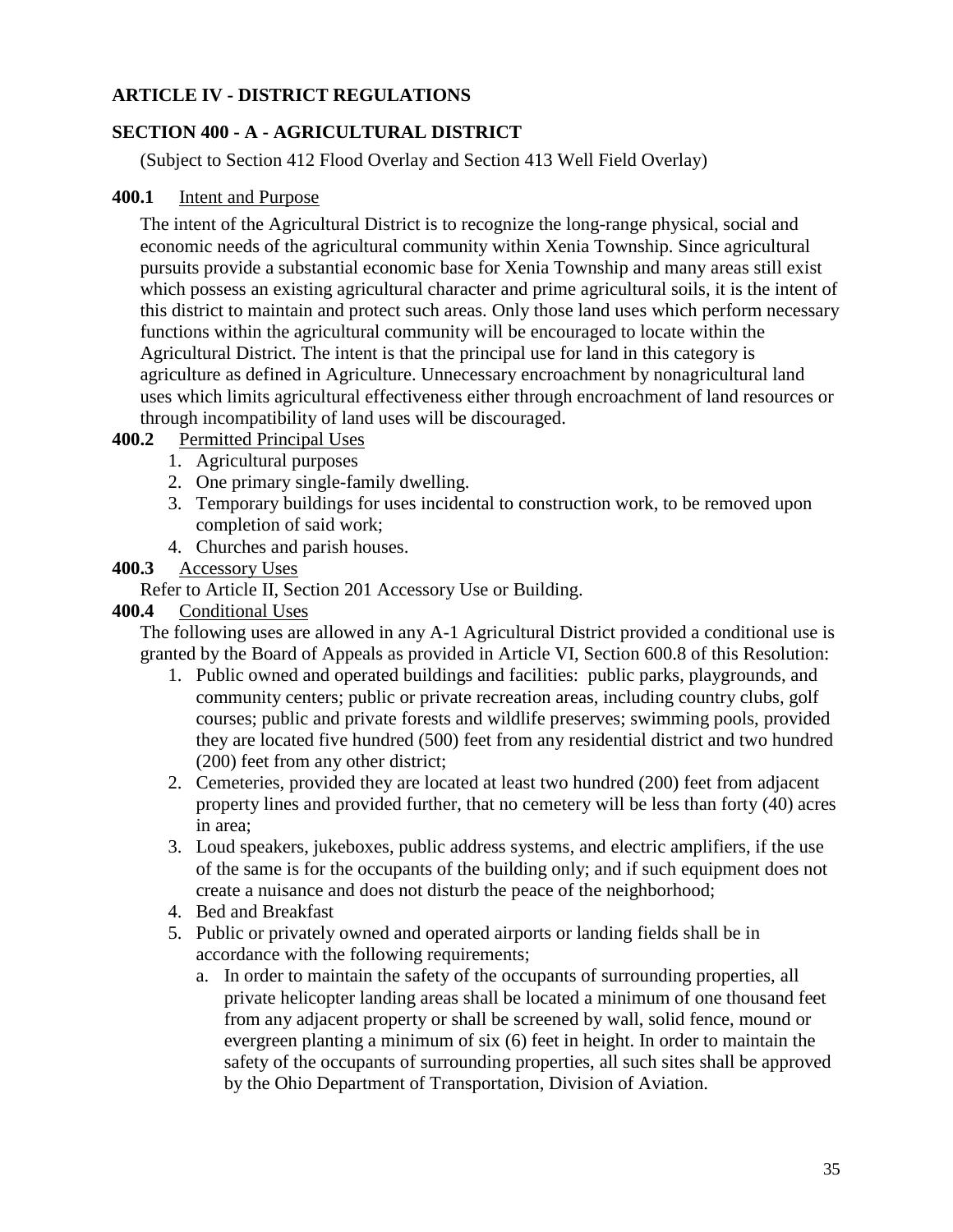- b. All private landing strips shall be approved by the Ohio Department of Transportation, Division of Aviation and shall be situated so as to not create a nuisance or hazard to residential dwellings or other structures within the vicinity.
- 6. Disposal of garbage or refuse by a county, township, or a municipal corporation.
- 7. Veterinary Animal Hospital or Clinic.
- 8. Commercial Recreational Facilities.
- 9. Tenant Farmer Dwelling: A Zoning Permit is not required for the erection of a tenant farmer dwelling (s) provided the land owner/lessee states in writing to the Zoning Inspector that the singular and continuing purpose of the dwelling is constructed or occupied for the purpose of providing housing for the tenant farmer and his family who are engaged in assisting the owner in the practice of agriculture and/or maintenance of his farm.
- 10. Feed lots as defined in Section 201, however, no feed lot shall be approved by the Board of Zoning appeals on parcels less than twenty acres.
- 11. Private schools, institutions of higher learning.
- 12. Rural Entertainment and Hospitality
- 13. Agritourism
- **400.5** Height Regulations

No building shall exceed two and one-half stories or thirty-five (35) feet in height.

**400.6** Yard Residence Frontage and Requirements

As defined in Schedule of Yard and Lot Requirements (Article 404).

**400.7** Maximum Percentage of Lot Coverage

15%

**400.8** Signs

Refer to Article V, Section 517.

**400.9** Accessory Parking

For parking space required by use see Article V, Section 514.

**400.10** Screening. See section 515 for screening regulations for uses adjoining residential districts.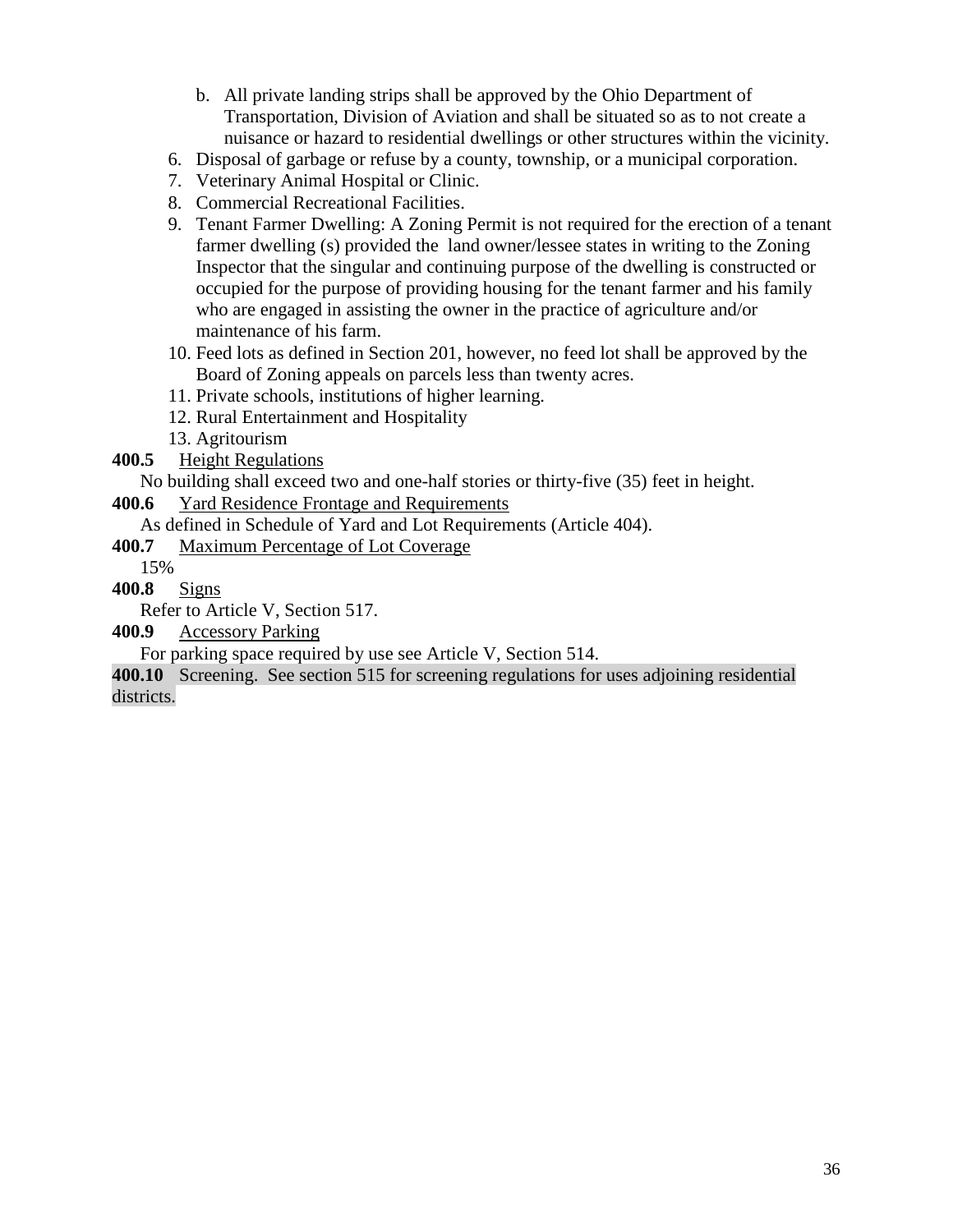## **SECTION 401 - E - RURAL SUBURBAN RESIDENTIAL ESTATE DISTRICT**

(Subject to Section 412 Flood Overlay and Section 413 Well Field Overlay District)

**401.1** Intent and Purpose

Estate zoning provides low density residential development with a minimum tract size of three acres in outlying rural areas where urbanization and the extension or creation of central water supply and waste water disposal systems are either not appropriate or not expected to occur for an extended period of time into the future. An Estate District may not be less than 30 acres, although zoning of smaller areas (including individual tracts) can be considered if evidence is presented that such revision of land use is consistent with available natural resources (water supply and waste water disposal capability).

## **401.2** Permitted Principal Uses

- 1. Single family dwelling;
- 2. Public community center buildings, parks, playgrounds and golf courses except miniature golf courses;
- 3. Planned Unit Development per Section 414.

## **401.3** Accessory Uses

Refer to Article II, Section 201 Accessory Use or Building: Is a use or building on the same lot with, and of a nature customarily incident and subordinate to those of the main use or building.

## **401.4** Conditional Uses

The uses allowed in any E - Rural Suburban Residential Estate District provided a conditional use is granted by the Board of Appeals as provided in Article VI, Section 600.8 this Resolution, and further provided that all buildings allowed by such conditional use permit shall be set back from all lot lines a minimum of three feet for each one foot of building height.

- 1. Recreation areas or buildings operated by membership clubs for the benefit of their members and not for gain; provided any principal building, accessory building, or out-of-door swimming pool shall be located not nearer than 200 feet from any adjoining land zoned for a Residential Use.
- 2. Community Center
- 3. Private schools, institutions of higher learning.
- 4. Cemeteries, when extensions of existing cemeteries.
- 5. Planned development (See Article IV, Section 414).
- 6. Churches and similar places of worship: provided such use is adjacent to a school or commercial area and/or access is by means of roads designated as primary or secondary thoroughfares by the Major Street Plan;
- 7. Agritourism
- **401.5** Yard Requirements

See Article IV, Section 404 Schedule of Yard and Lot Requirements.

## **401.6** Building Height Requirements

No building shall be erected in excess of 2 1/2 stories or thirty-five (35) feet in height.

## **401.7** Accessory Parking

Two (2) car spaces for each dwelling unit. Parking for other uses: Article V, Section 514.2 Off-street

**401.8** Signs

Refer to Article V, Section 517.

**401.9** Maximum Percentage of Lot Coverage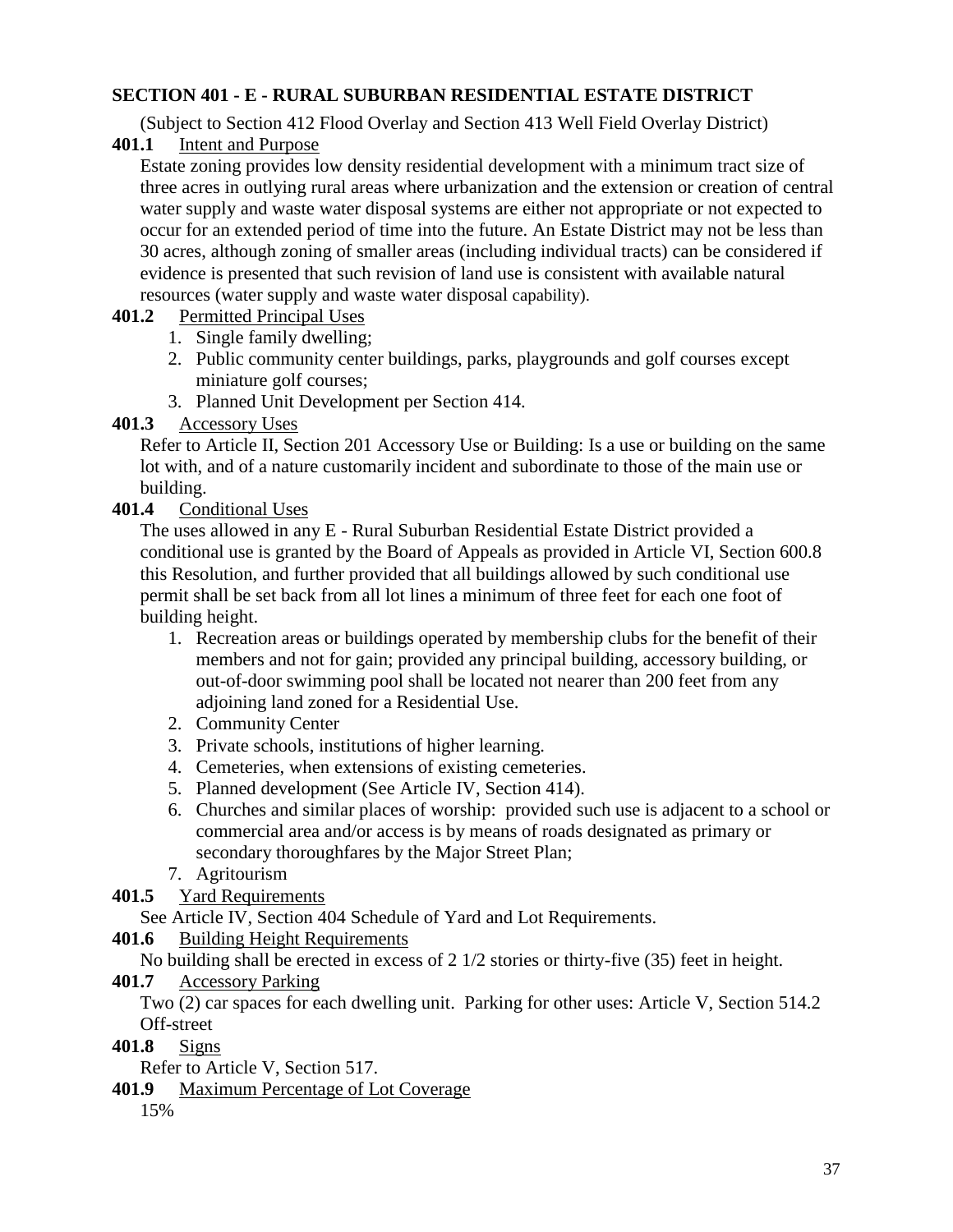## **SECTION 402 - R-1 - ONE-FAMILY RESIDENTIAL DISTRICT**

(Subject to Section 412 Flood Overlay and Section 413 Well Field Overlay)

**402.1** Intent and Purpose

These districts are the most restrictive of the residential districts. The intent is to provide for an environment of low-density single unit dwellings with an average of one dwelling per one half (1/2) acre without the requirement of sidewalks, curbs and gutters, etc., plus certain other facilities which serve the residents living in the district. Central water supply and waste water disposal facilities are required to avoid development of health and safety hazards for land placed in this District. A Residential District shall be not less than 50 acres, with no consideration for zoning of smaller tracts. It is strongly recommended that such developments be Planned Unit Developments per Section 414.

- **402.2** Permitted Principal Uses
	- 1. Single family dwelling unit;
	- 2. Parks, playgrounds and golf courses except miniature golf courses;

### **402.3** Accessory Uses

Refer to Article II, Section 201 Accessory Use or Building: Is a use or building on the same lot with, and of a nature customarily incident and subordinate to, those of the main use or building.

## **402.4** Conditional Uses

The following uses are allowed in any R-1 Residential District provided a conditional use permit is granted by the Board of Appeals as provided in Article VI, Section 600.8 of this Resolution, and further provided that all buildings allowed by such Conditional Use permit shall be set back from all lot lines a minimum of three feet  $(3')$  for each one foot  $(1')$  of building height.

- 1. Recreation areas or buildings operated by membership clubs for the benefit of their members and not for gain; provided that any principal building, accessory building or out-of-doors swimming pool shall be located not nearer than 200 feet from any adjoining land zoned for a residential area.
- 2. Community Center
- 3. Cemeteries, when extension of existing cemeteries.
- 4. Planned development. (See Article IV, Sec. 414)
- 5. Churches and similar places of worship provided such use is adjacent to a school or commercial area and/or access is by means of roads designated as primary or secondary thoroughfares by the Major Street Plan.
- 6. Agritourism

## **402.5** Yard Requirements

See Section 404.

```
402.6 Building Height Regulations
```
In any R-1 Residential District no building shall be erected in excess of 2 1/2 stories or thirty-five feet (35') in height.

**402.7** Accessory Parking

Two (2) car spaces for each dwelling unit. Parking for other uses Article V, Section 514.2 Off-street.

**402.8** Signs

Refer to Article V, Section 517.

### **402.9** Maximum Percentage of Lot Coverage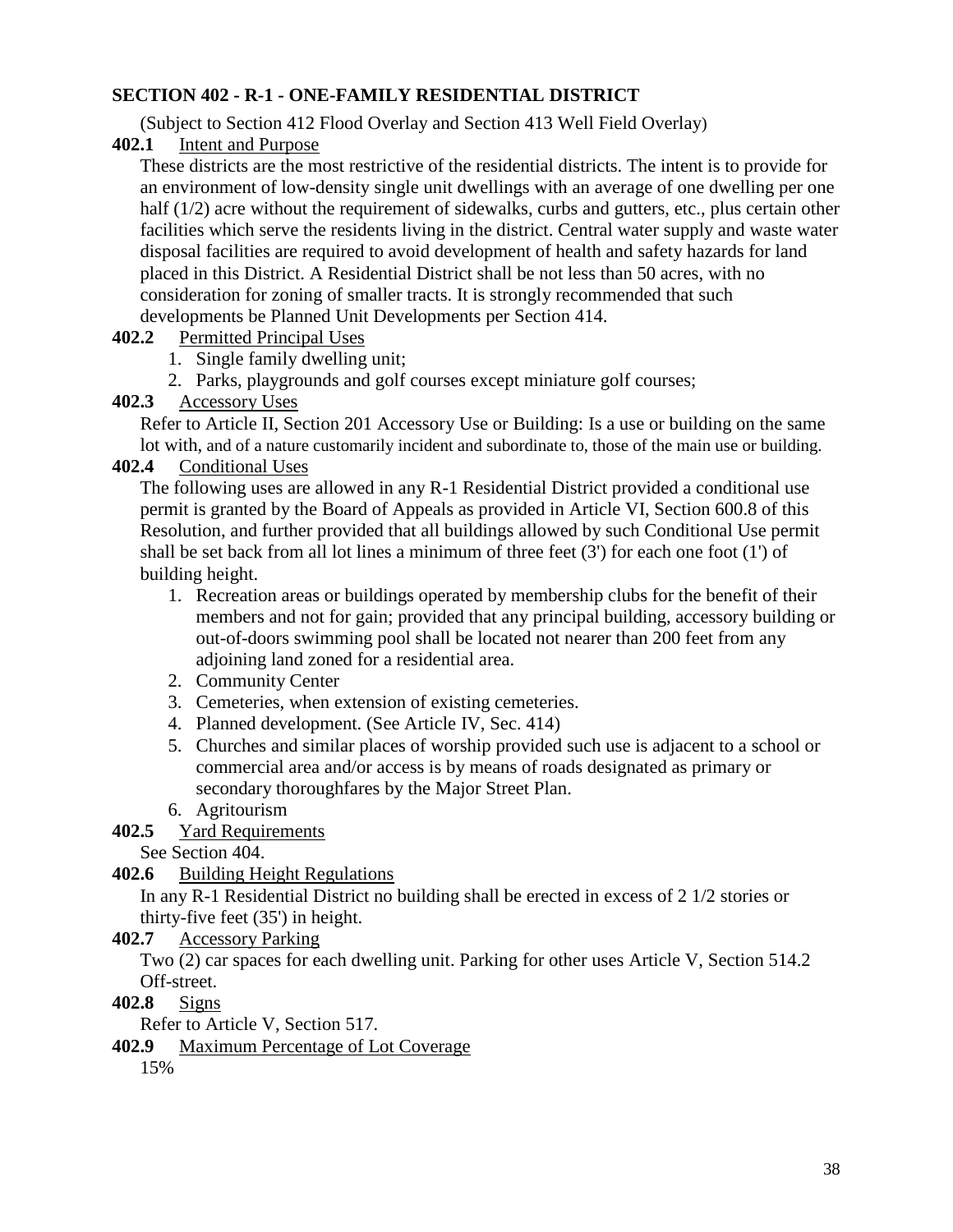### **SECTION 403 - RM-MULTI-FAMILY RESIDENTIAL DISTRICT**

(Subject to Section 412 Flood Plain Overlay and Section 413 Well Field Overlay)

**403.1** Intent and Purpose

The intent of this district is to provide for both two-family and multiple-family residential development. Necessary services and accessory uses compatible with medium-high density residential surroundings are encouraged. This district should only be encouraged at locations which possess adequate access to schools, employment areas, shopping facilities and other community services via major streets without passage through areas of lower density. Central water and sewer facilities are required for land placed within this district to avoid development of health and safety hazards. It is strongly recommended that such developments be Planned Unit Developments per Section 414.

**403.2** Permitted Principal Uses

1. Multiple dwellings - Apartments, Condominiums, Row Houses, Townhouses, etc.

## **403.3** Accessory Uses

Refer to Article II, Section 201 Accessory Use or Building: Is a use or building on the same lot with, and of a nature customarily incidental and subordinate to, those of the main use or building.

# **403.4** Conditional Uses

The following uses are allowed in any R-M Multi-Family Residential District provided a conditional use permit is granted by the Board of Appeals as provided in Article VI, Section 608 of this Resolution.

- 1. Dormitories and Group Housing;
- 2. Fraternities, Sororities, Clubs, Lodges, Social or Recreational Buildings or properties not for profit;
- 3. Churches and similar places of worship;
- 4. Community Center.
- 5. Agritourism
- **403.5** Yard Requirements

See Article IV, Sec. 404 - Schedule of Yard and Lot Requirements.

**403.6** Building Height Regulations

In any R-M District no building shall be erected in excess of three (3) stories or forty-five (45) feet in height.

**403.7** Accessory Parking

For parking space required for other than residential uses see Article V, Section 514.2.

**403.8** Signs

See Article V, Section 517 for size and location of permitted signs.

**403.9** Maximum Percentage of Lot Coverage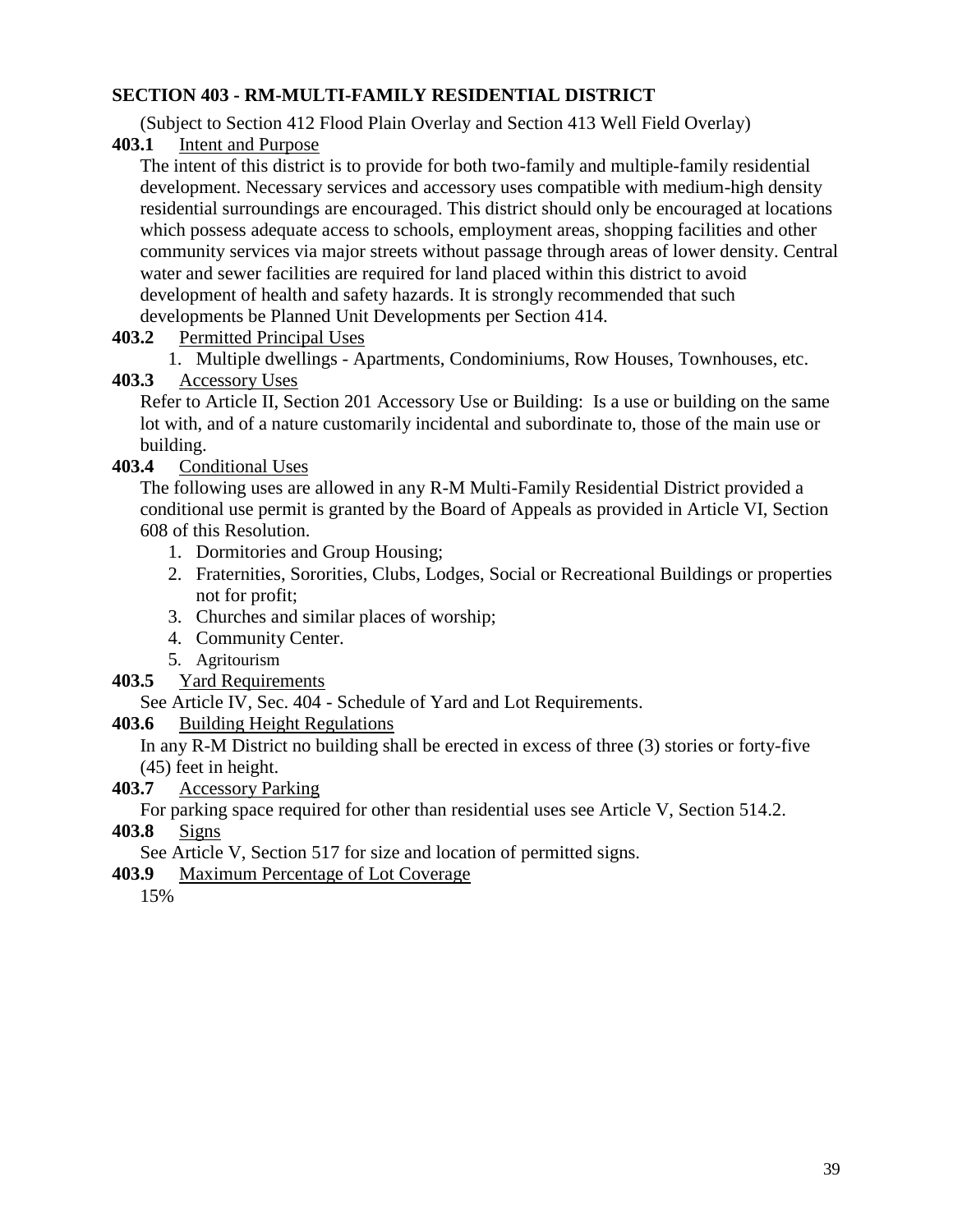#### **SECTION 404 - SCHEDULE OF YARD AND LOT REQUIREMENTS ZONING DISTRICTS AND DWELLINGS**

|                 |                    |                 |              |             |             |               | MIN.          |                     |
|-----------------|--------------------|-----------------|--------------|-------------|-------------|---------------|---------------|---------------------|
|                 | MIN.               |                 | MIN.         | MIN.        | MIN.        | <b>SUM OF</b> | <b>LIVING</b> |                     |
|                 | <b>LOT</b>         |                 | <b>FRONT</b> | <b>REAR</b> | <b>SIDE</b> | <b>SIDES</b>  | AREA          | WATER,              |
|                 | <b>AREA</b>        | MIN.            | <b>YARD</b>  | YARD        | YARD        | SET-          | <b>PER</b>    | <b>SEPTIC &amp;</b> |
|                 | <b>PER</b>         | <b>ROAD</b>     | SET-         | SET-        | SET-        | <b>BACK</b>   | <b>UNIT</b>   | <b>SEWER</b>        |
| <b>DISTRICT</b> | <b>FAMILY</b>      | <b>FRONTAGE</b> | <b>BACK</b>  | <b>BACK</b> | <b>BACK</b> | MIN.          | SQ. FT.       | <b>FACILITIES</b>   |
| A               | 5 Acres            | 300 ft.         | 70           | 40          | 40          | 80            | 1800          | <b>ON-SITE</b>      |
|                 | $(1)$ (3)          |                 |              |             |             |               |               |                     |
| E               | 3 Acres            | 150 ft.         | 50           | 40          | 20          | 40            | 1800          | <b>ON-SITE</b>      |
| $R-1$           | $\frac{1}{2}$ acre | 150 ft.         | 40           | 40          | 10          | 25            | 1800          | <b>OFF-SITE</b>     |
| $R-M$           | 2/1                | Unit to         |              |             |             |               | 900           | <b>ON-SITE</b>      |
|                 | Ratio              | green           |              |             |             |               |               |                     |
|                 |                    | space           |              |             |             |               |               |                     |

- 1. Corner lots setbacks shall require the same frontage per street.
- 2. Maximum height of buildings shall be thirty-five (35) feet and 2 ½ stories high.
- 3. A minimum of 1,000 square feet living area shall be bounded by the foundation in all districts except R-M District.
- 4. Minimum lot road frontage for a "cul-de-sac" lot width will be determined at the setback line.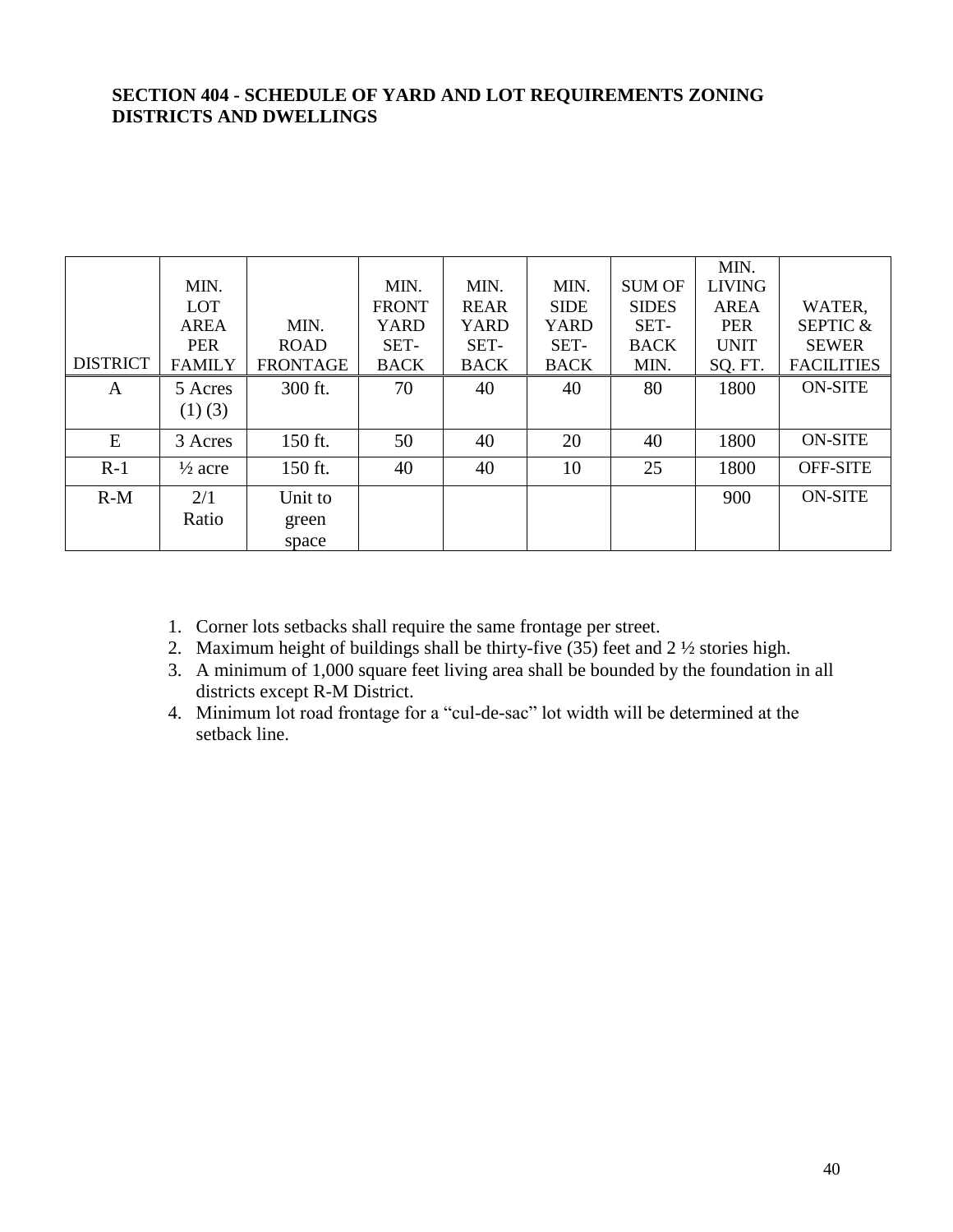## **SECTION 405 - IG - INSTITUTIONAL AND GOVERNMENTAL DISTRICT**

(Subject to Section 412 Flood Overlay and Section 413 Well Field Overlay)

**405.1** Intent and Purpose

This district is provided for the use of educational institutions, hospitals, residential social service facilities, and other institutions of a religious charitable or philanthropic or governmental agency nature. A minimum land area of one (1) acre if central water supply and offsite waste disposal are available or three (3) acres if they are not available. It is strongly recommended that such developments be Planned Unit Developments per Section 414.

## **405.2** Permitted Principal Uses

Public uses, semi-public uses, public service facility, essential services and accessory uses.

- 1. Churches and similar places of worship, parish houses, convents in conjunction with churches or schools, schools and colleges for academic instruction;
- 2. Convalescent or Nursing Homes.
- 3. Hospitals, clinics & Sanitariums for human care;
- 4. Public libraries;
- 5. Community Center.

## **405.3** Accessory Uses

Refer to Article II, Section 201 Accessory Use or Building: Is a use or building on the same lot with and of a nature customarily incidental and subordinate to, those of the main use or building.

- **405.4** Conditional Uses
	- 1. Agriculture and Airports
	- 2. Agritourism

## **405. 5** Yard Requirements

Those yard requirements of the adjacent and surrounding Residential, B-2 and B-3 Districts.

## **405.6** Building Height Regulations

Maximum permitted height for buildings in this District shall be 45 feet.

## **405.7** Maximum Percentage of Lot Coverage

15%

**405.8** Minimum Lot Size

1 Acre.

**405.9** Minimum Lot Frontage

250 Feet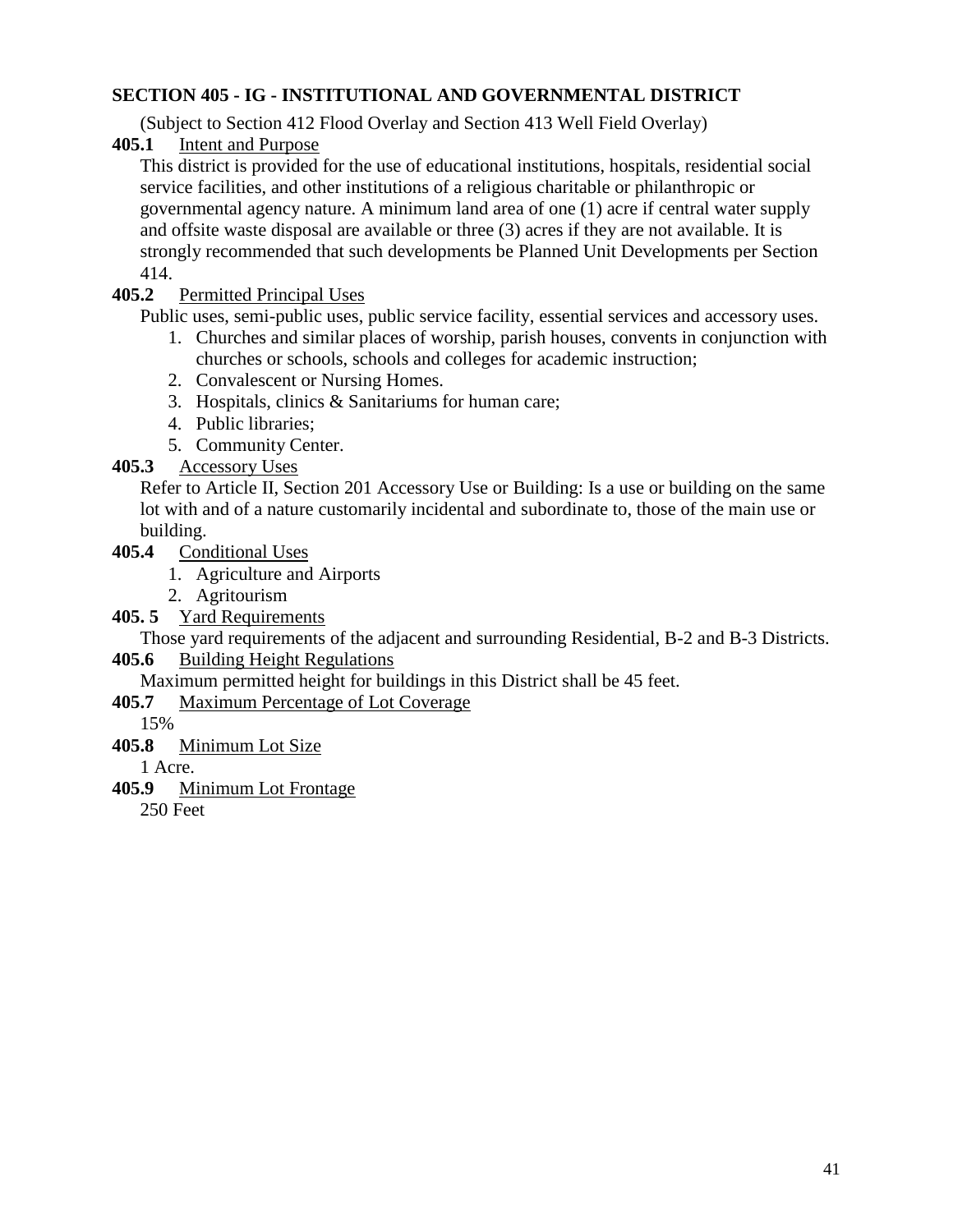## **SECTION 406 - B-1 - CONVENIENCE SHOPPING DISTRICT**

(Subject to Section 412 Flood Overlay and Section 413 Well Field Overlay)

**406.1** Intent and Purpose

This district is designed to provide for a limited range of convenience goods to supply the emergency needs of those living in the immediate vicinity

### **406.2** Permitted Principal Uses

- 1. Local retail business or service establishment such as:
	- a. grocery, fruit or vegetable store
	- b. meat market
	- c. drug store
	- d. shoe repair shop
	- e. hardware store
	- f. barber and beauty shop
	- g. clothes cleaning and laundry pick-up station
	- h. self-service automatic laundry and dry-cleaning shop
- 2. Business or office of recognized professions, or similar to the above list.
- 3. Convenience store including the sale of vehicular fuel, lubricants, coolants, and accessories, kerosene, and propane for recreational uses.
- 4. Community Center.

## **406.3** Accessory Uses

Refer to Article II, Section 201 Accessory Use or Building: Is a use or building on the same lot with, and of a nature customarily incident and subordinate to, those of the main use or building.

### **406.4** Yard Requirements

Those yard requirements of the adjacent and surrounding Residential District

### **406.5** Building Height Regulations

Maximum permitted height for buildings in this district shall be 2 1/2 stories or 35 feet. Maximum square footage - 2500 sq. ft.

### **406.6** Accessory Parking

Space shall be provided as required in accordance with the provision of Article V, Section 514.

### **406.7** Off-Street Loading

Spaces shall be provided as required in Article V, Section 513.

**406.8** Signs

See Section 517 for size and location of permitted signs.

**406.9** Screening

See Section 515 for screening regulations for uses adjoining residential districts.

**406.10** Maximum Percentage of Lot Coverage

40%

**406.11** Minimum Lot Size

Minimum land area of one half  $(1/2)$  acre if central water supply and offsite waste water disposal is available, or two (2) acres if they are not available.

**406.12** Minimum Lot Frontage

100 Feet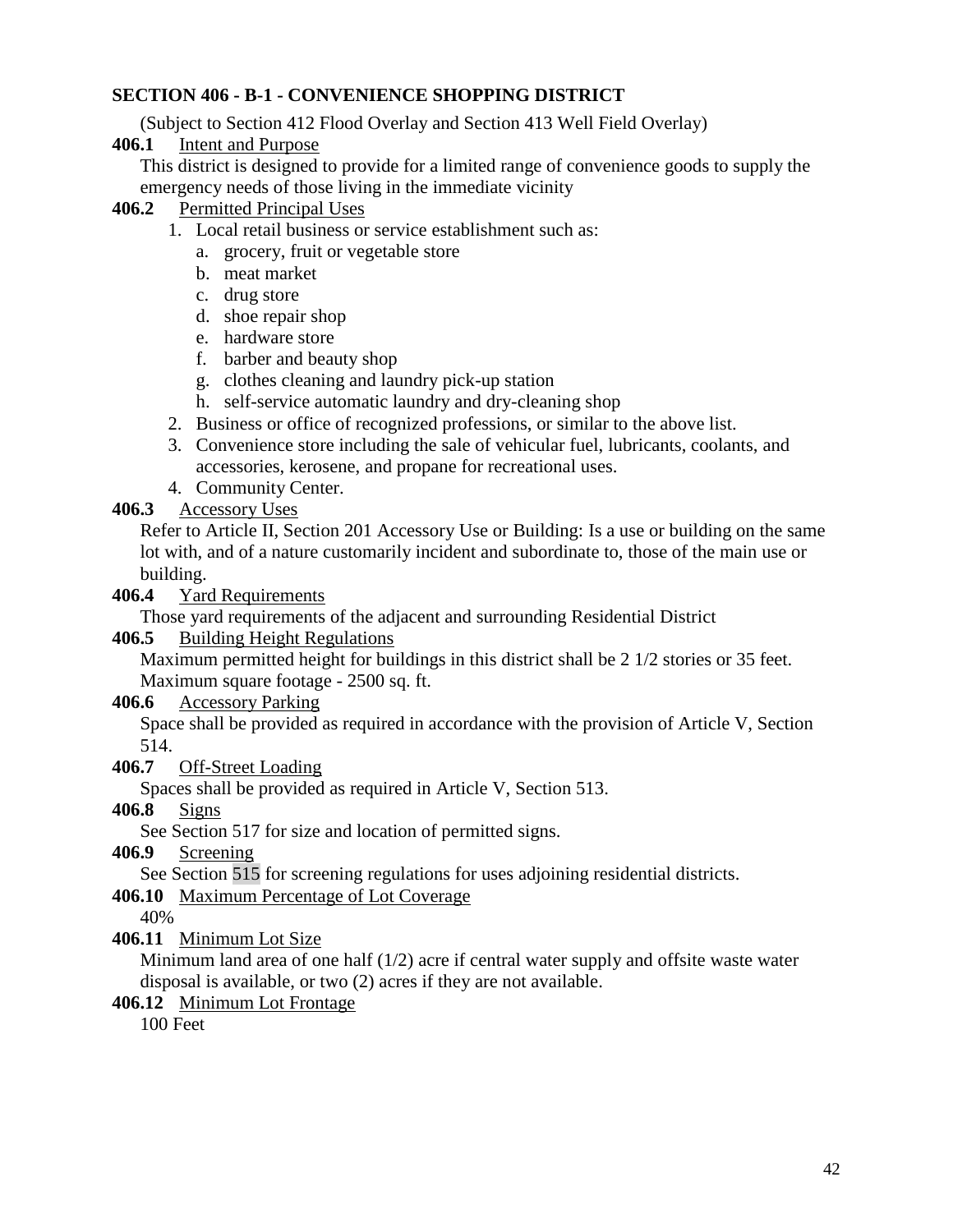## **SECTION 407 - B-2 - NEIGHBORHOOD BUSINESS DISTRICT**

(Subject to Section 412 Flood Overlay and Section 413 Well Field Overlay)

**407.1** Intent and Purpose

The purpose of this district is to provide for a variety of retail stores and related activities and for office buildings and service establishments which serve the convenience and service needs of the consumer population. Land to be placed in this district is intended to have level topography for safe ingress, egress and parking, public utilities, central water supply, offsite waste water disposal and major transportation facilities readily available.

### **407.2** Permitted Principal Uses

- 1. Any generally recognized retail business, service establishment, or uses as permitted in B-1 Convenience Shopping District, or as follows:
	- a. Apparel shops, including specialty shops of all sorts, shoe stores, and similar uses;
	- b. Auto service station, for only the sale of gas, lubricants, coolants, and accessories, and the performance of incidental service such as tire installation and automobile washing, cleaning and polishing, but not major overhaul, body work, or painting;
	- c. Auto wash (self-service);
	- d. Shops selling new or rebuilt automobile parts and accessories exclusively;
	- e. Banks, loan offices, stock exchange offices and other financial institutions;
	- f. Commercial recreation facilities such as bowling alleys and movie theaters;
	- g. Department stores;
	- h. Eating and drinking: restaurants, dairy bars or other places serving food and/or beverage;
	- i. Floral shop, fruit, nursery stock and produce sales;
	- j. Food stores including supermarkets and all types of specialty food stores such as bakeries, candy stores, and similar uses;
	- k. Furniture and appliances, including rugs, floor coverings, draperies, sewing machine shops, used furniture, office equipment, supplies, and similar uses;
	- l. Gift shops, camera shops, record shops, book and stationery stores, jewelry stores, and similar uses;
	- m. Hardware and related stores as paint, wallpaper, and similar uses;
	- n. Mortuaries;
	- o. Music, musical instrument stores (retail);
	- p. Newspaper, magazine and book stores (retail);
	- q. Nursery school; day care.
	- r. Office of architects, engineers and artists.
	- s. Office of surgeons, physicians, dentists and other similar professional persons concerned with the health and medical treatment of persons;
	- t. Offices in which the personnel will be employed for work in executive, administrative, legal, writing, clerical, stenographic, accounting insurance or similar enterprises;
	- u. Photographic studios;
	- v. Professional and other offices drawing a large number of clients and/or customers such as, but not restricted to:
		- i. Chamber of Commerce, automobile clubs
		- ii. Doctors, dentists, lawyers, architects
		- iii. Insurance, realtors, unions
		- iv. Post Office
		- *v.* Utility Office
	- w. Publishing and printing;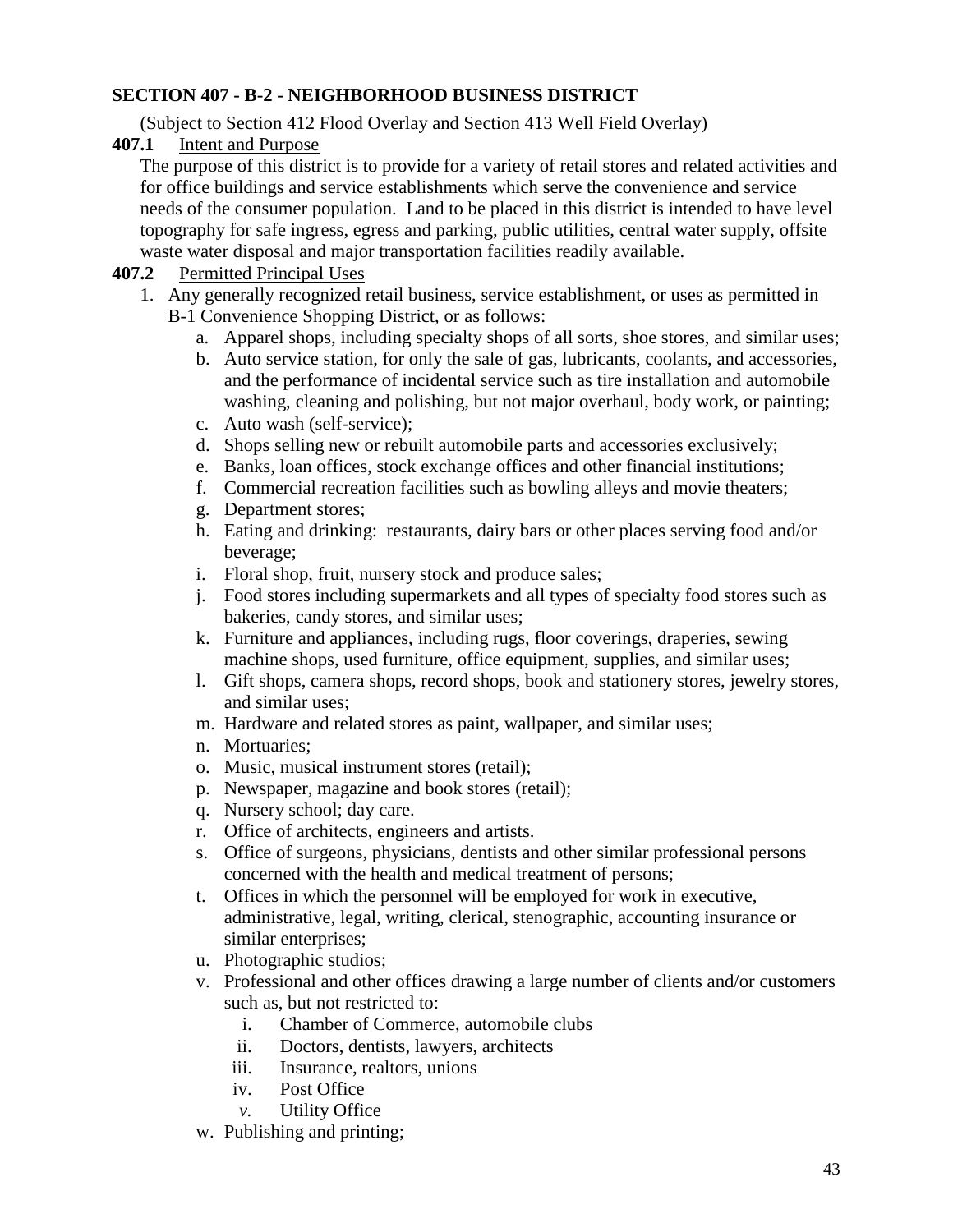- x. Repair shops such as shoe and watch repair;
- y. Service shops such as barber, beauty, laundry, cleaned and similar uses including laundry pick-up service and coin operated washing and dry-cleaning facilities;
- z. Travel agencies;
- aa. Variety stores;
- 2. Public and semi-public buildings such as but not restricted to:
	- a. Churches
	- b. Fraternal organizations
	- c. Library
	- d. Municipal offices
	- e. Parking garage.
	- f. Community Center

## **407.3** Accessory Uses

Refer to Article II, Section 201 Accessory Use or Building: Is a use or building on the same lot with, and of a nature customarily incident and subordinate to, those of the main use or building.

## **407.4** Yard Requirements

In a B-2 Neighborhood Business District the following minimum yard areas shall be provided:

- 1. Front Yards: A 25-foot front yard shall be required, excepting where the frontage on one side of the block is divided between B-3 Highway Business District and a residential district, the front yard of the Residential District shall apply to the area in the B-3 Highway Business District.
- 2. Side Yards: Side yards shall not be required excepting:
	- a. A yard not less than 10 feet in width shall be provided where a side lot line of a neighborhood business district abuts a residential district.
	- b. In all other cases no side yard shall be required for a business, but if such a yard is voluntarily provided, it shall be not less than 6 feet in width.
- 3. Rear Yards: Rear yards shall not be required excepting where a rear lot line of a neighborhood business district abuts a residential district. In such instances, there shall be a rear yard of twenty-five (25) feet for a one or two-story building; such yard may be measured from the centerline of an intervening alley. An additional one (1) foot of rear yard shall be provided for each two (2) feet of height over twenty-five (25) feet.
- **407.5** Building Height Regulations

Maximum permitted height for buildings in this district shall be 2 1/2 stories or thirty-five (35) feet.

**407.6** Accessory Parking

In a neighborhood business district parking shall be provided as required in Section 514 of this Resolution.

**407.7** Off-Street Loading

Spaces shall be provided as required in Section 513 of this Resolution.

**407.8** Signs

See Section 517 of this Resolution for size and location of permitted signs.

**407.9** Screening:

See Section 515 of this Resolution for screening regulations for uses adjoining residential districts.

**407.10** Maximum Percentage of Lot Coverage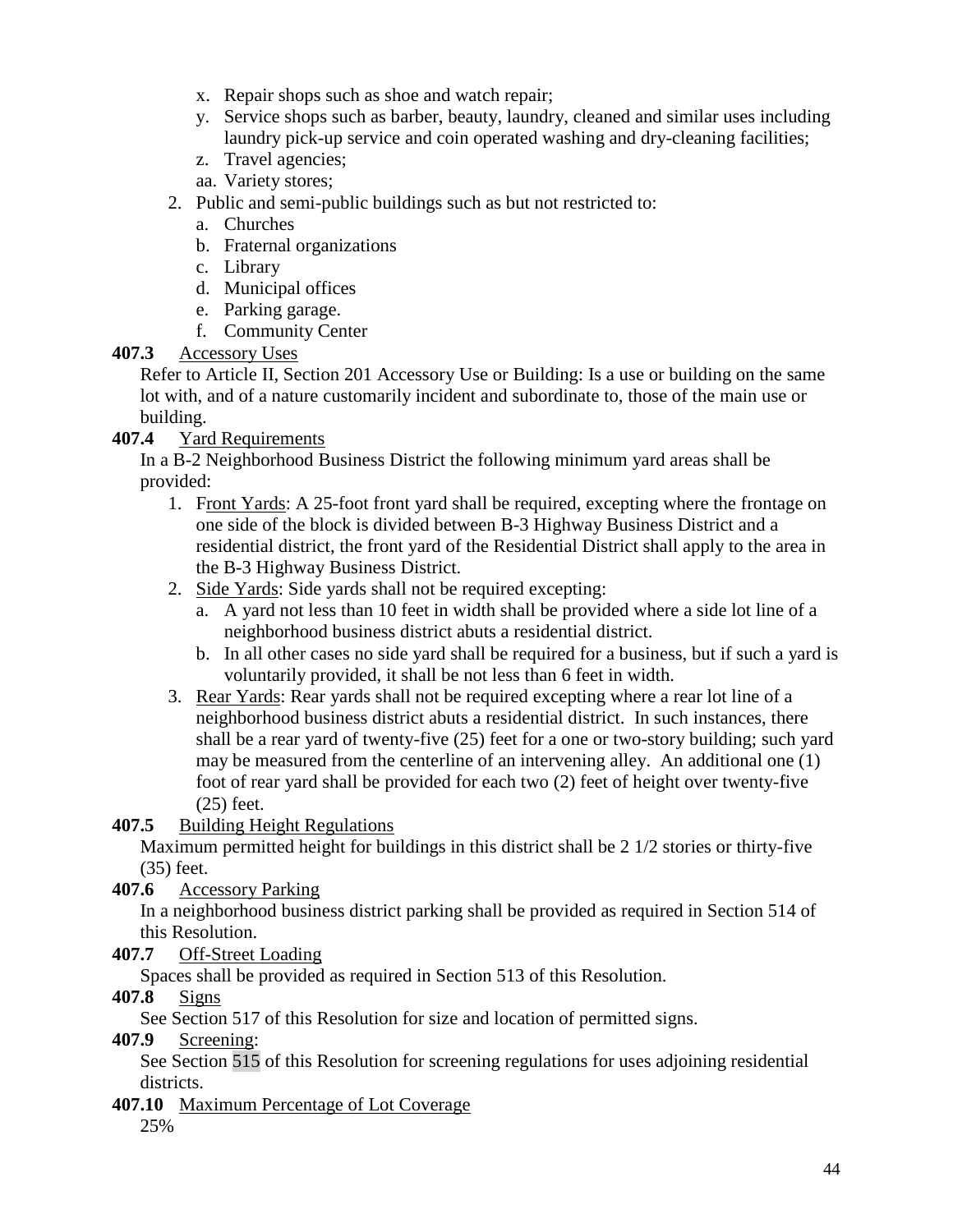**407.11** Minimum Lot Size 20,000 Sq. Ft. **407.12** Minimum Lot Frontage 200 Feet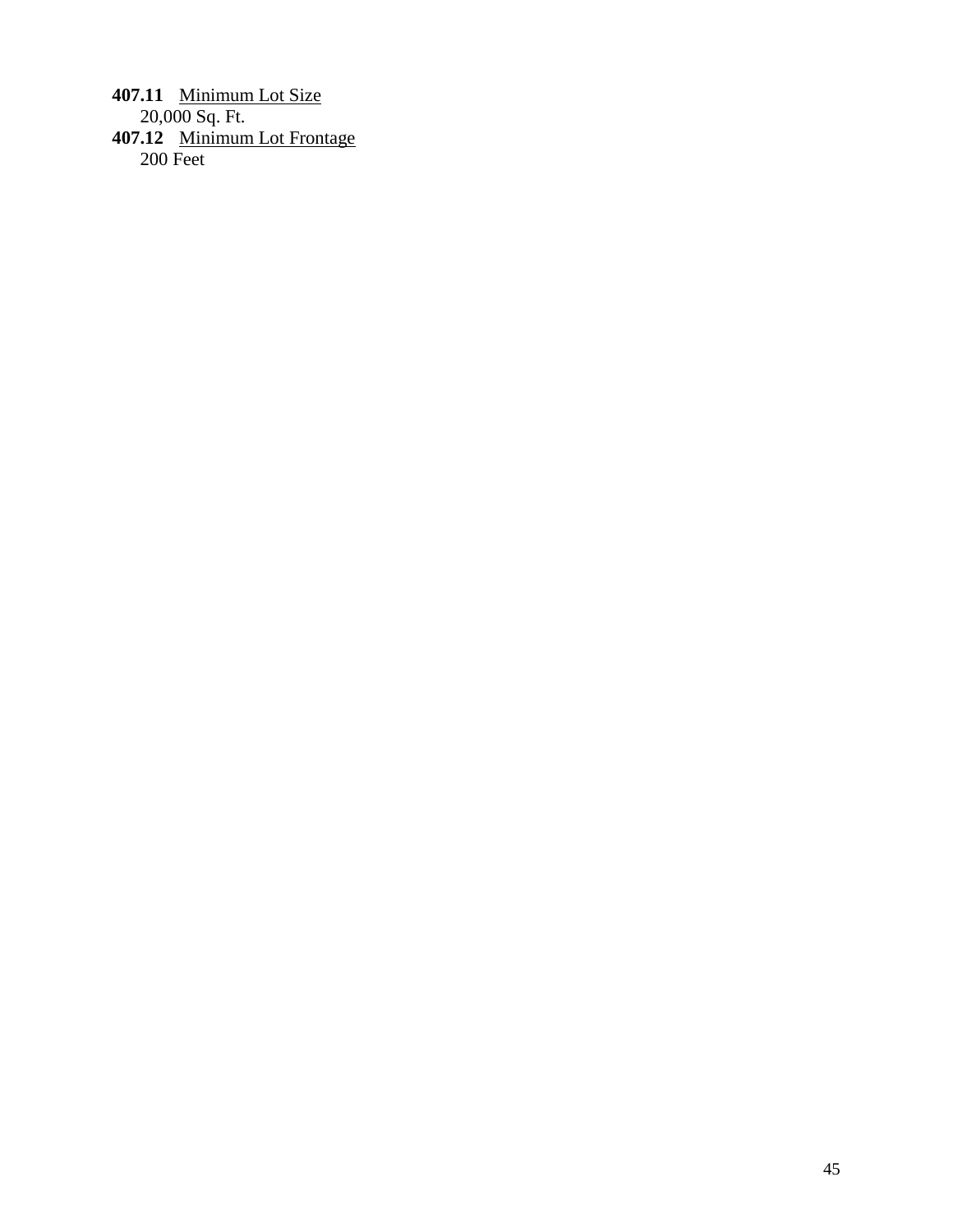### **SECTION 408 - B- 3 - HIGHWAY BUSINESS DISTRICT**

(Subject to Section 412 Flood Overlay and Section 413 Well Field Overlay)

**408.1** Intent and Purpose

This district is designed to provide for highway-oriented uses and less intensive business types to serve the market of the urban area rather than the neighborhood and is typically mapped along major traffic arteries. The district regulations are designed to provide for properly located major shopping complexes which will be serviced with conveniently located off-street parking areas and safe pedestrian movement. Land to be placed in this district is intended to have level topography for safe ingress, egress and parking, public utilities, central water supply, offsite waste water disposal and major transportation facilities readily available. A Highway Business District should be not less than five (5) acres. Zoning of tracts smaller than this is discouraged. It is strongly recommended that such development be Planned Unit Development per Section 414.

## **408.2** Permitted Principal Uses

- 1. Public and semi-public buildings such as or similar to:
	- a. Churches;
	- b. Fraternal organizations;
	- c. Library;
	- d. Municipal offices;
	- e. Community Center
- 2. Automobile service stations including light repairs accessory sales and installations; also bicycle repair;
- 3. Automobile sales and service (new or used), truck and recreational vehicles, boat sales;
- 4. Auto wash facilities which are at least partially enclosed in a building;
- 5. Bars and refreshment stands;
- 6. Building services and supplies, including lumber yard;
- 7. Carry-outs;
- 8. Drive-in service establishments as referred to in Section 521;
- 9. Farm implement sales;
- 10. Fruit, florist, nursery stock and produce sales;
- 11. Furniture and appliances, including rugs, floor coverings, draperies, sewing machine shops, used furniture, office equipment, supplies and similar uses;
- 12. Gift shops, camera shops, record shops, book and stationery stores, jewelry stores, and similar uses;
- 13. Hardware and related stores as paint, wallpaper and similar uses;
- 14. Household appliance repair;
- 15. Mortuary establishments (a caretaker's residence may be provided within the main building of mortuary establishment);
- 16. Motels and hotels;
- 17. Open air commercial amusements;
- 18. Parking garage;
- 19. Photographic studios;
- 20. Plumbing and heating shops;
- 21. Professional and other offices drawing a large number of clients and/or customers such as, but not restricted to:
	- a. Chamber of Commerce and automobile clubs;
	- b. Doctors, Dentists, Lawyers, Architects;
	- c. Insurance, Realtors, Unions;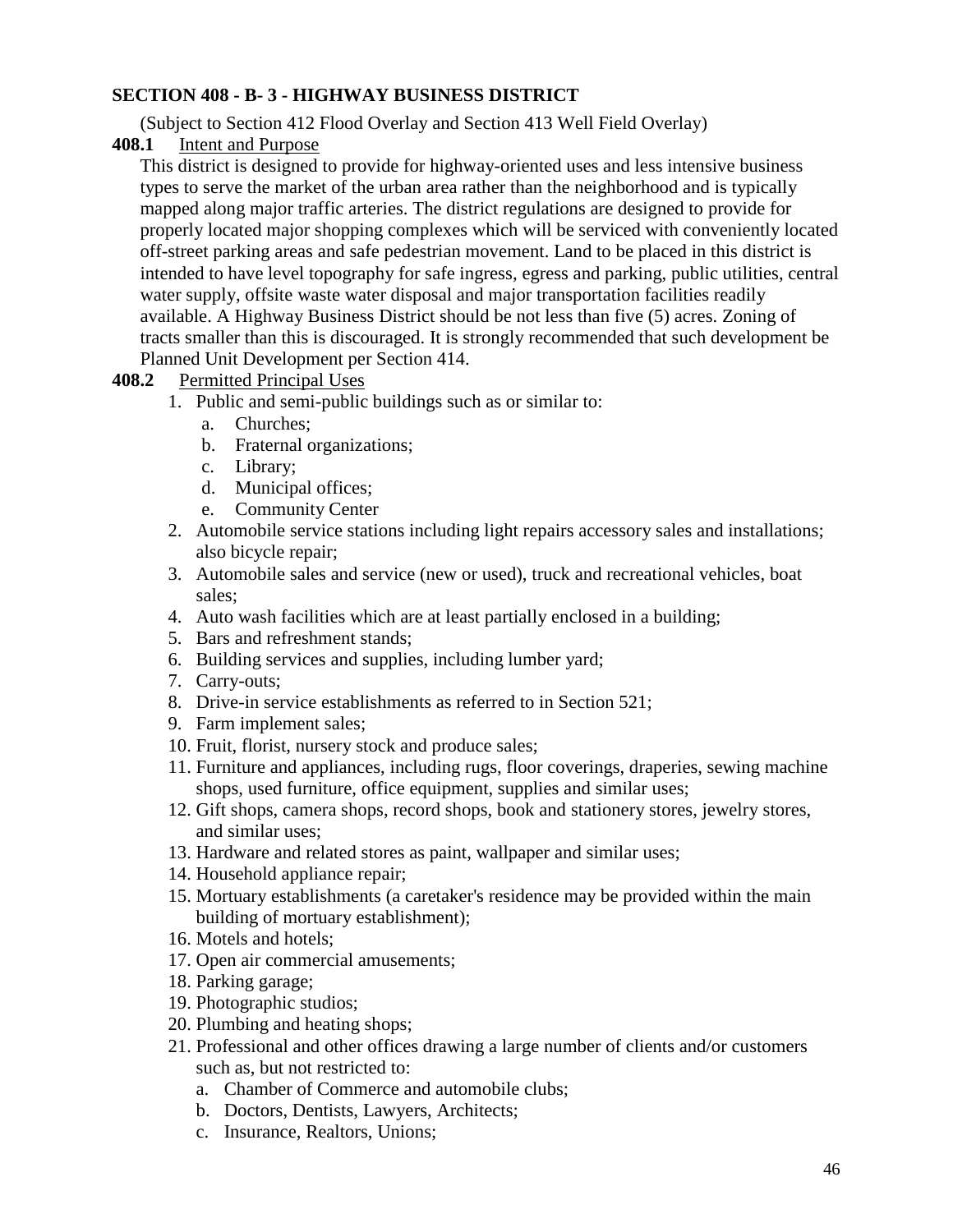- d. Post office;
- e. Utility office.
- 22. Publishing and printing;
- 23. Repair shops such as shoe and watch repair;
- 24. Restaurants;
- 25. Service shops such as barber, beauty, laundry, cleaner and similar uses including laundry pick-up service and coin operated washing and dry-cleaning facilities;
- 26. Travel agencies;
- 27. Utility trailer sales and rentals;
- 28. Variety stores.
- **408.3** Accessory Uses

Refer to Article II, Section 201 Accessory Use or Building: Is a use or building on the same lot with, and of a nature customarily incidental and subordinate to, those of the main use or building.

## **408.4** Conditional Uses

The following uses are allowed in any B-3 Highway Business District provided a conditional use is granted by the Board of Appeals as provided in Section 608 of this Resolution:

- 1. Any use of like nature of the permitted use in Districts B-1 and B-2 Business Districts.
- 2. Store & Lock /Mini-warehouse Facility provided the development meets the following requirements:
	- a. No activities other than rental of storage units and pick-up and deposit of storage shall be allowed on the store & lock facility premises. Examples of prohibited activities include but are not limited to the following:
		- i. Auctions, commercial, wholesale or retail sales or miscellaneous or garage sales.
		- ii. The servicing, repair or fabrication of motor vehicles, boats, trailers, lawn mowers, appliances or other similar equipment.
		- iii. The operation of power tools, spray painting equipment, table saws, lathes, compressors, welding equipment, kilns or other similar equipment.
		- iv. Hazardous, explosives, radioactive, flammable: The storage of hazardous, explosive, radioactive and/or flammable materials as defined in the Fire Code, which could endanger the health, safety and welfare of Township residents shall not be allowed on the premises.
	- b. Outside Storage: Storage of goods and materials shall be confined in individual locker/stalls.
- 3. Scrap Tire Collection Facility
	- a. The Board of Zoning Appeals may consider a Conditional Use if all of the following conditions are met:
	- b. The site has been approved by the Ohio EPA as a Class II Scrap Tire Storage Facility;
	- c. The site meets conditions for approval of the licensing authority for such a facility;
	- d. Tires are collected in a covered dumpster only;
	- e. Maximum one dumpster per site;
	- f. Applicant provides a copy of the annual inspection report from the licensing authority for such a facility to the Township.
	- g. These conditions are in addition to those that may be required by the Board of Zoning Appeals.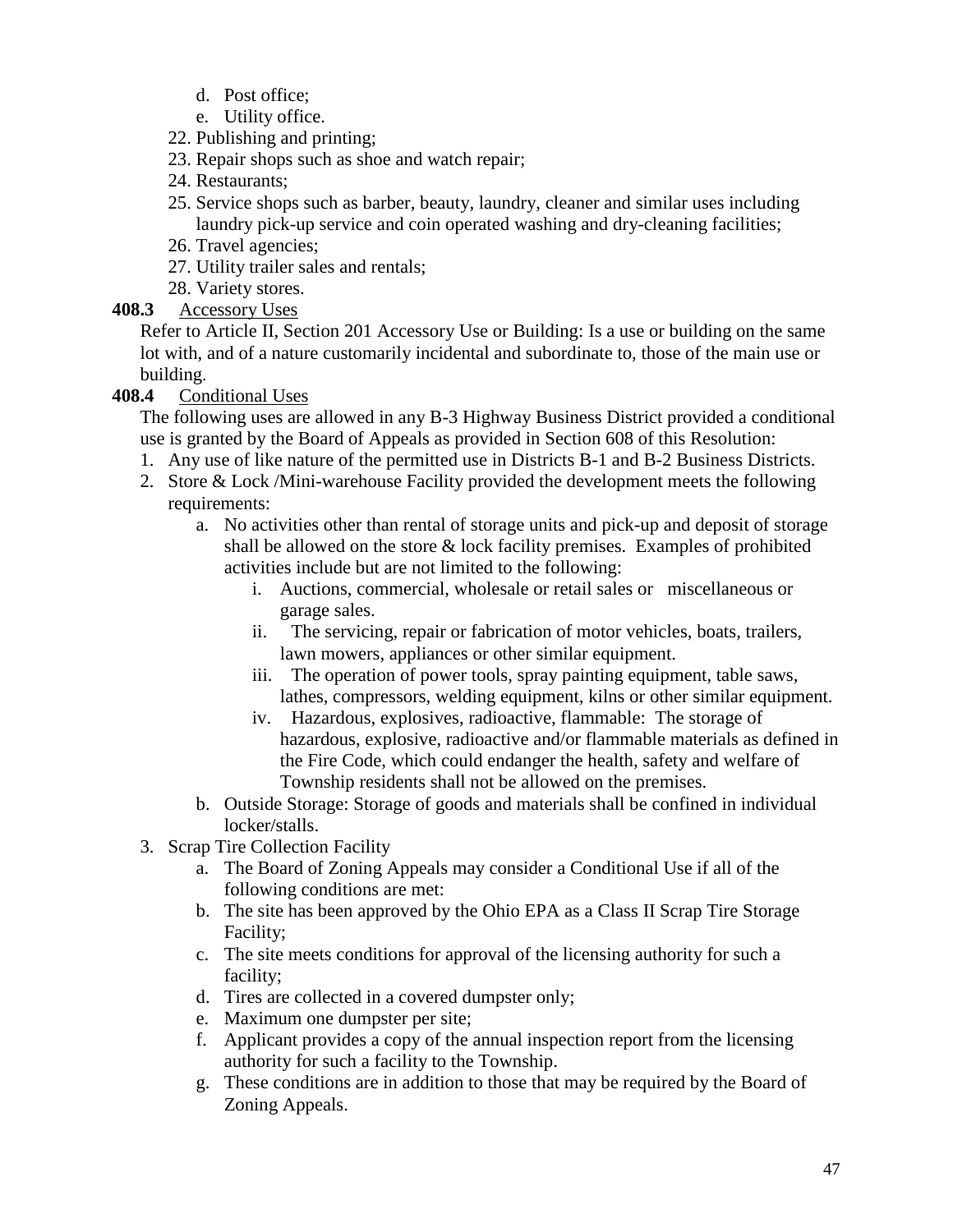- 4. Public garages, motor vehicle auto paint and body shops;
- 5. Agritourism

## **408.5** Yard Requirements

In a B-3 Highway Business District the following yard area shall be provided:

- 1. Front Yards: A 25-foot front yard shall be required excepting where the frontage on one side of the block is divided between B-3 Highway Business District and a Residential District, the Residential District setback shall apply.
- 2. Side Yards: Side yards shall not be required except a yard of not less than 10 feet in width shall be provided where a side lot line of the B-3 Highway Business District abuts a Residential District.
- 3. Rear Yards: Rear yards shall not be required except where a rear lot line of the B-3 Highway Business District abuts a residential district a rear yard of 30 feet shall be provided.

## **408.6** Building Height Regulations

No building in the B-3 Highway Business District shall exceed 2 1/2 stories or thirty-five (35) feet in height.

**408.7** Accessory Parking

Space shall be provided in accordance with the provisions of Section 514.

## **408.8** Off-Street Loading

Spaces shall be provided in accordance with the provisions of Section 513.

**408.9** Signs

See Section 517 for size and location of permitted signs.

**408.10** Screening

See Section 515 for screening regulations for uses adjoining Residential Districts.

- **408.11** Maximum Percentage of Lot Coverage
	- 20%
- **408.12** Minimum Lot Size

5 Acres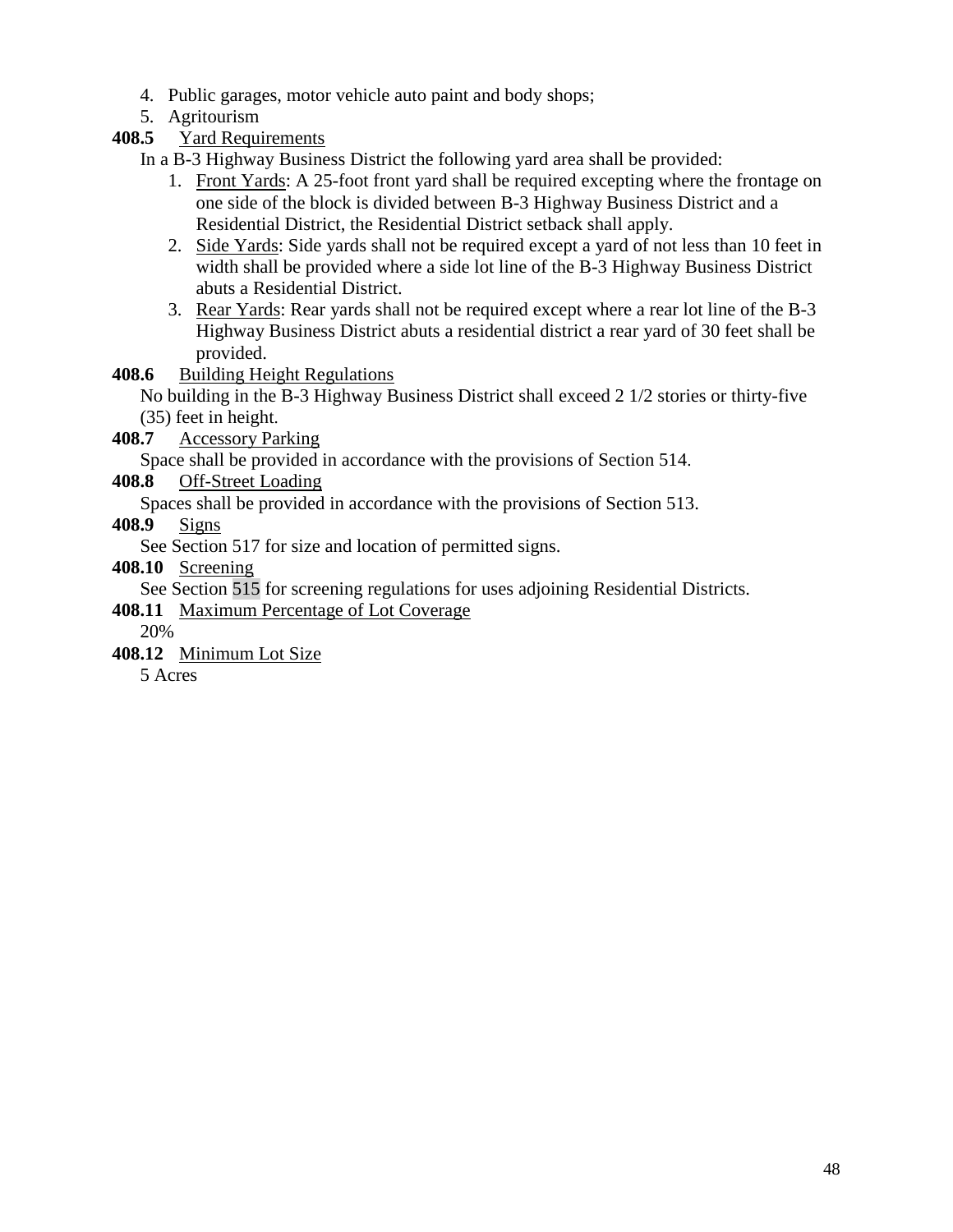#### **SECTION 409 - M-1 RESTRICTED OR LIGHT INDUSTRIAL DISTRICT:**

(Subject to 412 Flood Plain Overlay and Section 413 Well Field Overlay)

**409.1** Intent and Purpose

The purpose of the Restricted or Light Industrial District is to provide space for those industrial uses which operate in a clean and quiet manner and generate only light to moderate amounts of traffic. This district is not intended for the use of industries which deal with hazardous elements or emit noise, glare, dust, odor, smoke, or possess other offensive characteristics detrimental to surrounding land uses such as large traffic generation. The intent is to create and protect efficient light industrial areas by insuring careful design, placement, and grouping of industries which will promote the protection of any adjacent residential or business activities. Land to be placed in this district is intended to have level topography, public utilities, and major transportation facilities readily available. An Industrial District should contain at least fifty (50) acres adjacent to a major transportation corridor, with zoning of smaller tracts strongly discouraged unless factual information is presented that the proposed industry is consistent with maintaining rural character of the Township. It is strongly recommended that such development be Planned Unit Development per Section 414.

#### **409.2** Permitted Principal Uses

- 1. Assembly plants which do not involve the use of hazardous material or create large amounts of waste materials or hazardous materials, i.e., electronic assembly;
- 2. Automobile repair, but no commercial wrecking, dismantling or salvage yard;
- 3. Auto service station;
- 4. Automobile, truck sales;
- 5. Bottling works;
- 6. Builders' supply store;
- 7. Building and trades, including contractor's yard and utilities storage yard;
- 8. Carpet cleaning, dry cleaning and dyeing, laundry;
- 9. Cold storage plant;
- 10. Commercial greenhouse;
- 11. Dairy products manufacture;
- 12. Fabrications, processing, packaging and/or manufacture of food products and condiments excluding fish products, slaughter houses and rendering and refining of fats, oils, fish, vinegar, yeast and sauerkraut;
- 13. Fabrication, processing, packaging and/or manufacture of cosmetics, drugs, perfumes, pharmaceuticals, and toiletries;
- 14. Fabrication, processing, packaging and/or manufacture of ice, cold storage plant, bottling plant;
- 15. Farm implements and contractor equipment sales and service;
- 16. Foundry casting light weight non-ferrous metals, or electric foundry, not causing noxious fumes or odors;
- 17. Furniture reupholstering and repair;
- 18. Industrial research laboratories;
- 19. Machine shops;
- 20. Monument sales including incidental mechanical operations;
- 21. Painting, varnishing shops;
- 22. Plumbing supply and contracting shops including storage yards;
- 23. Public garages, motor vehicle auto paint and body shops;
- 24. Repair, rental and servicing for appliances and equipment;
- 25. Sign contractor;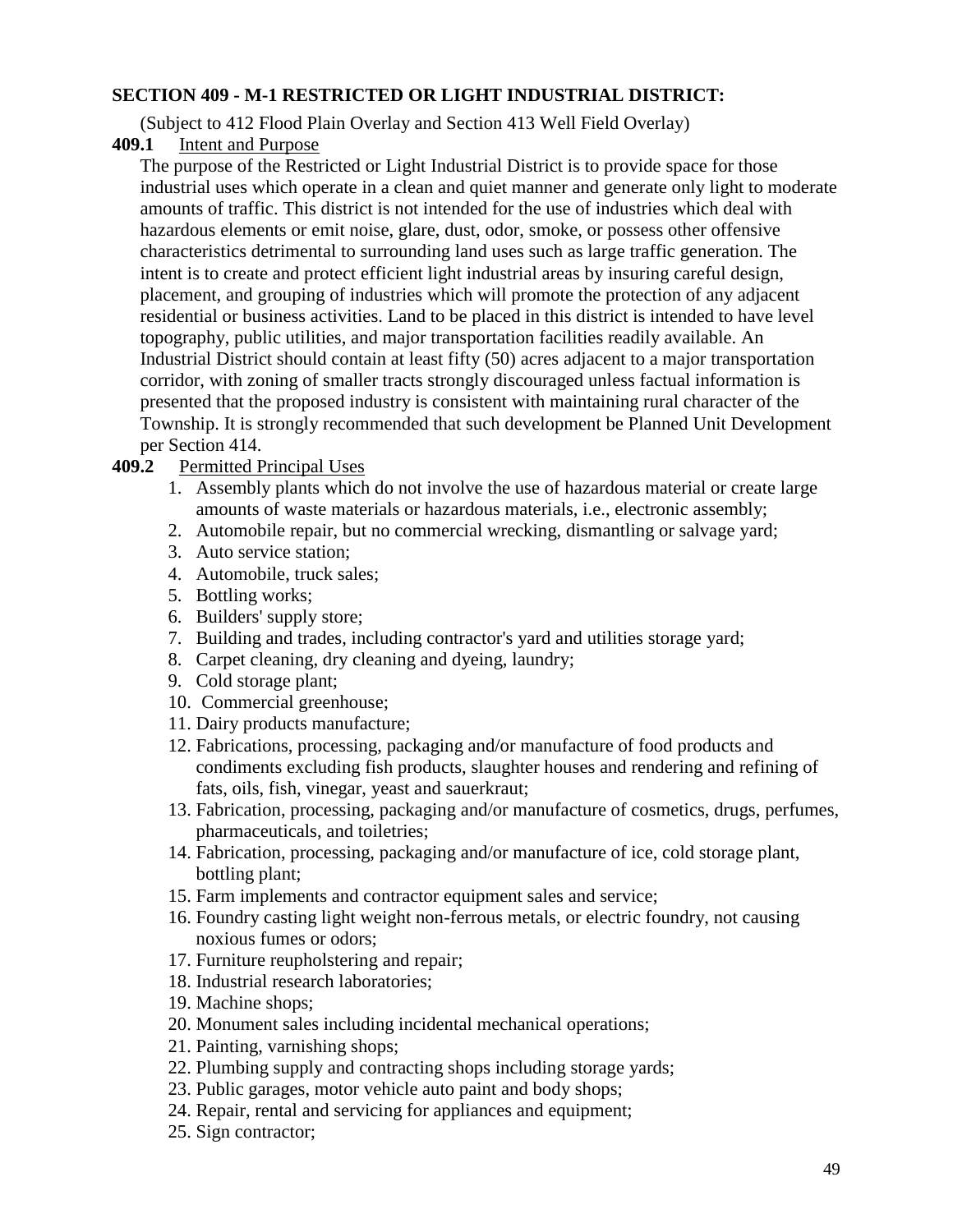- 26. Storage yard for building supplies and equipment, contractor's equipment, food, fabrics, hardware and similar goods when located entirely within a building, provided such buildings shall not be used for wrecking or dismantling of motor vehicles;
- 27. Tool and die shop, wrought iron shop, blacksmith or machine shop, and punch presses;
- 28. Trailer rental and sales;
- 29. Veterinary clinic, animal hospital, provided that all animals are housed in buildings or enclosures which are at least two hundred (200) feet from any "R" District.;
- 30. Warehouses;
- 31. Wholesale distributors.
- **409.3** Accessory Uses

## Refer to Section 201.

**409.4** Conditional Uses

The following uses are allowed in any M-1 Restricted or Light Industrial District provided a conditional use is granted by the Board of Appeals as provided in Section 600.8 of this Resolution:

- 1. Planned Development (See Article IV, Sec. 414).
- 2. Agritourism
- **409.5** Yard Requirements

In an Industrial District the following yards shall be required:

- 1. Front yards shall not be less than twenty-five (25) feet in depth, excepting where an Industrial District is adjacent or across the street from any Residential District, the required front yard shall be not less than fifty (50) feet.
- 2. Side yards shall be not less than 15 feet in width on each side except where the side yard abuts a Residential District; it shall be not less than 100 feet. Any portion of a side yard which is in excess of 15 feet from a side property line may be used for parking.
- 3. Rear yards shall be not less than 15 feet in depth except where the rear yard abuts an alley, it shall be less than 30 feet or where the rear yard abuts a Residential District, it shall be not less than 100 feet.

**409.6** Building Height Regulations

In this District, no building shall exceed three stories or 45 feet in height.

## **409.7** Accessory Parking

In an Industrial District, parking shall be provided as required in Section 514.

**409.8** Off-Street Parking

Space shall be provided in accordance with the provisions of Section 514.

```
409.9 Signs
```
See Section 517.4 for size and location of permitted signs.

**409.10** Screening

See Section 515 for screening regulations for uses adjoining Residential District.

**409.11** Maximum Percentage of Lot Coverage

25%

**409.12** Minimum Lot Size

50.00 Acres

**409.13** Minimum Lot Frontage

200 Feet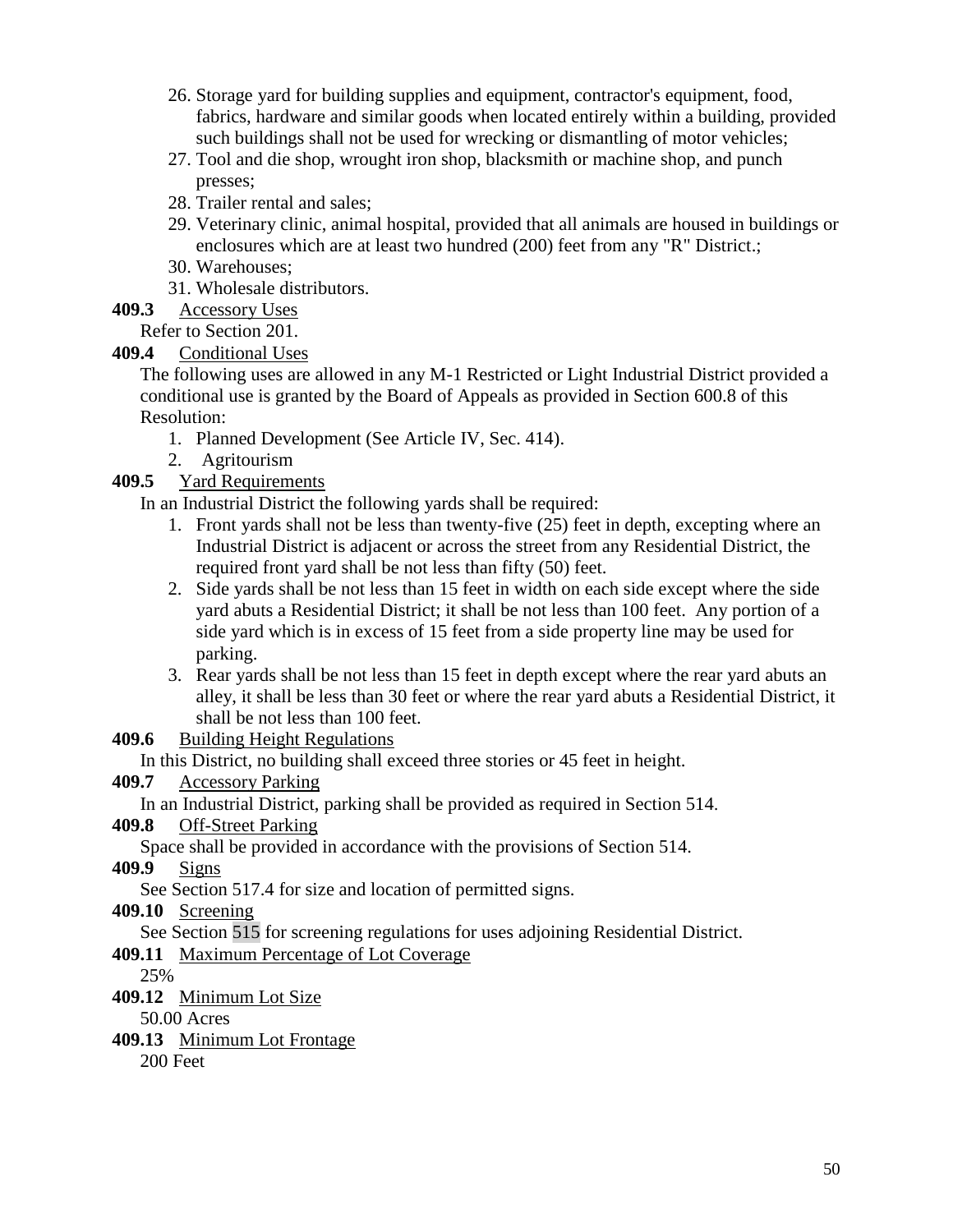### **SECTION 410 - M-2 HEAVY INDUSTRIAL DISTRICT**

(Subject to 412 Flood Plain Overlay and Section 413 Well Field Overlay)

**410.1** Intent and Purpose

The purpose of the Heavy Industrial District is to create and protect areas for industries which require large sites and should be isolated from other land uses by virtue of their external effects such as heavy traffic generation, open storage materials, and possible emission of noise, glare, dust, odor, smoke, or other offensive characteristics. This district is intended to insure proper design, placement, and grouping of all types of industries of this nature within the Township so as not to create a nuisance to other surrounding land uses. Land to be placed in this district is intended to have level topography, sufficient public utilities, and major transportation facilities readily available. An Industrial District should contain at least fifty (50) acres adjacent to a major transportation corridor, with zoning of smaller tracts strongly discouraged. It is strongly recommended that such development be Planned Unit Development per Section 414.

## **410.2** Permitted Principal Uses

- 1. Assembly plants such as automotive, tractor, trailer, farm implement assembly or manufacture, except automobile assembly plants or plants of similar nature, limited to 100,000 square feet of floor space;
- 2. Automobile wash facilities;
- 3. Automobile repair services and service stations;
- 4. Bakeries (wholesale);
- 5. Bleaching cleaning and dyeing plant;
- 6. Boat and marine equipment sales, rental and repair;
- 7. Boiler shops, structural steel fabricating shops, metal working shops;
- 8. Bottling works;
- 9. Builders supply stores;
- 10. Canvas, tent and awning sales and service;
- 11. Carpet and rug cleaning plants;
- 12. Cement products manufactured, including ready mix concrete batch plants;
- 13. Cold storage plants;
- 14. Commercial greenhouse;
- 15. Contractor sales, storage and equipment yards service;
- 16. Contract Construction Services (General);
- 17. Crematory service;
- 18. Dairy products manufacture;
- 19. Dental laboratory services;
- 20. Dextrine, starch or glucose processing;
- 21. Dry cleaning & dyeing;
- 22. Electric power manufacture;
- 23. Emery cloth or sand paper manufacture;
- 24. Enameling, lacquering or japanning;
- 25. Fabrication, processing, packaging and/or manufacture of articles or merchandise from the following previously prepared materials: bone, canvas, cellophane, cloth, cork, feathers, felt, fiber, horn, leather, paint, paper, plastics, precious or semiprecious metals or stones, textiles, tobacco, wax, wood and yarn;
- 26. Industrial research laboratories;
- 27. Laundries, dry cleaning and linen supply;
- 28. Lumber and other building materials (retail);
- 29. Machine shops and tool and die shops;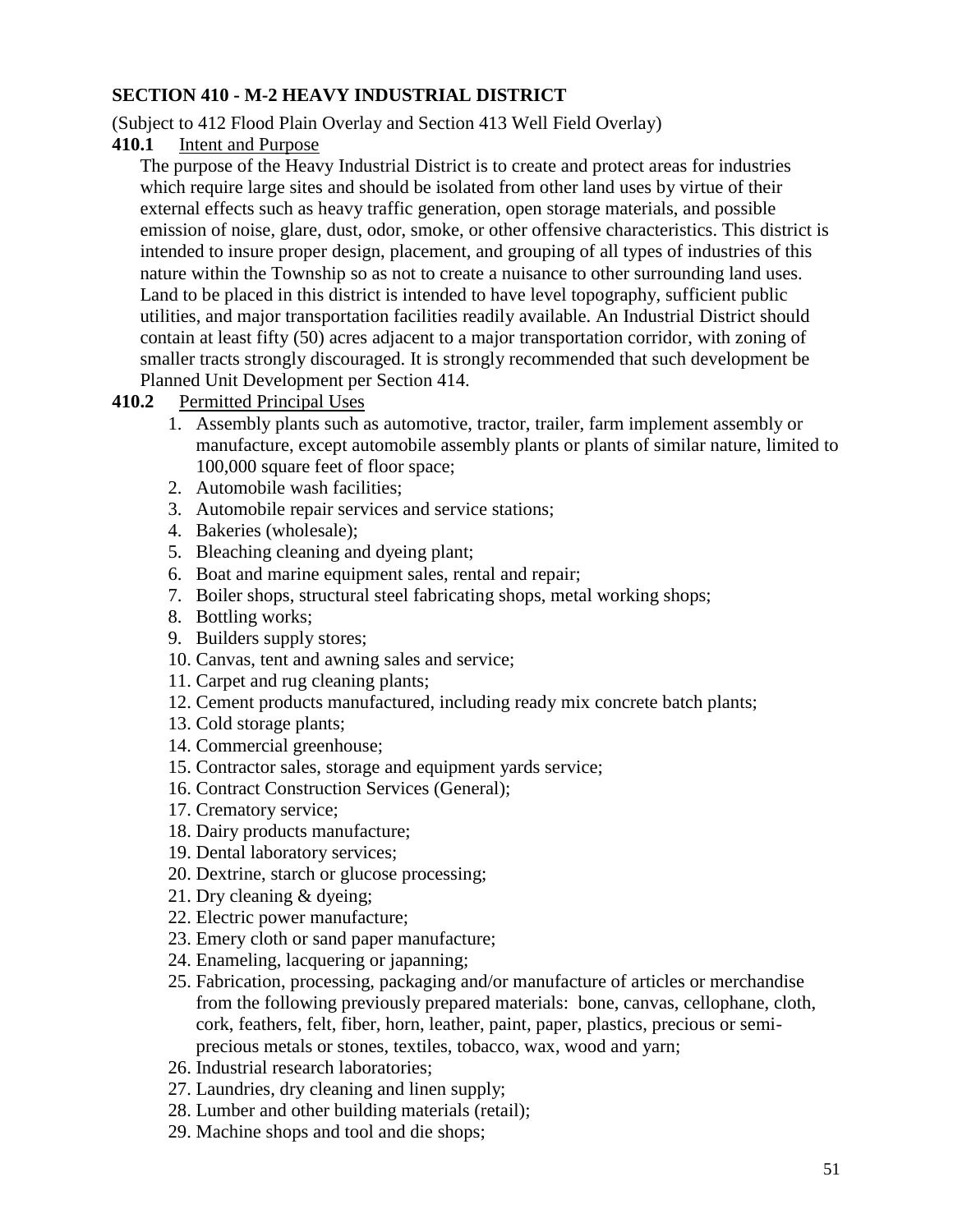- 30. Machinery and heavy equipment sales and storage;
- 31. Manufacture, sale and storage of building materials excluding cement products;
- 32. Manufacturing, assembling or repairing of electrical and electrical products, components and equipment;
- 33. Mail order houses;
- 34. Mobile home sales, rental and repair;
- 35. Motels, hotels and tourist courts;
- 36. Monument sales including incidental mechanical operations;
- 37. Moving and storage company;
- 38. Music, musical instrument stores (retail);
- 39. Painting, varnishing shops;
- 40. Plumbing supply and contracting shops including storage yards;
- 41. Poultry killing and dressing;
- 42. Printing services;
- 43. Public garages, motor vehicle and bicycle repair shops, auto repair and body shop;
- 44. Railroad freight stations, but not including switching, storage, freight yards, maintenance or refueling facilities;
- 45. Railroad freight stations including switching storage, freight yards, maintenance or refueling facilities;
- 46. Recycling center collection point only (outside storage);
- 47. Repair, rental and servicing for appliances and equipment;
- 48. Research and engineering laboratories;
- 49. Restaurants (drive-in);
- 50. Roller skating rinks;
- 51. Sales office and service centers;
- 52. Sawing and planning mills;
- 53. Sign painting and manufacturing;
- 54. Stone grinding, dressing, cutting;
- 55. Storage yards for building supplies and equipment, contractor's equipment, food, fabrics, hardware and similar goods when located entirely within a building provided, such buildings shall not be used for wrecking or dismantling or motor vehicles;
- 56. Tin and sheet metal shops;
- 57. Tool and die shop, wrought iron shop, blacksmith or machine shop;
- 58. Trailer and mobile home rental, sales and storage;
- 59. Truck terminal;
- 60. Warehouses;
- 61. Well drilling services;
- 62. Wire or rod drawing, nut, screw or bolt manufacture;
- 63. Wholesale sales and distribution.
- **410.3** Accessory Uses

(Refer to Article II, Section 201.)

**410.4** Conditional Uses

The following uses are allowed in any M-2 Heavy Industrial District provided a conditional use is granted by the Board of Appeals as provided in Section 608 of this Resolution:

- 1. Automotive wrecking, junk or salvage yard, if in a completely enclosed building, or the premises on which such use is conducted is entirely enclosed within a solid fence or masonry wall not less than six (6) feet in height;
- 2. Cement products manufacture, including ready mix concrete batch plants;
- 3. Solid waste reduction and/or recycling facilities;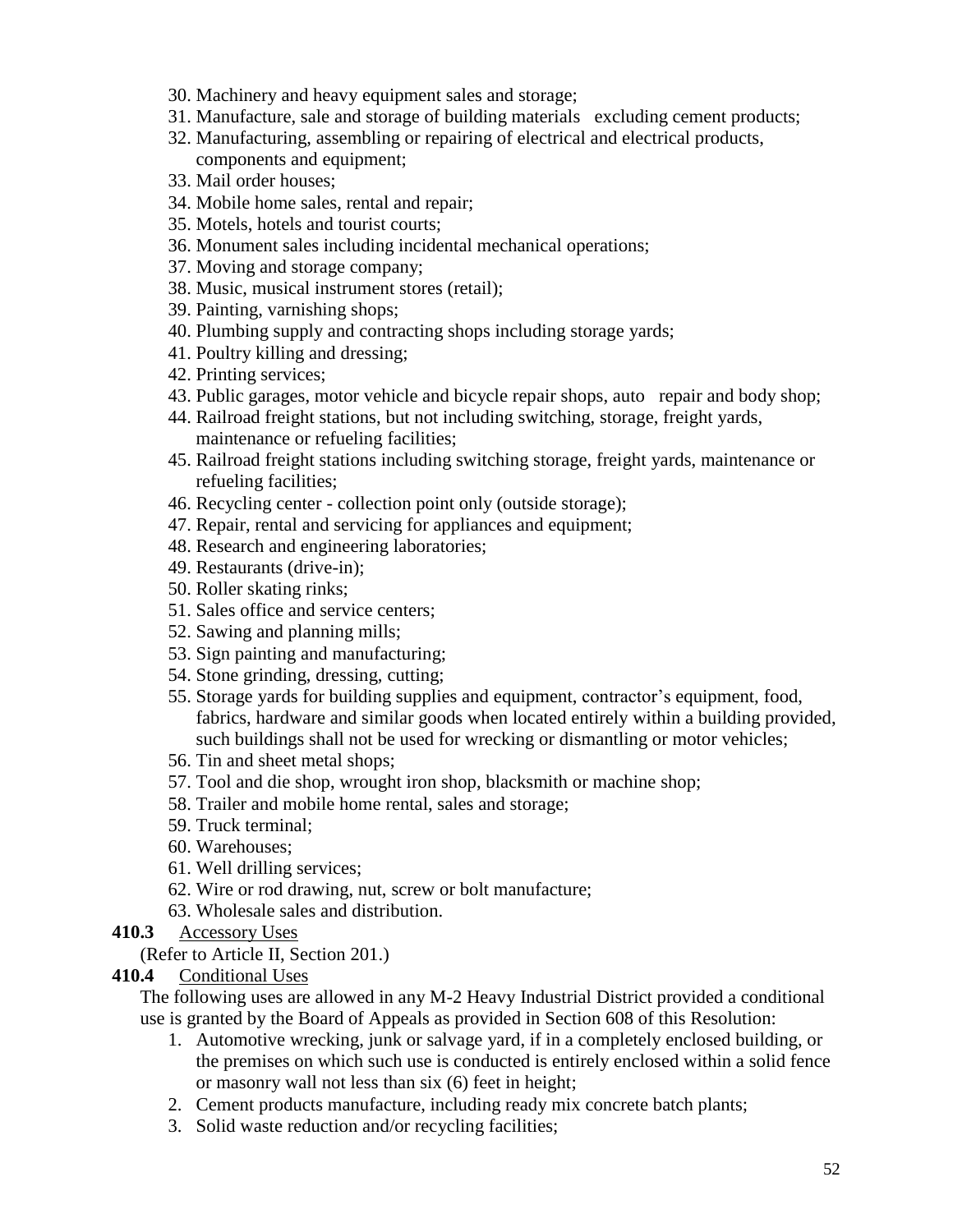- 4. Storage facilities for fuel, coal, chemicals, or other flammable or toxic materials;
- 5. Manufacture and storage of fertilizer and compost;
- 6. Manufacturing or industrial enterprises, operations, or processes similar to any permitted principal use provided that any resulting cinders, dust, flashing, fumes, gas, noise, odor, refuse matter, smoke, vapor, or vibration shall not be greater or more detrimental to the neighborhood than the above specified uses and that no extra fire hazards be created.
- 7. Agritourism

## **410.5** Yard Requirements

In an Industrial District the following yards shall be required:

- 1. Front yards shall not be less than twenty-five (25) feet in depth, excepting where an Industrial District is adjacent or across the street from any residential district, the required front yard shall be not less than fifty (50) feet.
- 2. Side Yards shall be not less than 15 feet in width on each side except where the side yard abuts a residential district it shall be not less than 100 feet. Any portion of a side yard which is in excess of 15 feet from a side property line may be used for parking.
- 3. Rear Yards shall be not less than 15 feet in depth except where the rear yard abuts an alley, it shall be less than 30 feet or where the rear yard abuts a residential district, it shall be not less than 100 feet.

**410.6** Building Height Regulations

In this District, no building shall exceed three stories or 45 feet in height.

### **410.7** Accessory Parking

In an Industrial District, parking shall be provided as required in Section 514.

### **410.8** Off-Street Parking

Space shall be provided in accordance with the provisions of Section 514.

**410.9** Signs

See Section 517.04 for size and location of permitted signs.

**410.10** Screening

See Section 515 for screening regulations for uses adjoining Residential Districts.

**410.11** Maximum Percentage of Lot Coverage

35%

**410.12** Minimum Lot Size

50 Acres

**410.13** Minimum Lot Frontage

200 Feet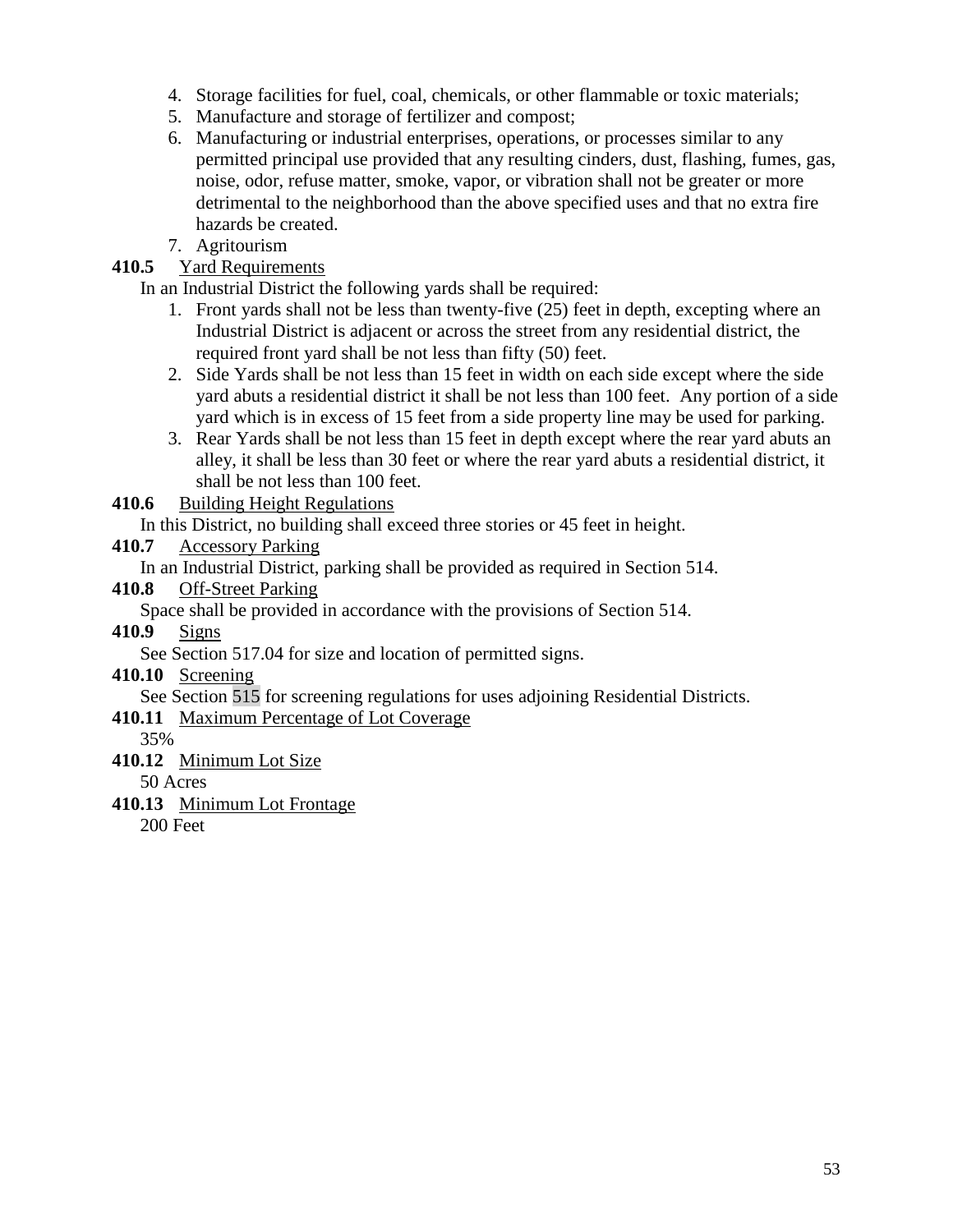## **SECTION 411 M3 - MINERAL EXTRACTION AND STORAGE**

(Subject to 412 Flood Plain Overlay and Section 413 Well Field Overlay)

**411.1** Intent and Purpose

The purpose of this Section is to ensure that the mineral resources of Xenia Township are properly managed, and that the land is used with a minimum of environmental degradation, screened and reclaimed so as not to create a hazard or nuisance which may adversely affect the public health, safety, morals or general welfare of the community, either immediately or in the future and will conform to the standards, objectives, and policies of the current land use plan as adopted by the Xenia Township Trustees. The intent is to create a progressive plan for concurrent mining and reclamation which restores the land to its original or agreed upon use. Quarries, sand and gravel operations, or other mineral extraction operations will be permitted within the M-3 district. Associated industries which utilize the products of these operations shall be subject to approval as Conditional Uses by the Board of Zoning Appeals as described in Section 411.5.

Applications will be reviewed by Greene County Regional Planning. Public hearings shall be held by the Xenia Township Zoning Commission and the Xenia Township Trustees for review of all mining permits and proposed reclamation plans. These hearings shall be advertised by the placing of signs by the Township on the land with frontage on the roadway. This zoning district is only created through a map amendment. Therefore, additional restrictions in accordance with Article VII, Amendments, of the Xenia Township Zoning Resolution shall apply.

Permitted uses:

Mineral Extraction Operations

Drive-In Theater

Facilities for Adult Businesses as defined in Section 527

Outdoor Amphitheater

Outdoor Recreation and Parks

The following standards shall be guaranteed by the applicant:

# **411.2** Application for Map Amendment

All applications for the M-3 within Xenia Township shall be accompanied by the following information, at a minimum:

- 1. General Information
	- a. Name and address of the applicant, including all partners, officers, owners and/or operators of the corporation
	- b. Name and address of the owner of the property
	- c. Name and address of the owner of the surface rights of the property
	- d. A list of the types of resources or minerals to be extracted
	- e. The proposed method of removal of resources
	- f. A general description of the equipment to be used for excavating, processing, and/or transporting excavated mineral resources
	- g. A transportation plan for the site illustrating any proposed temporary operational roads, external routes and access points to the site
	- h. Hours of operation, subject to approval by the Board of Trustees in the interest of the health and safety of surrounding residents and businesses.
- 2. Schedule
	- a. A proposed schedule for the initiation and progression of mining on the property.
	- b. Estimate the location, description and size of the area to be disturbed in the first year, and subsequent years, hereinafter called the footprint.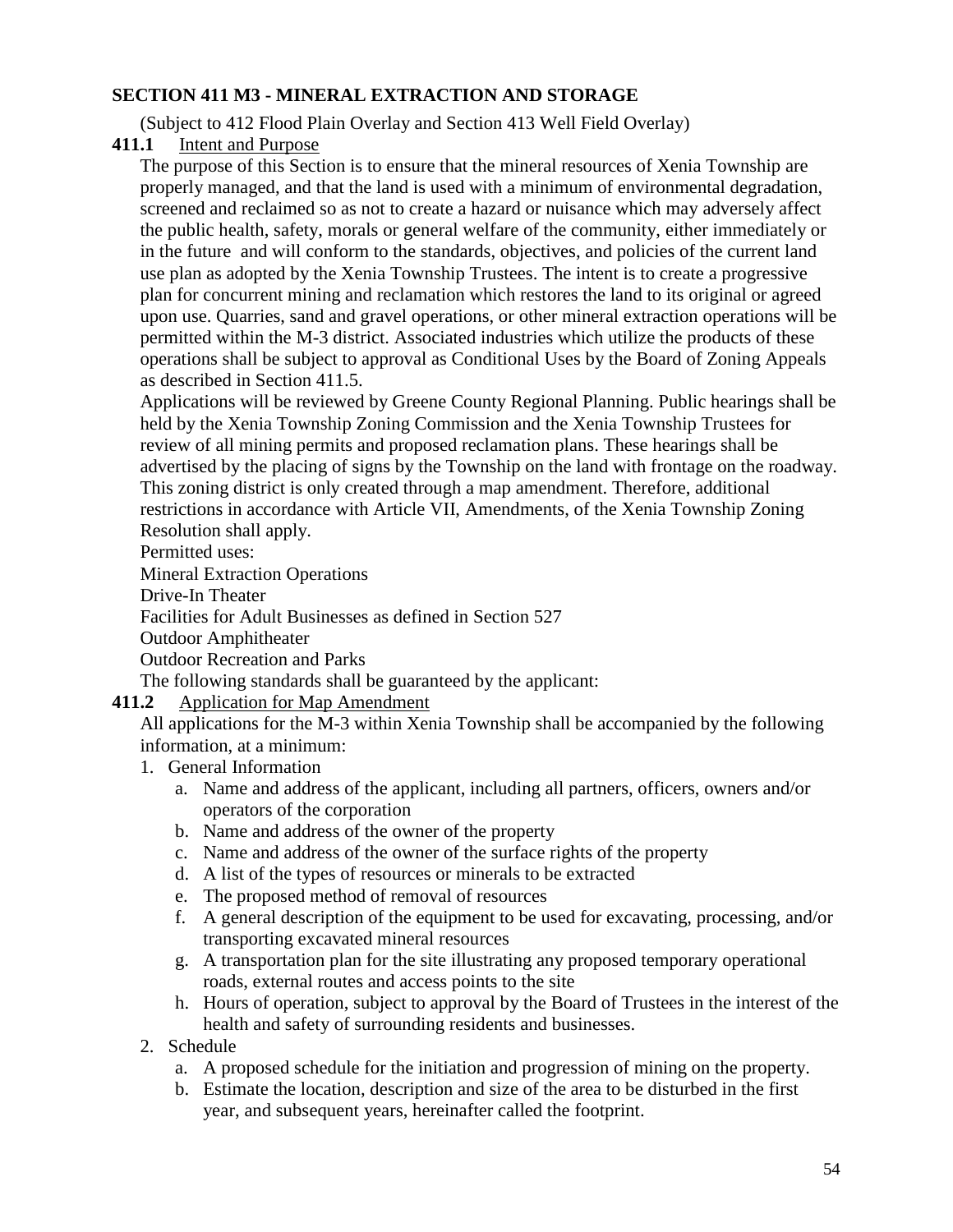- 3. Maps
	- a. Vicinity maps, drawn at a scale of one (1) inch equal to one thousand (1,000) feet illustrating:
		- i. the site in relation to surrounding existing and proposed land uses;
		- ii. existing and proposed roads;
		- iii. surrounding zoning districts;
		- iv. relation to land use plan currently adopted by Xenia Township; an aerial photo of the vicinity from a publicly available source shall be included.
	- b. Contour maps at a scale of at least one (1) inch equals two hundred (200) feet illustrating:
		- i. existing contours at intervals of five (5) feet or less;
		- ii. any existing structures;
		- iii. any public utilities or easements on the property.
	- c. Surface water map flow rates and direction
- 4. Screening Plan Quarry Depth Adjacent to Road
	- a. Whenever the floor of a quarry is greater than five (5) feet below the average elevation of an adjacent public street or any adjacent property, the property containing such quarry shall be completely enclosed by an earth mound not less than six (6) feet in height or higher as needed to provide a visual and noise barrier, and planted with suitable landscaping, and/or fence not less than six (6) feet in height. An earth mound that requires mowing shall have a slope no greater than 3:1. All plantings or fences shall be sufficient, in either case, to potentially deter persons from trespassing upon the property and shall be properly maintained by the owner/operator. Such mound shall be located not less than twenty-five feet from any street right-ofway or boundary of the quarry property. Such barriers may be excluded where deemed unnecessary by the Board of Trustees because of the presence of a lake, stream, or other existing natural barrier.
- 5. Studies
	- a. Studies to be conducted by a qualified professional engineer registered in the State of Ohio or other expert in the field as approved by the Board of Trustees, at the applicant's cost:
	- b. Study of excavations and existing water table:
		- i. anticipated depth of excavation
		- ii. effect to water table
		- iii. data on wells in the area
		- iv. existing ground water conditions at the site
		- v. demonstrate that the source of any public or private water supply shall not be adversely affected due to the lowering of the water table or contamination of the supply
	- c. Hydrologic study:
		- i. determine and describe surface water in the vicinity
		- ii. map of surface water (same as 3.c Maps above)
		- iii. information relating to flow rates and direction
- 6. Proposed Structures

The proposed location of any processing plant and related structures to be used and any accessory or kindred operations that may be utilized in connection with the operation of a processing plant by the mining processor or any other firm, person, or corporation; buildings and structures, storage facilities, plantings and fences if necessary, all subject to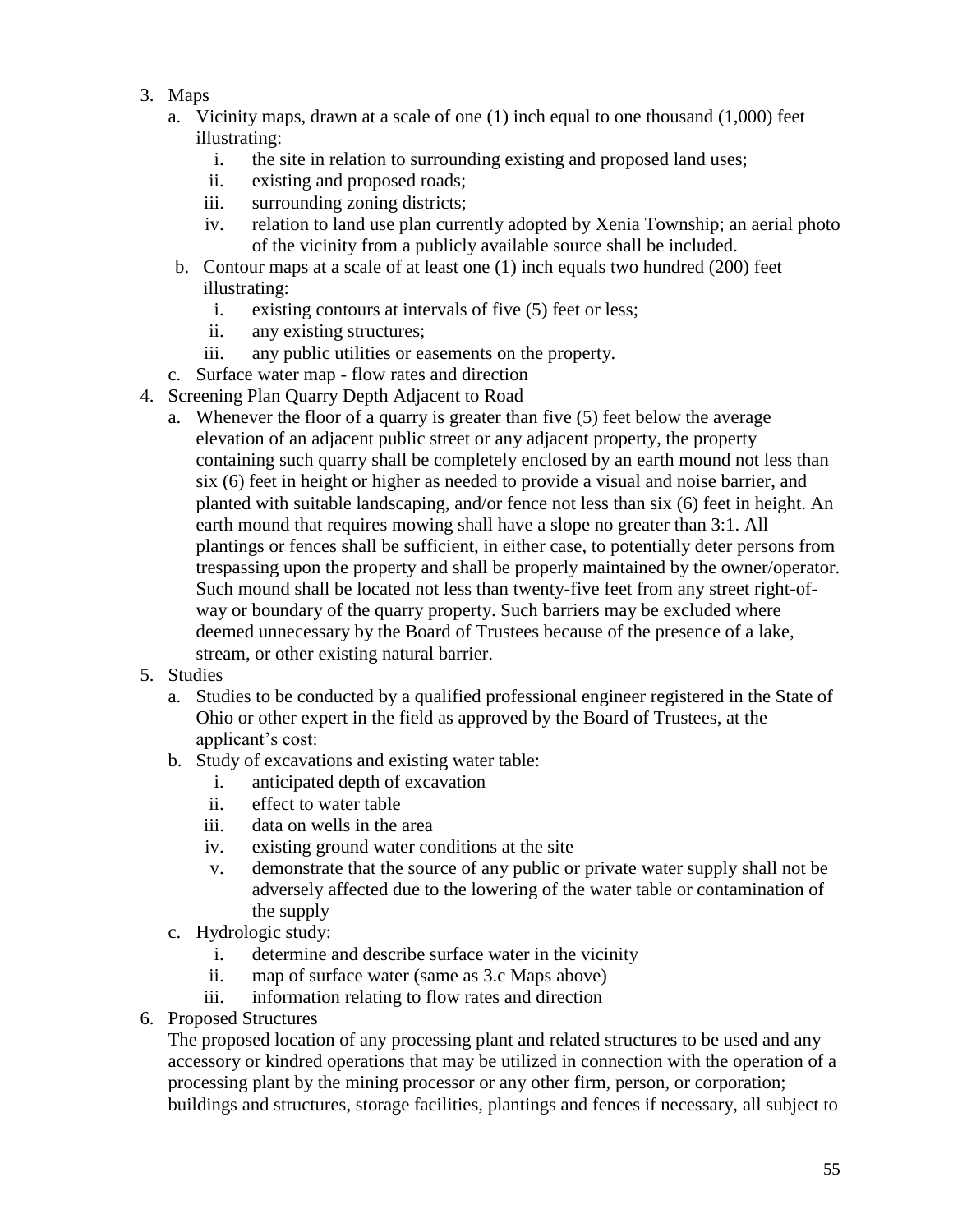Board of Appeals approval of a Conditional Use (see Section 411.5) after rezoning is approved and state permit is issued.

- 7. Reclamation Plan
	- a. A plan for the reclamation and restoration of the site as specified in this Section. The reclamation plan for the site shall be reviewed for compliance at the end of each twelve (12) month period by the Xenia Township Trustees or their designated representative. Reclamation shall be in compliance with the intent of the reclamation plan. Operator shall provide a copy of ODNR annual approved permit. The reclamation plan for the site shall contain, at a minimum, the following information and meet the following requirements:
	- b. A map at a scale of at least one (1) inch equals two (200) hundred feet showing future contours at intervals of five (5) feet or less, any proposed structures, and any public utilities or easements on the property;
	- c. The depth and type of the proposed cover shall be sufficient to meet the proposed intended use;
	- d. The material used in reclamation shall be identified;
	- e. The angle of slope of all earthen banks shall be no greater than one (1) foot vertical to three (3) feet horizontal. In areas where at the commencement of excavation a greater angle existed, the angle of slope shall be no greater than that which existed at the commencement of excavation;
	- f. The angle of slope of all banks consisting of rock and the required cover;
	- g. The location of fences or effective plantings in those locations where the Board of Trustees determines that such angles of slope are not physically or economically feasible to reduce;
	- h. The number of trees and shrubs, and the type of ground cover to be provided: The type and number per acre of trees, shrubs, ground cover or legume to plant shall be determined in consultation with the Greene County Agricultural Extension Agent;
	- i. The location of proposed ultimate land uses and physical improvements such as roads, drives, drainage courses, utilities and other improvements as determined in consultation with the Regional Planning and Coordinating Commission, the County Engineer, and the Sanitary Engineer;
	- j. A statement that vegetation shall be restored by the spreading of sufficient soil and by appropriate seeding of grasses or planting of shrubs and trees in all parts of said reclamation area where the same is not submerged under water.
- 8. Demonstration of Compliance
	- a. The applicant shall demonstrate compliance with all previously issued permits.
- 9. Any other information the reviewing board(s) may deem necessary in order to determine that the proposed extraction operation will not be detrimental to surrounding land uses and the community in general.

## **411.3** Mining Permits and Proposed Reclamation Bonds

- 1. The application will be processed in accordance with Article VII Amendments. If the request to rezone is approved by the Xenia Township Trustees, the applicant is required to provide a copy of the permit from Department of Natural Resources, and proof of performance and closure bonds described herein. If all other requirements have been met, the applicant will be granted an annual operating permit from the Xenia Township Zoning Inspector.
- 2. Permit Department of Natural Resources All proposed mineral extraction operators shall be required to secure a permit for such activities from the Chief of the Department of Mineral Resource Management, Ohio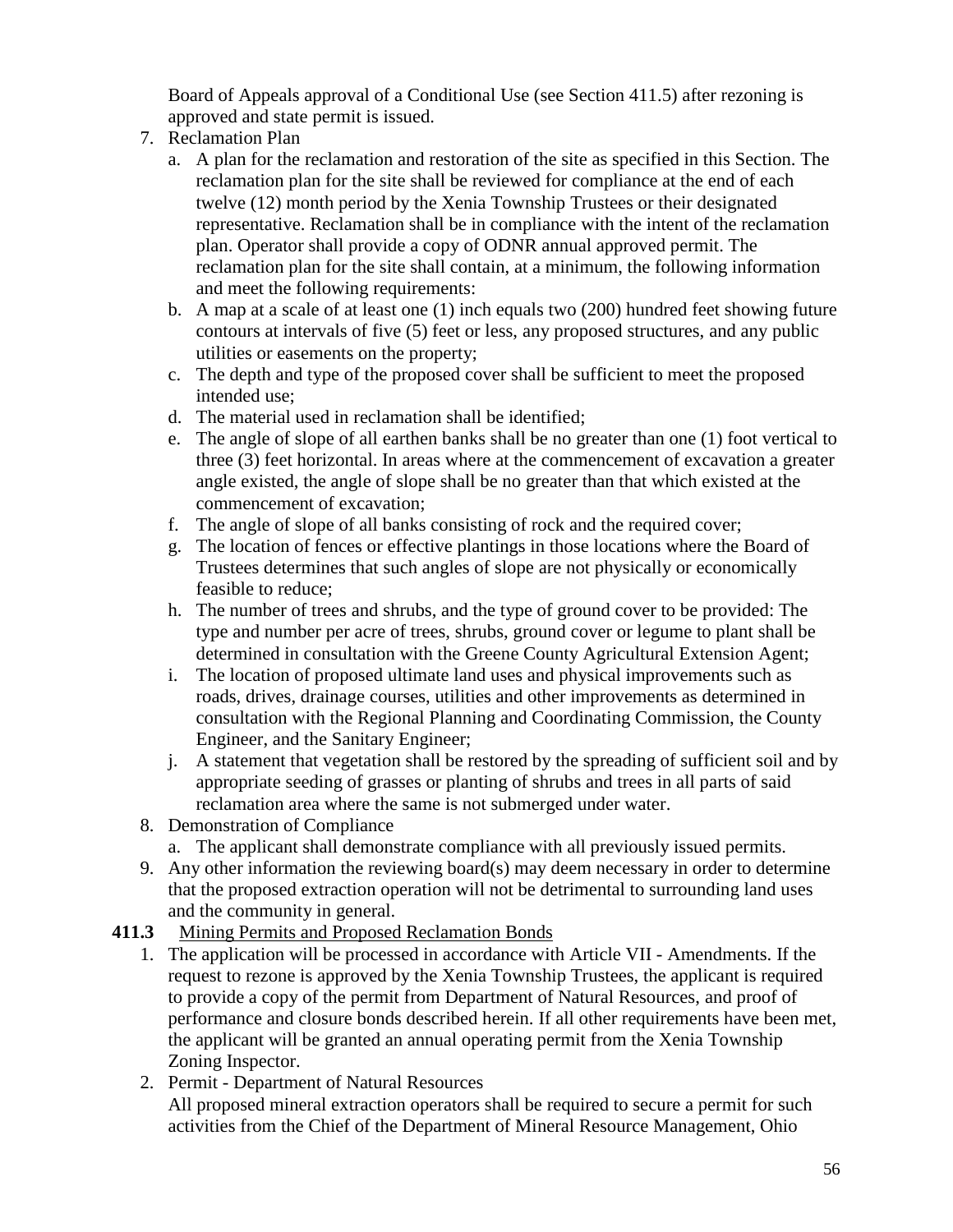Department of Natural Resources. Where possible, the operator will complete the state permit application using the same specifications as approved by the Board of Township Trustees in the rezoning process.

- 3. Performance and Closure Bond
	- a. To guarantee that ongoing operations and future closure are in accordance with the conditions and standards established at the time of approval, a mining and closure plan and a mining and closure bond shall be furnished to the Clerk of Xenia Township, Greene County, Ohio. The applicant shall also post a performance bond or a reasonable equivalent as determined by the Trustees to ensure adherence to all requirements of Section 411. The amount of the bonds shall be set by the Xenia Township Trustees and be based upon an estimate of costs to meet the aforementioned requirements, prepared by a professional engineer, registered in the state of Ohio and submitted by the applicant. The amount of the bonds shall be sufficient to offset damages in the event of violations of specified requirements and conditions of operations and sufficient to complete reclamation as necessary. The Township reserves the right to periodically review and increase the amount of the performance and closure bond based upon new information, changed conditions, circumstances, or inflationary factors.
	- b. To guarantee the restoration, and reclamation of mined-out areas within a reasonable time, every applicant approved to conduct a mineral extraction operation, as herein provided, shall complete reclamation and restoration per the agreed upon reclamation plan. Reclaiming and restoring the land shall include but not be limited to removal of unwanted structures, equipment, asphalt operations belonging to the operator, disposal of tanks and cleanup of maintenance and support areas. Upon completion of quarry operations, the applicant/operator shall submit a restoration report prepared by a registered Ohio Professional Engineer, certifying that the restoration plan has been fully completed as required. This shall be submitted to the Zoning Enforcement Officer for compliance review and transmittal to the Board of Trustees. If restoration and reclamation is deemed completed the bond shall be released.

### **411.4** Environnemental Issues

### 1. Noise Restrictions

a. Decibel Measurement Criteria:

Any decibel measurement made pursuant to the provisions of this chapter shall be as measured with a sound level meter using "A" weighting.

b. Land Use Area Noise Control:

Definitions of land use classes for noise control purposes, in this section, the use of the land to which noise is emitted determines when such noise is in violation of this section. Different levels of noise are permitted according to the land use categories listed below. The land use classes are defined according to the zoning districts outlined in the zoning resolution.

- i. CLASS 1 includes all land classified under residential, group housing projects and planned unit development districts, as defined in this zoning resolution as E, Rural Residential Estate, R-1 Single Family Residential, RM - Multi-Family Residential, PUD –R, planned unit development, R-MH, Mobile Home Park.
- ii. CLASS 2 includes all land classified under zoning districts A- agriculture, F-1 Flood Plain, IG - Institutional Governmental, B-1, Convenience Shopping District, B-2 Neighborhood Business, B-3, Highway Business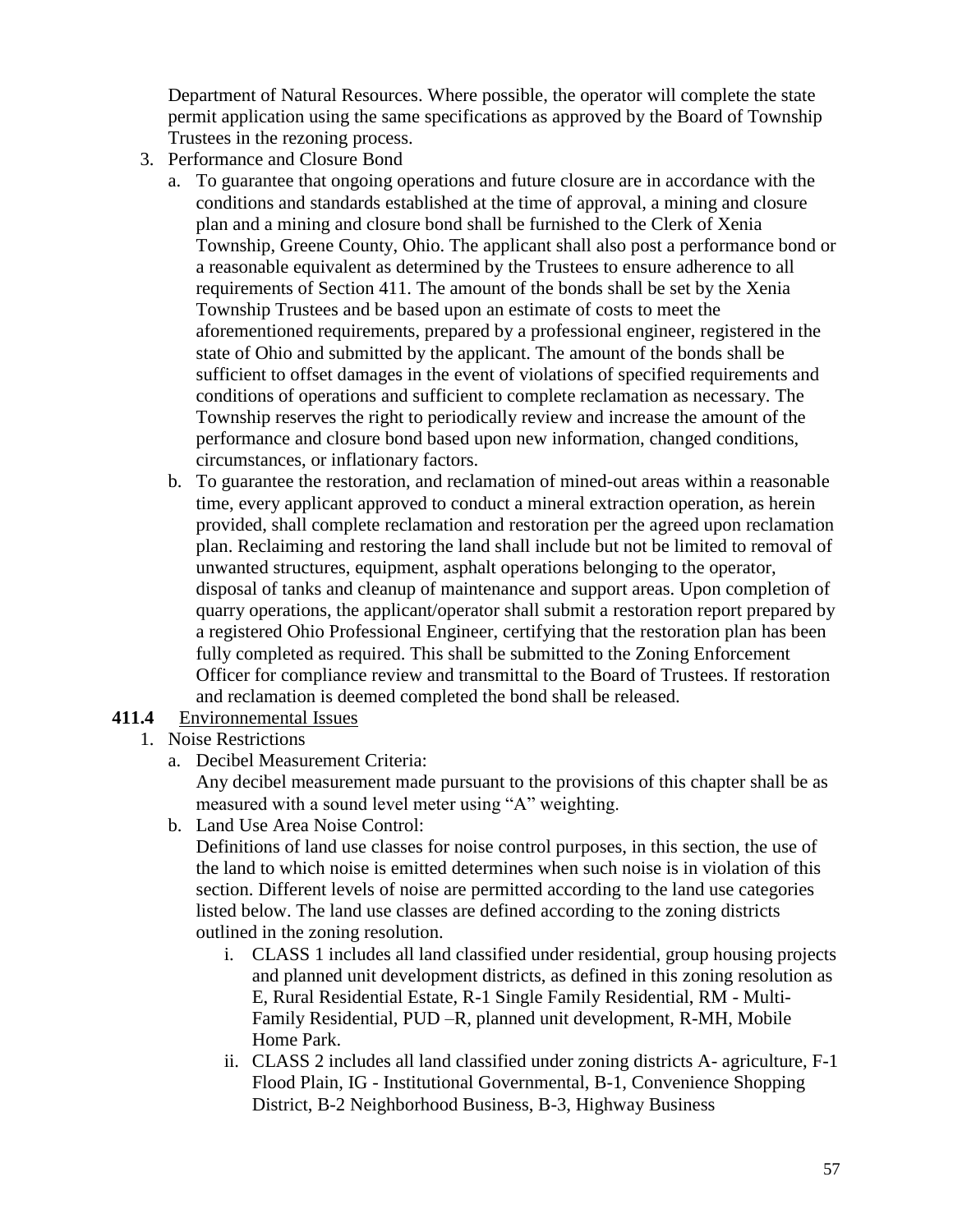- iii. CLASS 3 includes all land classified under zoning districts, M-1, Light Industrial district or M-2 Heavy Industrial.
- c. Establishment of Noise as a Pollution

It is unlawful for any person to create any noise, which would cause the noise level at the property line of any property to be more than five (5) decibels above the established standard as outlined below in Sections a, b and c, for a cumulative period of fifteen (15) minutes in any hour. At the property line between two classes/districts the most restrictive standard shall be used.

Noise emitted to Class 1. When measured at a height above the ground of four feet or more, and at the property line of areas designated Class 1, noise possessing one or more of the characteristics listed below shall be considered in violation of this resolution:

- (a) During the hours of  $7:00$  a.m. to  $10:00$  p.m.:
	- (i) Continuous sound in air which has a sound level in excess of sixtyfive (65) decibels on a "a" weighted scale, slow response, on a sound level meter: or
	- (ii) Impulsive sound in air which has a true peak sound pressure level in excess of one hundred twenty *(*120) decibels.
- (b) During the hours of 10:00 p.m. to 7a.m.:
	- (i) Continuous sound in air which has a sound level in excess of fiftyfive (55) decibels on the "a" weighted scale, slow response, on a sound level meter: or
	- (ii) Impulsive sound in air which has a peak sound pressure level in excess of eighty (80) decibels.

Noise emitted to Class 2. When measured at a height above the ground of four feet or more, and at the property line of areas designated Class 2, noise possessing one or more of the characteristics listed below shall be considered in violation of this resolution at all times:

- (a) Continuous sound in air which has a sound level in excess of sixty-five (65) decibels on the "a" weighted scale, slow response, on a sound level meter; or
- (b) Impulsive sound in air which has a peak sound pressure level in excess of one hundred twenty (120) decibels.

Noise emitted to Class 3. When measured at a height above the ground of four feet or more, and at the property line of areas designated Class 3, noise possessing one or more of the characteristics listed below shall be considered in violation of this resolution at all times:

- (a) Continuous sound in air which has a sound level in excess of seventy-five (75) decibels on the "a" weighted scale, slow response, on a sound level meter; or
- (b) Impulsive sound in air which has a true peak sound pressure level in excess of one hundred twenty (120) decibels.

Exclusions. The following sounds shall not be considered noise: Sounds generated within the environs subject to the provisions of the labor and safety laws, such as sounds emitted by safety devices, providing the sound does not exceed the minimum levels set by the regulatory agency; and sounds incidental to construction of barriers required under this Section 411.

2. Dust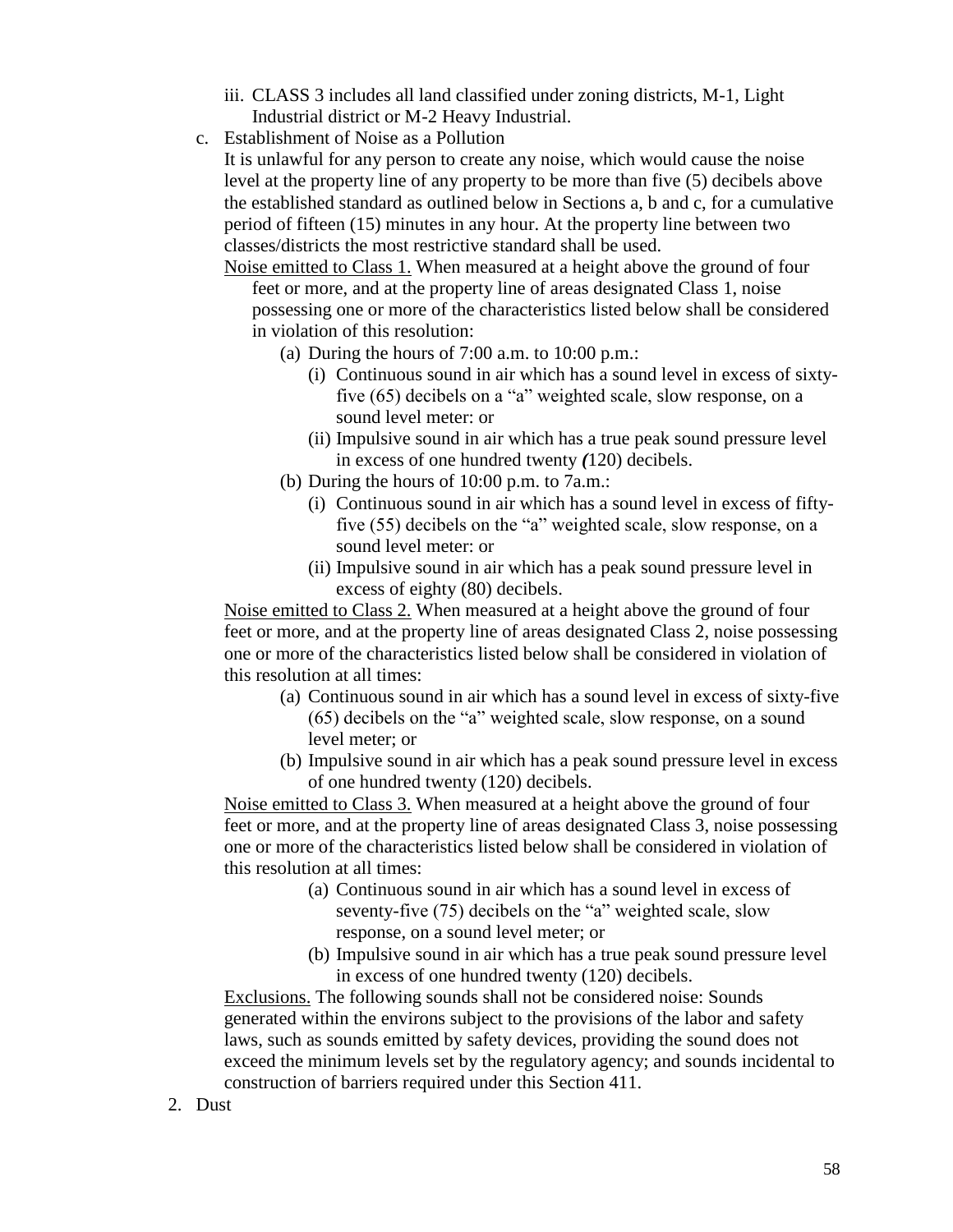All trucks will be prohibited from depositing foreign materials onto the public roadways. This shall include dust, rocks, sand, and clay. Trucks will be cleaned on site before using public roads.

3. Blasting

The operator shall maintain complete records on a daily basis of all blasting operations including records of the time, the date, the location, and complete description of weather conditions such as time, temperature, humidity, and wind velocity relating to each such blast. Such records shall be available to the Zoning Inspector upon request.

4. Public Roadway Restrictions

At no time shall an emergency vehicle be restricted from access to a public road for any reason including but not limited to: on road parking, deliveries, business operations, moving of equipment, etc.

5. Gas Pipeline Safety

Residents, schools and businesses within 2500 feet of a blast shall be notified 24 hours in advance of a planned blast when the blast is within 500 feet of a highpressure gas pipeline. If possible, the operator will provide a blasting schedule to the Township.

## **411.5** Conditional Uses

The Xenia Township Board of Zoning Appeals shall have the authority to hear and decide the following conditional uses as outlined in Section 600.8.4 of this resolution. At the request of the Board of Zoning Appeals, the operator shall fully cooperate in any investigation by the Board of Zoning Appeals of the conditions of the operation. Prior to the submission of an application for a conditional use certificate, an applicant, in accordance with Division (b) of Section 303.141 of the Ohio Revised Code, shall send written notice to the County Engineer of the applicant's intent to apply for a conditional zoning certificate. The County Engineer and Board of County Commissioners shall proceed in accordance with Divisions (B) (1) to (3) of Section 303.141 of the Ohio Revised Code. As provided in Division (b)(3) of that Section, the applicant or an affected Board of Township Trustees may submit written notice of appeal regarding a decision of the Board of County Commissioners under Division (b) (2) of that Section.

1. Storage and Processing

The location of any storage or processing activities upon the site will be subject to approval by the Board of Zoning Appeals because of possible detrimental external effects such as air or water contamination. All such activities shall be naturally or artificially screened from any public street, existing dwelling unit, or any residentially zoned property. Storage does not include materials extracted from the site.

2. Buildings

Buildings and structures designed and constructed exclusively for mineral extraction, storage, or processing, for which no future use is contemplated, and no other use is practical or feasible, shall be demolished and removed in accordance with the reclamation plan.

3. Associated Industries

Associated industries which utilize the products of mineral extraction operations, or other related mineral extraction operations may be permitted within this specified district upon submission of satisfactory proof that such operations will not be detrimental to the neighborhood or surrounding properties.

4. Inspections of nearby structures and water wells to determine structural integrity and water levels;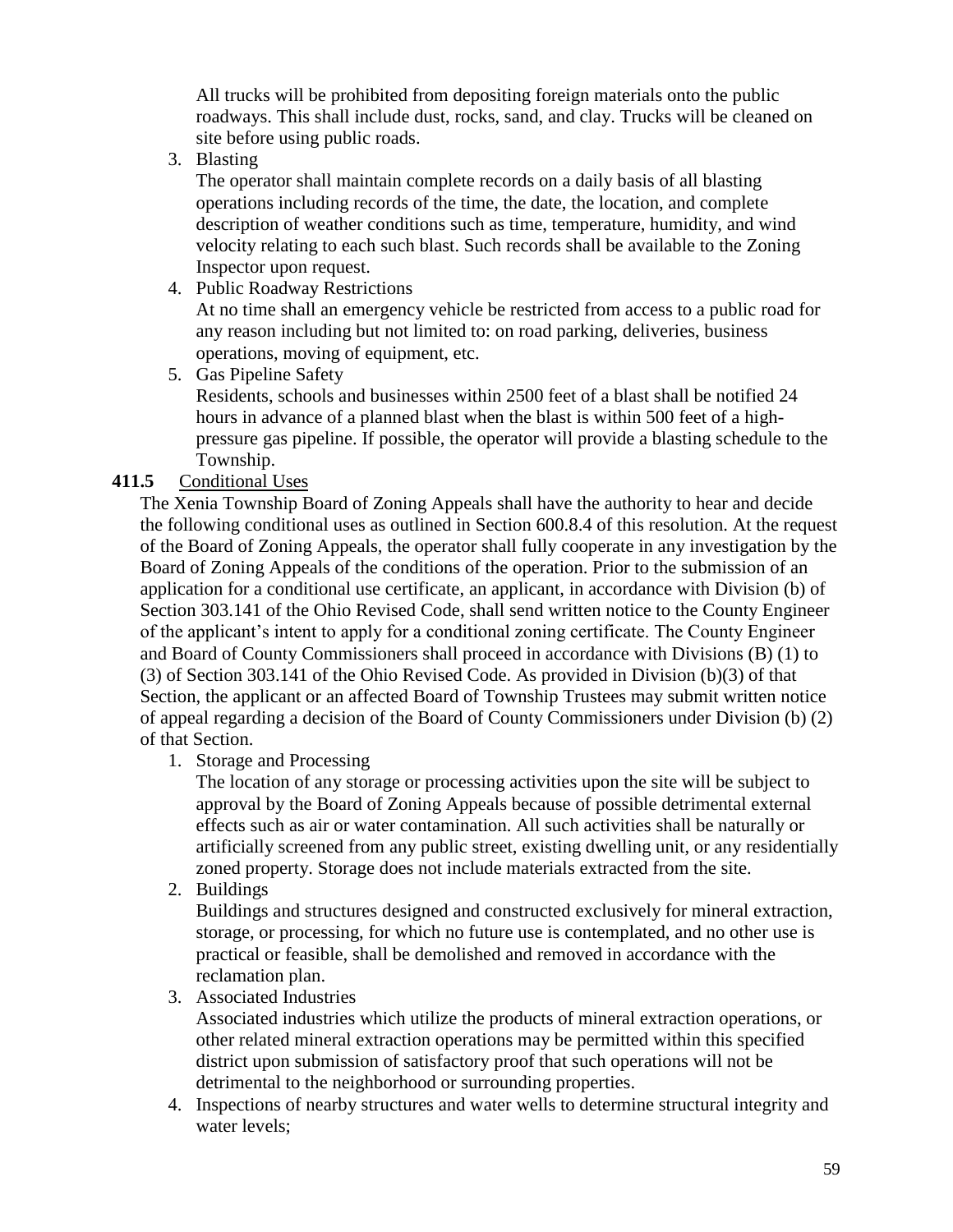- 5. Ensure compliance with applicable federal, state, and local laws and regulations;
- 6. Identification of specific roads in accordance with Division (b) of Section 303.141 of the Ohio Revised Code to be used as the primary means of ingress to and egress from the proposed activity;
- 7. Ensure compliance with reasonable noise abatement measures, (as defined in Section 411.4.1);
- 8. Ensure compliance with reasonable dust abatement measures, (as defined in Section 411.4.2);
- 9. Establishment of setbacks, (as defined in General Provisions of Section 411.6, and berms and buffers for the proposed activity (as defined in Screening of Section 411.2.4);
- 10. Establish a complaint procedure;
- 11. Establishment of any other measure reasonably related to public health and safety. When granting a conditional use certificate, the Board of Zoning Appeals shall not require the identification of specific roads, as otherwise authorized in Division (A)(3) of Section 303.141 of the Ohio Revised Code, and the identification of specific roads in accordance with Division (B) of that Section shall not apply for any of the following:
	- a. The transfer of unfinished aggregate material between facilities that are under the control of the same owner or operator;
	- b. The loading or unloading of finished aggregate product within a ten-mile radius of a surface mining operation;
	- c. The expansion of an existing surface mining operation when the specific road that is used as the primary means of ingress to and egress from the operation will be the same road that is used for that purpose after the expansion of the facility. The identification of specific roads in accordance with this section and Division (b) of Section 303.141 of the Ohio Revised Code to be used as the primary means of ingress to and egress from a proposed activity becomes effective only upon the granting of a conditional zoning certificate by the Board of Zoning Appeals.

### **411.6** General Provisions

1. Depth

Mineral extraction to a depth not exceeding six (6) feet may be conducted up to one hundred (100) feet of any residential district, provided the operation is conducted over a temporary period not to exceed twelve (12) months, and the operation of equipment is limited to the extraction process. Further, mineral extraction to a depth exceeding six (6) feet may be conducted up to two hundred and fifty (250) feet of any residential district or existing dwelling, providing the operation does not use explosives and the operation of equipment is limited to the extraction process. All other mineral operations shall not be conducted closer than five hundred (500) feet from an existing Residential District or existing dwelling.

2. Temporary Roads

Temporary operational roads shall not be located closer than four hundred (400) feet from any Residential District or any existing dwelling. All trucks leaving the location of operations shall use paved or improved roads only.

- 3. Lateral Support Public Road In order to ensure adequate lateral support for public roads in the vicinity of mineral extraction operations:
	- a. All excavations shall be located at least 100 feet and back filled to at least 150 feet from a street right-of-way line.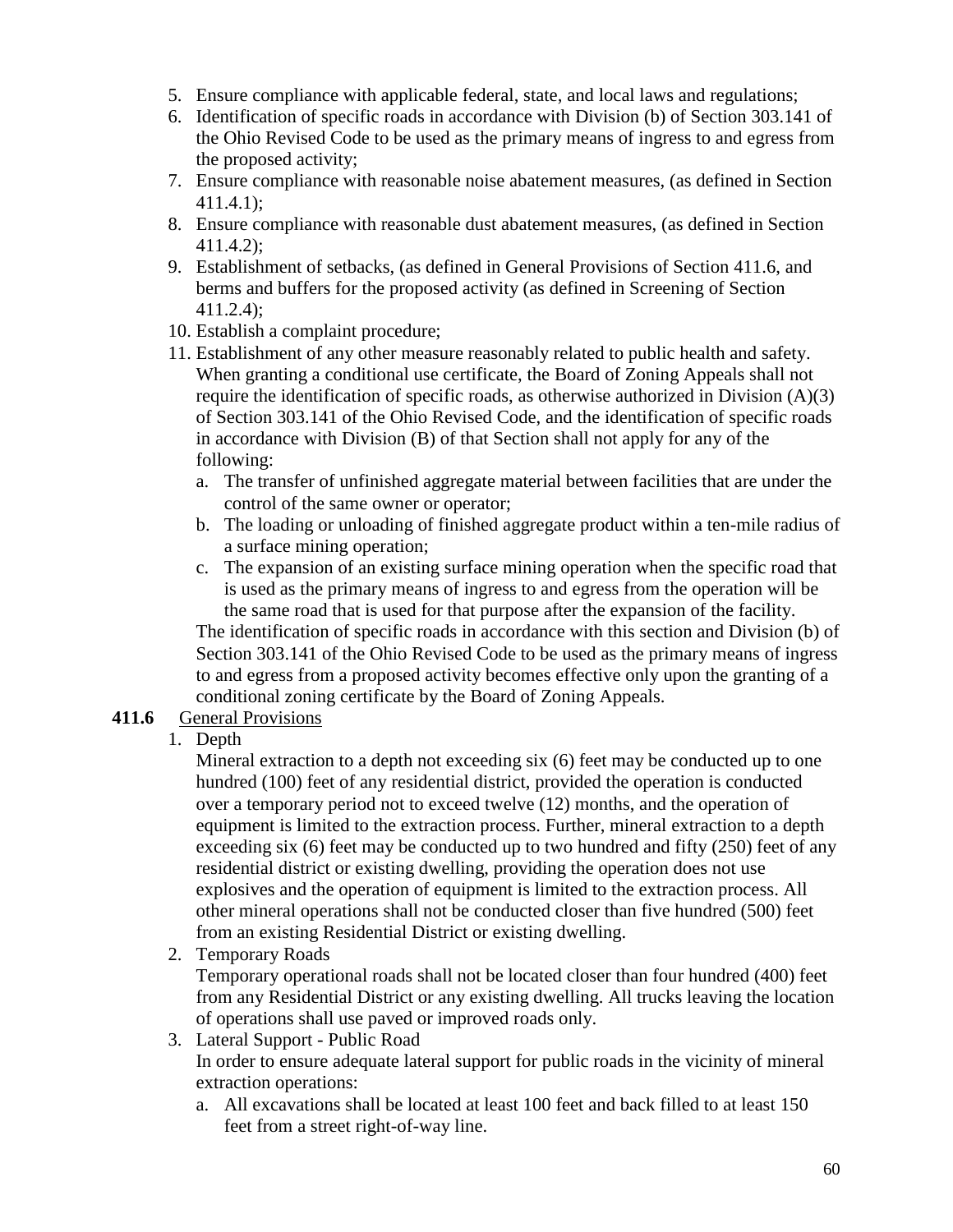- b. All quarrying, or blasting shall be located at least 100 feet from any right-of-way.
- c. Such excavation or quarrying may be permitted within these limits to the point of reducing the ground elevation to the elevation of the existing or platted street, road, or highway centerline where officially approved by the authority charged with maintenance of such platted street, road, or highway.
- 4. Excavations Depth or Grade

All excavations shall either be: (1) made to a depth not less than five feet below a water-producing level, or (2) graded and/or back filled with non-noxious and nonflammable solids, to assure that the excavated area will not collect and retain stagnant water. The graded or back filled surface shall create an adequate finished topography to minimize erosion by wind or rain and substantially conform with the contours of the surrounding area.

5. Banks

The underwater banks of all excavations which are not back filled shall be sloped at a grade of not less than 3-feet horizontal to 1-foot vertical a minimum six (6) feet below the water line. Spoil banks shall be graded to a level suiting the existing terrain and planted with trees, shrubs, legumes, or grasses where re-vegetation is possible.

- 6. Excavation Area Lake
	- a. When any quarrying has been completed, such excavated area shall either be left as a permanent lake, or the bottom floor thereof shall be leveled to prevent the collection and stagnation of water and to provide proper drainage without excessive soil erosion. Said floor shall be covered with soil, of adequate thickness for the growing of turf or other ground cover as required by Xenia Township.
	- b. If such quarried area is left as a permanent lake, all sides must be sloped to no greater than one (1) foot vertical to three (3) feet horizontal extending to a six (6) foot depth, or a stable bank be established.

## **411.7** Annual Operating Permit

Operator shall obtain annually an operating permit which certifies conformance to all requirements of Section 411. For good cause shown, the Xenia Township Trustees may impose such other reasonable conditions and restrictions as may be necessary for protection of public health, safety, morals and general welfare during this mining and restoration process.

Operator shall submit the following information to obtain the permit:

- 1. Proof of current bonds (certified annually that bond is in place)
- 2. Copy of annually approved state permit
- 3. Mining maps indicating the proposed mining and reclamation plan for the next 12 months may be requested.

## **411.8** Enforcement

- 1. The Xenia Township Zoning Inspector or designated substitute shall be granted access to the permitted land for on-site inspection after a twenty-four (24) hour notice has been given to the operator. Any facility that fails to demonstrate compliance or fails to conform to the requirements and limitations contained in the permit may have its general permit suspended or revoked.
- 2. The Zoning Inspector or designee shall visit the site at any time if cause for a violation to the conditions exists.
- 3. No materials may be used for reclamation which are hazardous or have the potential to contaminate ground water or threaten the public health. Permission to use any material may be revoked upon written notification to the operator from the township zoning inspector.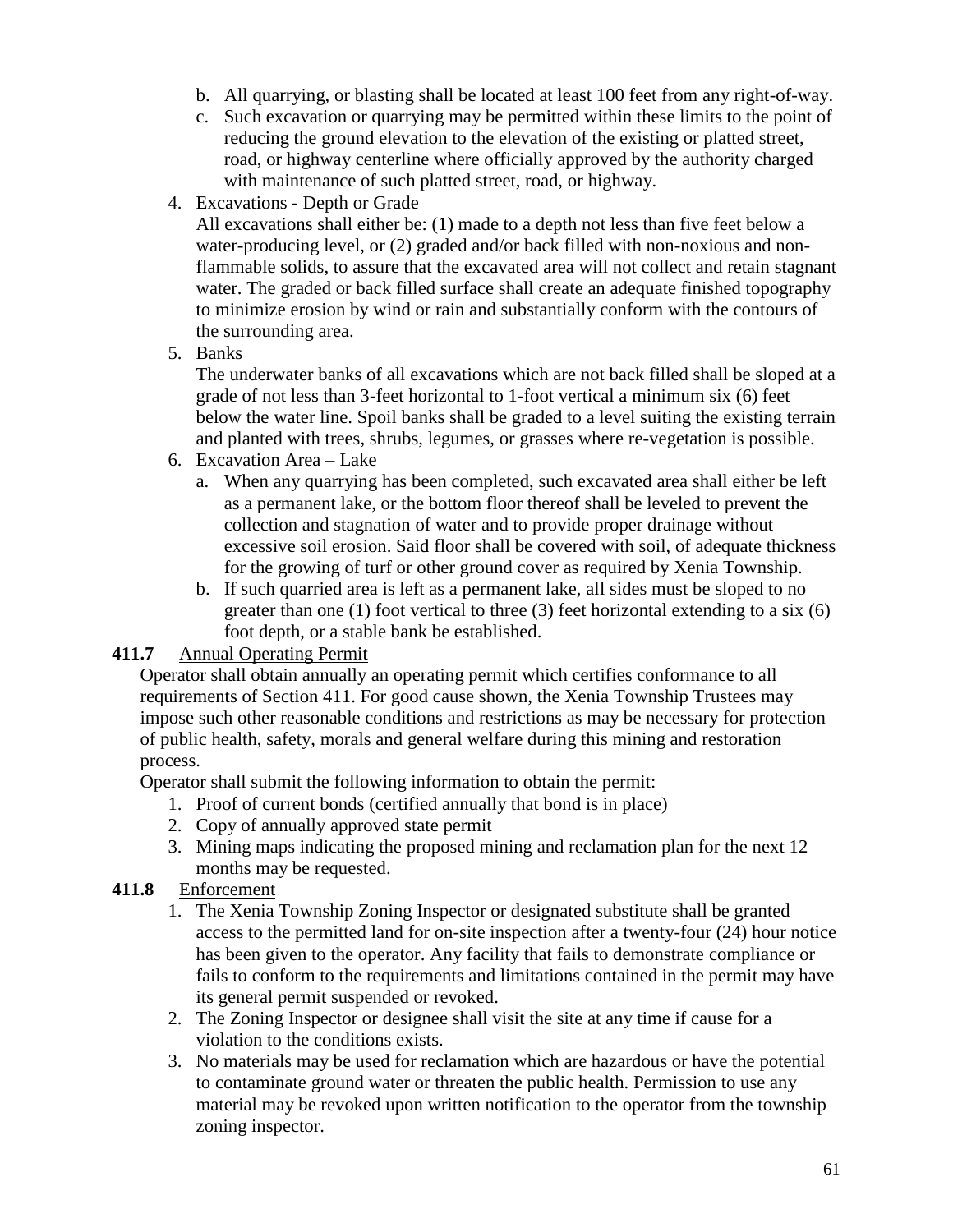- 4. In the event that it is established as a matter of fact that there has been a failure to adequately comply with the provisions of this Section, said operators shall take immediate steps to provide full compliance herewith. In the event the operator does not comply, the state authority issuing permits for mineral extraction shall be notified of the violation and nonconformance with local zoning regulations.
- 5. In the event the operator has been found responsible for the diminution, contamination, or interruption of a public or private water supply, the operator shall be responsible for costs of replacement of that water supply including drilling new wells or providing a connection and hook up to public water.

**411.9** Minimum Lot Size

25 Acres

**411.10** Minimum Lot Frontage

500 Feet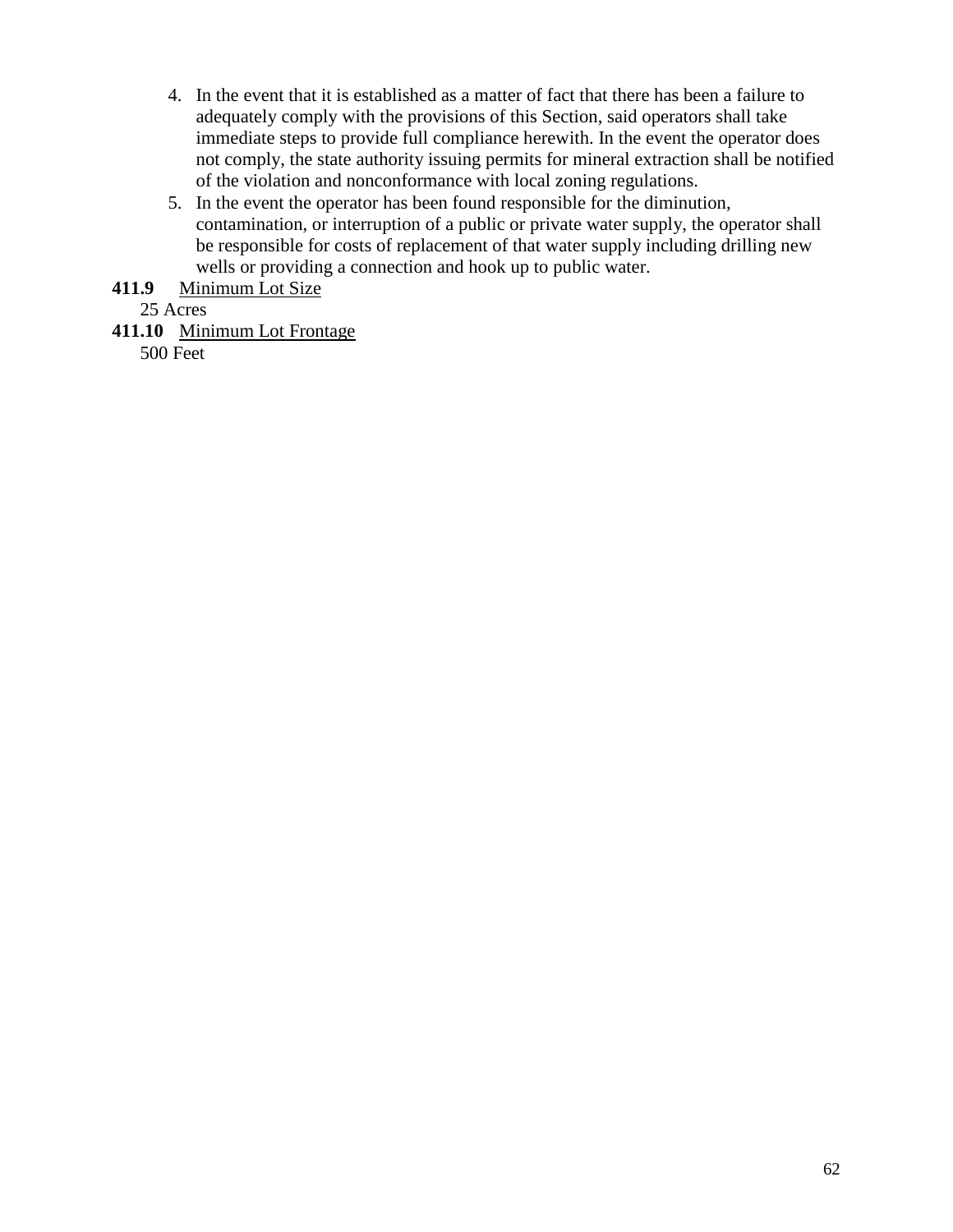## **SECTION 412 - F-1 - FLOOD PLAIN OVERLAY**

#### **412.1** Intent and Purpose

The Flood Plain Overlay District shall be an overlay to the existing underlying district(s) as shown on the Official Zoning Map, and as such, the provisions for the Flood Plain Overlay District shall serve as a supplement to the underlying district provisions. This overlay is comprised of lands that are subject to periodic flooding. It is intended to preserve the existing "flood plains" so as to allow the waterways a place to overflow at high water levels and thus assist in protecting other areas not now subject to flooding.

#### **412.2** Prohibited Uses

The following uses shall be expressly prohibited from locating within the Flood Plain Overlay District.

- 1. The location of structures or fill material in the floodway.
- 2. The location of structures or fill material, which will increase the level of the base flood elevation.

Xenia Township shall not incur any liability whatsoever by permitting certain uses within any flood plain overlay.

**412.3** Conditions for Permitted, Accessory Uses Within the Floodway Fringe

Permitted and accessory uses shall be that of the underlying district. No permitted or accessory uses of the underlying district are permitted unless the use complies with the following:

- 1. The elevation of the floor of the first story of a fully or partially enclosed building shall be at a minimum of eighteen (18) inches above the base flood elevation.
- 2. Ingress and egress to the fully or partially enclosed building shall be above the base flood elevation.
- 3. Compensatory storage required for structure or fill material within the regulatory flood plain shall result in no net loss of natural flood plain storage. The volume of the loss of floodwater storage due to a structure or fill material within the regulatory flood plain area shall be offset by providing a hydraulically equivalent volume of flood storage by excavation or other compensatory measures in accordance with the following requirements:
	- a. Prior to the issuance of a zoning certificate/permit, a plan and calculations shall be prepared by a professional engineer and submitted for approval. This plan shall be based on a field survey, shall show the existing and proposed grades of the development with compensatory storage area(s) and shall be accompanied by calculations which demonstrate that the proposed storage versus storage volume relationship of the compensatory storage area would have the same or greater volume at each stage as in the pre-development condition of the proposed development area.
	- b. The compensatory storage area shall have a hydraulic connection to the affected watercourse which is equal to or greater than the pre-development condition and shall provide the same or improved rate of flood storage capture and discharge over the course of the flood event as in the pre-development condition.
	- c. Compensatory storage shall be located adjacent to the development area or in the opposite side of the water body across from the development area. In the case of filling for a new crossing, the compensatory storage shall be located upstream of the crossing.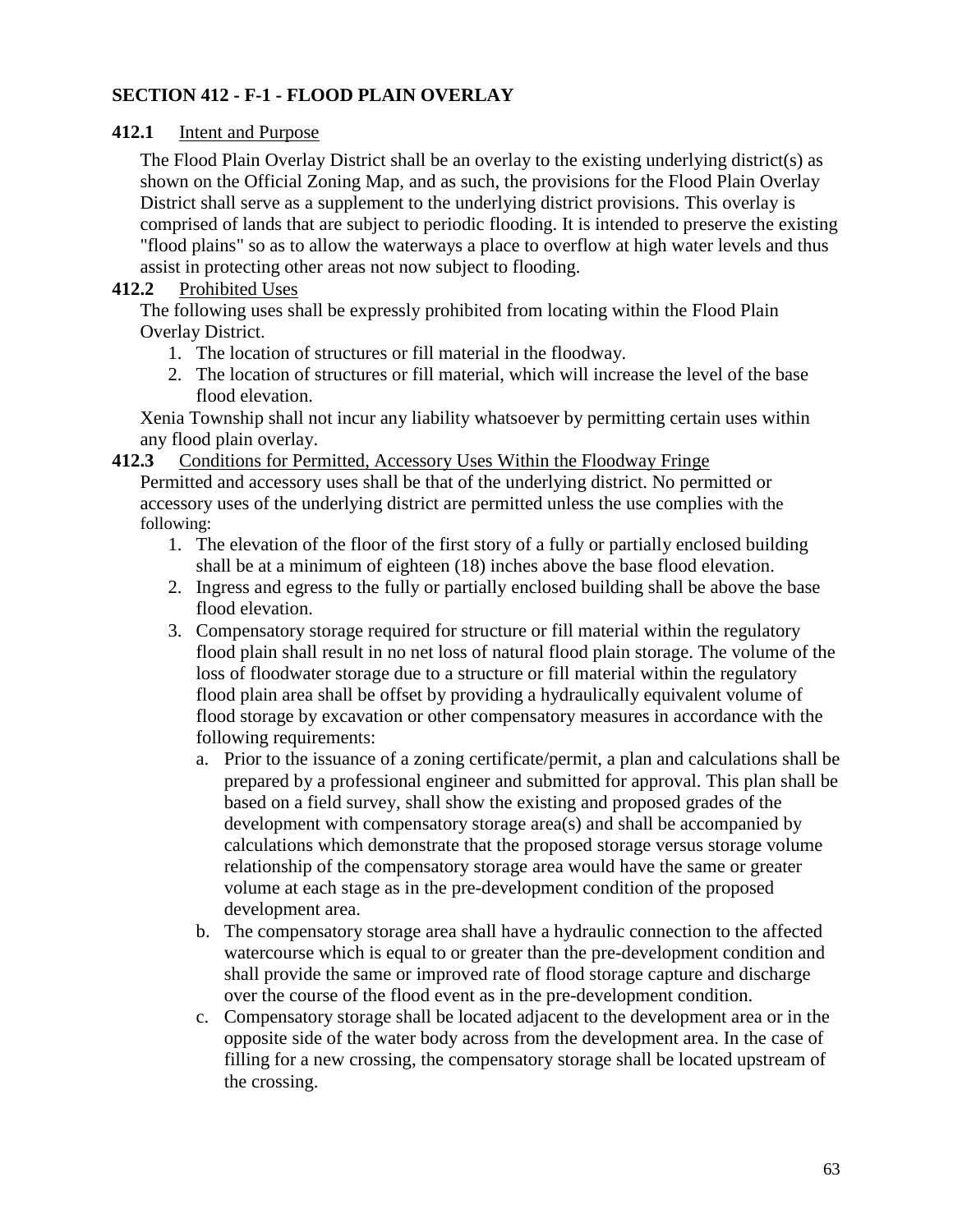- d. The compensatory storage area shall be a permanent component of the property and shall be repaired or replaced by the owner of the property if silted-in or otherwise compromised.
- e. The design and creation of the development and compensatory storage areas shall incorporate best management practices to minimize soil erosion and sediment impacts (to be reviewed and approved by the Greene Soil and Water Conservation District).
- 4. After all construction requirements have been completed, an as-built topographic survey (stamped by a registered professional surveyor) of the development and compensatory storage area shall be submitted to the Township Zoning Inspector. This survey shall be accompanied by as-built stage versus storage volume calculations prepared by a registered professional engineer as required in Section 412.3(3)(a) above.
- 5. After all construction requirements have been completed, the applicant shall be required to submit technical data and to obtain a Letter of Map Revision from FEMA.
- **412.4**Required Conditions for Underlying Conditional Uses
	- 1. All applications for a Conditional Use Permit within the Flood Plain Overlay District shall comply with the items listed under Section 412.3.
	- 2. Upon consideration of the application for a Conditional Use Permit, the Board of Zoning Appeals may attach conditions to such uses as it deems necessary to further the purposes of this Section. Such conditions may include but not be limited to modifications of waste disposal and water supply facilities to the satisfaction of the Greene County Combined Health District and/or the public water and wastewater collection purveyor.
	- 3. For each application, the Board of Zoning Appeals shall consider the following relevant factors:
		- a. The danger of loss of life and/or property due to increased flood heights or velocities caused by encroachments.
		- b. The danger that materials may be swept on to other lands or downstream to the injury of others.
		- c. The proposed water supply and sanitation systems and the ability of these systems to prevent disease, contamination and unsanitary conditions.
		- d. The compatibility of the proposed use with existing development and Perspectives: A Future Land Use Plan for Greene County, Ohio.
		- e. The safety of access to the property in times of flood for ordinary and emergency vehicles.

Note: Any development activities in the regulatory flood plain are also required to meet the requirements of the Flood Damage Reduction Resolution, Greene County, Ohio (most current version) and the applicant shall obtain the appropriate approval/permit from the Greene County Flood Plain Administrator.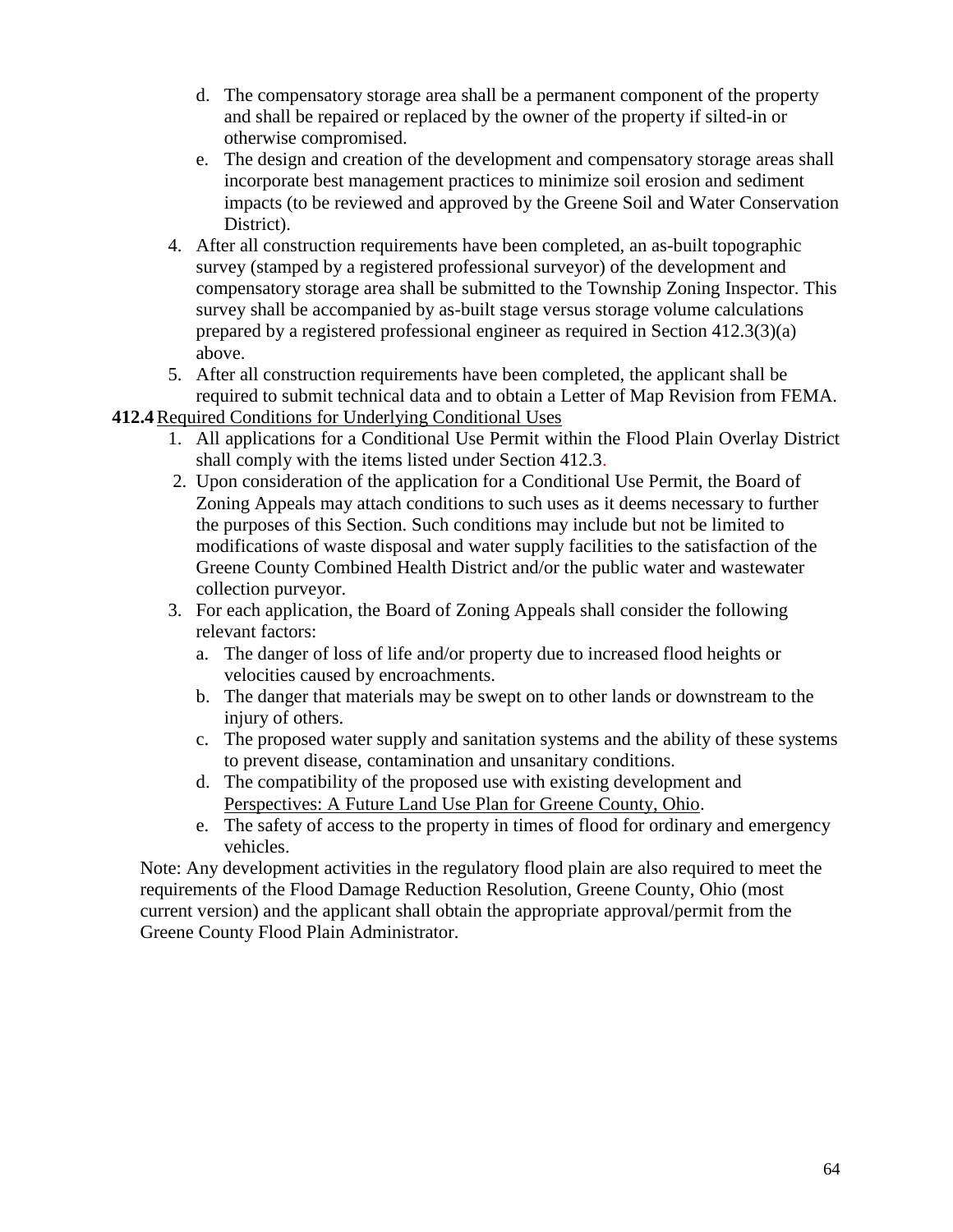#### **SECTION 413 – WP - WELL FIELD PROTECTION OVERLAY DISTRICT**

#### **413.1** Intent and Purpose

The intent of the Well Field Protection Overlay District is to safeguard the public health and safety by protecting the community water supplies within Xenia Township through the regulation of potentially polluting land uses and [Regulated Substances](file://///XTSBS/RedirectedFolders/SBlackaby/My%20Documents/Zoning%20Resolution/Public%20Drinking%20Water%20Standards.doc) (Regulated Substances are chemicals and mixtures of chemicals which are health hazards in groundwater. Materials packaged for personal or household use are not Regulated Substances.) (See Section 201.) The provisions of this Section shall be applicable to community water supply systems within the Township that have currently maintained, and scientifically delineated protection areas endorsed by the Ohio EPA and those community water supply systems in which the purveyor has requested this overlay district be applied for their system. The Well Field Protection Overlay District shall include all lands located within the community water supply system's "one-year capture area" as defined by the Ohio EPA. The provisions of the Well Field Protection Overlay District shall be supplemental to the regulations of the underlying zoning district and Flood Plain Overlay District. Where the requirements of this Section are in conflict with the regulations of the underlying district and the Flood Plain Overlay District, the more restrictive regulations shall apply.

The Well Field Protection Overlay District will be implemented in conjunction with the purveyors of the community water systems. The Township may require technical or financial assistance to fully implement portions of this overlay district and the purveyors will be required to provide this assistance for their systems. The Township Trustees and/or the Township Enforcement Officer will in all cases be the deciding authority in decisions regarding the Well Field Protection Overlay District.

### Implementation

Successful implementation of the Well Field Overlay District will require property owners and those persons responsible for the storage, use, handling, or production of Regulated Substances to provide inventory and use information on Regulated Substances and evidence and/or documentation of applicable best management practices (BMP's) being utilized to manage the substances to the Township.

Upon application for a zoning certificate, appeal of a zoning certificate, or conditional use for properties within this overlay district, the Xenia Township Trustees may employ such technical expertise as needed to ensure compliance with the provisions of these regulations. All reasonable costs, with prior notice to applicant, incurred in the compliance review process shall be passed through to the applicant and shall be in addition to those fees normally charged to review the application for a zoning certificate.

A Business Occupancy Permit will be used to capture information necessary to comply with the intent of this overlay district. Any change in use or re-zoning of an existing commercial building, or construction of a structure for commercial use shall require completion of a Business Occupancy permit.

#### **413.2** Permitted Uses

Within the Well Field Protection Overlay District, the permitted uses are defined in Article IV of the Xenia Township Zoning Resolution and shall be those of the underlying zoning district, unless prohibited within the Well Field Protection Overlay District

#### **413.3** Conditional Uses

Within Well Field Protection District, the conditional uses shall be those of the underlying zoning district in addition to the requirements contained in this Section.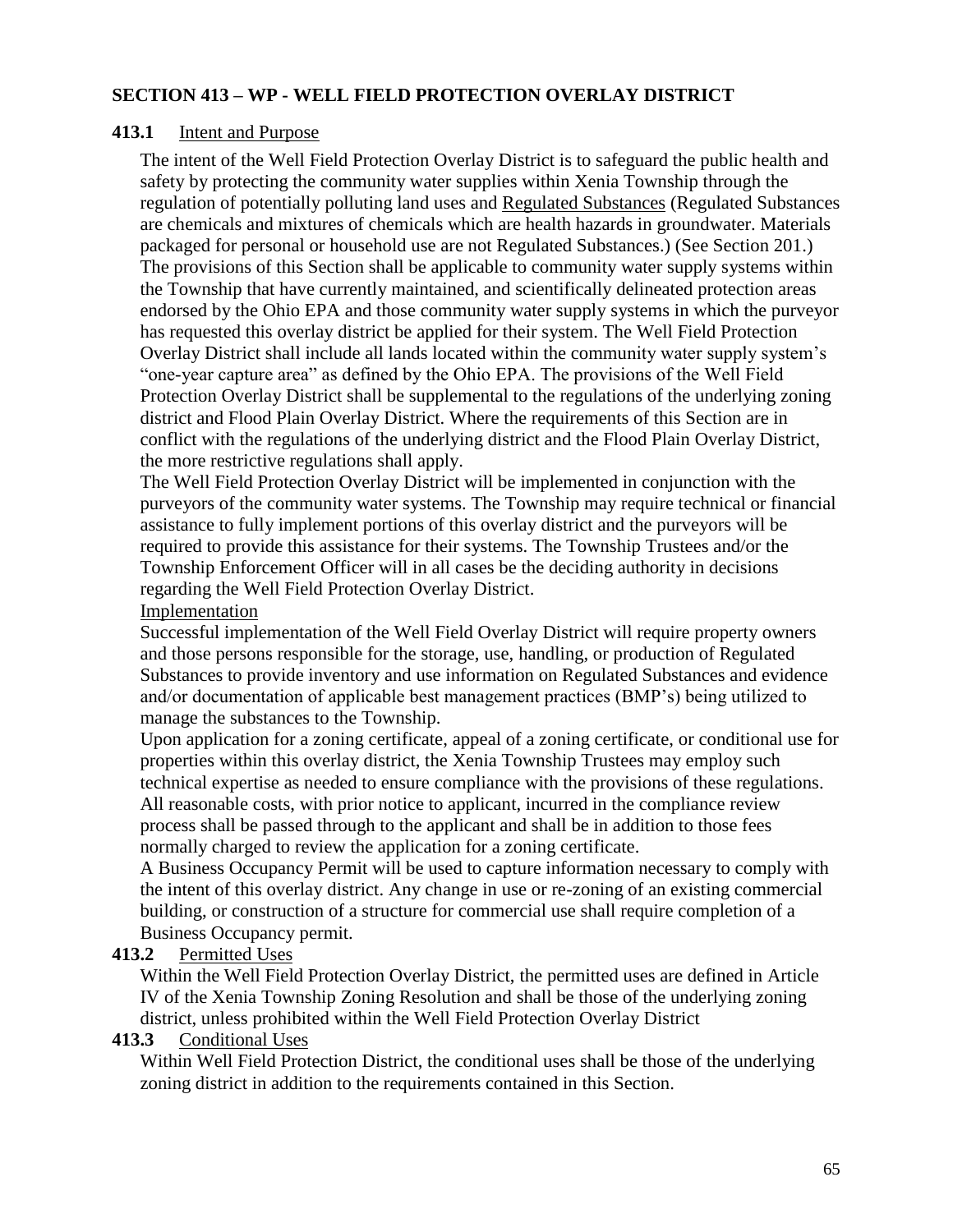Any request for a zoning permit or change of zoning on a parcel or parcels within the Well Field Protection District that will involve Regulated Substances meeting the criteria set forth in Section 413.6, shall be subject to obtaining conditional use approval.

In addition to the conditional use procedure requirements set forth in Section 600.8.4, if a proposed activity/use will involve Regulated Substances meeting the criteria set forth in Section 413.6, the applicant shall provide the Township Zoning Enforcement Officer with a written plan that describes the proposed activity, lists the specific regulated substances and quantities involved, analyzes any potential threats posed by the activity to groundwater resources, and provides information on the Best Management Practices that will be utilized to reduce and/or alleviate those threats. This plan shall be used by the Zoning Commission and Board of Zoning Appeals to render a decision on the proposed conditional use.

### **413.4** Prohibited Uses

Any land use not specifically designated as permitted or conditional uses as provided in Article IV of this Zoning Resolution shall be prohibited.

# **413.5** Non-Conforming Uses

A use, property or business in operation at the time this overlay district was adopted and having an amount of regulated substances exceeding the quantities set forth in Section 413.6 is a non-conforming use and is allowed to remain; however, no change of occupancy (ownership or tenants) or any expansion involving regulated substances, or any modification resulting in an increased amount of regulated substances on the property is permitted without approval in accordance with these zoning regulations. A use, property or business must comply with all other sections of this District. If a non-conforming use of any land, building, or structure is discontinued for two (2) years or more, any further use shall be in conformity with this Well Field Protection Overlay District.

## **413.6** Groundwater Protection Standards (Quantity Limits)

- 1 Quantity Limitation. Use, storage, handling and/or production of Regulated Substances in conjunction with permitted, accessory, and conditional uses in this district shall be limited to aggregate of Regulated Substances. The aggregate of Regulated Substances in use, storage, handling and/or production may not exceed fifty-five (55) gallons or four hundred forty (440) pounds, whichever is less at any time.
- 2. Limited Exclusions. A limited exclusion from the provisions of Section 413.6.1 is authorized for the following types of Regulated Substances and quantities for purposes of reporting as outlined in 413.10, however, they are still Regulated Substances and are still subject to spill reporting requirements at outlined in Section 413.8.
	- a. Regulated Substances used for the non-routine maintenance and repair of property or equipment. The use, storage, handling and/or production of Regulated Substances under this exclusion shall be limited to:
		- i. The aggregate of Regulated Substances in use, storage, handling, and/or production may not exceed fifty (50) gallons or four hundred (400) pounds at any time.
		- ii. The total use, storage, handling and/or production of Regulated Substances may not exceed one hundred (100) gallons or eight hundred (800) pounds, whichever is less, in any twelve  $(12)$  month period.
		- iii. The application of U.S.E.P.A. approved agricultural chemicals by licensed personnel using U.S.E.P.A. best recommended practices. Below ground applications in excess of hundred (100) gallons or eight hundred (800) pounds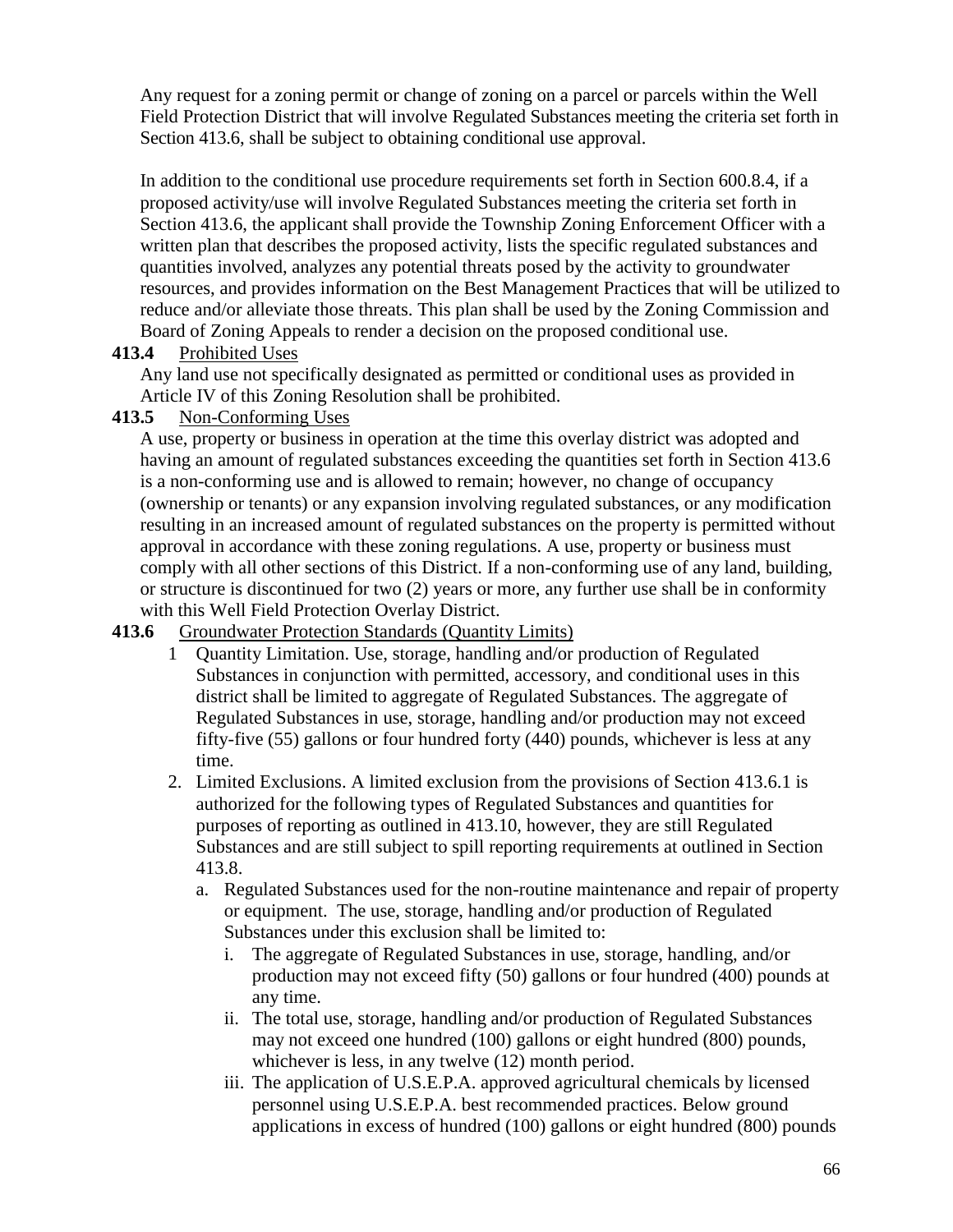in any twelve (12) month period shall require seventy-two (72) hour prior notice to the Enforcement Officer.

- b. Medical and research laboratory substances in containers not to exceed five (5) gallons or forty (40) pounds of each substance.
- c. Cleaning agents, sodium hypochlorite as used for swimming pools, medicines, and cosmetics packaged for personal or household use.
- d. On-site storage of agricultural chemicals to be used for routine on-site agricultural operations, provided such substances are stored in standard approved packaging and such chemicals are applied to cropland under Best Management Practices as indicated by soil tests, agricultural experts, or label directions approved by the United States Environmental Protection Agency (EPA) or the Ohio Department of Agriculture. This limited exclusion also applies to the application of agricultural chemicals to cropland where such chemicals are brought in from other locations. This provision does not exempt such agricultural chemicals either stored on-site or brought in from other locations from the inventory, spill reporting and underground storage tank protection requirements of the Well Field Protection Overlay District.
- **NOTE: This regulation does not restrict the use of agricultural chemicals applied in accordance with best management practices and/or label directions.**
- e. Transportation of regulated substances through the Well Field Protection Overlay District provided that the transporting vehicle is in compliance with applicable federal, state and local laws and regulations, and provided that the regulated substance is fueling the transporting vehicle, or the transporting vehicle is in continuous transit, making delivery, or is stopped for a period of time not to exceed twenty-four (24) hours.
- f. Regulated substances that are within containers such as gas tanks, radiators, transmissions, brake lines and other similar containers that are an integral part of an operable motor vehicle or boat and used specifically and solely for the operation of the vehicle in which the substances are contained. Except as provided for in Section 413.6.2.e, the tanker portion of a tractor trailer shall not be included in this exclusion.
- g. Regulated substances associated with paving, the pouring of concrete, or construction for which all necessary permits have been obtained, provided such regulated substances are present at the construction site for which the permits have been issued and do not pose a real and present danger of contaminating surface and/or ground water.
- h. Refrigerants contained in equipment used for on-site air cooling or contained in household appliances.
- i. Cosmetics as defined by Section 321(I) (1) of Title 21 of the United States Code provided these products are prepackaged for personal or household use by the general public. The manufacture, extraction, warehousing, or repackaging of these products shall not be excluded.
- j. Heating fuels used solely for building heat provided such heating fuel is stored in standard approved tanks.
- k. Animal maintenance and medicinal substances packaged for residential or agricultural purposes.
- 3. Underground Storage Tanks. All underground storage tanks shall be in accordance with the following provisions: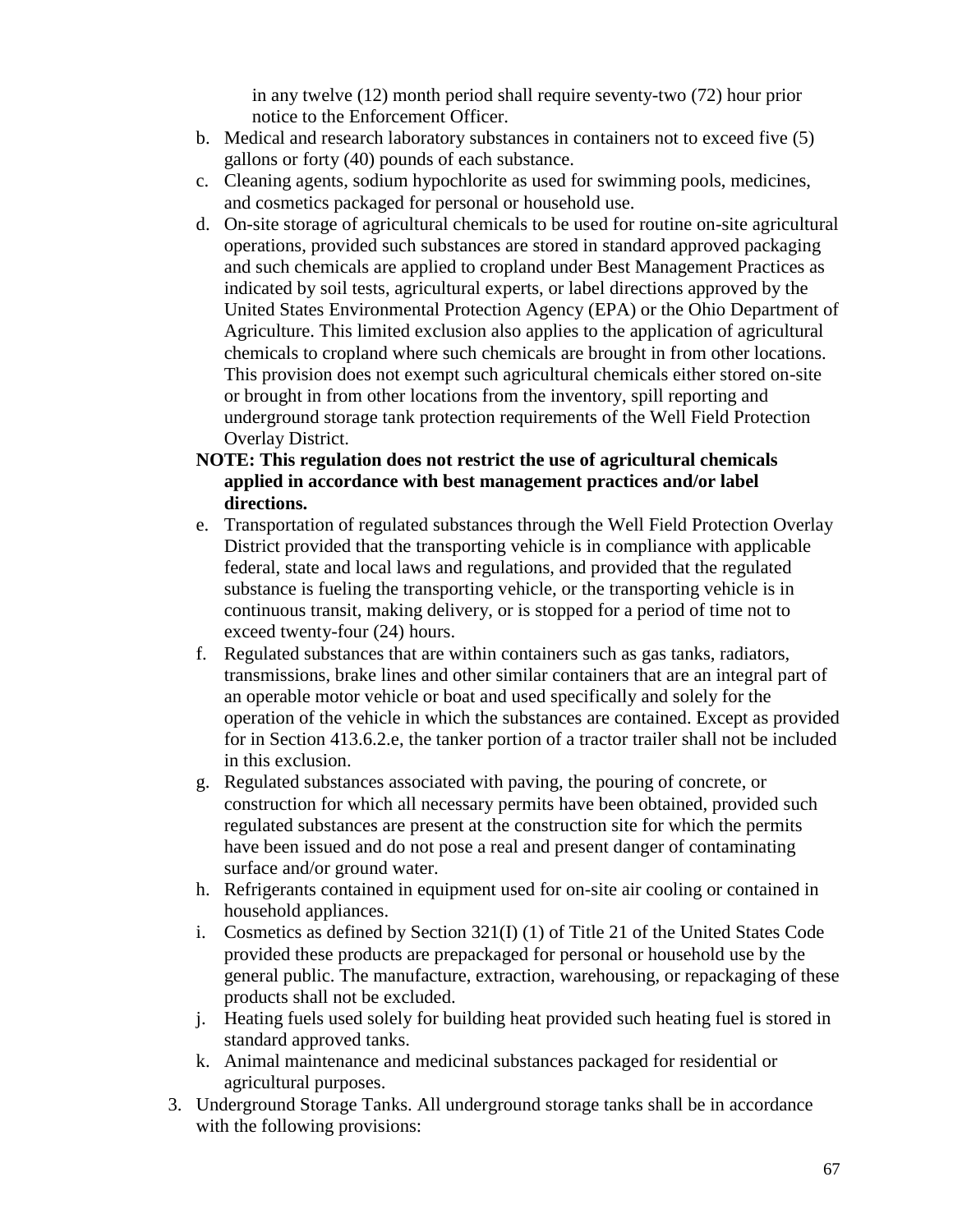- a. Existing Tanks. Owners and operators of underground storage tank systems which are located within the Well Field Protection Overlay District shall comply with the latest rules adopted by State of Ohio Bureau of Underground Storage Tank Regulations (BUSTR).
- b. New Tanks. New underground storage tanks and/or replacement of existing underground tanks are not permitted.
- 4. Containment Systems. Drums and other types of containers holding Regulated Substances and wastes of such substances shall be stored within secondary containment. Secondary and tertiary containment systems, including the use of containment during chemical storage, transfer, and use. The containment system shall be designed to capture 110% of a release from a primary containment unit. Existing containment systems and procedures shall not be removed, nor shall their ability to contain spills be compromised, so long as Regulated Substances are stored, transferred or used within the containment areas. Improvements and/or additions to containment systems may be performed so long as the ability to contain a spill is not compromised. Temporary approved containment systems may be required during maintenance and/or improvement activities.
- 5. Septic Systems. Greene County Combined Health District (GCCHD) governs residential septic systems. All residential septic systems shall be permitted by the GCCHD and maintained by the owner in accordance with GCCHD regulations. Such systems shall be periodically pumped-out at the interval recommended by the GCCHD. Commercial septic systems are governed by the Ohio EPA. All commercial septic systems shall be permitted by Ohio EPA and be maintained in accordance with state law.
- 6. Disposal of Septic Waste. Disposal of septic waste is governed by the U.S. Code of Federal Regulations (40 CFR) Part 503. Disposal of such waste is prohibited.
- 7. Wastewater Treatment Facilities. Disposal of bio solids from waste-water treatment facilities is prohibited.
- 8. Application of Agricultural Chemicals. Agricultural chemicals shall be applied in accordance with best management practices and/or label directions.
- **413.7** Management of Regulated Substances
	- 1. No person shall place, deposit, or permit to be deposited, store, process, use, produce, dispose of, transport, or discharge, hereinafter referred to as "handle," any regulated substance on public or private property within the Well Field Protection Overlay District, except as provided by law, statute, ordinance, rule or regulation.
	- 2. With the exception of single or two-family residences wherein the regulated substances are for the maintenance of the residence or vehicles under control of the occupant, the use of any land, building, or structure in the Well Field Protection Overlay District in which any Regulated Substances are handled and for which an annual inspection has not been completed is hereby determined to be a dangerous public nuisance.
	- 3. Any violation of Section 413.7.1 or 413.7.2 is hereby determined to be a nuisance and must be abated in accordance with the provisions in Title V ORC.
- **413.8** Spills, Leaks or Discharges
	- 1. Notification Required. Any person with direct knowledge of a spill, leak or discharge of a Regulated Substance within the Well Field Protection Overlay District shall, if such spill, leak or discharge escapes containment or contacts a non-impervious ground surface and is not immediately and completely remediated, give notice to the Local Fire Department (911) and the operator on duty at the affected or potentially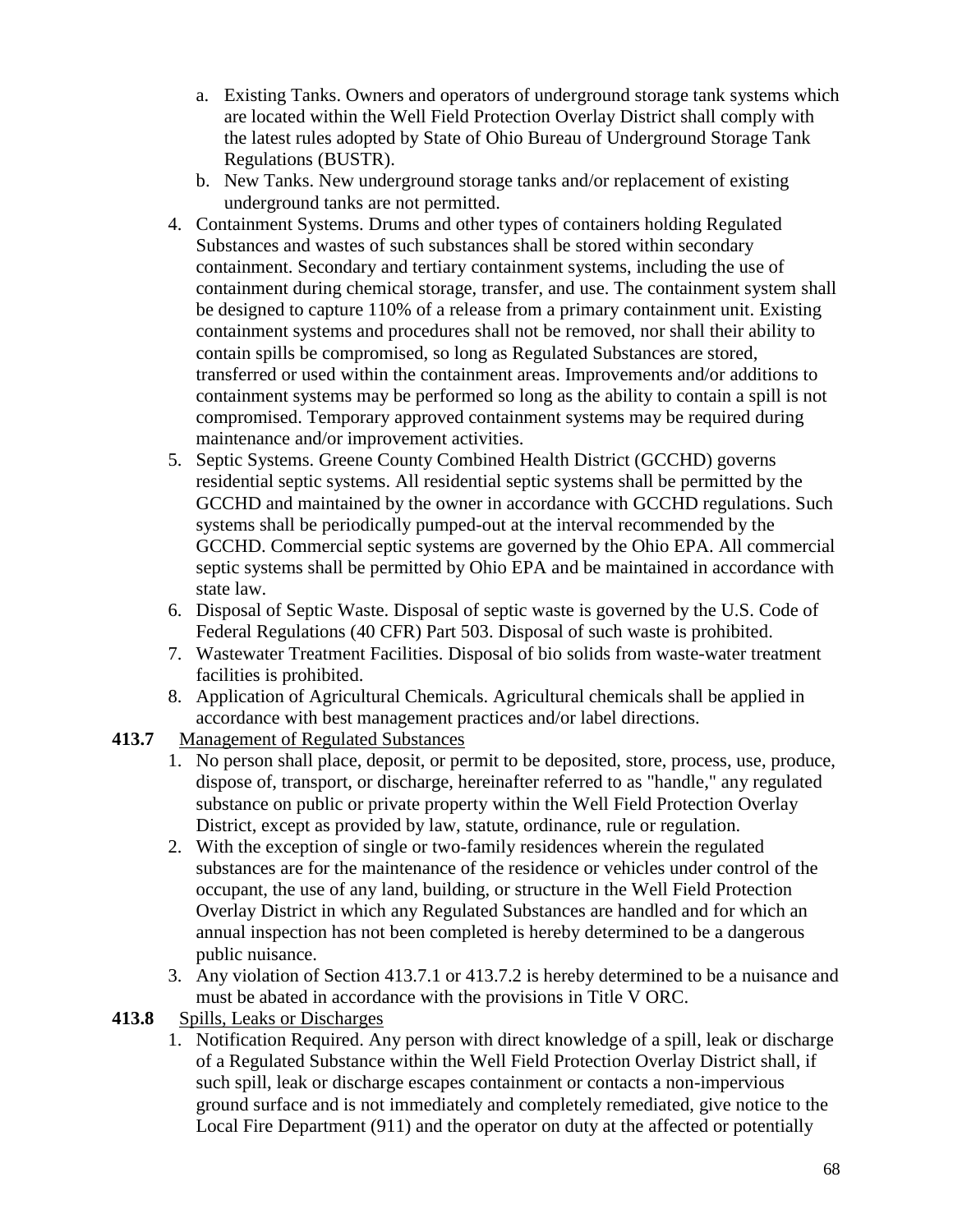affected water treatment facility by telephone within thirty (30) minutes of the occurrence. The notification shall include at a minimum, the location of the incident, name and telephone number of person reporting the incident, date and time thereof, type of substance(s), concentration and volume, and control or corrective action taken. Such notification shall in no way alleviate other local, State, and Federal reporting obligations as required by law. When it is impractical for a person to give such notice within the first thirty (30) minutes, notice shall be given as soon as it becomes practical to do so, but not to exceed two hours.

- 2. Application of Agricultural Chemicals. The application of agricultural chemicals, fertilizers, mineral acids, organic sulfur compounds, etc. used in routine agricultural operations, including plant nutrients and crop protection materials, applied under Best Management Practices as indicated by soil tests, agricultural experts, or label directions approved by the United States EPA or the Ohio Department of Agriculture, shall not be considered a spill, leak, or discharge subject to the reporting provisions of this Section.
- 3. Liability and Required Documentation. Any entity or person who spills, leaks or discharges said substance(s) shall be liable for any expense, loss or damages incurred by Xenia Township or the public water supply operator in response to such an incident, in addition to the amount of any fines imposed on account thereof under State and Federal law. Said entity or person shall document and maintain sufficient records so as to reflect accurately the circumstances related to any such incident and develop and implement procedures to substantially eliminate the likelihood of reoccurrence of such spills, leaks or discharges as soon as practicable following the incident, but no later than one hundred eighty (180) days after the incident.

#### **413.9** Clean Closure Requirements

Except in the case of a seasonal discontinuation of operation, the owner or operator of any non-residential property that becomes unoccupied or has discontinued operation for a period of ninety (90) consecutive days shall remove all regulated substances from the property, other than those used exclusively for heating, cooling, and providing electrical lighting for the premises, within ninety (90) days after the date upon which the property initially became unoccupied or the operation discontinued. Except as noted above, regulated substances, which are excluded from reporting requirements, shall be removed by the date specified above. The owner or operator shall secure the regulated substances on the property until they have been removed. The owner or operator shall notify the Xenia Township Enforcement Officer in writing of the date of the cessation of operation or the property becoming unoccupied no later than the day upon which the operation actually ceases, or the property becomes unoccupied, and such notification shall include the owner's name, phone number, and address and the operator's name, phone number, and new address.

### **413.10** Regulated Substance Reporting

1. Owners and operators with applicable types and quantities of Regulated Substances shall, upon request of the Township Enforcement Officer, provide Material Safety Data Sheets and inventory information on those Regulated Substances and evidence and/or documentation of the applicable BMP's being used to manage them. Information including, but not limited to, types, quantities, containment, and location of Regulated Substances may be required either in writing or verbal form at the discretion of the Enforcement Officer. Forms and guidance for reporting may be obtained from the Enforcement Officer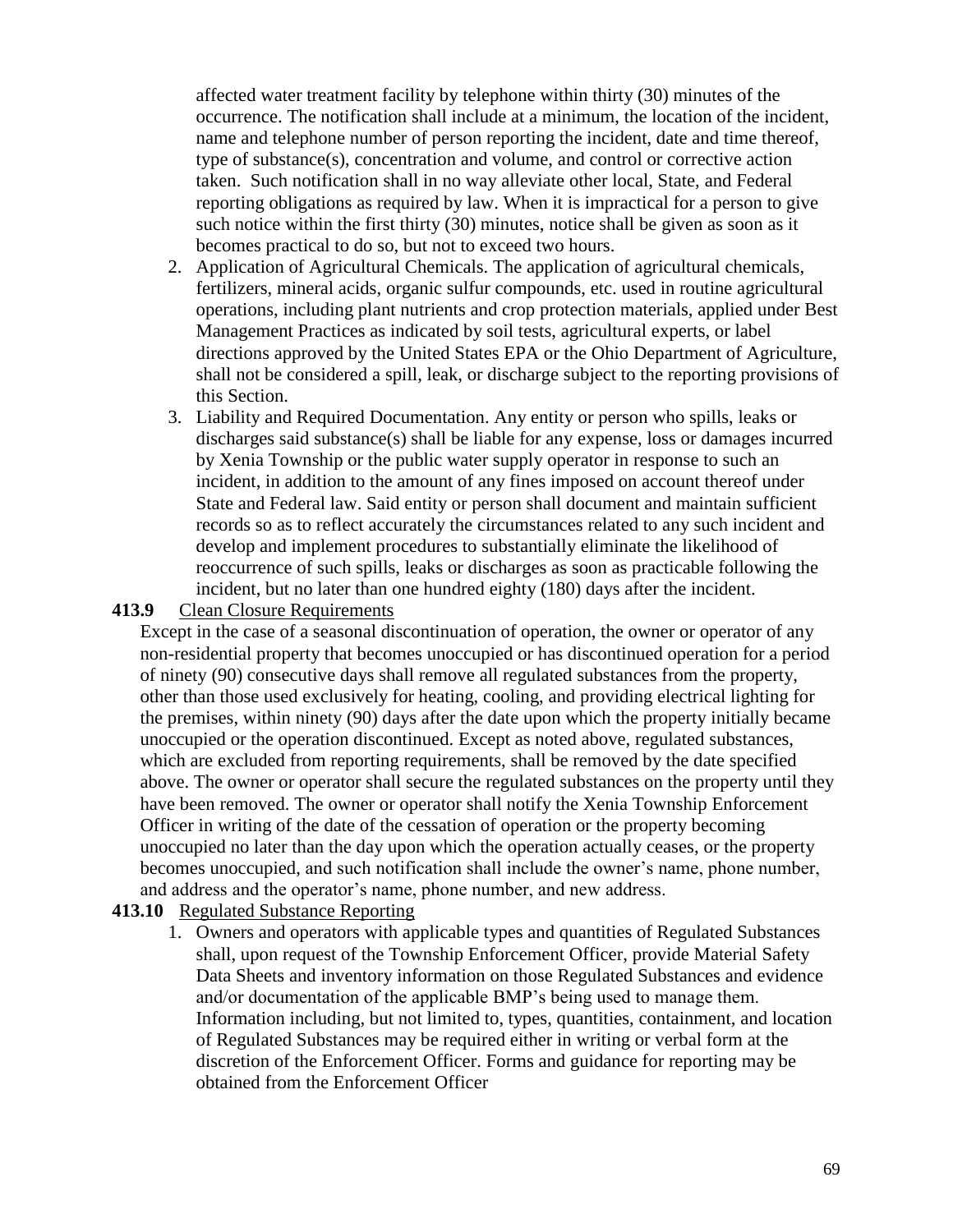- 2. Falsifying of Information. No person shall make any false statement, representation or certification in any report or any other document filed or required to be maintained pursuant to this resolution.
- 3. Retention of Records. Any reports or records compiled or submitted pursuant to this section shall be maintained by the user for a minimum of five (5) years or so long as enforcement or judicial proceedings are being pursued, whichever is longer.
- 4. Guidance. Forms and guidance for regulated substance reporting may be obtained from the Enforcement Officer.

### **413.11** Enforcement

Enforcement Officer. In accordance with Section 523 of this Resolution, the Xenia Township Enforcement Officer or his/her designee, shall administer, implement, and enforce the provisions of this Section. When considering the exercise of any of the following authorities or actions, the Enforcement Officer shall consult with the appropriate administrative official of any potentially affected community water supply system. Such consultation shall determine what measures need to be taken to ensure the public water supply is reasonably and adequately protected from contamination for the present and the future.

- 1. Exemption of Regulated Substances. The Enforcement Officer is authorized to exempt certain Regulated Substances that pose no threat to ground water, from the provisions of these regulations. The Enforcement Officer shall maintain and make available a list of all Regulated Substances that are exempted from these regulations. Decision of the Enforcing Officer is subject to appeal to the Xenia Township Board of Zoning Appeals, in accordance with Section 600 of the Xenia Township Zoning Resolution.
- 2. Notice of Violation. Any person found in violation of any provisions of this Section or any other requirement, rule or regulation issued under the authority of this Section will be served with a written notice stating the nature of the violation and providing reasonable time for compliance, provided however, written notice of violation may be waived under the conditions heretofore described in this Section and provided further, that if the Enforcement Officer has previously promulgated a schedule of compliance or issued an order addressing the same type of or a similar violation and the time for compliance has passed, the Enforcement Officer may dispense with establishing another time period for compliance.
- 3. Public Water Supply Protection Authority. If any activity or use of Regulated Substance is deemed by the Xenia Township Enforcement Officer to pose a real and present danger of contaminating surface and/or groundwater that would normally enter the public water supply, the Enforcement Officer is hereby authorized to:
	- a. Notify the Public Water Purveyor.
	- b. Cause cessation of said activity or use of the regulated substance; and
	- c. Require the provision of administrative controls and/or facilities sufficient to mitigate said danger; and/or

d. Cause the provision of pollution control and/or abatement activities; and In recognition of the sensitive nature of the aquifer, additional and/or emergency enforcement may be necessary. Written notice may be waived in event an activity or use poses a real and present danger of contamination to the surface and/or groundwater. In addition, the Enforcement Officer will notify the appropriate administrative official of any action taken.

4. Liability. Any entity or person who spills, leaks or discharges contaminates shall be liable for any expense, loss or damages, including cleanup, incurred by Xenia Township or any other affected party.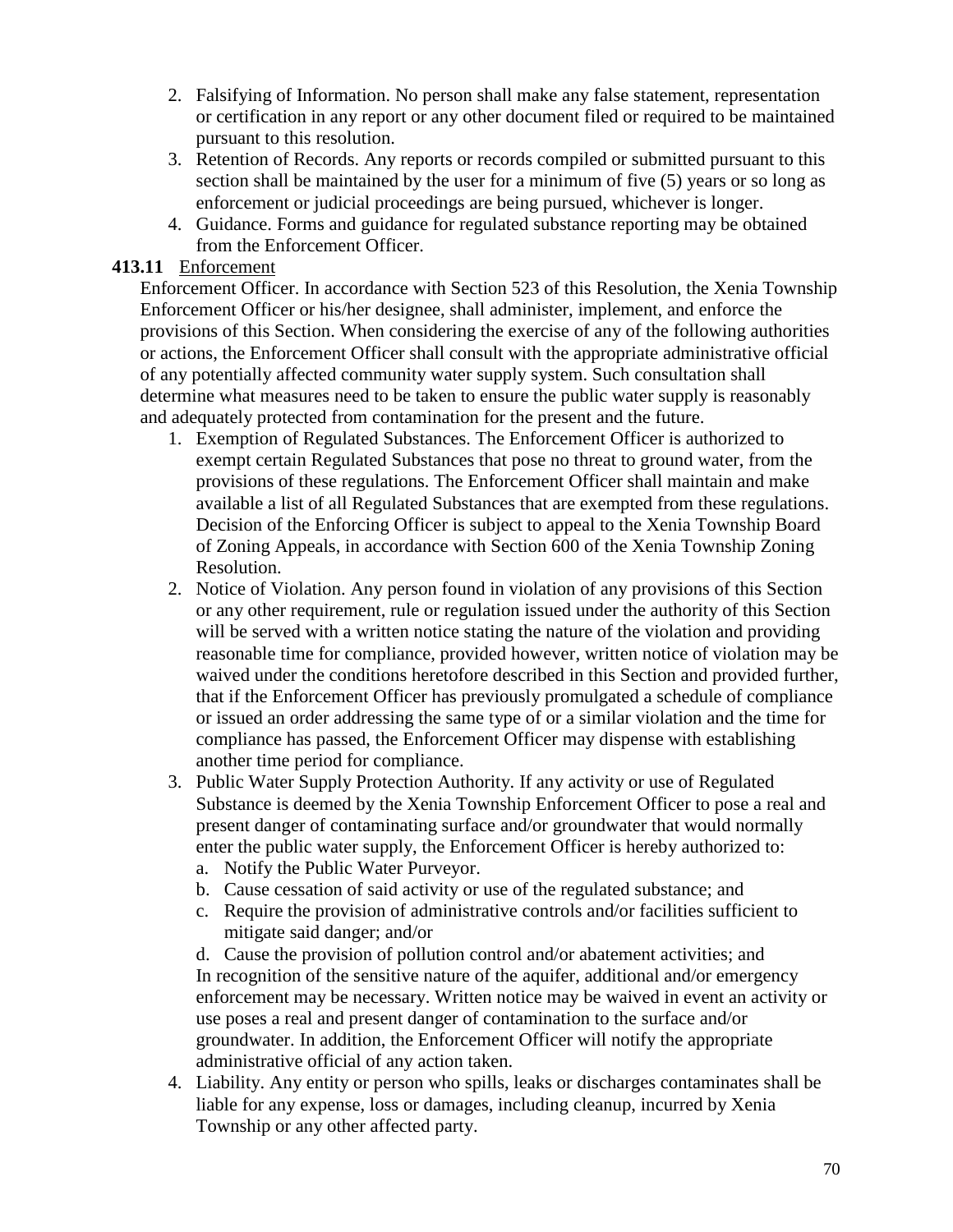- 5. Violation. Whoever violates and is found guilty of any provisions of this resolution are subject to the penalty provisions as outlined in Section 523.7, Enforcement and Penalties, of this Resolution.
- 6. Inspections. Subject to applicable provisions of law, the Enforcement Officer or authorized designee bearing proper identification, shall be permitted to enter private property at any reasonable time, with reasonable cause or with prior notification, for such purposes as inspection, observation, measurement, sampling, and records examination pertaining to the requirements of this Zoning Resolution to ensure that activities are in accordance with the provisions of this Section. If the owner or tenant does not consent to the entry of the Enforcement Officer for the above stated purposes, the Enforcement Officer may apply to a court of proper jurisdiction for an appropriate order or other authority to enter said property.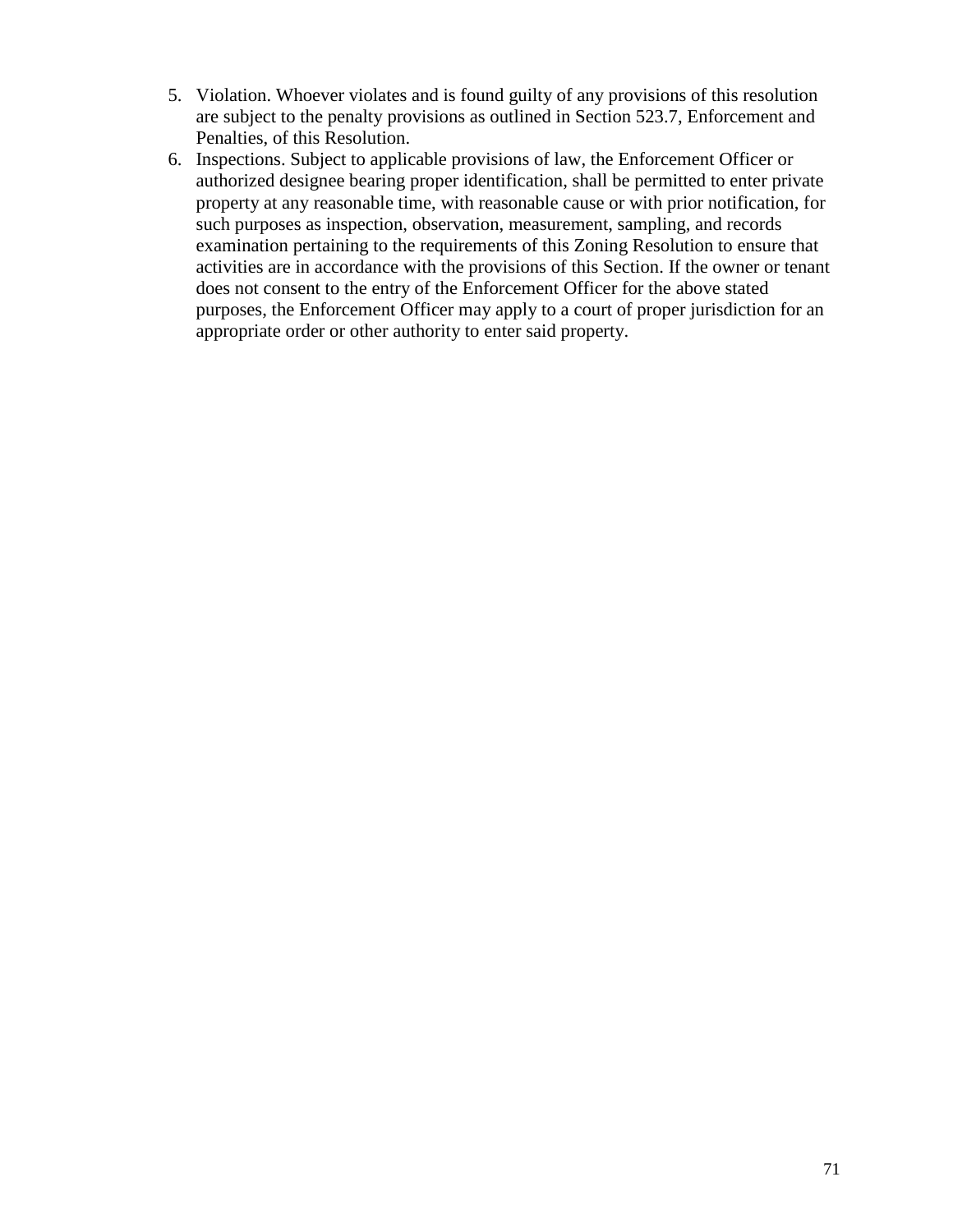# **SECTION 414 - PUD - PLANNED UNIT DEVELOPMENT**

(Subject to 412 Flood Plain Overlay and Section 413 Well Field Overlay)

**414.1** Intent and Purpose

This Article is intended to permit the creation of Planned Development Districts. This district is a zoning change within Article VII and has been established for the purpose of conserving land through more efficient allocation of private lots, multi-family dwelling units, common grounds, non-residential uses, greater efficiency in providing public and utility services, and securing benefits from new techniques in community development. Such regulations need not be uniform but may vary in order to promote the public health, safety and welfare.

## **414.2** Types of Planned Development Districts

PD-R Planned Residential Development

PD-B Planned Business Development

PD-M Planned Industrial Development

## **414.3** Criteria for Planned Development Approval

The Township Trustees shall not approve an application for a Planned Development District unless it shall, in each specific case, make specific findings of fact directly based upon the particular evidence presented to it, which support conclusions that:

- 1. The development can be substantially completed within the period of time specified in the schedule of development submitted by the developer.
- 2. The site will be accessible from public roads that are adequate to carry traffic that will be imposed upon them by the proposed development and the streets and driveways on the site of the proposed development will be adequate to serve the residents or occupants of the proposed development.
- 3. The development will not impose an undue burden on public service and facilities such as fire and police protection, water and sewer services and transportation network.
- 4. The Development Plan contains such proposed covenants, easements and other provisions relating to the proposed development standards, as reasonably required for the public health, safety and welfare.
- 5. The location and arrangement of structures, parking areas, walks, lighting and appurtenant facilities will be compatible with the surrounding land uses, and any part of a planned development not used for structures, access ways, parking and loading areas will be landscaped or otherwise improved;
- 6. When business or industrial structures or uses in a Planned Development District abut an "R" District, screening shall be provided. In no event shall a business or industrial structure in a "PD" District be located nearer than one hundred (l00) feet to an "R" District.
- **414.4** Pre-Application Consultation

A developer is encouraged to engage in informal consultation with the Zoning Inspector, Regional Planning and Coordinating Commission (RPCC) staff, County Engineer and Sanitary Engineer prior to the filing of any application; however, no statement or representation by such persons shall be binding on either the Zoning Commission or the Township Trustees.

- **414.5** Developer's Options
	- 1. The developer shall have the following options:
		- a. Submission of a Pre-Development Plan, processed in the manner hereinafter set forth, and the subsequent submission of a Final Development Plan for any portion of the approved Pre-Development Plan the Developer desires to develop, or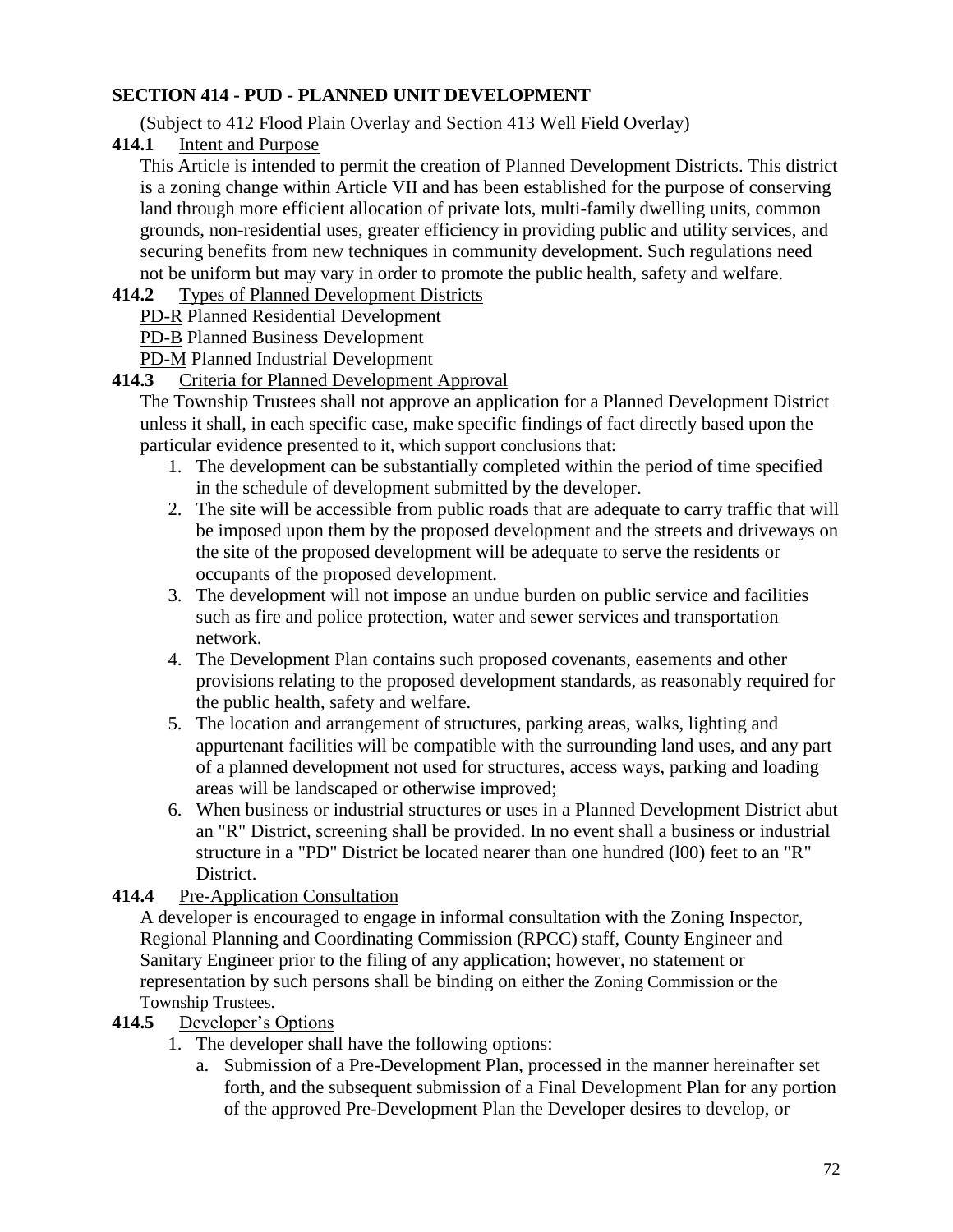- b. Submission of a Final Development Plan without a Pre-Development Plan and processed in the manner as hereinafter provided for.
- 2. No Zoning Certificate shall be issued for any property for which a Planned Development classification is requested, and no construction shall begin until an approved Final Development Plan is in effect for that phase or property, whichever of the above options is elected by a Developer.
- 3. No use shall be established or changed, and no structure shall be constructed in any portion of a Planned Development until the final subdivision plat for that portion has been approved by the RPCC and recorded in compliance with the requirements of the Subdivision Regulations for Greene County. Such plat shall show or include the following:
	- a. Site arrangements, water, sewer/streets, and other public utilities and/or facilities; land to be publicly or commonly owned and maintained.
	- b. Deed restrictions, protective covenants and other legal statements or devices to be used to control use, development and maintenance and shall be consistent with the approved Final Development Plan.

## **414.6** Submission of Pre-Development Plan

Eighteen (18) copies of a Pre-Development Plan and one (1) 8 1/2 " x 11" Photostat of the Pre-Development Plan shall be submitted with the application and shall include in text and map form, the following:

- 1. A survey of the tract that is to be developed showing existing features of the property including streets, alleys, easements, utility lines, existing land use, general topography and physical features.
- 2. A preliminary site plan showing the approximate areas and arrangement of the proposed uses, the relationship of abutting land uses and zoning districts, proposed lots and amount of buildable area within each lot. Included on this site plan, the location and arrangement of the proposed parks, playgrounds, school sites, recreational facilities and the points of ingress and egress of the Development including access to streets where required.
- 3. Evidence that the applicant has sufficient control over the tract to complete the proposed plan, including a statement of all the ownership and beneficial interests in the tract of land and the proposed "PD" District Development.
- 4. In the case of a Business or Industrial "PD" District, a statement identifying the principal types of office, business and/or industrial uses that are to be included in the proposed development, their approximate location and intensity of development.
- 5. In the case of residential, a statement identifying the density of the various residential uses in the development.
- 6. A statement describing the provision that is to be made for the care and maintenance of open space or recreational facilities, and
- 7. Any other information required by the Zoning Commission or Trustees.
- **414.7** Procedure for Approval of Pre-Development Plan
	- 1. The Township staff or designee shall study the material received and confer with other agencies of government as appropriate in the case, to determine general acceptability of the proposal submitted. At a minimum, Township staff will consult the County Engineer, Sanitary Engineer and Planning Commission staff.
	- 2. The Zoning Commission, per this Resolution, shall hold a Public Hearing on the proposed Pre-Development Plan.
	- 3. The recommendation of the Zoning Commission to the applicant shall be in writing and following any such Public Hearing, agreements between the applicant and the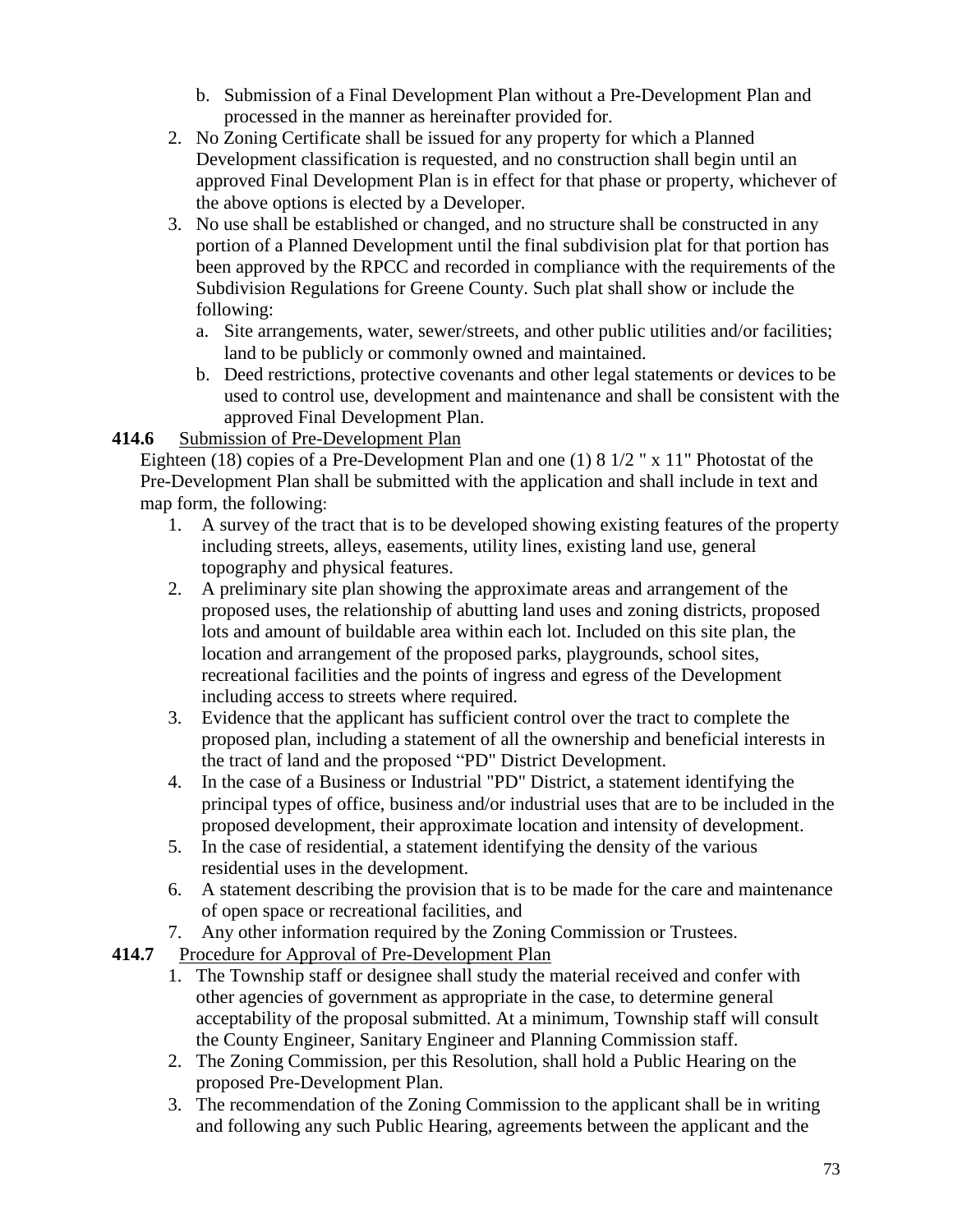Zoning Commission as to changes in the Pre-Development Plan and report or other matters shall be recorded and acknowledged by the Zoning Commission and the applicant at a Public Hearing. On items on which no agreement is reached, or there is specific disagreement, this fact shall be recorded, and the applicant may place in the record his reasons for any disagreement.

4. When the Pre-Development Plan and report have been approved in principle (as whole or with reservations duly noted), or when the applicant indicates in writing that no further negotiations with the Zoning Commission are desired before proceeding, the Commission shall, within thirty (30) days, make its recommendations to the Township Trustees. Such recommendations shall indicate approval, approval with modifications, or disapproval. With such recommendations, the Commission shall transmit to the Township Trustees, and make available to the public, the latest draft of the Pre-Development Plan and report submitted by the applicant, a record of agreements reached and matters on which there were no specific agreements, including any reasons recorded by the applicant for any such disagreement.

#### **414.8** Action by the Township Trustees

The Township Trustees shall hold a Public Hearing on the Pre-development Plan as provided for in this Resolution.

If the application is granted, the area of land involved shall be re-designated as a "PD-R", "PD-B" or "PD-M" District by resolution and such resolution shall incorporate the Pre-Development Plan, including any condition or restriction that may be imposed by the Township Trustees.

This step shall be an amendment as provided in Article VII and ORC 519.12.

#### **414.9** Submission of Final Development Plan in Accordance with an Approved Pre-Development Plan

Final Development Plan may be filed for any portion of an approved Pre-Development Plan the applicant wished to develop and it shall conform to the approved Pre-Development Plan. The filing fee shall be the same as the required for a change in Zoning District. Eighteen (18) copies of the Final Development Plan and one (1) 8 1/2"x 11" photostat of the Final Development Plan shall be submitted and shall include in text and map form:

- 1. A site plan showing the location and arrangement of all existing and proposed structures, the proposed traffic circulation pattern within the development, landscaping the areas to be developed for parking, the points of ingress and egress including access streets where required, the relationship of abutting land uses and zoning districts, proposed lots and blocks, if any, and proposed public or common open space, if any, including parks, playgrounds, school sites and recreational facilities.
- 2. A statement of the density, the proposed total gross floor area, and the percentage of the development which is to be occupied by structures
- 3. Sketches of the proposed structures.
- 4. When a Planned Development is to be constructed in stages or units, a schedule for the development of such stages or units shall be submitted. No such stage or unit shall have a density that exceeds by more than twenty percent (20%) the density of the entire Planned Development. When a Planned Development provides for common open space, the total area of common open space provided at any stage of development shall, at a minimum, bear the same relationship to the total open space to be proved in the entire Planned Development as the stages or units completed or under development bear to the entire Planned Development.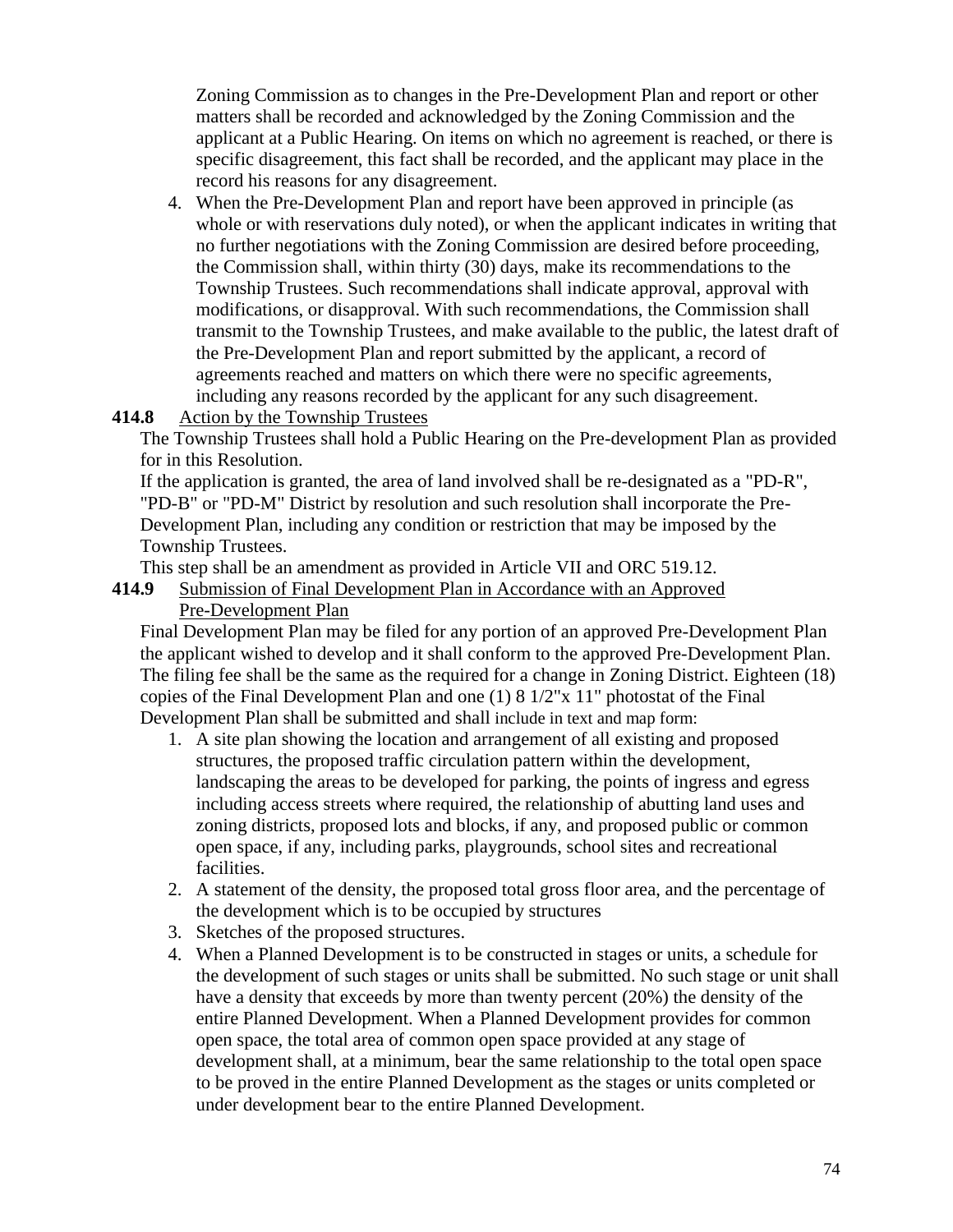- 5. Evidence that the applicant has sufficient control over the tract to affect the proposed plan, including a statement of all the ownership and beneficial interests in the tract of land and the proposed development.
- 6. In addition to the final site plan, in the case of a Business or Industrial Planned Development, a statement identifying the principal types of offices, business and/or industrial uses that are to be included in the proposed development.
- 7. When a Planned Development includes provisions for common open space or recreation facilities, a statement describing the provision that is to be made for the care and maintenance of such open space or recreational facilities. If it is proposed that such open space be owned and/or maintained by an entity other than a governmental authority, copies of the proposed articles of incorporation and by-laws of such entity shall be submitted.
- 8. Copies of any restrictive covenants that are to be recorded with respect to property included in the Planned Development District.
- 9. Any other information required by the Trustees.
- **414.10** Procedure for Approval of Final Development Plan with Approved Pre-Development Plan
	- 1. The Township staff or designee shall study the material received and confer with other agencies of government as appropriate in the case, to determine general acceptability and conformance to approve the Pre-Development Plan.
	- 2. The Zoning Commission shall hold a public meeting on the proposed Final Development Plan. All property owners within 500 feet of the project shall be notified.
	- 3. The recommendations of the Zoning Commission to the applicant shall be in writing. Agreements between the applicant and the Zoning Commission as to changes in the Final Development and report or other matters shall be recorded and acknowledged by the Zoning Commission and the applicant at the public meeting.
	- 4. Recommendations by the Zoning Commission shall indicate approval, approval with modifications, or disapproval. With such recommendations, the Commission shall submit to the Township Trustees, and make available to the public the latest draft of the Final Development Plan and report submitted by the applicant.
	- 5. At a public meeting the Township Trustees shall evaluate the Zoning Commission's recommendation and Final Development Plan to consider all aspects thereof and determine whether or not it is in accord with the approved Pre-Development Plan. The Township Trustees shall disapprove, approve or approve the Final Development Plan with amendments, conditions or restrictions. If the Plan is approved, the Plan shall be incorporated into the Zoning Resolution and that District for which the Plan is proposed, including any condition or restriction that may be imposed by the Township Trustees. Upon approval by the Township Trustees, the Final Development Plan will go into immediate effect.
	- 6. Approval of a Final Development Plan as being in compliance with the standards of approval established under this section shall not be considered an amendment or supplement to the township zoning resolution for the purpose of Section 519.02 of the Ohio Revised Code.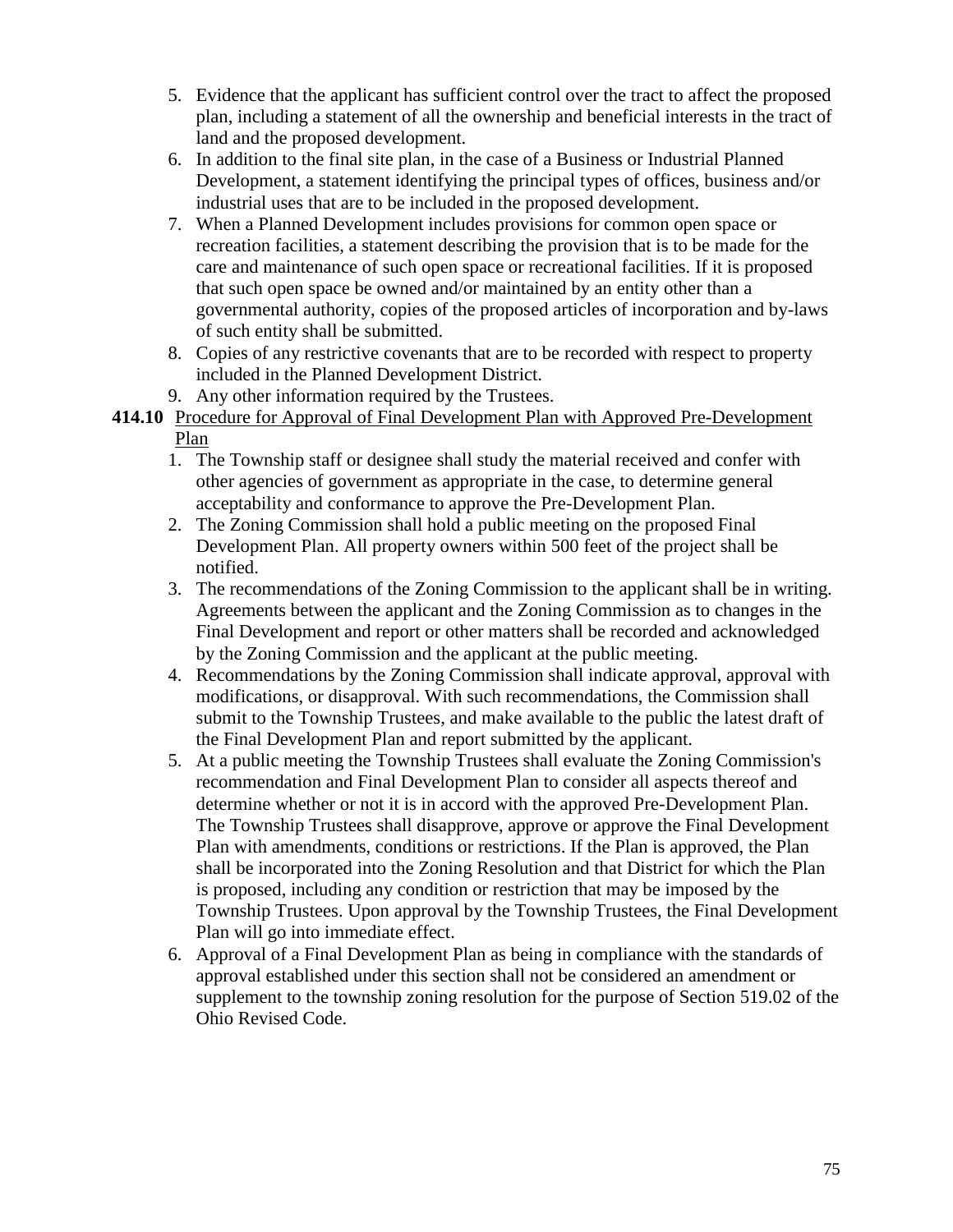- **414.11** Submission of Final Development Plan Without an Approved Development Plan The applicant need not file a Pre-Development Plan if he files a Final Development Plan for his entire site incorporating all requirements of both Pre and Final Development Plans as described in this Section. The Final Development Plan shall be processed, noticed and heard in the manner prescribed herein. Eighteen (18) copies of the final Development Plan and one (1) 8 1/2" x 11" Photostat of the Final Development Plan shall be submitted and shall include in text and map:
	- 1. A survey of the tract that is to be developed showing existing features of the property, including street, alleys, easements, utility lines, existing land use, general topography and physical features.
	- 2. A site plan showing the location and arrangement of all existing and proposed structures, the proposed traffic circulation pattern within the Development, landscaping, the area to be developed for parking, the points of ingress and egress including access streets where required, the relationship of abutting land uses and zoning districts.
	- 3. A statement of the density of the various Residential uses within the development, when applicable, the proposed total gross floor area, and the percentage of the development which is to be occupied by structures.
	- 4. Sketches of the proposed structures and landscaping.
	- 5. When a Planned Development is to be constructed in stages or units, a schedule for the development of such stages or units shall be submitted. No such stage or unit shall have a density that exceeds by more than twenty percent (20%) the density of the entire Planned Development. When a Planned Development provides for common open space, the total area of common open space provided at any stage of development shall, at a minimum, bear the same relationship to the total open space to be provided in the entire Planned Development as the stages or units completed or under development bear to the entire Planned Development.
	- 7. Evidence that the application has sufficient control over the tract to affect the proposed plan, including a statement of all ownership and beneficial interests in the tract of land and the proposed Development.
	- 8. In the case of an Office, Business or Industrial Planned Development, a statement identifying the principal types of office, business and/or industrial uses that are to be included in the proposed development.
	- 9. When a Planned Development includes provisions for common open space or recreational facilities, a statement describing the provision that is to be made for the care and maintenance of such open space be owned and/or maintained by any entity other than a governmental authority, copies of the proposed articles of incorporation and by-laws of such entity shall be submitted.
	- 10. Copies of any restrictive covenants that are to be recorded with respect to property included in the Planned Development District.
	- 11. Any other information required by the Zoning Commission or Trustees.
- **414.12** Action by the Township Zoning Commission on Single State Development Plan The Zoning Commission shall hold a public hearing on the Final Development Plan as provided by this Resolution. Such public hearing shall consider all aspects of the Final Development Plan including any proposed stages and/or units of development. The Zoning Commission shall prepare and transmit to the Township Trustees and to the applicant, specific findings of fact with respect to the extent to which the Final Development Plan complies with the standards set out in this Article and the District for which the change has been requested, together with its recommendations to the Township Trustees with respect to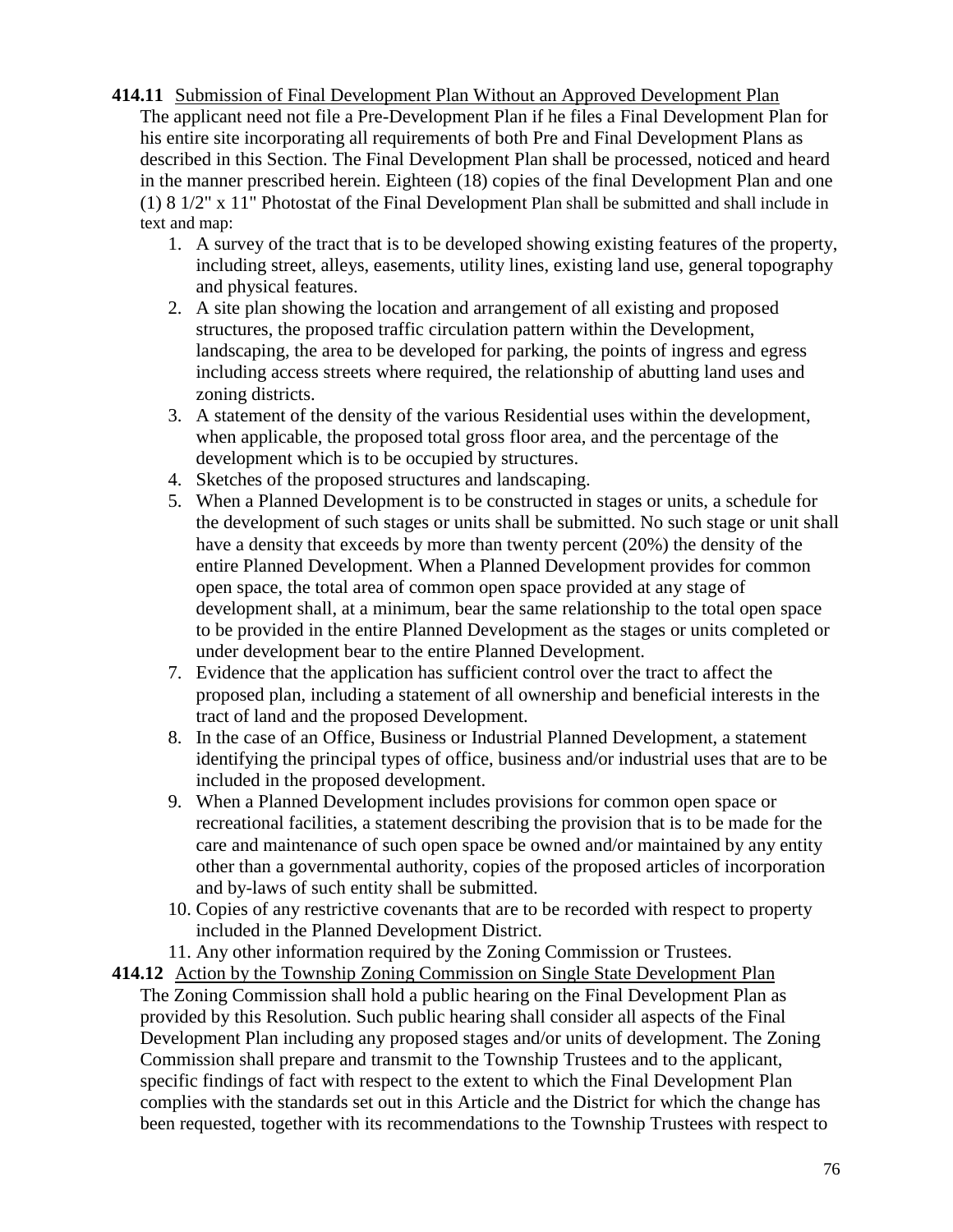the action to be taken on the Final Development Plan. The Zoning Commission may recommend disapproval, approval, approval with amendments, conditions or restrictions. Copies of the findings and recommendations of the Zoning Commission shall be made available to any other interested persons.

When at the option of the applicant, a single final development plan is submitted without an approved Pre-Development Plan, the action of the Board of Trustees shall be considered an amendment as provided for in Article VII.

#### **414.13** Action by the Board of Township Trustees

The Township Trustees shall hold a public hearing on the Final Development Plan as provided by this Resolution. If the application is granted, the area of land involved shall be re-designated as a "PD-R", "PD-O", "PD-B" or "PD-1" District by resolution and such resolution shall incorporate the Plan, including any condition or restriction that may be imposed by the Township Trustees.

## **414.14** Extension of Time or Modification

An approved Pre-Development or Final Development Plan may be amended by following the procedures described in this Article. However, minor adjustments in the Final Development Plan which become necessary because of field conditions, detailed engineering data, topography or critical design criteria pertaining to drives, curb cuts, retaining walls, swimming pools, tennis courts, fences, building locations, and building configurations, parking area locations or other similar project particulars, may be authorized in writing by the Township Trustees. These minor adjustments may be permitted, provided that they do not increase density, decrease the number of parking spaces or allow buildings closer to perimeter property lines. The Trustees shall approve, disapprove or modify all minor adjustments.

#### **414.15** "PD-R" Planned Residential District

- 1. Principal Permitted Uses
	- a. Residential use development in a unified manner in accordance with the approved Development Plan.
	- b. Uses permitted in any Residential District.
	- c. Convenience establishments may be permitted if specifically approved a part of the Plan, provided that the areas and structures occupied shall be so located and designed as to protect the character of the surrounding property, and provided further that convenience establishments shall be subject to additional requirements as herein specified:
		- i. Such establishments and their parking spaces shall not occupy more than five (5%) percent of the total area of the development.
		- ii. Such establishments shall be so located, designed and operated as to serve primarily the needs of persons within the Development Plan and not persons residing elsewhere.
		- iii. Off-street parking and loading requirements shall be appropriate to the particular case based upon the types of convenience establishments permitted and the anticipated proportion of walk-in trade. Multiple use of off-street parking and service area and access ways or convenience establishments may be permitted, if such multiple use will not lead to congestion or the creation of hazards to pedestrian or vehicular traffic.
- 2. Development Standards
	- a. (Single-Family) PD-R-1. A Single Family Residential "PD" development shall meet those established setback requirements, minimum lot or open space, height regulations, minimum rear yard of the abutting zone on the perimeter buildings of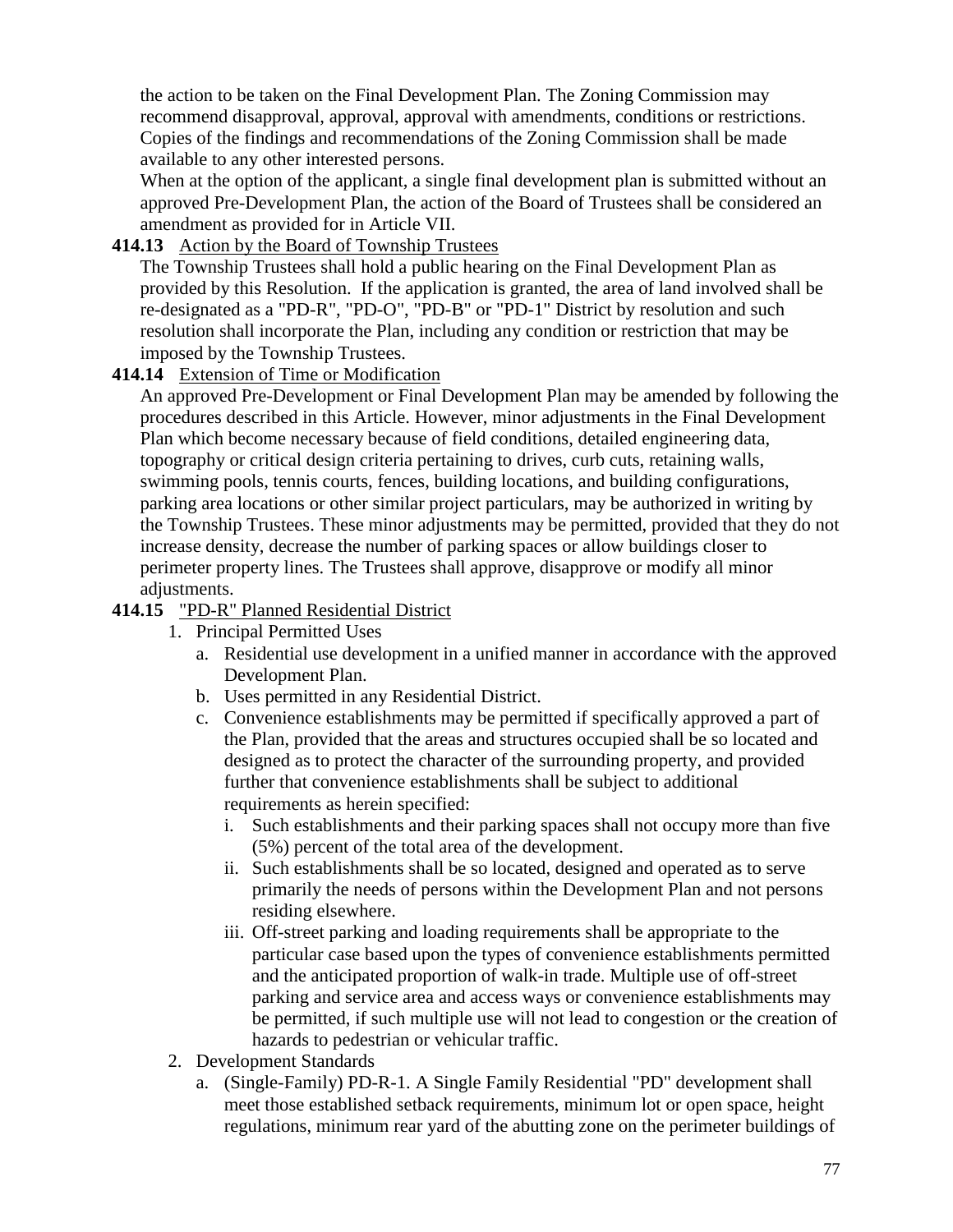the project. However, "R-1" district standards shall be observed as minimum on perimeter buildings. Structures built on the interior of the project shall have flexibility as to layout and there shall be no minimum lot size, however, the maximum density of Article 414.15 shall apply.

- b. Planned Development Residential (Multi-Family) PD-RM. Multi-family residential "PD" buildings shall meet those established setback requirements, general area, height regulations, minimum rear and minimum side yard requirements of the abutting zone on the perimeter buildings of the project. However, "R-3" district standards shall be observed as a minimum on perimeter buildings. Nothing in this paragraph is intended to set a minimum lot size. Structures built on the interior of the project shall have flexibility as to layout (minimum distance between buildings shall be 20 feet with the average for the entire project of 30 feet between buildings and there shall be no minimum lot size; however, the maximum density of Article 414.15 shall apply.
- c. Maximum density for single family development shall be two (2) dwelling units per gross acre and maximum density for multi-family development shall be eight (8) dwelling units per gross acres.
- d. The final development plan required by Article 400 Planned Development shall be prepared in conformance with the above and in conformance with the applicable Sections.
- e. Accessory uses are permitted as in R-1 through R-3 Districts.
- 3. Required Conditions
	- a. The regulations of any "PD" District shall be uniform throughout any one "PD-R" District and shall include but without limitation the following where applicable:
		- i. Conditions of use.
		- ii. Public streets and sidewalks.
		- iii. District buffer strips.
		- iv. Parking and loading.
		- v. Height and area standards.
		- vi. Lighting.
		- vii. Landscaping.
		- viii. Open space and provision for maintenance and/or neighborhood playground or public park.
		- ix. Signs.
	- b. The regulations of said "PD-R" District shall be finalized by the Board of Township Trustees at the time the district is established and, except as otherwise permitted in this section, shall be equal to the following:
		- i. Insofar as practical the regulations of the most restrictive district adjoining the proposed "PD-R" District.
		- ii. Any other more restrictive regulations which in the opinion of the Board of Township Trustees should apply.
- 4. Parking and Loading

Off-street parking and loading spaces shall be required as set forth under the General Regulations of Off-Street Parking and Loading Areas.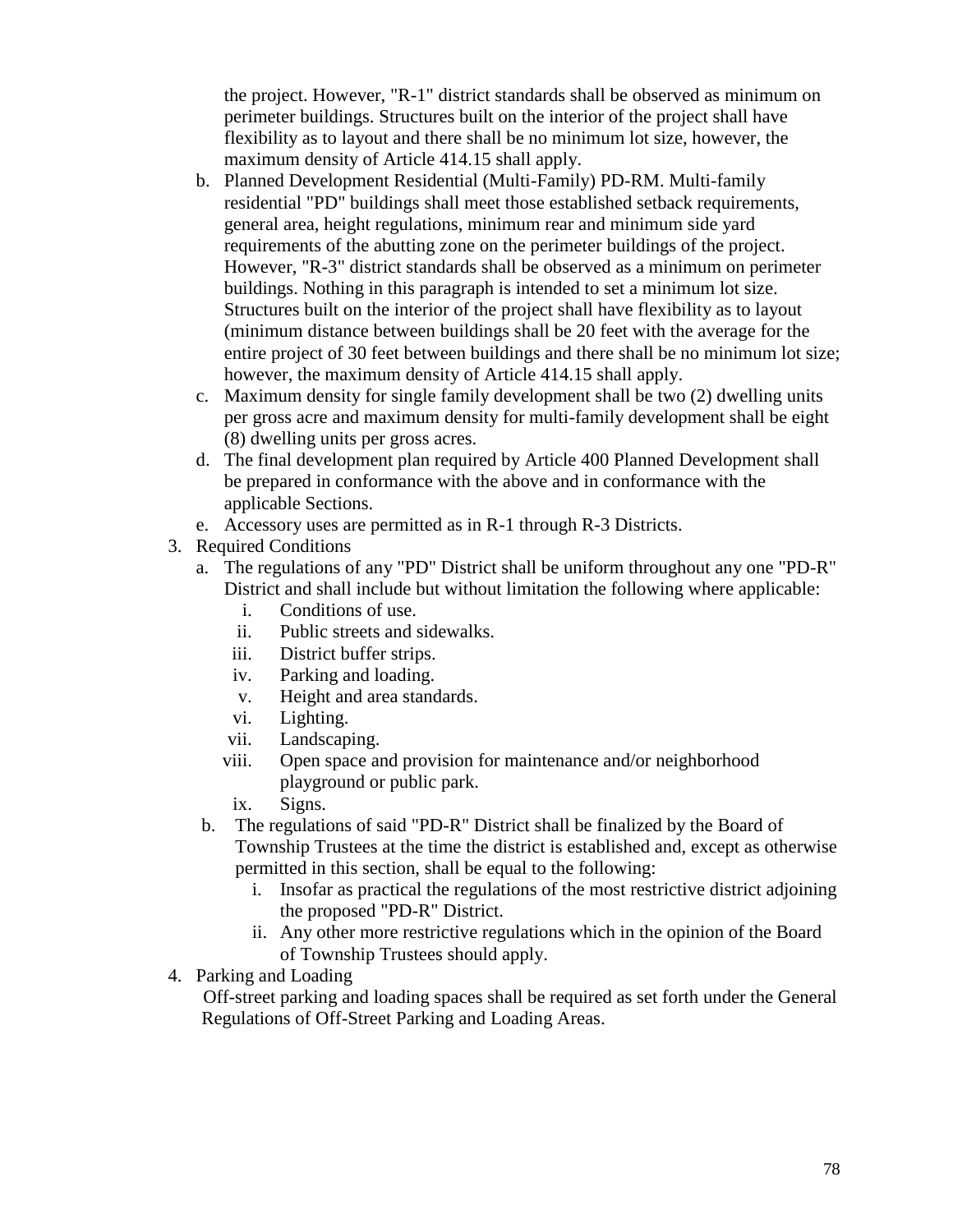## **414.16** "PD-B" Planned Business District

1. Principal Permitted Uses

The following Planned Development Business Districts shall be allowed:

- PD-B1
- PD-B2
- PD-B3

The uses and height restrictions applicable to the B-1 shall apply to the PD-B1. The uses and height restrictions applicable to the B-2 shall apply to the PD-B2. The uses and height restrictions applicable to the B-3 shall apply to the PD-B3. Residential and office uses developed in a unified manner in accordance with the "PD-R" Districts.

2. Development Standards

In addition to the provisions of the General Regulations, the following standards for arrangement and development of land and building are required in the "PD-B" District.

- a. Land Occupancy by Buildings: Total land occupancy by all buildings for a "PD-B" District shall not exceed sixty (60%) percent of the area of the tract, provided however, that underground parking structures, the highest portions of which are not more than thirty (30) inches above the level of the centerline of the nearest adjacent street, shall not be included in computations of land occupancy by buildings.
- b. Open Space Requirements: Open space shall be a minimum of twenty (20%) percent of the land area and shall not be used or occupied by automotive vehicles. Such space shall be reserved for landscaping, and its location use, and other improvements shall be consistent with the character of the site and its relation to the general area in which it is located.
- c. Development Plan: The Specific Development Plan required by Article 400, Planned Development, shall be prepared in conformance with the above and with the Required Conditions and the Standards for Planned Development as set forth in Planned Development.

When a Residential District abuts the retail, service and/or office uses of the PD-B1, PD-B2 or PD-B3 then the residential districts yard requirements shall be applicable.

3. Parking and Loading

Off-street parking and loading spaces shall be required as set forth in General Regulations and Off-Street Parking and Loading Area.

## **414.17** "PD-M" Planned Industrial District

1. Principal Permitted Uses

Uses permitted in the "M-1" District that are manufacturing, processing, warehousing and/or industrial service activities developed, operated and maintained within an organized development of associated activities in accordance with the approved Development Plan.

2. Development Standards

In addition to the provisions of General Regulations the following standards for arrangement and development of land and building are required in the "PD-M" District.

a. Land Occupancy by Buildings:

Total land occupancy by all buildings for a "PD-M District shall not exceed sixty (60%) percent of the area of the tract.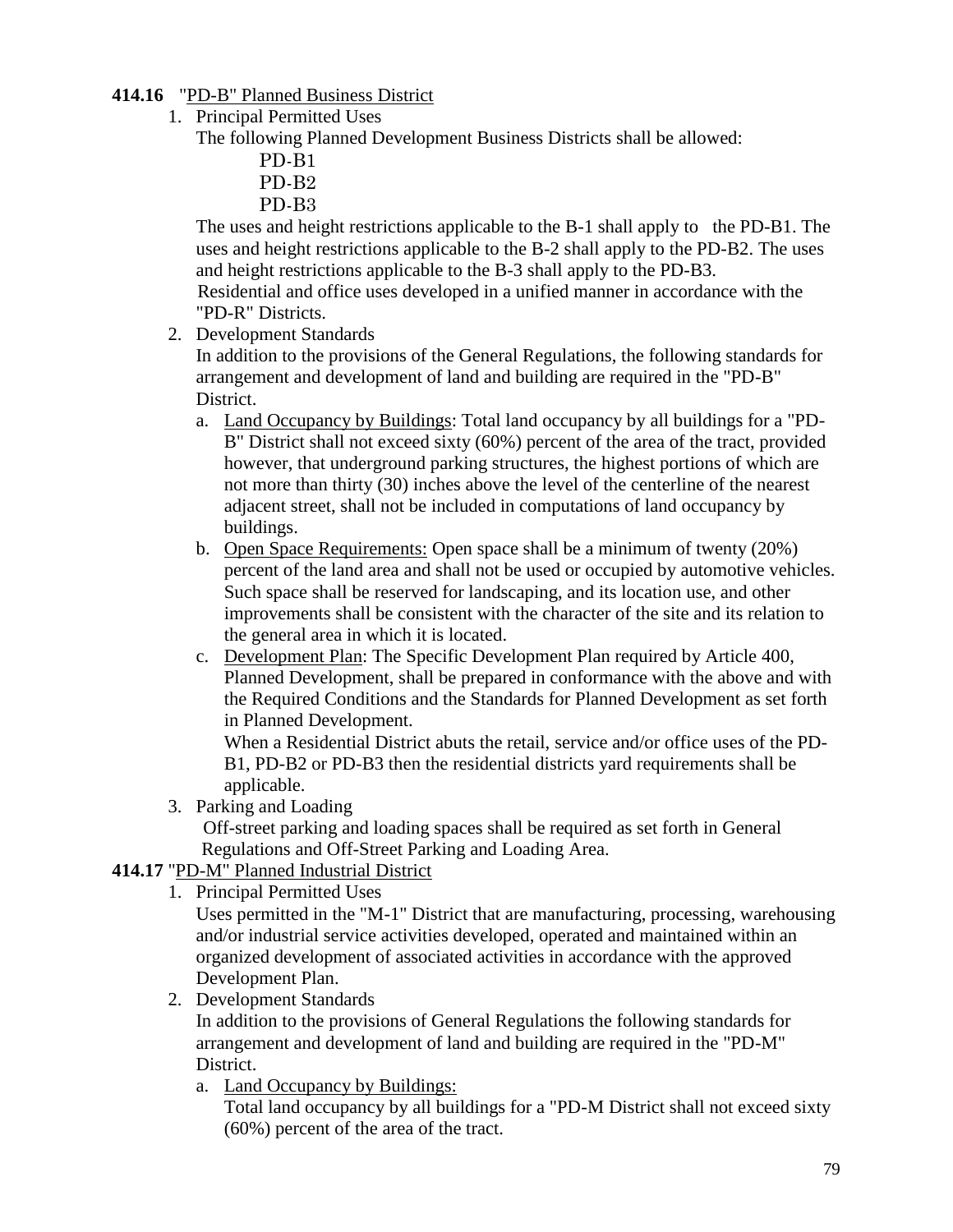b. Site Planning:

The same requirements applicable to the "PD-R" District shall apply to "PD-M" District. In addition, yards with a minimum width of 100 feet shall be provided along all property lines.

3. Parking and Loading

Off-street parking and loading spaces shall be required as set forth in General Regulations.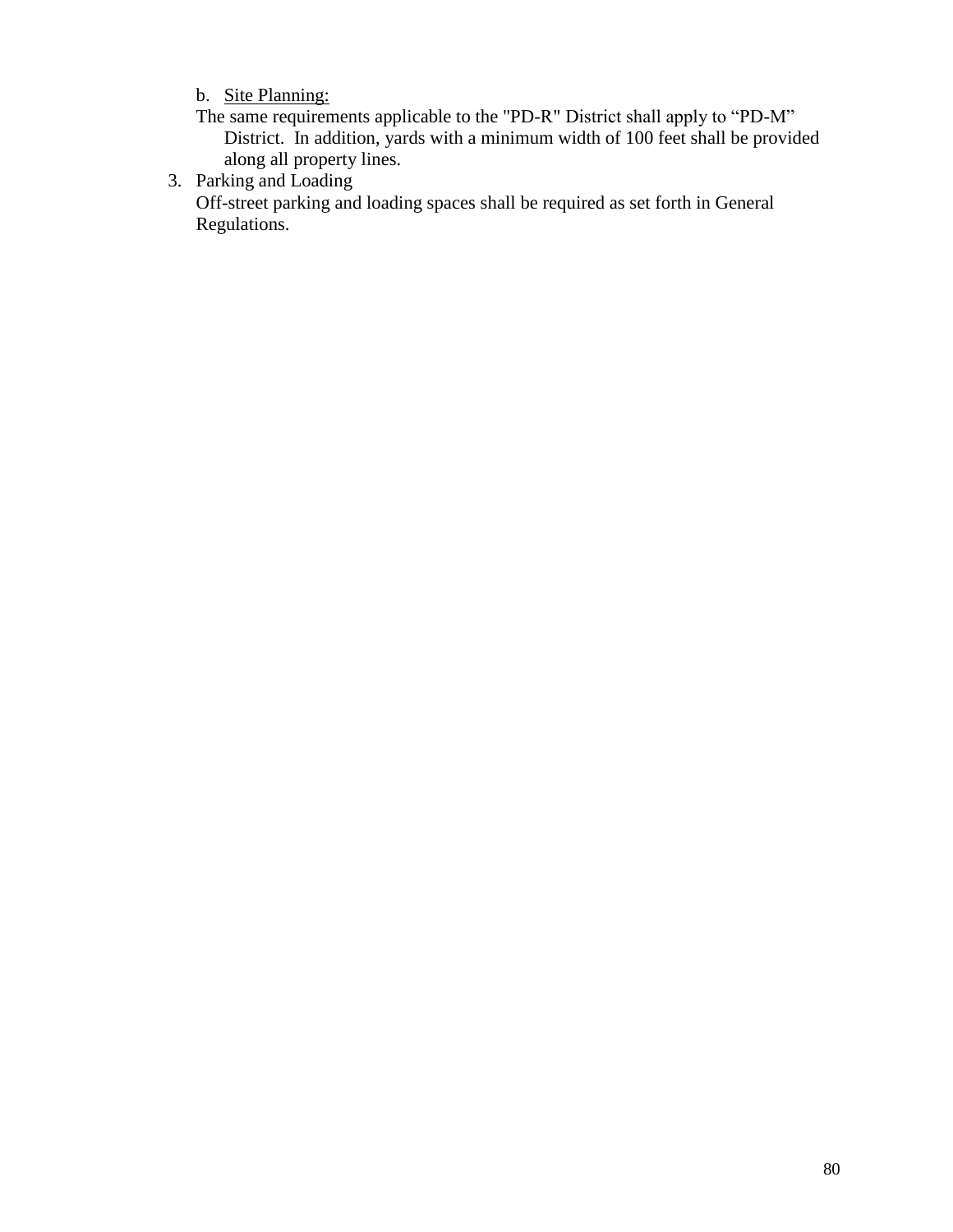## **SECTION 415 R-MH MOBILE HOME PARK/COMMUNITY DISTRICT**

#### **415.1** Intent and Purpose

This District has been established to provide for Mobile Homes in Mobile Home Parks/Communities. It is intended that Mobile Home Parks/Communities be located along a street of sufficient width to provide easy access without traffic congestion and without creating traffic hazards in surrounding areas.

#### **415.2** Permitted Principal Uses

No mobile home shall be used for any purpose other than a single-family residence.

#### **415.3** Accessory Uses

- 1. Recreational facilities for residents of Mobile Home Parks/Communities.
- 2. Accessory uses customarily incidental to the Permitted Principal Use.

## **415.4** Yard Requirements

- 1. The minimum acreage of the Mobile Home Park/Community District shall not be less than ten (10) acres.
- 2. The minimum road frontage for a Mobile Home Park/Community District shall be six hundred (600) feet.
- **415.5** The R-MH District is regulated by the Manufactured Homes Commission in
- compliance with Chapter 4781 of the Ohio Revised Code of the Ohio Administrative Code.

## **415.6** Signs

1. See Article V, Section 517 for size and location of permitted signs.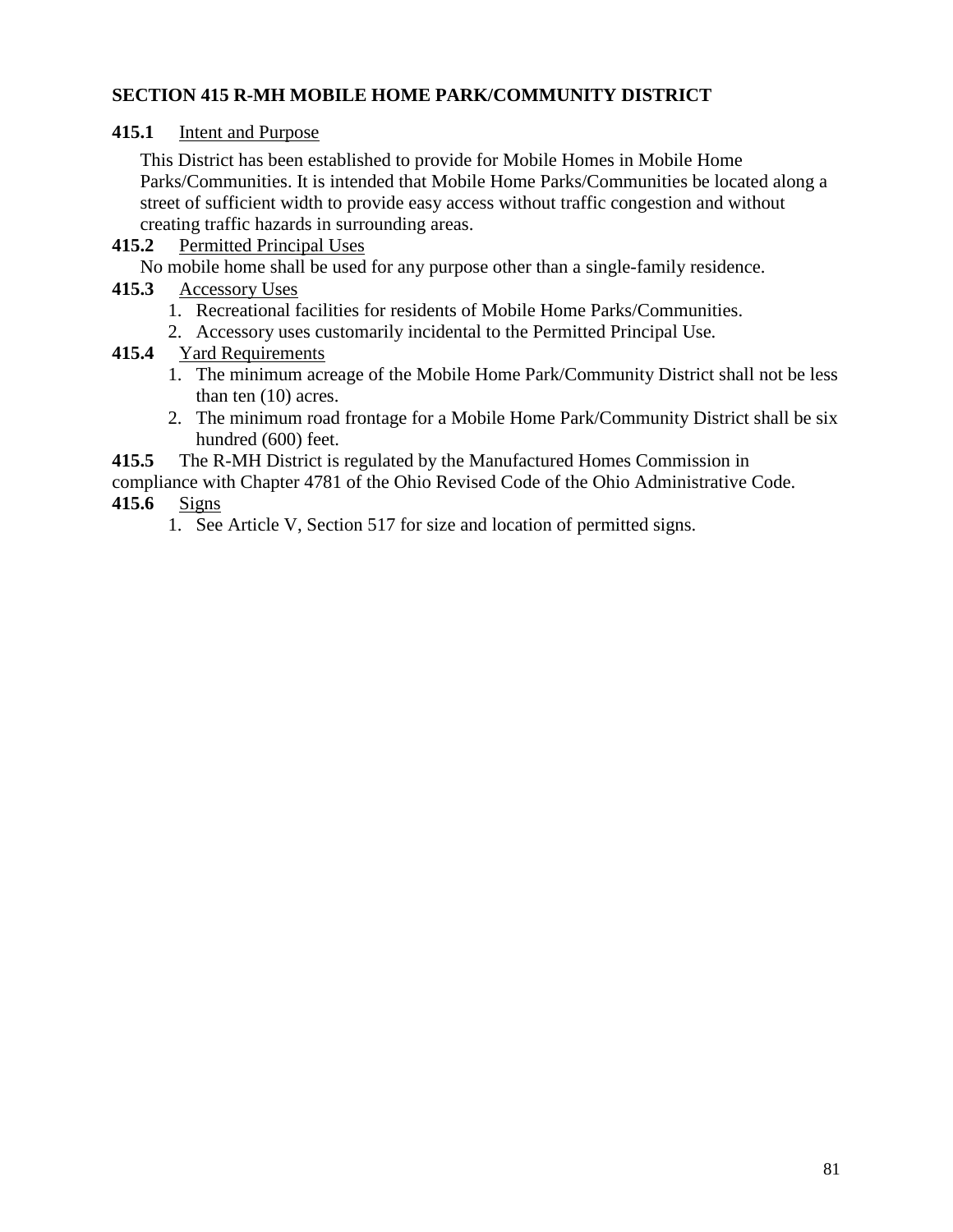# **ARTICLE V - GENERAL PROVISIONS**

## **SECTION 500 - GENERAL REGULATIONS**

Except as herein provided, no building or structure shall be erected, converted, enlarged, reconstructed, moved or structurally altered, nor shall any building or land be used:

- 1. Except for a purpose permitted in the district in which building, or land is located.
- 2. Except in conformance to the height or bulk limits established herein for the district in which the building or use is located.
- 3. Except in conformance to the yard and lot regulations of the district in which the building or use is located.
- 4. Except in conformance to the off-street parking and off-street loading space regulations of the district in which the building or use is located.
- 5. Unless such building or structure is located on a lot as herein defined, and in no case shall there be more than one main building on a lot in R-Residential Districts.

#### **500.1** Applicability

It shall be the responsibility of any person owning real property and/or owning or operating a business within Xenia Township to make a determination of the applicability of this Section as it pertains to the property and/or business, and failure to do so shall not excuse any violations of this Section.

## **SECTION 501 - YARD REQUIRED FOR CORNER AND THROUGH LOTS**

- 1. In any district the side yard of a corner lot that abuts the side street shall have the same setback requirements as the front yard.
- 2. A rear yard shall be provided parallel to and opposite from the front yard.
- 3. On through lots the front yard requirements shall apply to all street frontages.

#### **SECTION 502 - CORNER LOT ACCESSORY BUILDING**

Where a corner lot adjoins the side boundary of a lot in a residential zone, no part of any accessory building within twenty-five (25) feet of the common lot line shall be nearer the street bounding the side lot line than the least depth of any front yard required along such side street. Where compliance would give impractical depth to a private garage, the Board of Appeals may grant a variance in the front yard requirement along such side street, but in no case shall such garage project beyond the building to which it is accessory, be closer than three (3) feet to a common lot line, be located closer than ten (10) feet to the rear lot line of the lot on which it is to be located.

#### **SECTION 503 - LOTS ADJOINING ALLEYS**

In calculating the area of a lot that adjoins an alley, for the purpose of applying the lot area requirements of this resolution, one-half (1/2) the width of such alley abutting the lot shall be considered as part of such lot.

#### **SECTION 504 - ACCESSORY BUILDING**

- 1 No garage or accessory building shall be erected within a required side yard or front yard.
- 2 The accessory building may be erected not less than eight (8) feet from the side or rear lot lines nor less than eight (8) feet from the main building.
- 3. When not located completely to the rear of the dwelling, garages shall be constructed as a part of the main building or connected thereto by a covered breezeway.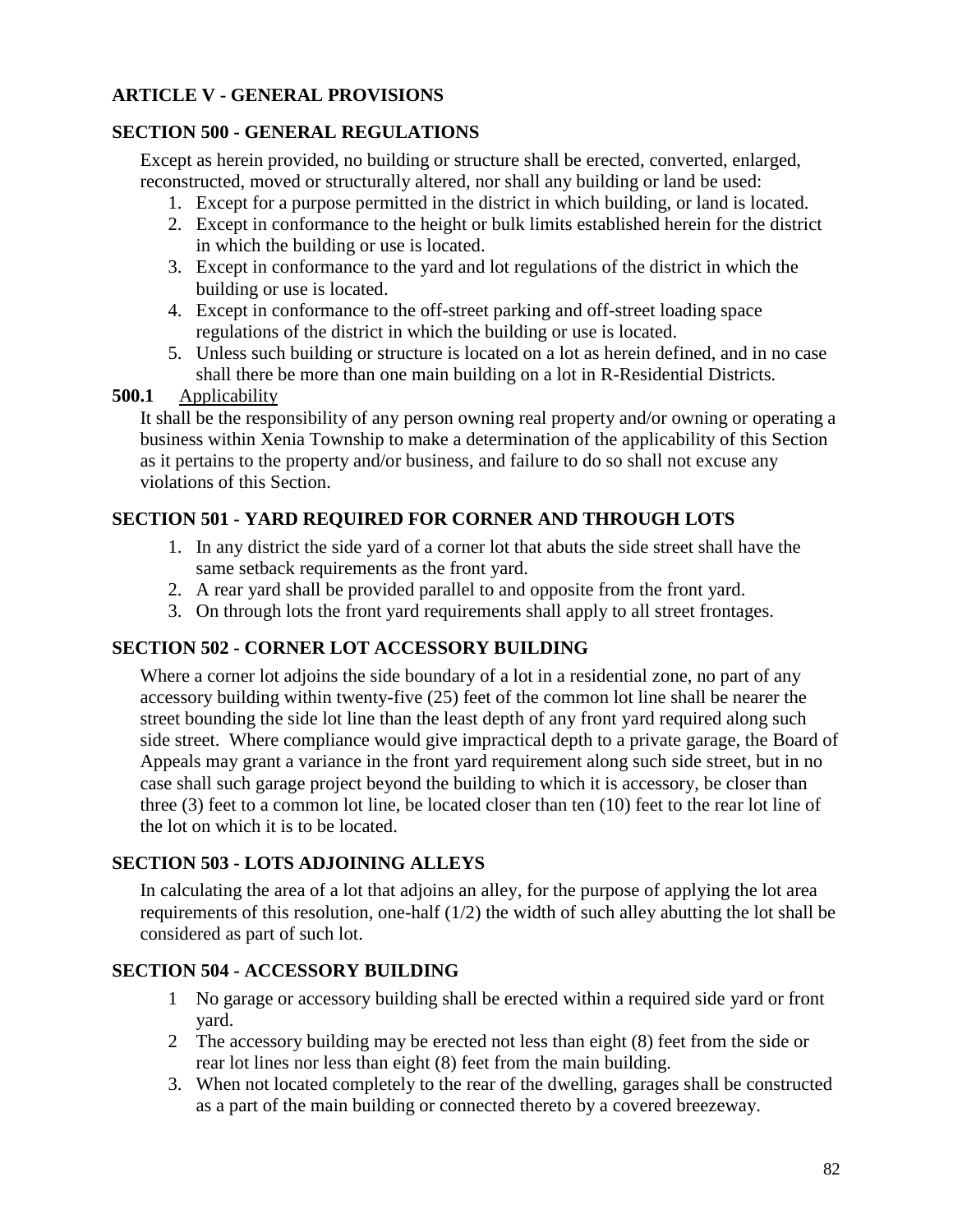- 4. No detached accessory building in Residential and B-1 Districts shall exceed eighteen (18) feet or the height of the residence, whichever is less. The height will be calculated as stated in the building height definition.
- 5. An accessory building may precede construction of a main building, but permit must be submitted with approved septic permit from Greene County Health Department, site plan showing location of septic system, well and main building. If the accessory building precedes the main building, it will be subject to inspection until the main building is completed. Under no circumstance will an accessory building be used for habitation.

## **SECTION 505 HEIGHT OF FENCES**

- 1. All fences, walls and hedges hereafter erected, constructed or modified shall be exempt from yard and setback requirements of the districts in which they are located. All fences, walls and hedges are prohibited in the right-of-way.
- 2. No fences, walls or hedges shall be erected, relocated, or maintained so as to delay free ingress to or egress from any door, window or fire escape or in violation of the Ohio Fire Code.
- 3. No fences, walls or hedges shall be erected at the intersection of any street or driveway in such a manner as to obstruct free and clear vision of roadway traffic.
- 4. Front gates in any district shall not obstruct free and clear vision through the gate.
- 5. A. Front yard fences and walls in any R and E Districts shall not obstruct free and clear vision through the fence.
	- a. Front yard hedges in any R and E Districts shall be maintained to a height no taller than three (3) feet.
- 6. The max height of fences, walls and hedges by district:

| District                         | Max height |
|----------------------------------|------------|
| $R-1, E$                         | 6 feet*    |
| A, R-MH, RM                      | 8 feet     |
| IG, B-1, B-2, B-3, M-1, M-2, M-3 | 12 feet    |

\*except front yard hedges shall have a max height of 3 feet

#### **SECTION 506 - ESSENTIAL SERVICES**

Essential services shall be allowed in any district insofar as permitted, authorized, or regulated by law or other Resolution.

## **SECTION 507 - EXTERNAL EFFECTS**

1. No land, building or structure in any district shall be used or occupied in any manner so as to create anything dangerous, injurious, noxious, or otherwise objectionable (fire, explosives, or other hazard; noise, brilliant light, vibration; smoke, dust, fumes, odor, or other forms of air pollution; heat, cold, dampness; electrical or electronic disturbances, nuclear radiation, or any other condition, substance or element, as per applicable federal standards) to any person or property outside of the premises on which such building, structure or use is located; such uses when lawfully permitted under the provisions of this Resolution shall be operated in a manner so as to insure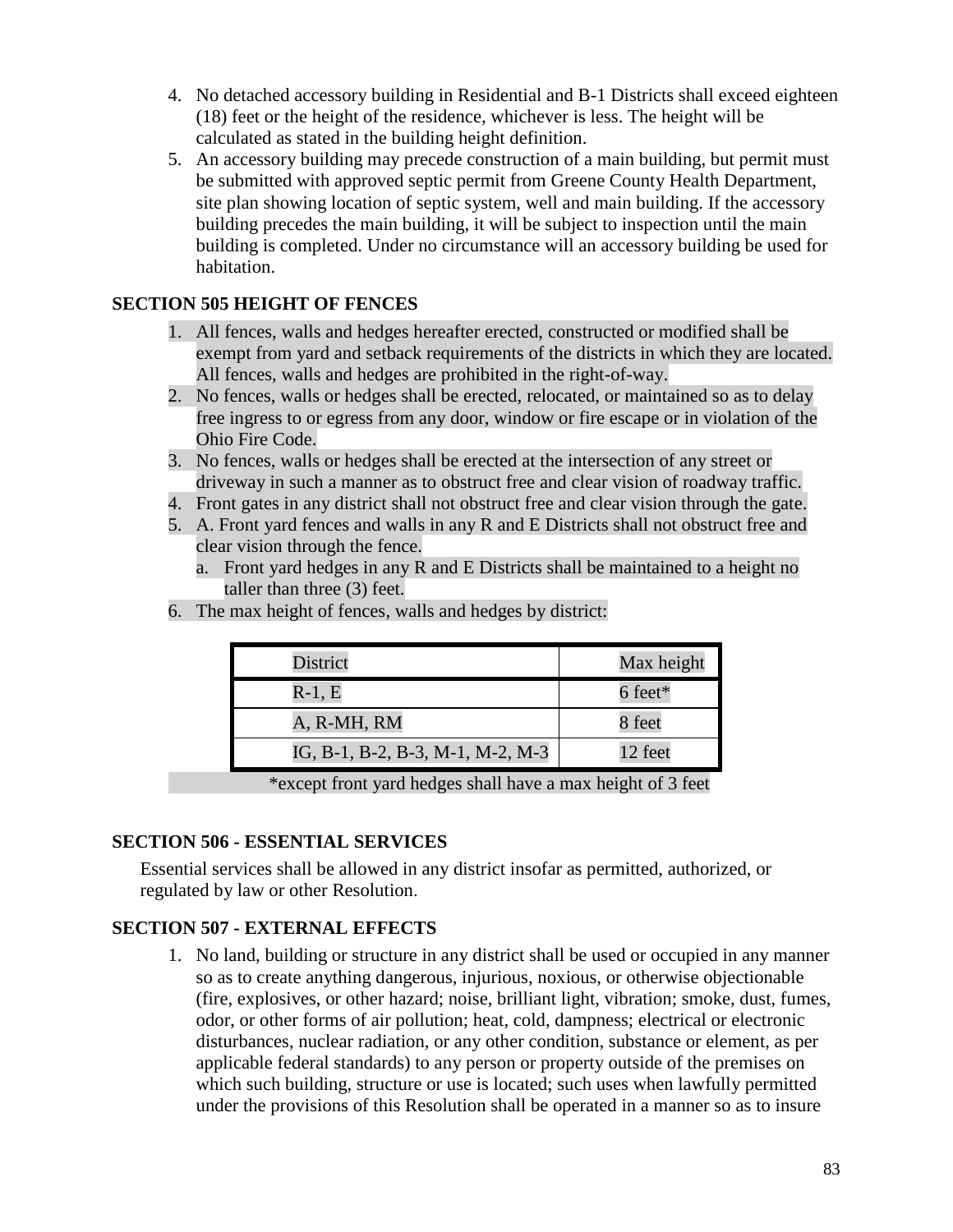that the property rights of all other parcels of land will not be adversely affected to the extent of reducing the enjoyment of property rights thereon

2. The accumulation of trash, junk vehicles, vehicle parts, or any other debris in any district shall be a nuisance per se and shall be prohibited outside of an approved junk yard. The purpose of this section is to promote the health, safety and welfare of Xenia Township by eliminating environments for breeding of vermin, rodents, insects and infestations.

## **SECTION 508 OUTDOOR STORAGE AND WASTE DISPOSAL**

Every use shall be operated in accord with the following provisions:

- 1. No highly flammable or explosive liquids, solids or gases shall be stored in bulk above ground except for industrial or agricultural uses. Tanks or drums of fuel directly connected with heating devices or appliances located on the same lot as the tanks or drums of fuel are excluded from this provision;
- 2. No materials or waste shall be deposited upon a lot in such form or manner that they may be transferred off the lot by wind, flood or natural causes or forces;
- 3. All materials or waste which might cause fumes, dust or which constitute a fire hazard, or which may be edible or attractive to rodents or insects shall be stored outdoors in closed containers constructed of impervious material.

## **SECTION 509 - PROJECTIONS INTO REQUIRED YARDS**

- 1. Front Yard: Porches and steps may extend from the dwelling into the required front yard a maximum of ten (10) feet.
- 2. Rear Yard: Additions such as family rooms, sun rooms, covered porches may extend into the rear yard a maximum of fifteen feet.
- 3. Side yard: Open structures such as porches, balconies, decks, platforms, carports and covered patios, shall be considered a part of the building to which attached and shall not project into the required minimum side yard.
- 4. Chimneys, flues, sills, pilasters, cornices, eaves, gutters and other similar features may project into a required side yard a maximum of twenty-four (24") inches.

# **SECTION 510 - EXCEPTIONS TO HEIGHT LIMITATIONS**

- 1. Chimneys and other mechanical appurtenances may exceed district height limitations as necessary.
- 2. Public, semi-public or public service buildings, in Districts where permitted, may be erected to a height not exceeding twice the maximum permitted building height in the District and the required front, side, and rear yards shall each be each increased by one (1) foot for each foot of additional building height above the height regulations for the District in which the building is located.
- 3. Towers, architectural features, and antenna support structures may exceed the allowable height of buildings in all Districts provided:
	- a. In Residential Districts the maximum height of all architectural features above grade shall not exceed twice the maximum permitted building height in the district and the required front, side, and rear yards shall each be increased by one (1) foot for each foot of additional feature height above the height regulations for the district in which the building is located.
	- b. In non-residential Districts the maximum height of all architectural features above grade shall not exceed 90 feet and the required front, side, and rear yards shall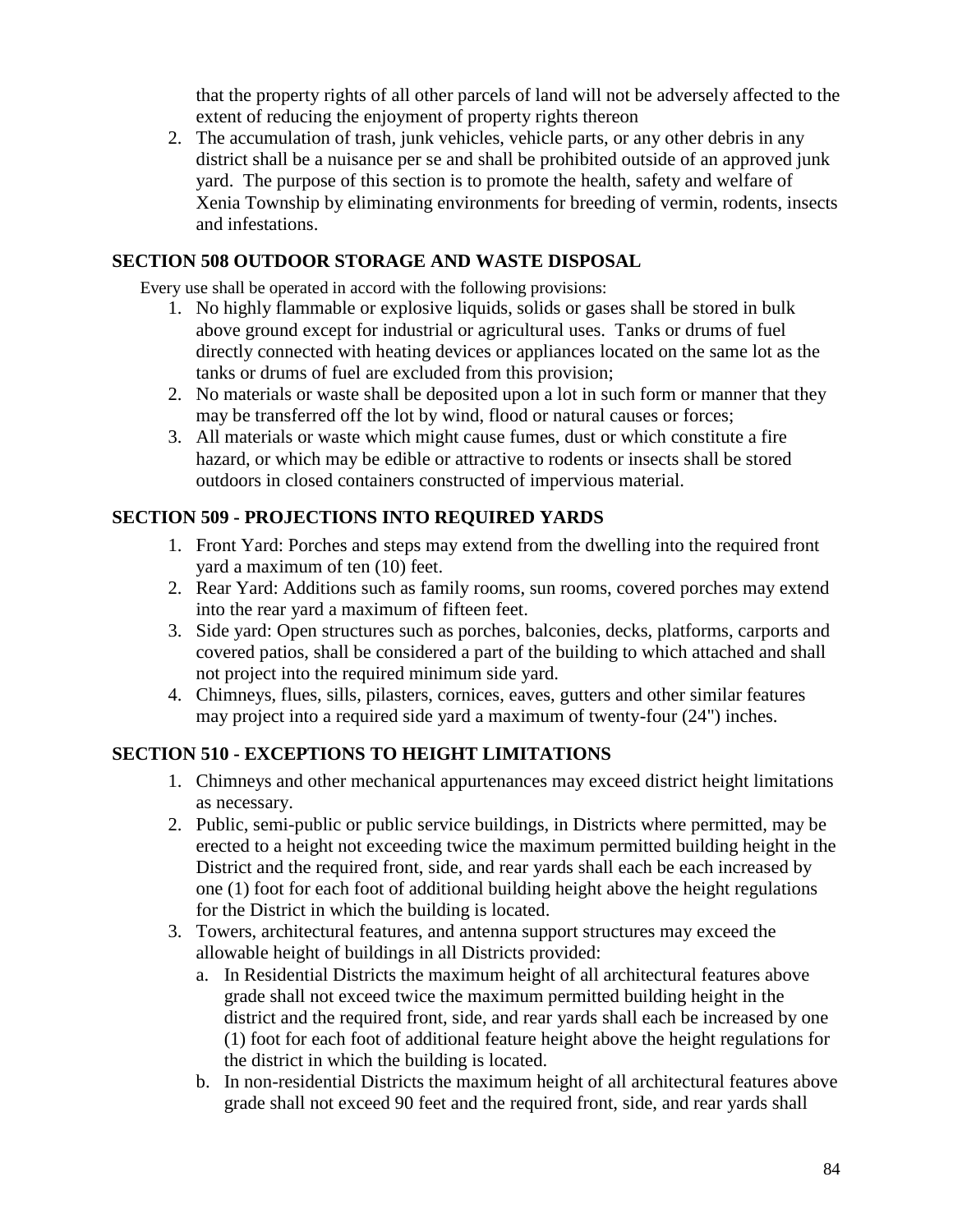each be increased by one (1) foot for each foot of additional feature height above the height regulations for the district in which the building is located.

- c. Extension of guy wires into a required side and rear yard is permitted.
- d. ORC 5502.031 and 519.211 limit the application of this section concerning wireless communication towers and amateur radio towers.

## **SECTION 511 - TEMPORARY USES**

In any district subject to the conditions stated below, the Enforcing Officer may issue a permit for the following temporary uses:

- 1. Building for residential use or yard for construction office, material or equipment, provided such use is adjacent to the construction site and removed when construction is completed. Each permit issued by the Zoning Inspector shall be valid for six (6) months and may be renewed if construction is underway and shall be removed when construction is completed or discontinued for more than thirty (30) days.
- 2. Temporary storage unit (pod) shall be permitted for a six (6) month period and may be renewed for an additional six (6) month period.
- 3. Temporary Office incidental and necessary to real estate sales and rentals. Each permit shall be valid for one (1) year and may be renewed for one (1) additional year if conditions warrant such renewal.
- 4. Gatherings under canvas or in open: Religious service, show, meeting, exhibition, bazaar, carnival or circus except that if located within four hundred (400) feet of any residential area no permit will be issued unless there is first filed with the Enforcing Officer the written consent of the owners of sixty percent (60%) of all residentially used property within four hundred (400) feet from the place of such meeting.
- 5. Vendor tents, sales trailer or motor vehicles used for sales, not to exceed fourteen consecutive days.

# **SECTION 512 - MAJOR STREET SETBACKS**

Any building or structure shall hereafter be constructed in accordance with the required front yard setback in the district in which it is to be located, measured from the required right-ofway line on major streets and secondary streets designated as such on the Major Thoroughfare Plan.

# **SECTION 513 - OFF-STREET LOADING REGULATIONS**

On the same premises with every building or structure or part thereof, erected and occupied for commerce, industry, public assembly, or other uses involving the receipt or distribution by vehicles of materials or merchandise, there shall be provided and permanently maintained adequate space for standing, loading and unloading services in order to avoid undue interference with public use of the streets or alleys in conformance to the following:

## **513.1** General Provisions

- 1. Screening Off-street loading spaces that adjoin or are across a street from property zoned for any residential use, shall have a dense evergreen planting, fence, masonry wall or such other screening as determined in Article 515.
- 2. Entrances and Exits Off-street loading spaces shall be provided with entrances and exits not less than twelve (12) feet in width and so located as to minimize traffic congestion.
- 3. Dimensions Each off-street loading space shall be not less than ten (10) feet in width, twenty-five (25) feet in length and fifteen (15) feet in height.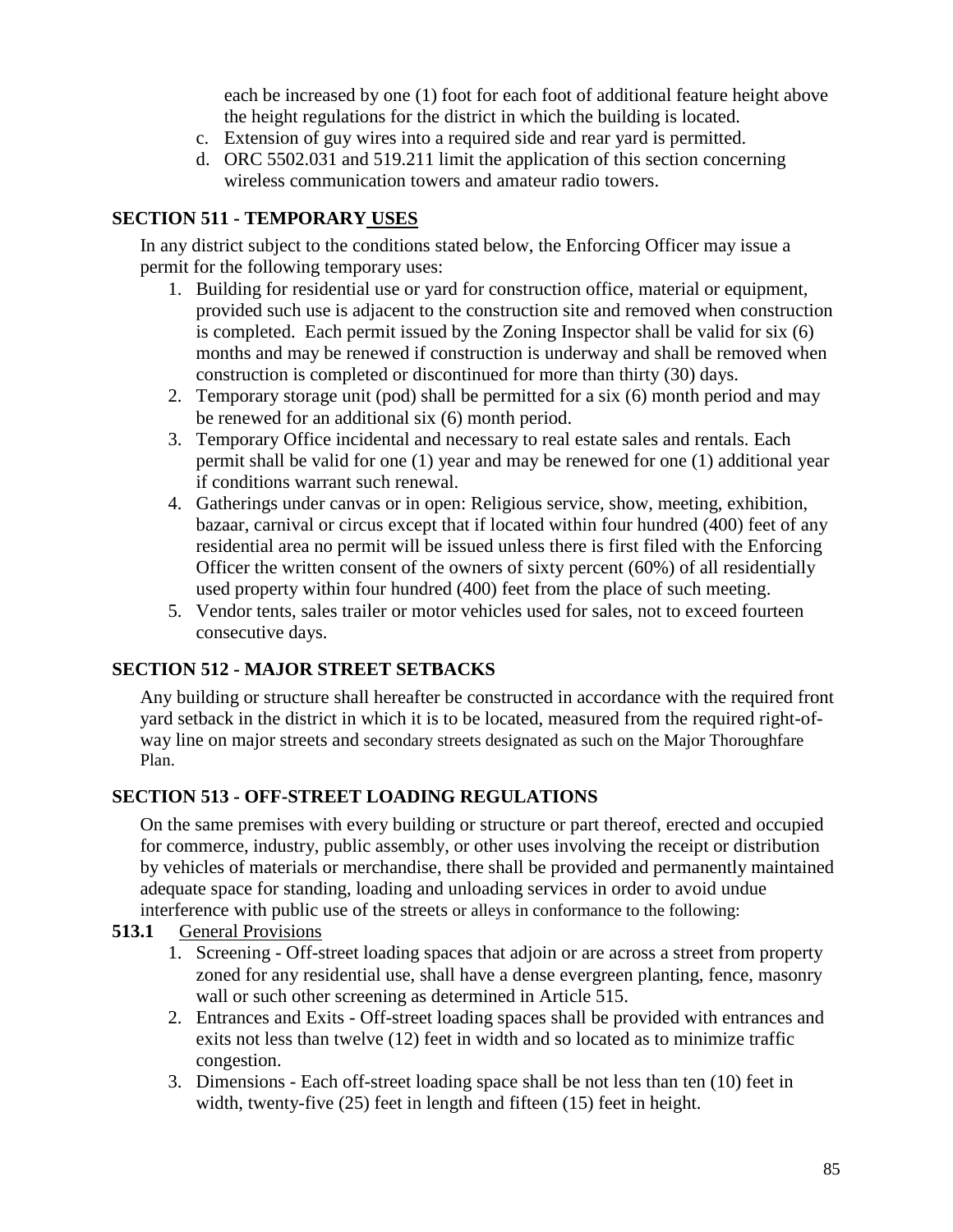4. Projections into Yards - Off-street loading space may occupy all or any part of any required rear yard space.

## **513.2** Amount of Loading Space Required

The minimum amounts of off-street loading space shall be provided according to the table below. An area adequate for maneuvering, ingress and egress shall be provided in addition to required loading space.

|                | Square Feet of                     | Required No. of             |
|----------------|------------------------------------|-----------------------------|
|                | <b>Gross Floor Area</b>            | <b>Spaces</b>               |
| a.             | Up to $10,000$ sq. ft.             |                             |
| b.             | 10,001 to 20,000 sq. ft.           | $\mathcal{D}_{\mathcal{L}}$ |
| $\mathbf{C}$ . | 20,001 to 40,000 sq. ft.           | 3                           |
| d.             | 40,001 to 75,000 sq. ft.           | 4                           |
| e.             | 75,001 to 125,000 sq. ft.          |                             |
| f.             | For each additional 50,000 sq. ft. | 1 additional loading        |
|                |                                    | space                       |

# **SECTION 514 - OFF-STREET PARKING REGULATIONS**

Hereafter, no building shall be erected or altered, and no land used unless there be provided adequate off-street parking space or spaces for the needs of tenants, personnel and patrons together with means of ingress or egress.

## **514.1** General Provisions

- 1. Residential off-street parking spaces shall consist of a parking strip, driveway, garage, or combination thereof and shall be located on the premises they are intended to serve.
- 2. Any area once designated as required off-street parking shall not be changed to any other use unless and until equal facilities are provided elsewhere.
- 3. Off-street parking existing at the effective date of this Resolution in connection with the operation of an existing building or use shall not be reduced to an amount less than hereinafter required for a similar new building or new use.
- 4. Two or more buildings or uses may collectively provide the required off-street parking in which case the required number of parking spaces shall not be less than the sum of the requirements for the several individual uses computed separately.
- 5. In the instance of dual function of off-street parking spaces where operating hours of buildings do not overlap, the Board of Appeals may grant a conditional use.
- 6. The storage or sale of merchandise or the repair of vehicles is prohibited.
- 7. For those uses not specifically mentioned, the requirements for off-street parking facilities shall be in accord with a use which the Board of Appeals considers as being similar in type.
- 8. Ingress and Egress: A suitable means of ingress or egress for vehicles to premises used for parking shall be provided and shall open directly from and to a public street or highway. The width of any exit, or entrance, adjoining property or opposite property zoned for residential uses shall be approved by the Township Zoning Inspector prior to obtaining any permit.
- 9. Fencing, wheel stops, or other physical barriers shall be provided for all boundaries of the parking area except at points of ingress and egress to prevent encroachment of vehicles.
- 10. Pavement: All parking lots shall be surface with a hard or semi-hard dust free surface.
- 11. Lighting: If the parking lot is to be open for use after dark, it shall be provided with not less than two (2) lumens of light per square foot of parking lot surface. Lights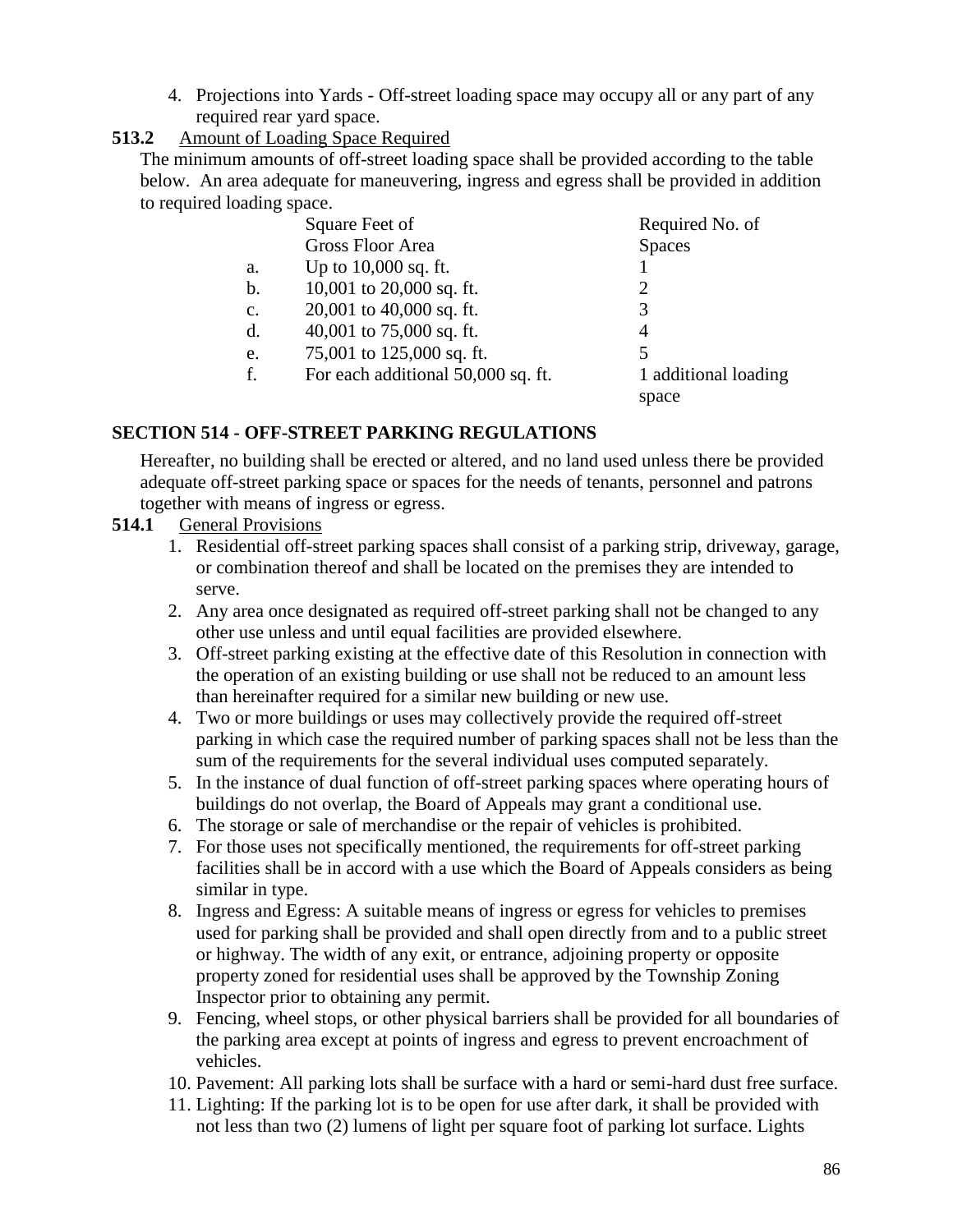shall be shielded so as not to shine directly or in any offensive manner on the adjoining residential property.

- 12. Screening: When a parking lot abuts a residential zone, there shall be permanently maintained along such boundary, screening as provided in Section 515.
- 13. Plot Plan to be Filed: Prior to constructing an accessory parking lot, the owner or person in charge of the land to be used for parking shall submit a plot plan to the Enforcing Officer or Clerk who will submit the same to the Township Zoning commission, and other agencies for their consideration and recommendations. Such plot plan shall show the boundaries of the property, location of adjacent houses, parking spaces, circulation patterns, drainage plan and construction plan for boundary walls and planting plan.
- 14. Restricted Accessory Parking Areas: The Board of Appeals may permit accessory parking within an adjacent lot zoned for residential use, providing:
	- a. Such lot is necessary for the public convenience and will not have an adverse effect on adjacent properties.
	- b. A public hearing is held in accordance with the procedure given in Section 600.8.
	- c. All provisions of Section 514 of this Resolution are complied with.
	- d. No parking shall be permitted between the street line and the building line prevailing in the zone in which the proposed parking area is to be located. The resulting open area shall be planted in grass, or otherwise landscaped to create a permanent green area.
	- e. A dense evergreen planting with a minimum height of four (4) feet and a mature height of at least five feet, six inches (5'6"), or solidly constructed decorative fence shall be permanently maintained along the mutual boundary of the restricted accessory parking area and adjacent land zoned for residential uses except for the portion of such boundary located within a required front yard.
	- f. Whenever a lot located in a residential zone is used for accessory parking purposes and is located across the street from land in a residential zone, that portion of the lot used for parking purposes shall be screened from the street as specified in paragraph 5 above except for access drive. Such screening to be placed along the setback line.
	- g. Ingress and egress for vehicles to premises used for parking under Conditional Use Permit by the Board of Appeals shall be by means of streets through business or industrial areas, not by means of streets through residential area.

# **514.2** Amount of Off-Street Parking Spaces Required

The amount of required off-street parking spaces for new uses or buildings, additions thereto, and additions to existing buildings, shall be determined in accordance with the following minimum parking provisions:

- 1. One-family Dwelling: Two spaces for each family unit.
- 2. Two-family Dwelling: Two parking spaces for each family.
- 3. Multiple Family: Two parking spaces per dwelling unit plus one space per each employee.
- 4. Apartment-Hotel: One space per apartment, plus one for each employee.
- 5. Housing for the elderly: One parking space for each two units, plus one space for each employee.
- 6. Boarding House: One parking space for each sleeping room.
- 7. Hotel or Motel: One space per unit, plus one for each employee.
- 8. Churches: One parking space for each three seats in the main auditorium.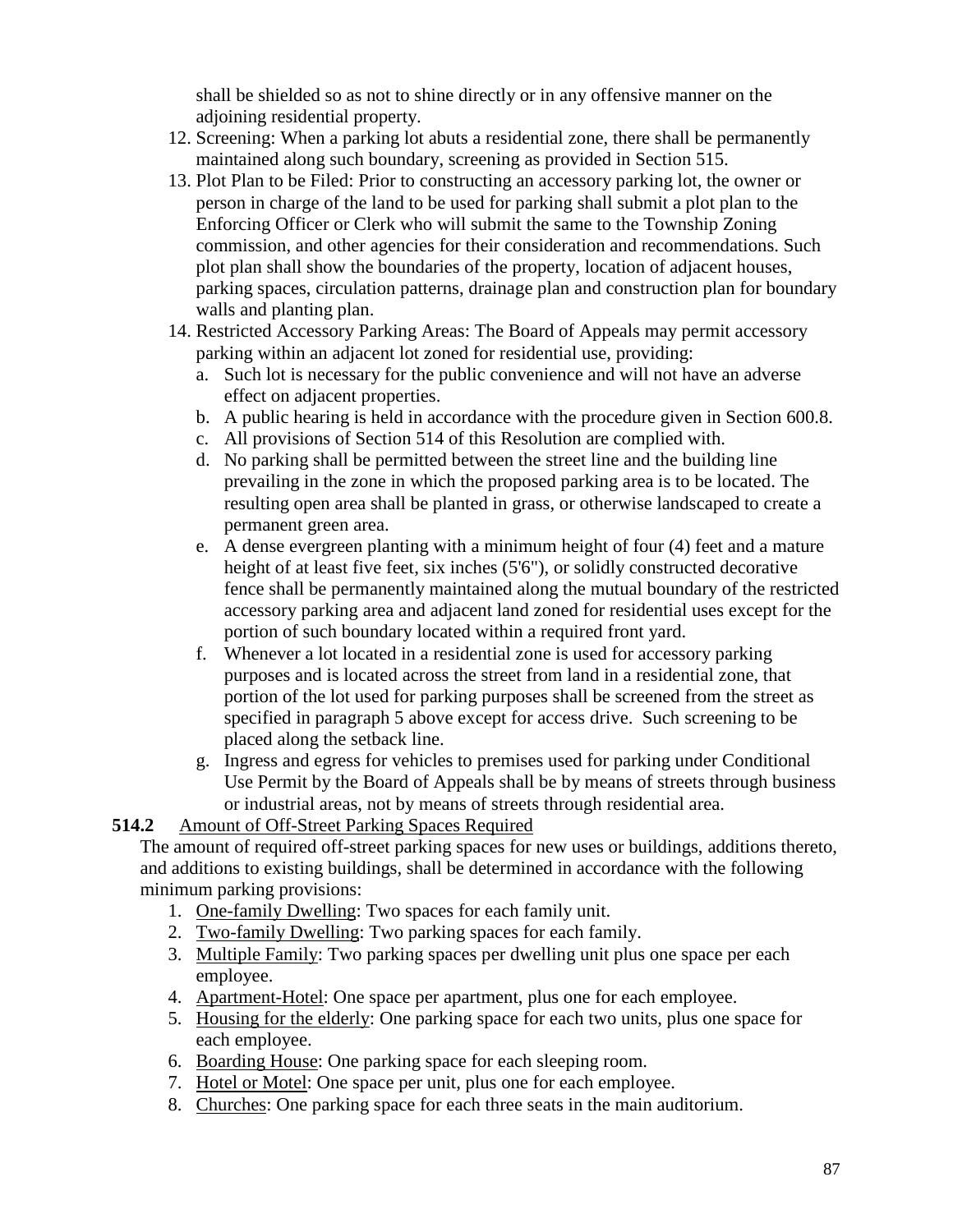- 9. Hospitals: One for each two beds, plus one for each staff doctor, plus one for each two full-time employees on shift, including nurses.
- 10. Convalescent Homes or Children's Homes: One for each two beds, plus one for each two employees.
- 11. Elementary and Junior High Schools: One parking space for each employee, plus one parking space for each eighty (80) square feet in the main auditorium, not containing fixed seats, or one space for six (6) fixed seats in the main auditorium whichever is greater.
- 12. Senior High Schools: One (1) parking space for each employee, plus one (1) parking space for each ten (10) students, or one (1) parking space for each eighty (80) square feet of floor area in the main auditorium not containing fixed seats, or one (1) parking space for each six (6) fixed seats in the main auditorium whichever is greater.
- 13. College and Business University: One (1) for each two (2) employees, plus one (1) for each three (3) students.
- 14. Libraries, Museums or Art Galleries: One (1) for each six hundred (600) square feet of floor area, plus one (1) for each four (4) employees.
- 15. Post Office: One (1) for each five hundred (500) square feet of floor area, plus one (1) for each three (3) employees.
- 16. Private Clubs, Lodges: One (1) parking space for each three (3) persons allowed by fire, health or building code.
- 17. Bowling Alleys: Five (5) parking spaces for each alley.
- 18. Public Golf Courses: Six (6) parking spaces for each golf hold, plus one (1) space for each employee.
- 19. Sports Arenas, Auditoriums, Theaters, Assembly Halls (other than in schools): One (1) parking space for each four (4) persons allowed by the fire code up to 1000 seats, plus one (1) parking space for each three (3) persons allowed by the fire code over 1000 seats, plus one (1) for each two (2) employees.
- 20. Stadium, Sports Arena or Similar Place of Outdoor: One (1) parking space for each three (3) seats.
- 21. Professional Offices, Medical Clinics: One (1) parking space for each one hundred and fifty (150) square feet of floor area. Provided that professional offices, when used as a home occupation, shall provide one (1) parking space for each one hundred (100) square feet, or major fraction thereof, of office area in addition to that required for the residing family or families.
- 22. Office Buildings: One (1) parking space for each two hundred (200) square feet of gross floor area excluding any floor space used for parking.
- 23. Banks, Dry Cleaners, Laundries, and Similar Service Business: One (1) parking space for each two hundred and fifty (250) square feet of floor area.
- 24. Drive-In Banks With Inside Customer Service: Five (5) for each teller window, plus one (1) for each employee; without inside customer service, one (1) space for each employee.
- 25. Auto Service Stations: Six (6) spaces.
- 26. Automobile Sales and Service Garage: One (1) parking space for each two hundred (200) square feet of floor area in the main display room plus one space for each employee.
- 27. Used Car Lot: One (1) space for each two thousand four hundred (2400) square feet of lot area.
- 28. Barber Shops and Beauty Parlors: One (1) for each chair, plus one (1) for each employee.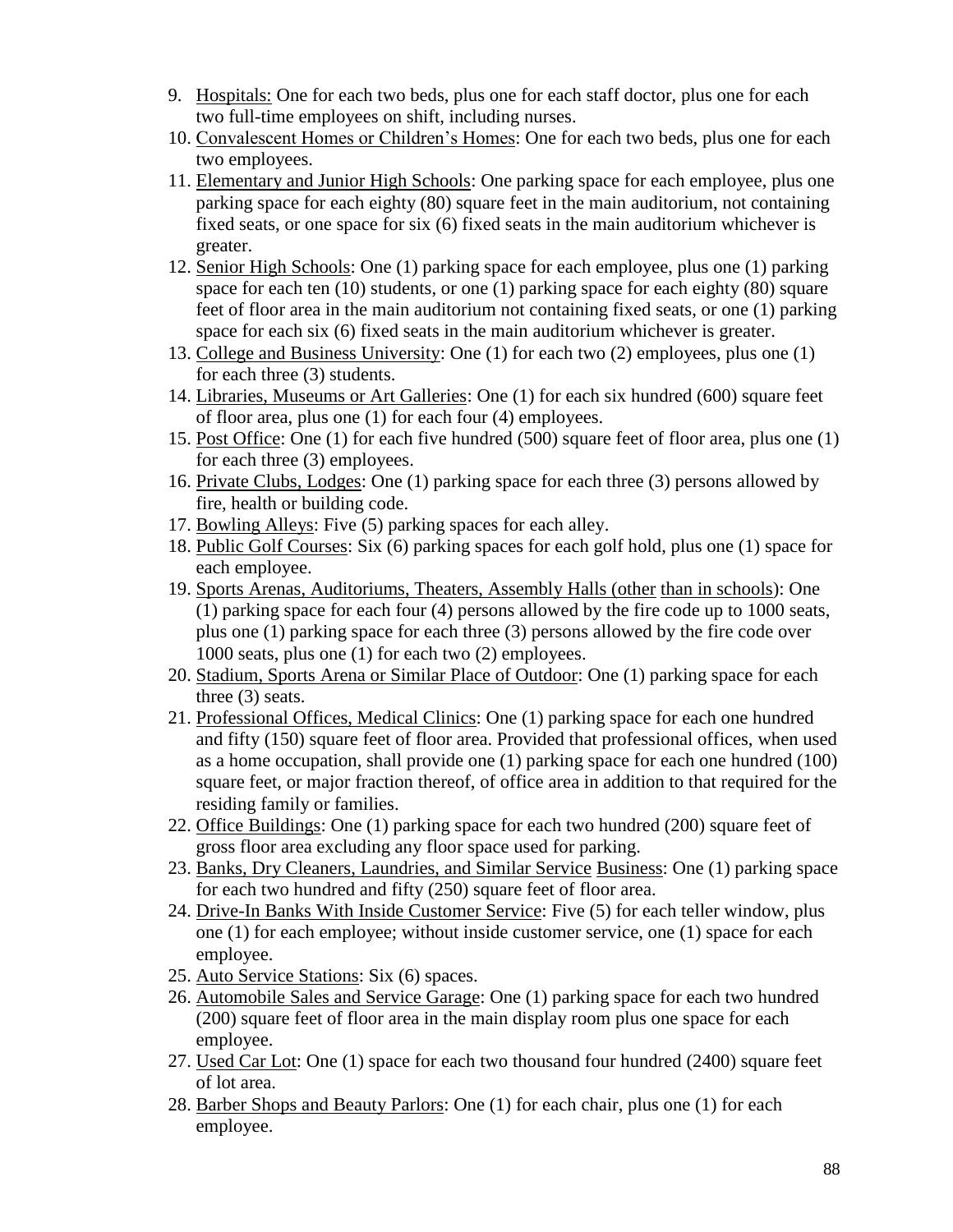- 29. Drive-In: One (1) parking space for each sixty (60) square feet of floor area, but not less than twenty (20) employees.
- 30. Furniture and Appliances, Household Equipment Decorator, Electrician, Shoe Repair: One (1) parking space for each eight hundred (800) square feet of floor area plus one (1) space for each two (2) employees.
- 31. Laundromats: One (1) space for each two washing machines.
- 32. Mortuaries or Funeral Homes: One parking space for each fifty (50) square feet of floor area in the slumber rooms, parlors, or individual funeral service rooms.
- 33. Restaurant, with only inside service, or Tavern: One (1) parking space for each four (4) seats, plus one (1) space for each two (2) employees.
- 34. Retail Stores: (including rental service stores): One (1) parking space for each two hundred (200) square feet of gross floor area; excepting self-service or supermarket which shall provide one (1) parking space for each one hundred (100) square feet of gross floor area.
- 35. Contractors Yard or Plant Storage Yard: One (1) space for each three employees.
- 36. Warehouses, Wholesale Stores: One (1) parking space for each eight hundred (800) square feet of floor area.
- 37. Manufacturing Plants or Research Laboratories: One (1) space for each one and onehalf (1 1/2) employees per largest work shift. In the case of a use not specifically mentioned, the requirements for off-street parking shall be the same as for a similar use specifically mentioned. Similarity to be determined by Enforcing Officer.

# **SECTION 515 - SCREENING**

Screening shall be required for non-residential buildings, structures or land uses on a lot that adjoin or face any residential district. The plan for screening shall be submitted to and approved by the Zoning Inspector. Screening shall comply with Section 505.

## **515.1** Purpose of Screening

Screening shall be provided for one or more of the following purposes:

- 1. A visual barrier to partially or completely obstruct the view of structures or activities not conducive to a residential area.
- 2. As an acoustic screen to aid in absorbing or deflecting noise.
- 3. For the containment of debris and litter.

# **515.2** Type of Screening

Screening may be one of the following or a combination of two or more:

- 1. Fence
- 2. Hedge (evergreen)
- 3. Earthen mound

# **SECTION 516 - DELETED**

# **SECTION 517 - PERMITTED SIGNS**

- **517.1** Scope of Regulations
	- 1. The regulations herein set forth shall apply and govern in all districts. No sign shall be erected or maintained unless it is in compliance with the regulations for the district in which it is located. No sign shall be erected or continued in operation in any manner constituting a nuisance because of glare, focus, animation or flashing.
	- 2. All signs hereafter erected, constructed or modified shall be exempt from yard and setback requirements of the districts in which they are located. All signs are prohibited in the right-of-way.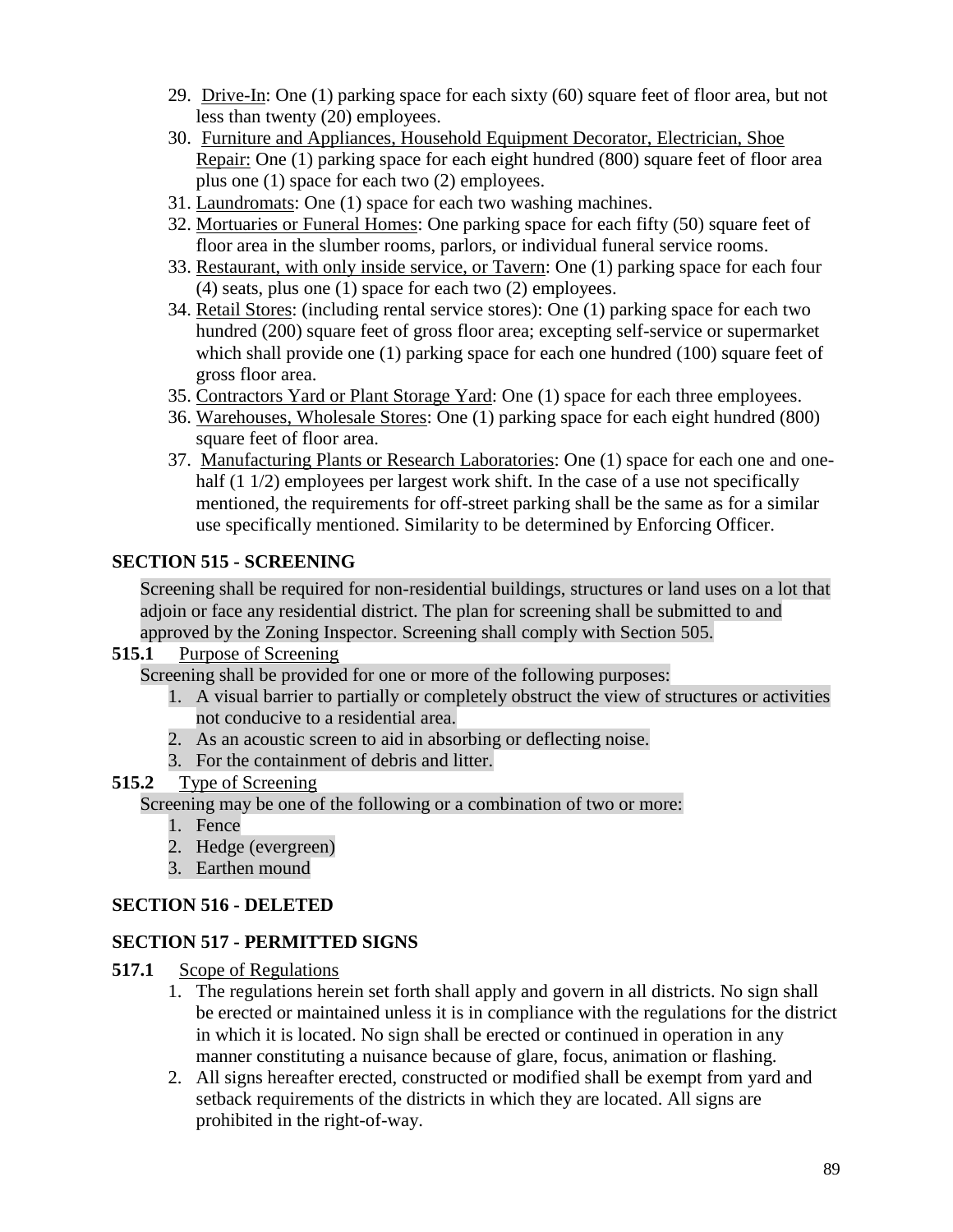- 3. Where permitted, all illuminated or electronic signs shall be designed, constructed, and operated so as to prevent glare upon the street or adjacent property. Both strobe and full motion video effects are prohibited. Such illuminated or electronic messages shall be turned off no later than 11:00 P.M. when such sign is within two hundred (200) feet of an R-1, RM, R-MH, or E District.
- 4. No sign shall be erected, relocated, or maintained so as to delay free ingress to or egress from any door, window or fire escape.
- 5. No sign shall be erected at the intersection of any street or driveway in such a manner as to obstruct free and clear vision of roadway traffic.
- 6. No sign shall be erected at any location where, by reason of the position, shape or color, it may interfere with, obstruct the view of, or be confused with any Uniform Traffic Control Devices; or which makes use of the words "STOP", "LOOK", "DANGER", or any other words, phrases, symbol or character in such manner as to interfere with, mislead or confuse the public.
- 7. It shall be unlawful for any person to display upon any sign or other advertising structure any obscene, indecent or immoral matter, including any message or image that identifies sexual activities or anatomical areas in a sexual manner.
- 8. Maximum height above grade at the top of the sign shall not exceed forty (40) feet.
- 9. No sign shall be placed nearer than ten (10) feet to an adjacent residential district lot line. Where an illuminated sign face exceeds fifty (50) square feet in area it shall not be placed nearer than fifty (50) feet to an adjacent residential lot line.

# **517.2** Exemptions

The provisions and regulations of this Resolution shall not apply to the following signs, provided that there is no more than one such sign per use per each street front of the lot on which the sign is located:

- 1. Memorial signs or tablets, names of building, and date of erection when cut into any masonry surface or when constructed of bronze or other incombustible materials.
- 2. Traffic or other municipal signs, legal notices, railroad crossing signs, and such temporary emergency, or non-advertising signs as may be authorized by a legislative body.
- 3. The flag, pennant or insignia of any nation, state, city or other political subdivision.
- 4. Parking or directional signs not over two (2) square feet in area provided the sign contains no advertising matter.

# **517.3** Subdivision Signs (Page 85)

Upon application to the Zoning Inspector, a permit may be issued as a special exception to the terms of this Resolution allowing a land-sale sign, provided that:

- 1. The sign shall advertise the sale or development of a lot subdivision or tract of land;
- 2. The sign shall be erected only upon the property for sale or being developed;
- 3. The sign shall not be in excess of forty (40) square feet, either single or double face;
- 4. Not more than one (1) such sign shall be placed along single road frontage of any property in single and separate ownership, provided that not more than two (2) such signs may be permitted in any single development;
- 5. A permit for the erection, construction, or maintenance of said sign shall expire within one  $(1)$  year.

# **517.4** Allowable Signage by District (Page 85)

For purposes of determining the allowable square footage of all signs on corner lots, the total lot frontage can be included.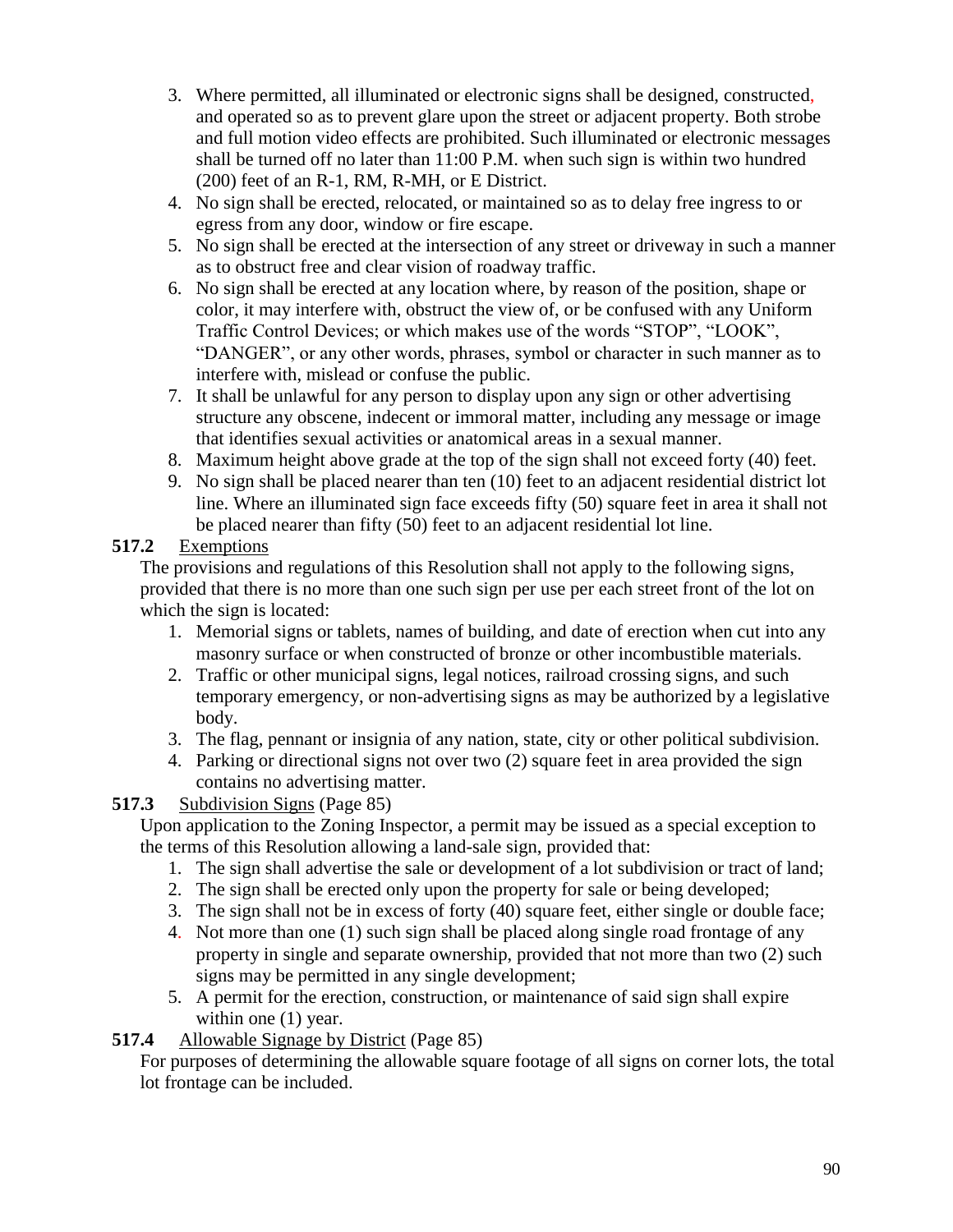For purposes of determining the distances between large signs, parcels adjacent to, contiguous with, or directly across the street from the parcel in question and owned by the same owner shall be treated as one parcel.

1. A, R-MH and RM Districts

Total square footage of all signs shall not exceed one (1) square foot per foot of road frontage. No individual sign face shall exceed sixty-four (64) square feet. No more than two (2) large sign faces shall be placed within 1,320 feet of each other on a single parcel. A large sign face is larger than thirty-two (32) square feet.

2. R-1 and E Districts

Total square footage of all signs shall not exceed one fourth (1/4) square foot per foot of road frontage. No individual sign face shall exceed eight (8) square feet. No more than two (2) large sign faces shall be placed within 1,320 feet of each other on a single parcel. A large sign face is larger than three (3) square feet. Illuminated or electronic signs are prohibited.

3. IG District

Total square footage of all signs shall not exceed two (2) square feet per foot of road frontage. No individual sign face shall exceed one hundred (100) square feet. No more than two (2) large sign faces shall be placed within 1,320 feet of each other on a single parcel. A large sign face is larger than thirty-two (32) square feet.

- 4. B-1, B-2 and B-3 Districts Total square footage of all signs shall not exceed two (2) square feet per foot of road frontage. No individual sign face shall exceed one hundred twenty (120) square feet.
- 5. M-1, M-2 and M-3 Districts Total square footage of all signs shall not exceed two (2) square feet per foot of road frontage. No individual sign face shall exceed one hundred twenty (120) square feet.

| District                             | <b>Total Signage</b><br>(per foot of road)<br>frontage) | Largest<br>Allowable Sign<br>Face* | "Large" Sign<br><b>Face Definition</b> | Spacing between<br>"Large" Sign<br>Faces*                   |
|--------------------------------------|---------------------------------------------------------|------------------------------------|----------------------------------------|-------------------------------------------------------------|
| A, R-MH, RM                          | One $(1)$ sq. ft.                                       | $64$ sq. ft.                       | Greater than 32 sq. ft.                | No more than two $(2)$<br>large faces within<br>1.320 ft.   |
| $R-1, E$                             | One-quarter $(1/4)$ sq.<br>ft.                          | $8$ sq. ft.                        | Greater than three (3)<br>sq. ft.      | No more than two $(2)$<br>large faces within<br>1,320 ft.   |
| IG                                   | Two $(2)$ sq. ft.                                       | $100$ sq. ft.                      | Greater than 32 sq. ft.                | No more than two $(2)$<br>large faces within<br>$1,320$ ft. |
| B-1, B-2, B-3, M-1,<br>$M-2$ , $M-3$ | Two $(2)$ sq. ft.                                       | $120$ sq. ft.                      | N/A                                    | No Limit                                                    |

|  | Allowable Signage by District |
|--|-------------------------------|
|  |                               |

\*From Section 201: Sign (Face): The area of a sign containing a single message. For signs with a supporting structure, the area shall be defined by a rectangular area outlining the text or image.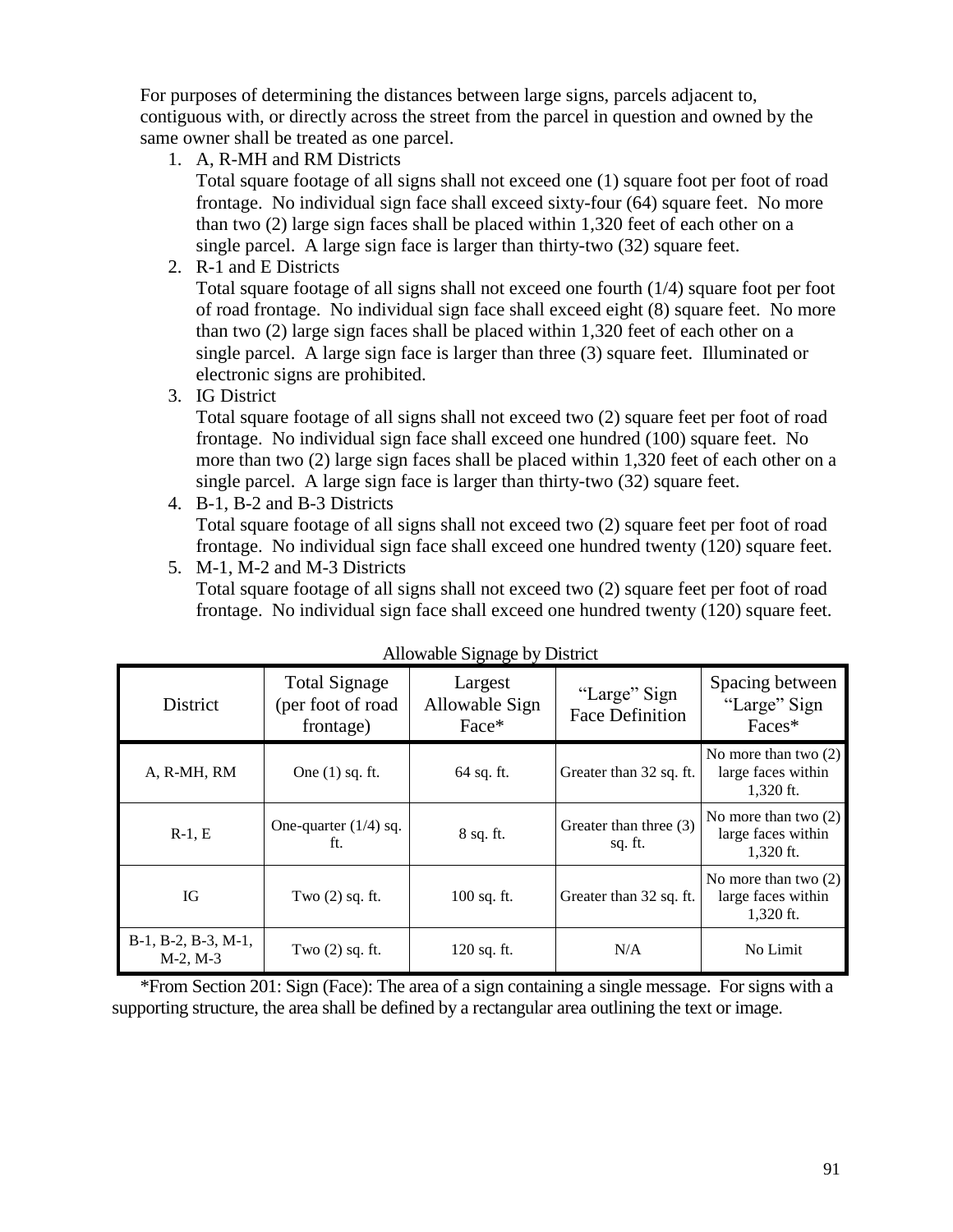| Standard R-1 or E District lot (150 ft of frontage, less than five (5) acre lot) |                                                                                                                                                                                                                                                |  |  |  |
|----------------------------------------------------------------------------------|------------------------------------------------------------------------------------------------------------------------------------------------------------------------------------------------------------------------------------------------|--|--|--|
|                                                                                  | $1 - 2$ ft x 4 ft double-sided* sign (2 faces at 8 sq. ft. per face),<br>plus $3 - 18$ in x 24 in double-sided* signs (6 faces total at 3 sq. ft. per face),<br>plus $1 - 12$ in x 21 in double-sided* sign (2 faces at 1.75 sq. ft. per face) |  |  |  |
| <b>OR</b>                                                                        | $12 - 18$ in x 24 in sign faces (3 sq. ft. per face), plus $1 - 12$ in x 18 in sign face (1.5 sq. ft.)                                                                                                                                         |  |  |  |
|                                                                                  | Small R-1 District lot (100 ft of frontage, like Amlin Heights)                                                                                                                                                                                |  |  |  |
|                                                                                  | $2-2$ ft x 4 ft sign faces (8 sq. ft. per face), plus $3-18$ in x 24 in sign faces (3 sq. ft. per face)                                                                                                                                        |  |  |  |
| <b>OR</b>                                                                        | $8-18$ in x 24 in sign faces (3 sq. ft. per face), plus $1-1$ ft x 1 ft sign face (1 sq. ft.)                                                                                                                                                  |  |  |  |
| Very Small R-1 District lot (64 ft of frontage, like Murray Hill)                |                                                                                                                                                                                                                                                |  |  |  |
|                                                                                  | $1 - 2$ ft x 4 ft double-sided* sign (2 faces at 8 sq. ft. per face)                                                                                                                                                                           |  |  |  |
| <b>OR</b>                                                                        | $2 - 18$ in x 24 in double-sided* signs (4 faces total at 3 sq. ft. per face),<br>plus $1 - 1$ ft x 2 ft double-sided* sign (2 faces at 2 sq. ft. per face)                                                                                    |  |  |  |
| Typical A District housing lot (300 ft of frontage, five (5) acre lot)           |                                                                                                                                                                                                                                                |  |  |  |
|                                                                                  | $2-8$ ft x 8 ft sign faces (64 sq. ft. per face), plus $4-4$ ft x 8 ft sign faces (32 sq. ft. per face),<br>plus $2 - 4$ ft x 5.5 ft sign faces (22 sq. ft. per face)                                                                          |  |  |  |
| <b>OR</b>                                                                        | 5 - 3 ft x 10 ft double-sided* signs (10 faces total at 30 sq. ft. per face)                                                                                                                                                                   |  |  |  |
|                                                                                  | IG District lot with 300 ft of frontage                                                                                                                                                                                                        |  |  |  |
|                                                                                  | $2-10$ ft x 10 ft sign faces (100 sq. ft. per face), plus $12-4$ ft x 8 ft sign faces (32 sq. ft. per face),<br>plus $1 - 4$ ft x 4 ft sign face (16 sq. ft.)                                                                                  |  |  |  |
| <b>OR</b>                                                                        | $20 - 3$ ft x 10 ft sign faces (30 sq. ft. per face)                                                                                                                                                                                           |  |  |  |
|                                                                                  | B or M District lot with 375 ft of frontage (like corner lot at Brush Row Rd and US 42)                                                                                                                                                        |  |  |  |
|                                                                                  | $4-10$ ft x 12 ft sign faces (120 sq. ft. per face), plus $4-6$ ft x 6 ft sign faces (36 sq. ft. per face),<br>plus $2-2$ ft x 15.5 ft sign faces (31 sq. ft. per face), plus $4-4$ ft x 4 ft sign face (16 sq. ft. per face)                  |  |  |  |
| <b>OR</b>                                                                        | $2-10$ ft x 12 ft sign faces (120 sq. ft. per face), plus $6-8$ ft x 8 ft sign faces (64 sq. ft. per face),<br>plus $6 - 4$ ft x 4 ft sign faces (16 sq. ft. per face), plus $1 - 5$ x 6 ft sign face (30 sq. ft.)                             |  |  |  |
| <b>OR</b>                                                                        | $6 - 10$ ft x 12 ft sign faces (120 sq. ft. per face), plus $1 - 5$ ft x 6 ft sign face (30 sq. ft.)                                                                                                                                           |  |  |  |

Allowable Signage Examples

\*In these examples, a double-sided sign is assumed to have a message on each side, therefore each side would count as a sign face.

# **SECTION 518 - TOWERS**

**518.1** Towers may exceed the allowable height of buildings in all districts provided:

- 1 In Residential Districts the maximum height of all architectural features above grade shall not exceed twice the maximum permitted building height in the district and the required front, side, and rear yards shall each be increased by one (1) foot for each foot of additional feature height above the height regulations for the district in which the building is located.
- 2. In non-residential Districts the maximum height of all architectural features above grade shall not exceed 90 feet and the required front, side, and rear yards shall each be increased by one (1) foot for each foot of additional feature height above the height regulations for the district in which the building is located.
- 3. ORC 5502.031 and 519.211 limit the application of this section concerning wireless communication towers and amateur radio towers.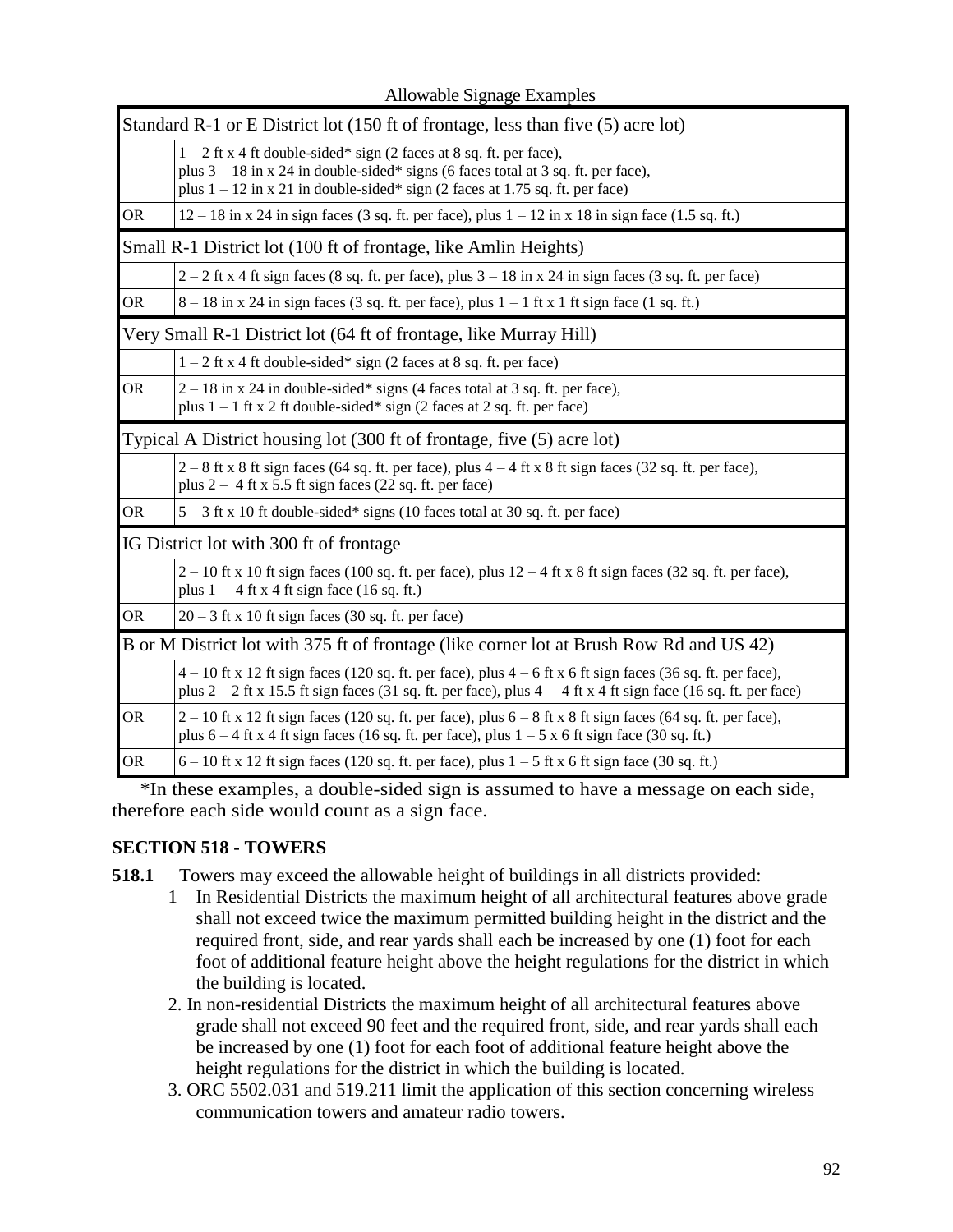## **518.2.** Fencing.

Towers must have a fence completely surrounding the tower not less than five feet (5') in height with a locking gate.

## **518.3** Yard Requirements

Towers shall meet the minimum yard requirements specified for the District, however, extension of guy wires into a required side and rear yard is permitted.

# **SECTION 519 NON-CONFORMITIES**

Within the districts established by the Resolution or amendments that may later be adopted there exist lots, structures, and uses of land structures which were lawful before this Resolution was passed or amended, but which would be prohibited, regulated, or restricted under the terms of this Resolution to permit these non-conformities to continue until they are removed, but not to encourage their continuance. Such uses are declared by this Resolution to be incompatible with permitted uses in the districts involved.

It is further the intent of this Resolution that non-conformities shall not be enlarged upon, expanded or extended, nor be used as grounds for adding other structures or uses prohibited elsewhere in the same district except by appeal to the Board of Zoning Appeals for approval of specific plans. Expansions of existing non-conforming uses, where allowed by the Board of Zoning Appeals, may be made only on property owned by the applicant as of the effective date of this Resolution.

A non-conforming use of a structure, a non-conforming use of land, or a non-conforming use of a structure and land shall not be extended or enlarged after passage of this Resolution by attachment on a building or premises of additional signs intended to be seen from off the premises, or by the addition of other uses of a nature which would be prohibited generally in the district involved.

To avoid undue hardship, nothing in this Resolution shall be deemed to require a change in the plans, construction or designated use of any building on which actual construction was lawfully begun prior to the effective date or adoption or amendment of this Resolution and upon which actual building construction has been diligently carried on. Actual construction is hereby defined to include the placing of construction materials in permanent manner; except that where demolition or removal of an existing building has been substantially begun preparatory to rebuilding, such demolition or removal shall be deemed to be actual construction, provided that work shall be diligently carried on until completion of the building involved.

# **519.1** Non-Conforming Lots of Record

In any district in which single-family dwellings are permitted, notwithstanding other limitations imposed by other provisions of this Resolution, a single-family dwelling and customary accessory building may be erected on any single lot of record at the effective date of adoption or amendment of this Resolution.

# **519. 2** Non-conforming Uses of Land

Where, at the effective date of adoption of amendment of this Resolution, lawful use of land exists that is made no longer permissible under the terms of this Resolution as enacted or amended, such use may be continued, so long as it remains otherwise lawful, subject to the following provisions:

1. No such non-conforming use shall be enlarged or increased, nor extended to occupy a greater area of land than was occupied at the effective date of adoption or amendment of this Resolution except as provided.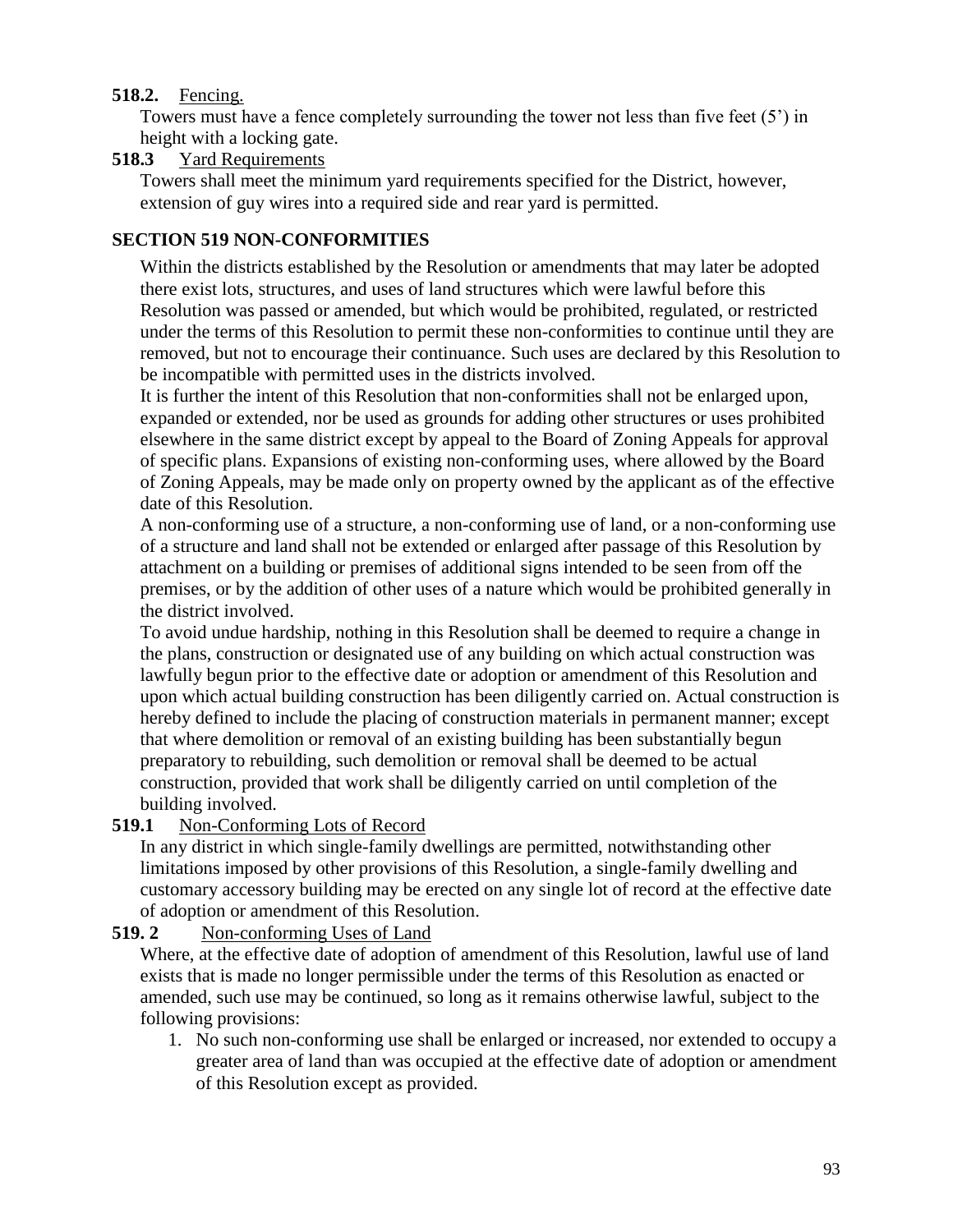- 2. No such non-conforming use shall be moved in whole or in part to any other portion of the lot or parcel occupied by such use at the effective date of adoption or amendment of this Resolution.
- 3. If any such non-conforming use of land ceases for any reason for a period of more than two years subsequent use of such land shall conform to the regulations specified by this Resolution for the district in which such land is located.
- 4. Where a non-conforming use of land by the nature of the use requires expansion or enlargement of the land area so used in order to continue in operation such as removal of sand, earth, stone, minerals, etc., continuance of such operations following the adoption or amendment of this Resolution shall be deemed a violation.

## **519.3** Non-Conforming Structures

Where a lawful structure exists at the effective date of adoption or amendment of this Resolution that could not be built under the terms of this Resolution by reasons of restrictions on area, lot coverage, height, yards, or other characteristics of the structure of its location on the lot, such structure may be continued so long as it remains otherwise lawful.

# **519.4** Non-Conforming Uses of Structures

If a lawful use of a structure or of structure and premises in combination exists at the effective date of adoption or amendment of this Resolution, the lawful use may be continued so long as it remains otherwise lawful, subject to the following provisions:

- 1. If no structural alterations are made, any non-conforming use of a structure, or structure and premises, may be changed to another non-conforming use provided that the Board of Appeals, either by general rule or by making findings in the specific case, shall find that the proposed use is equally appropriate or more appropriate to the district than the existing non-conforming use. In permitting such change, the Board of Appeals, in conjunction with the Zoning Commission may require appropriate conditions and safeguards in accord with the provisions of this Resolution.
- 2. Any structure, or structure and land in combination, in or on which a non-conforming use is superseded by a permitted use, shall thereafter conform to the regulations for the district in which such structure is located, and the non-conforming use may not thereafter be resumed.
- 3. When a non-conforming use of a structure, or structure and premises in combination, is discontinued or abandoned for twelve (12) consecutive months or for eighteen months during any two-year period, the structure, or structure and premises in combination shall not thereafter be used except in conformance with the regulations of the district in which it is located.

# **519.5** Repairs and Maintenance

On any building devoted in whole or in part to any non-conforming use, work may be done on ordinary repairs or replacement of non-bearing walls, fixtures, wiring or plumbing.

# **519.6** Restoring Buildings

When a building or structure, the use of which does not conform to the provisions of this Resolution, has been damaged by explosion, fire, act of God, or the public enemy, to the extent of twice its assessed value for tax purposes, it shall not be restored or reconstructed or in any way used except in conformity with the district regulations of the district in which the building is situated. When a non-conforming use qualifies for such reconstruction, a building permit shall be secured for that purpose within one (1) year from the date of occurrence of such damage and such reconstruction shall be diligently persecuted and completed without delay. Failure to comply as above set forth shall cause such non-conforming uses to lapse and the premises shall conform thereafter to the established district regulations therein.

**519.7** Violations not Rendered Non-Conforming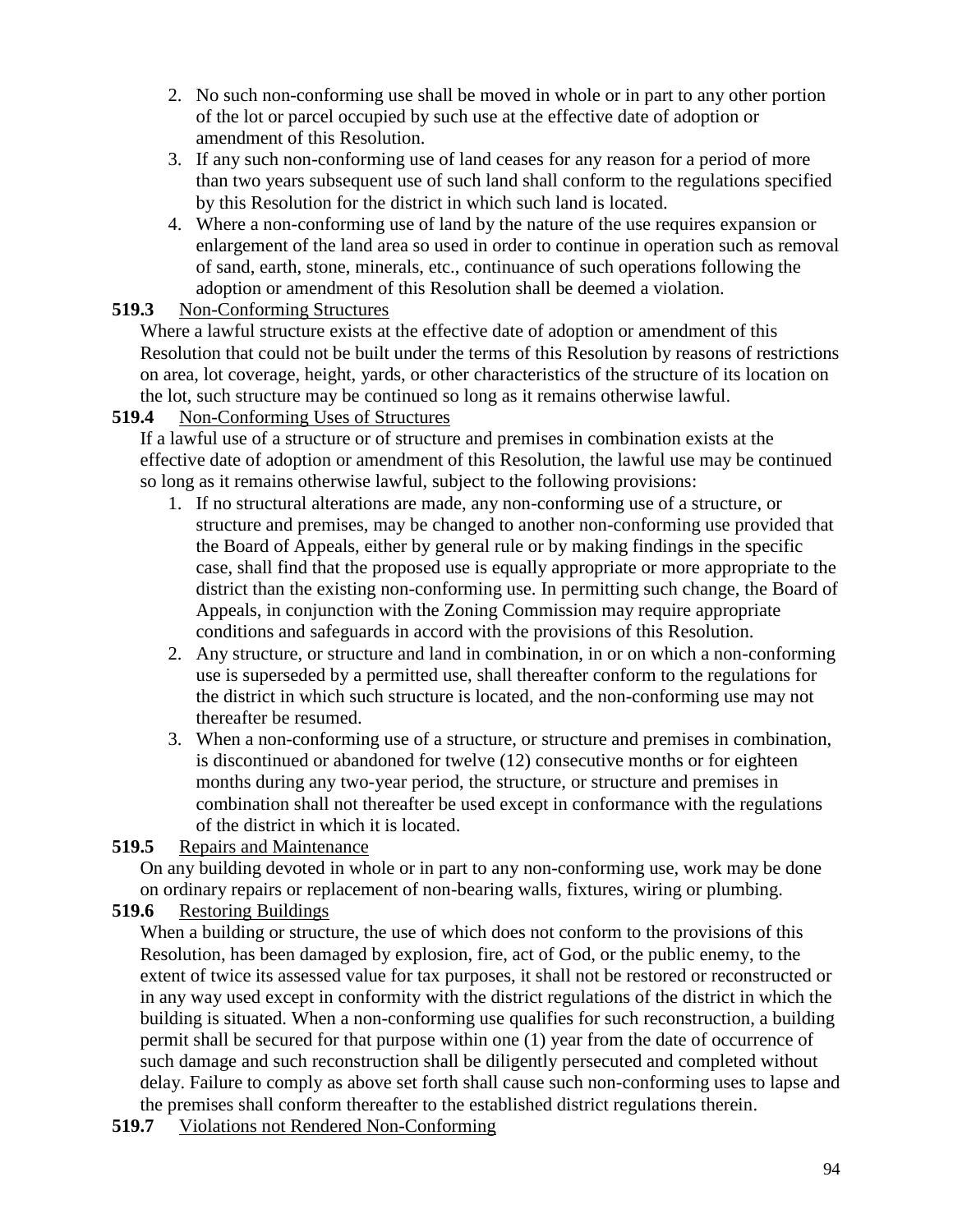A use, structure, or lot which was in violation of the provisions of the Resolution which this Resolution amends shall not be validated or become non-conforming upon the adoption of this Resolution.

## **SECTION 520 - TRAILERS**

#### **520.1** Temporary Residence

No person shall occupy any trailer as a permanent residence in any district. However, a temporary permit may be granted for up to one (1) year for use of a trailer or mobile home as long as it meets the County Health requirement while the owner is in the process of building a permanent residence on the same tract of ground or lot of record as long as it is not offensive to the surrounding area.

#### **520.2** Camping and Sport Vehicles

All camping and sporting vehicles, including boats, must be parked at the side or rear of one's home when put up for storage. Storage shall be construed to mean, any vehicle parked for a ten (10) day period or longer.

## **SECTION 521 DRIVE-IN SERVICE ESTABLISHMENT**

Establishments that by their nature create periodic lining up of customers in automobiles waiting to the serviced shall provide off-street waiting areas for these customers. This includes such activities as:

Drive-in banks;

Quick auto wash;

Drive-in retail stores;

Drive-in service and repair drop stations for such items as clothing, appliances, equipment, etc.

Those establishments that can normally serve their customers in three minutes or less shall provide at least five (5) off-street waiting spaces per window.

Quick auto washes shall provide at least ten (10) off-street waiting spaces.

# **SECTION - 522 BARRIERS TO ENCROACHMENT**

Hereafter any lot used for parking, storage, or display of vehicles for sale or rent including boats, trailers, and trucks where such use is permitted to come within three (3) feet of any property line separating said lot from any property held by any other ownership including public land, such property lines shall be protected from encroachment by the installation of wheel stops, bumper guards or fencing so placed and erected as to prevent vehicles from projecting over said lines except at approved points of ingress and egress.

# **SECTION 523 - ENFORCEMENT AND PENALTIES**

## **523.1** Enforcing Officer

The Township Zoning Inspector is hereby designated as the enforcing officer of this Resolution. The enforcing officer is hereby authorized to enforce, issue orders to prevent and stop violations and administer the provisions of this Resolution; he/she may be assisted by such personnel as the Township Trustees may authorize. In order to effectively enforce the provisions of this article, the Board of Trustees reserve the right to employ and/or consult with additional persons or agencies deemed necessary.

## **523.2** Zoning Permit

No building or other structure shall be erected, moved, added to, or structurally altered without a zoning permit issued by the enforcing officer. Buildings and structures incidental to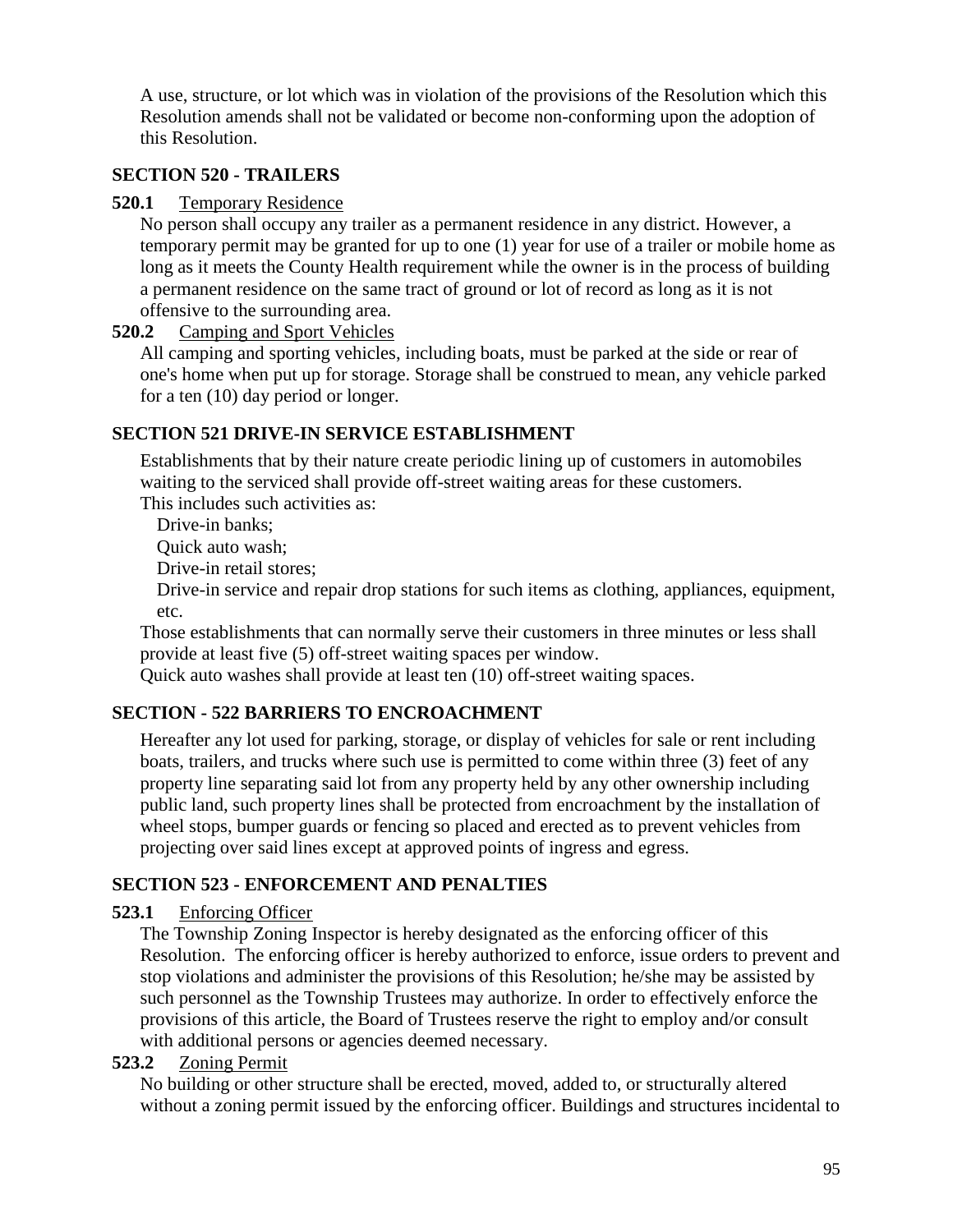agricultural purposes are excluded (ORC 519.21). No zoning permit shall be issued except in conformity with the provision of this Resolution.

## **523.3** Certificate of Health Officer

In every instance where a lot is not serviced with public water and/or the disposal of sanitary wastes by means of public sewers, the application for a permit shall be accompanied by a Certificate of Approval by the County Health Officer of the proposed method of water supply and/or disposal of sanitary wastes.

## **523.4** Certificate of Zoning Compliance

It shall be a violation of this Resolution to use or occupy or permit the use or occupancy of any building or premises, or both, or part thereof hereafter created, erected, changed, converted, or wholly or partly altered or enlarged in its use or structure until a certificate of zoning compliance shall have been issued by the enforcing officer stating that the proposed use of the building or land conforms to the requirements of this Resolution. This provision shall apply to all buildings and uses, except buildings and structures incidental to agricultural purposes (ORC 519.21).

## **523.5** Remedies

If any building or land is used, altered, constructed, enlarged or any such action proposed in violation of the provisions of this Resolution or any amendment or supplement thereto, the Township attorney, the enforcing officer, or any person or property owner damaged by or subject to damage by such violation in addition to remedies provided by law is hereby empowered or authorized to institute appropriate action or proceedings to prevent such unlawful location, erection, construction, reconstruction, alterations, enlargement, change maintenance, or use.

## **523.6** Other Action

Nothing herein contained shall prevent the Township from taking such other lawful action as is necessary to prevent or remedy any violation, including issuing a uniform Misdemeanor Citation, for a continuing zoning violation.

## **523.7** Penalties

Violation of any provision of this Resolution or any amendment or supplement thereto, or failure to comply with any of the requirements of this Resolution shall constitute a misdemeanor. Any person, firm, or corporation violating any of the provisions of this Resolution, or any amendment thereto, or failing to comply with any of the requirements of this Resolution, or any amendment or supplement thereto, shall upon conviction be fined as determined by the Court, pursuant to Ohio Revised Code §519.99. In addition, shall pay all costs and expenses involved in the case. Each day's continuation of a violation of this section may be deemed a separate offense.

# **523.8** Affected Parties

The owner or tenant of any building, structure, premises, or part thereof, and any architect, engineer, surveyor, building, contractor, agent, or other person who commits, participates in, assists in, or maintains a violation may be found guilty of a separate offense and suffer the penalties herein provided.

# **523.9** Driveways

Any and all access points on roads shall require a driveway permit and be constructed to the specifications listed on the permit.

## **523.10** Driveway Standard Regulations

The intent and purpose of driveway regulations are to provide a suitable means of ingress and egress between the road and the principal structures by the owners, occupants, delivery, and emergency vehicles. The improvements are to be installed and maintained by the owner. A driveway and culvert permit issued by the Xenia Township Road Department shall be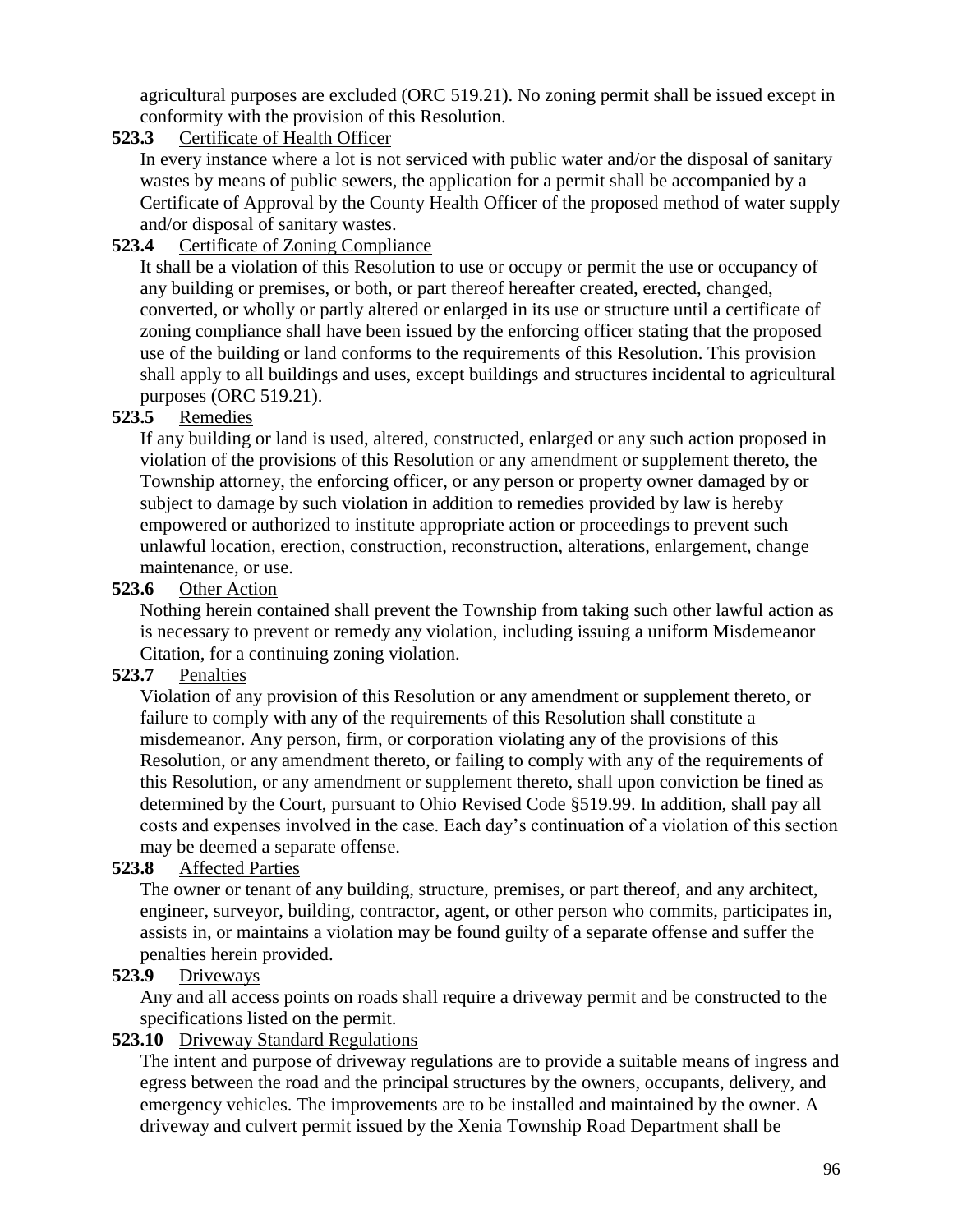required for any driveway cuts and before issuance of a zoning permit for any principal structure as defined in Section 201 of the Xenia Township Zoning Resolution. There shall be no more than one principal structure per driveway, unless approved by the Xenia Township Board of Zoning Appeals. If approved, the Board of Appeals shall require all deeds include covenants and agreements indicating that the said lane or drive is a private drive and that it shall be maintained and kept in a state of good repair by the private landowners to whom the lane provides ingress and egress. The covenants and agreements shall clearly indicate that said private drive and individual turn-around are not public roadway and that Xenia Township shall have no responsibility for maintenance of the private drive and/or turnaround.

- 1. All driveways shall be constructed and subsequently maintained to meet the following standards.
	- a. A driveway must commence at a dedicated road**.**
	- b. Shall be a minimum width of 12 feet constructed with a base substantial enough to support vehicles to 40,000 lbs. gross vehicle weight (GVW);
	- c. Free from overhead obstructions to a height of 13 feet 6 inches and side-to-side obstructions to a width of 7 feet from the center line of the driveway;
	- d. Any incline, decline, dip, hump and/or curve must take into consideration the turning radius, ground clearance, and traveling envelope of all vehicles to include emergency vehicles.
- 2. Any driveway in excess of 1000 feet in length shall, in addition to the conditions/standards outlined in Section A, be required to also meet the following conditions:
	- a. Have a vehicle pull-off near the mid-point, and additional pull-offs for every 500 feet thereafter;
	- b. Have a turnaround at the end suitable for use by emergency vehicles;
- 3. Should Greene County Soil & Water recommend a culvert, pipe or bridge; no zoning permit will be issued until recommendations are completed. It is recommended that a pre-manufactured culvert, pipe or bridge be used. If a custom design is used, then it must be designed by a professional engineer and approved by the Township before construction.

# **SECTION 524 - PRIVATE POOLS**

A private swimming pool in excess of twelve (12) feet in diameter or with an area of greater than one hundred (100) square feet, excluding portable pools, shall be allowed in any district as an accessory use and shall comply with the following conditions and requirements:

- 1. The pool is to be used solely for the enjoyment of the occupants of the property on which it is located.
- 2. The pool shall be located a minimum of twenty (20) feet from any property line of the property on which it is located and must be placed to the rear of the main dwelling.
- 3. Above ground pools must have:
	- a. a fence completely surrounding the pool and deck area not less than five feet in height with lock, or
	- b. a top rail of at least five (5) feet above ground with steps that are removable or have a locking mechanism to prevent access from the outside, or
	- c. an approved (ASTM F1346-91) pool safety cover.
- 4. In ground pools must have:
	- a. a fence not less than five feet in height with locking gate, or
	- b. an approved (ASTM F1346-91) pool safety cover.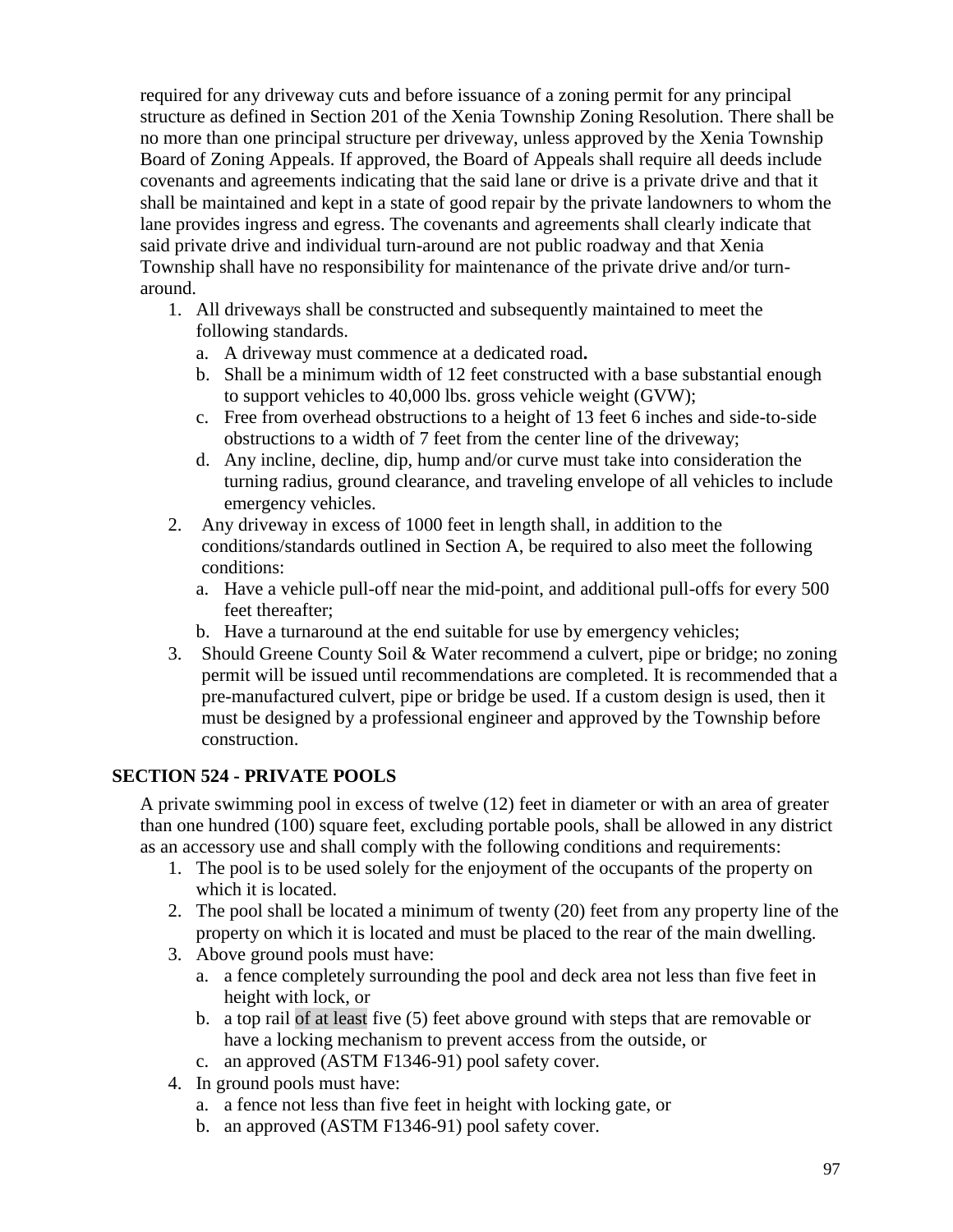## **SECTION 525 - VEGETATION CONTROL**

Vegetation on any parcel in all zoning districts, excluding Agriculture and heavily wooded sections on parcels, shall be maintained so that it does not exceed 12" in height, excluding trees, ornamental shrubs, garden plants, etc.

#### **SECTION 526 - HOME OCCUPATIONS**

Home occupations shall be permitted in the Agriculture District and Residential Districts (R-1 and E) in accordance with the following provisions:

No person or persons shall operate a home occupation or be employed thereunder other than a resident of the premises; except in the Agriculture District, there may be one employee other than a resident of the premises.

All home occupations shall be conducted entirely within the dwelling unit, and the use of the dwelling unit for the home occupation shall be clearly incidental and subordinate to its use as a residence. However, home occupations shall be permitted in any accessory building in the Agricultural District only.

Not more than twenty-five percent (25%) of the gross floor area of any dwelling unit shall be used for a home occupation.

There shall be no change in the outside appearance of the building or premises, or other visible evidence of the conduct of such home occupation other than allowable signage as defined in Section 517. There shall be no display of products visible from the street or surrounding properties.

Any need for parking generated by the conduct of such home occupation shall meet the offstreet parking requirements as specified in Section 514 of this Resolution. A maximum of three parking spaces shall be designated for business use. No parking shall be located in a required front yard.

No equipment or processes shall be used which creates noise, vibrations, glare, fumes, odors or electrical interferences detectable outside the dwelling unit.

## **SECTION 527 - ADULT BUSINESSES**

Any proposed adult oriented business or adult entertainment facility must conform to the following standards. No advertisements, displays or other promotional materials shall be shown or exhibited so as to be visible from the exterior. All building openings, entries, windows, movie or video screens, loudspeakers or sound equipment for adult uses shall be located, covered, serviced or screened in such a manner as to prevent being seen or heard from the exterior. Signs are permitted as outlined in Section 517. No sign may contain any message or image that identifies specified sexual activities or specified anatomical areas.

- 1. Measurement of Distance Between Uses:
	- a. The measure of distance for purposes of this subsection shall be from property line to property line along the shortest possible course, regardless of any customary or common route or path of travel. The Zoning Inspector shall consider only: (1) whether the adult-oriented business or adult entertainment facility is seeking to locate in a M-3 District; and (2) whether the proposed location of the adult-oriented business or adult entertainment facility meets the minimum distance (in feet) from the uses listed in this Section. This determination shall be made without a public hearing being held and must be made within 10 business days of the receipt of a completed application for a zoning permit.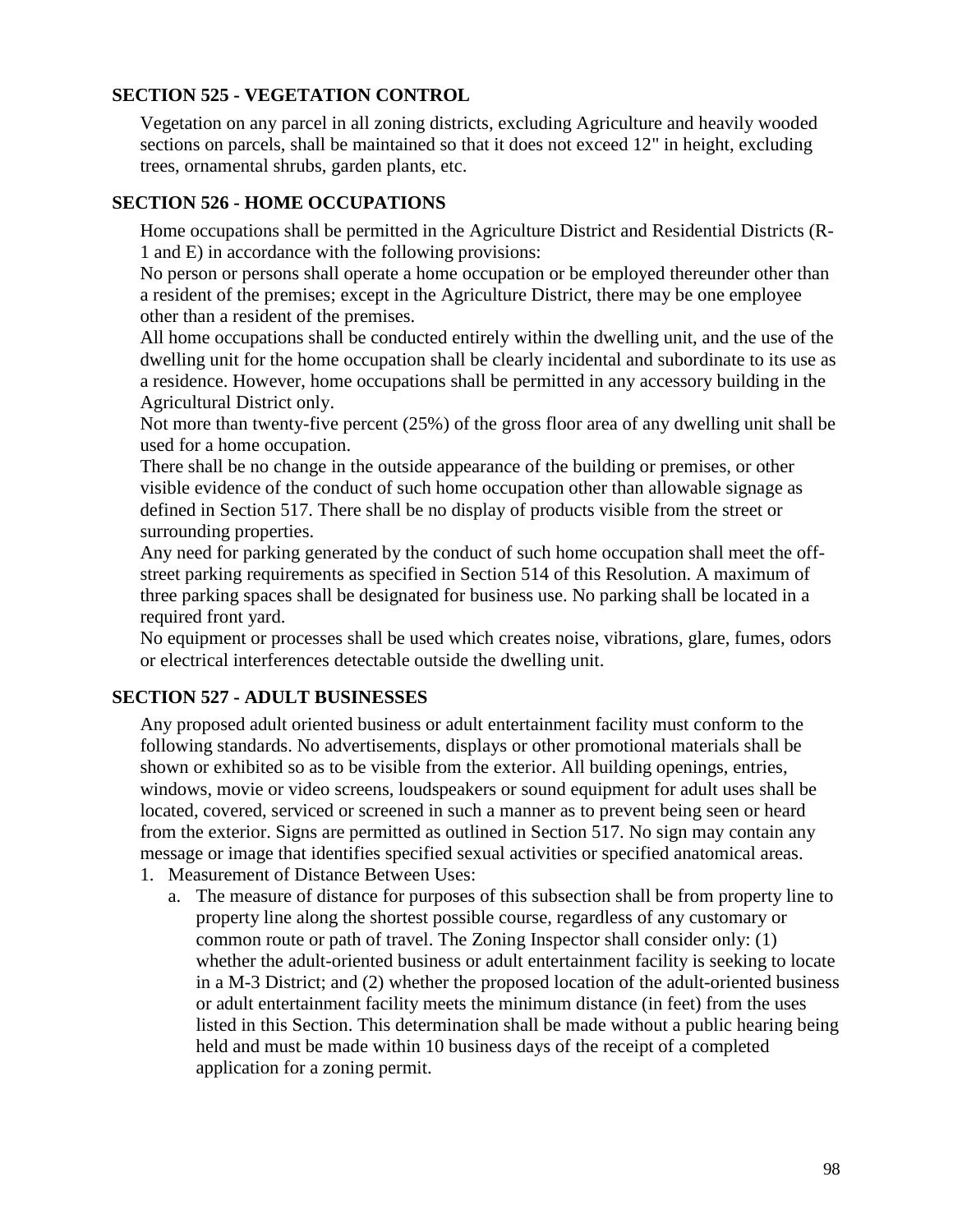- b. An applicant or an aggrieved party may appeal a decision of the Zoning Inspector to the Board of Appeals pursuant to Article VI of this Resolution. Such appeal must be made within 20 days of the claimed adverse decision.
	- i. ADULT-ORIENTED BUSINESS includes an adult arcade, adult bookstore, adult novelty store, adult video store or similar business. Adult Oriented Businesses are subject to licensing approval by the Xenia Township Board of Trustees.
	- ii. Minimum Setback shall be 500 feet from:
		- a. residential district or dwelling
		- b. any school, library or teaching facility, whether public or private, governmental or commercial, which is attended by persons under eighteen (18) years of age.
		- c. any park or recreational facility attended by persons under eighteen (18) years of age.
		- d. any church, synagogue or permanently established place of religious services which is attended by persons under eighteen  $(18)$  years of age.
		- e. any other adult oriented business or any adult entertainment facility.
		- f. ADULT ENTERTAINMENT FACILITY includes a business or commercial establishment that, as one of its principal business purposes, offers for any form of consideration, a place where two or more persons may congregate, associate or consort for the purpose of specified sexual activities or when one or more of the persons is semi-nude. Adult Entertainment Facility shall not include an establishment where a medical practitioner, psychologist, psychiatrist or similar professional person licensed by the State engages in medically approved or recognized sexual therapy. Adult Entertainment Facility includes an adult cabaret, adult motel, adult theater or adult entertainment in the form of semi-nude dancing or exhibition, semi-nude model studio, or sexual encounter establishment. Adult Entertainment Facilities are subject to licensing approval by the Xenia Township Board of Trustees.
- iii. Minimum Setback shall be 1000 feet from:
	- a. residential district or dwelling
	- b. any school, library or teaching facility, whether public or private, governmental or commercial, which is attended by persons under eighteen (18) years of age.
	- c. any park or recreational facility attended by persons under eighteen (18) years of age.
	- d. any church, synagogue or permanently established place of religious services which is attended by persons under eighteen  $(18)$  years of age.
	- e. any other adult oriented business or any adult entertainment facility, or other establishment licensed by the State of Ohio for sale of beer or intoxicating liquor for consumption on the premises.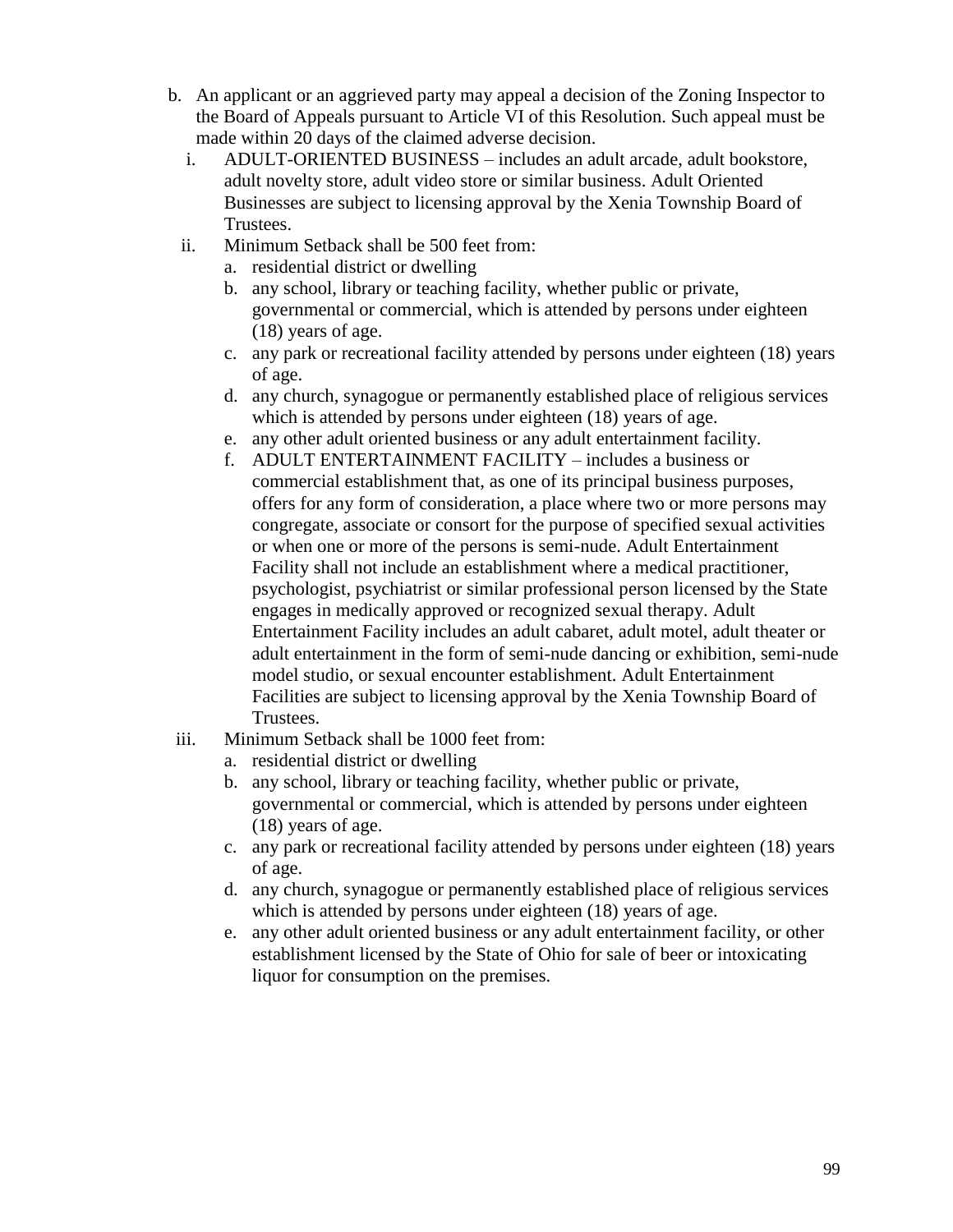#### **ARTICLE VI – BOARD OF APPEALS**

#### **SECTION 600 - BOARD OF APPEALS**

#### **600.1** Creation

A Board of Appeals is created in accordance with Section 519.13 of the Ohio Revised Code. Pursuant to O.R.C. Sections 519.04 and 519.13, the trustees may appoint two alternate members to the Board of Zoning Appeals and Zoning Commission for terms to be determined by the Trustees. An alternate member shall take the place of an absent regular member at any meeting. An alternate member shall meet the same appointment criteria as a regular member when attending a meeting on behalf of an absent member, that alternate member may vote on any matter on which the absent member is authorized to vote.

#### **600.2** Membership and Appointment

The Board shall consist of five (5) members, appointed by the Township Trustees who may remove any member of the Board for cause upon written charges and after public hearing. Vacancies shall be filled by the appointing authority for the un-expired term of the member affected. Board members shall serve a five (5) year term and shall be eligible for reappointment. Members of the Board of Appeals existing at the time of adoption of this Resolution shall complete their appointed terms of office (ORC 3.07 and 102.01B).

#### **600.3** Organization

The Board of Appeals shall elect its own officers annually and shall adopt the rules necessary to the conduct of its affairs. Meetings shall be held at the call of the chairman and at such other times as the Board may determine. Three (3) members of the Board of Appeals shall constitute a quorum for the conducting of business. The chairman, or in his absence, the acting chairman, may administer oaths and compel the attendance of witnesses. All meetings and records shall be open to the public.

#### **600.4** Official Action

The Board of Appeals shall act by resolution or motion and shall keep minutes of its proceedings, showing the vote of each member upon each question, or of absence, or failing to vote. Any member who has a conflict of interest may abstain from voting but must state his desire to do so prior to commencement of the hearing and must also abstain from participation in the hearing. If a member participates in deliberations and then does not vote, the abstention will be counted as a vote to the majority. The Board must set forth facts upon which a decision is made, whether granting or denying a request, in compliance with requirements outlined in Section 600.8.4 for conditional uses and 600.8.5 for variances.

#### **600.5** Right of Petition or Appeal

Any person, property owner, tenant, or any governmental officer, department, board of bureau may apply for a conditional use permit, or a variance from the strict applications of the terms of this Resolution or appeal a decision of the enforcing officer to the Board of Appeals.

An appeal of a ruling of the enforcing officer shall stay all proceedings unless the enforcing officer certifies that, by reason of facts pertaining to the matter in question, a stay in his opinion would cause imminent peril to life and property. When such certification is made, proceedings shall not be stayed except by a restraining order granted by the Board of Appeals or by the Court of Common Pleas.

#### **600.6** Fee

When an application is filed, as provided in this section, and before any action shall be taken, any person desiring such action shall be required to pay a fee and under no condition shall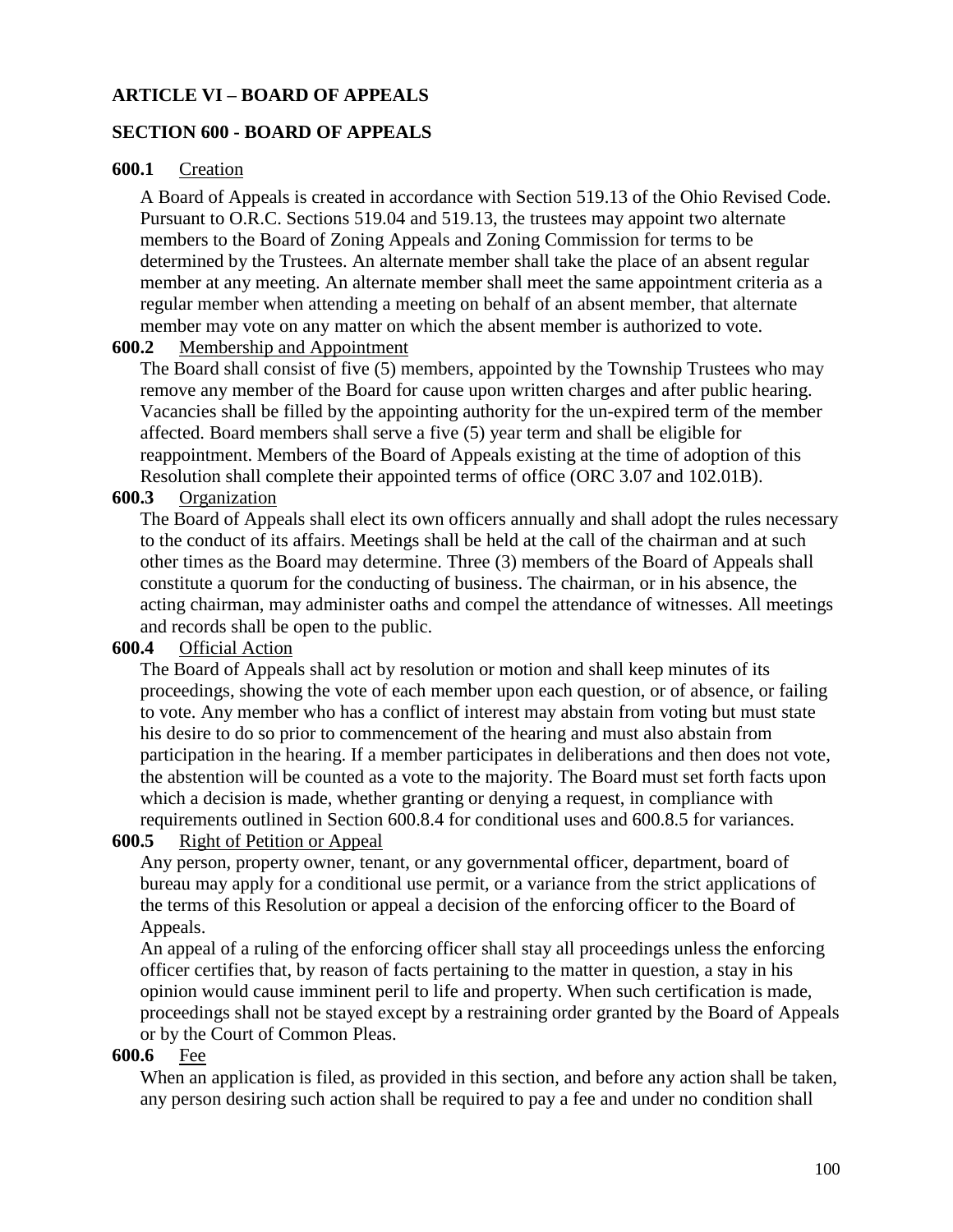such sum or part thereof be refunded. Such fee schedule is determined by Xenia Township Trustee Resolution.

## **600.7** Hearing

The Board of Appeals shall fix a reasonable time for the hearing of any application, petition, or appeal. It shall give at least ten (10) days' notice of the time and place of such hearing to the enforcing officer and to the owners of record of property within five hundred (500) feet of the parcel in question. Such notice will be delivered personally or by mail or email addressed to the respective owners at the address given on the last assessment roll and by one (1) publication in one (1) or more newspapers of general circulation in the Township. For purposes of notification, parcels adjacent to, contiguous with, or directly across the street from the parcel in question and owned by the same owner shall be treated as one parcel. A sign no less than 9 sq. ft. per side and no greater than 32 sq. ft., provided by the Township, shall be set on the property no further than 10' from the right-of-way, clearly visible, near the access/driveway to the property. Any party may appear at such hearing in person, by agent or by attorney. The Board shall decide the application or appeal within a reasonable time.

## **600.8** Powers and Duties

The Board of Appeals shall have all the appropriate power and duties prescribed by law, and by this resolution. The Board shall have the following duties and powers:

1. Administrative Review:

To hear and decide appeals only in such cases where it is alleged there is error in any order, requirements, decision, or determination made by the enforcing officer in the enforcement of this Resolution. The concurring vote of three (3) members of the Board shall be necessary to reverse any order, requirement, decision, or determination of the enforcing officer, or to decide in favor of the applicant on any matter upon which they are required to pass under the terms of this Resolution. A public hearing shall be held as specified in Section 600.7of this Resolution.

2. Determination of Similar Uses:

To determine if uses not specifically mentioned in this Resolution are similar to uses permitted within a district. A public hearing is not required for a Similar Use determination.

3. Determination of District Boundary Location:

To determine the exact location of any district boundary if there is uncertainty as to exact location thereof. In making such determination the Board shall be guided by the provisions of Section 302. A public hearing is not required for a District Boundary determination.

4. Conditional Use Permits:

To hear and decide only such conditional uses as the Board of Appeals is specifically authorized to pass under the terms of this Resolution, or to deny conditional use permits when not in harmony with the intent and purpose of this Resolution or the Comprehensive Master Plan. The following requirements shall be complied with prior to any approval or denial of a conditional use permit by the Board of Appeals:

- a. A written application for a conditional use is submitted as indicated in the section of this Resolution under which the conditional use is sought and stating the grounds on which it is required.
- b. A public hearing shall be held as specified in Section 600.7 of this Resolution.
- c. The Board of Appeals shall determine:
	- i. Authority: It has the authority to grant the request.
	- ii. Adverse Effect: That the granting of the conditional use will not adversely affect the neighborhood in which the conditional use is to be located.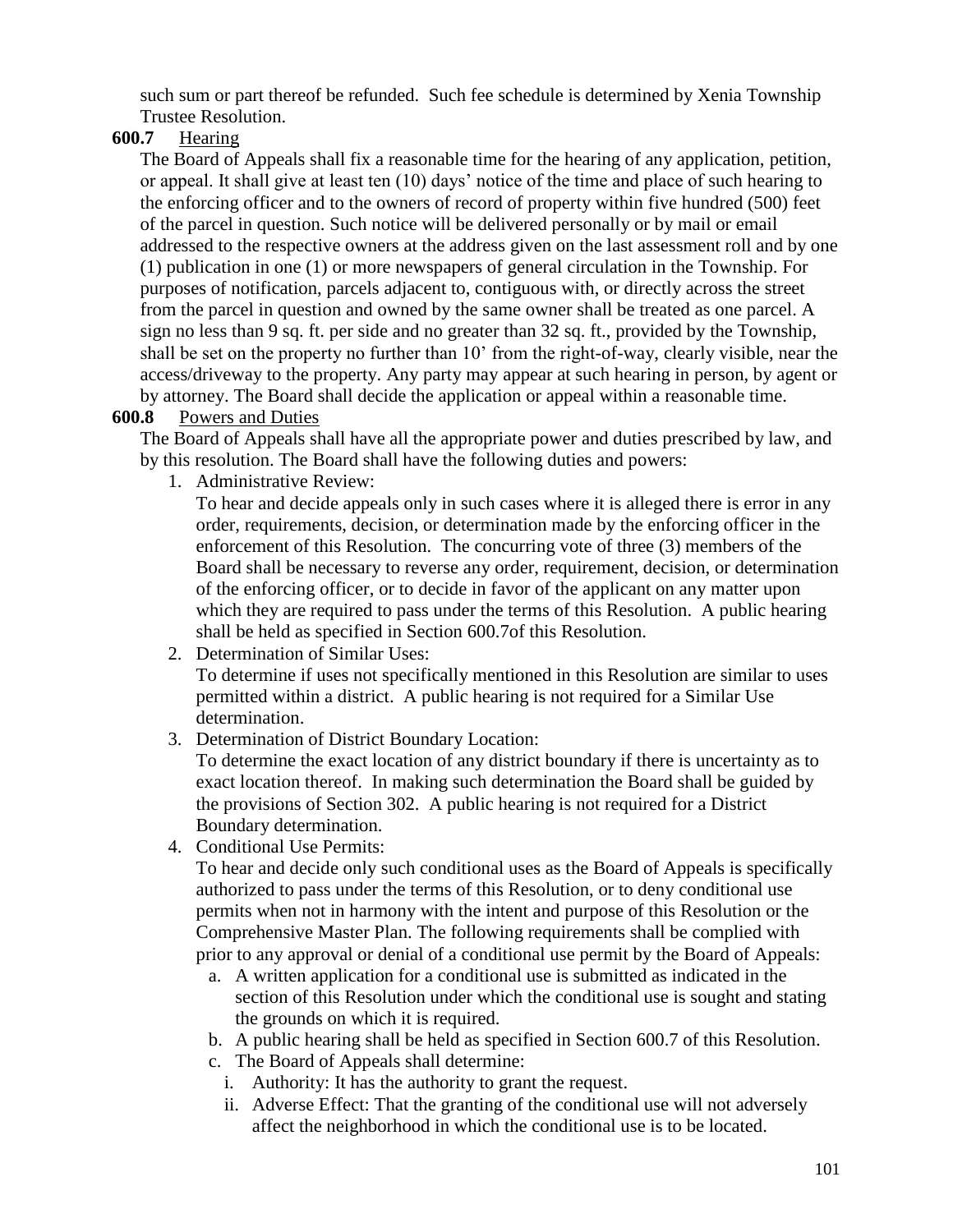- iii. Master Plan: That the conditional use is not one which is contrary to the Comprehensive Master Plan of Xenia Township, providing this Plan has been updated within five (5) years prior to the Boards determination of the conditional use in question. In making this determination, the Board may be advised by the recommendation of the Township Zoning Commission.
- iv. Conditions: In granting any conditional use permit, the Board of Appeals may prescribe appropriate conditions and safeguards in conformity to the provisions of this Resolution and the recommendation of the Township Zoning Commission. A conditional use permit shall expire in one (1) year after it is issued unless actual construction has taken place or is underway except as provided elsewhere in this Resolution.
	- a. A Conditional Use does not require undue hardship to be allowable.
	- b. A Conditional Use shall be granted to the applicant/owner and such use shall not pass along to the succeeding property owner or occupant.
- 5. Variances: To vary the strict application of any of the requirements of this Resolution only in the case of exceptionally irregular, narrow, shallow or deep lots, or other exceptional conditions, whereby such strict application would result in practical difficulty or unnecessary hardship - not economic in nature - that would deprive the owner of the reasonable use of the land or building involved. The fact that another use would be more profitable is not a valid basis for legally granting a variance. No nonconforming use of neighboring land, structures, or buildings in the same district, and no permitted use of lands, structures, or buildings in other districts shall be considered grounds for the issuance of a variance. No variance in the strict application of this Resolution shall be granted by the Board of Appeals unless and until the applicant submits, and the Board concurs, with the following:
	- a. Conditions and Circumstances: That special conditions and circumstances exist which are peculiar to the land, structure or building involved and which are not applicable to other lands, structures, or buildings in the same district.
	- b. Property Rights: That literal interpretation of the provisions of this Resolution would deprive the applicant of property rights commonly enjoyed by other properties in the same district under the terms of this Resolution.
	- c. No Special Privilege: That granting the variance requested will not confer on the applicant any special use privilege that is denied by this Resolution to other lands, structures, or building in the same district.
	- d. Harmony with Locality: That the variance requested shall not alter the essential character of the locality, nor be in conflict with the Comprehensive Master Plan. In making this determination, the Board of Appeals shall be advised by the recommendation of the Township Zoning Commission.
- 6. Procedure for Consideration of Petition for Variance:
	- a. The Board of Appeals shall make a finding that the reasons set forth in the application are valid and justify the granting of the variance. The Board shall also determine if the variance is the minimum variance that will make possible the reasonable use of land, building or structure.
	- b. Under no circumstances shall the Board of Appeals grant a variance which will contradict zoning.
	- c. Public Hearing: Prior to taking action on a request for a variance the Board of Appeals shall hold a public hearing and give notice to property owners as in Section 600.07 of this Resolution.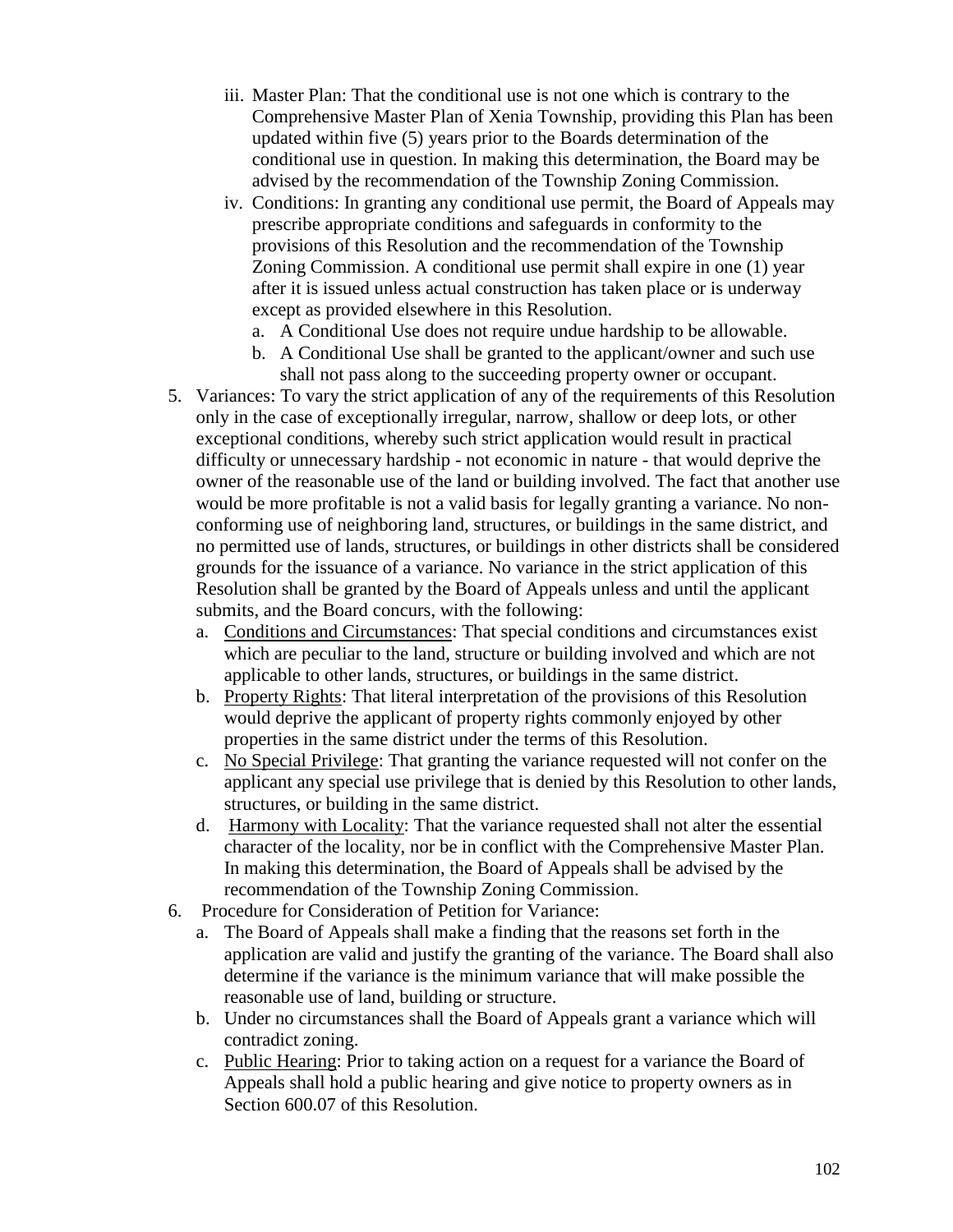## 7. Effective Date:

The decision of the Board of Appeals shall not become final until the expiration of five (5) days from the date of entry of such order unless the Board shall find the immediate effect of such order is necessary for the preservation of property or personal rights and shall so certify on the record.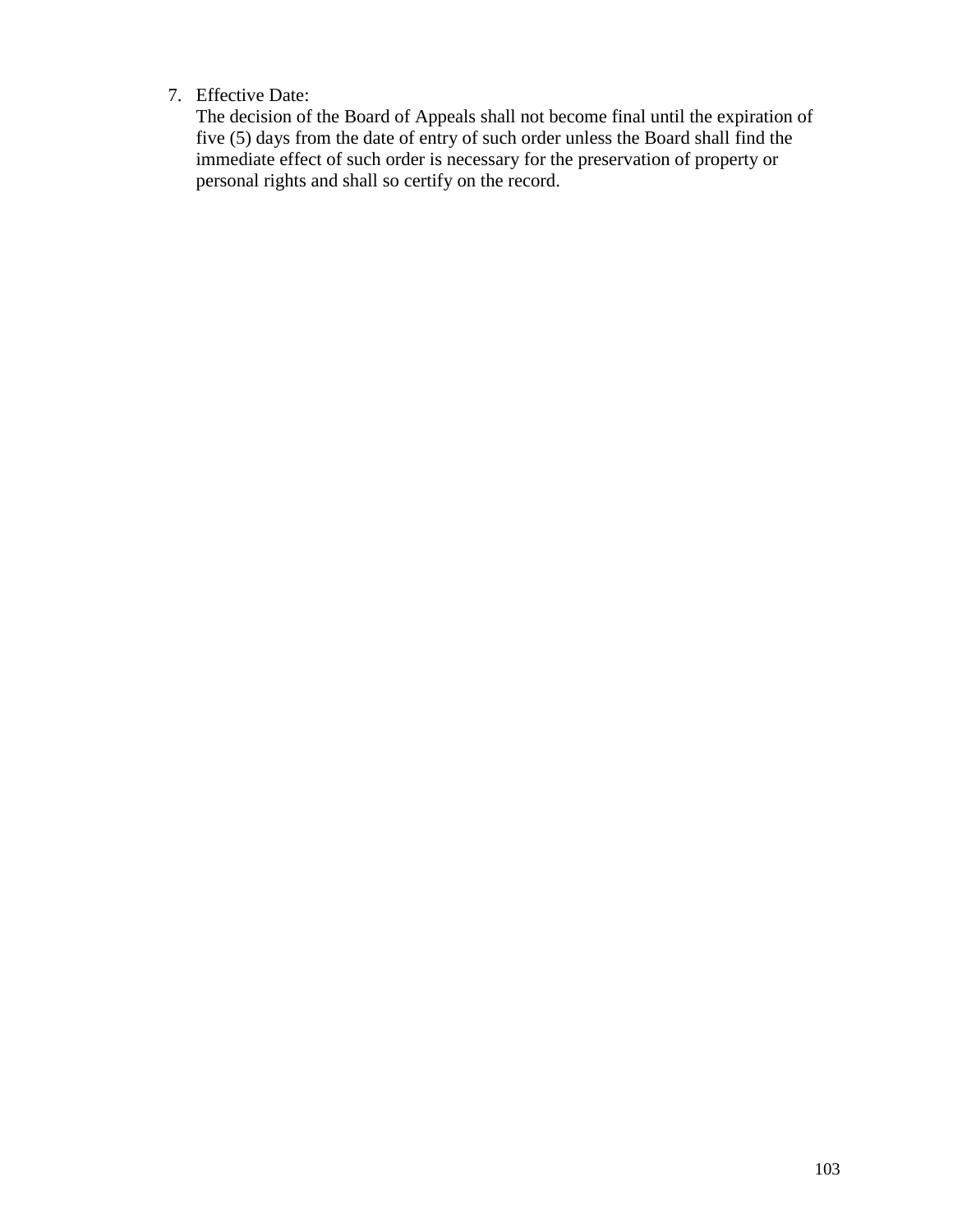## **ARTICLE VII - AMENDMENTS**

## **SECTION 700 - AMENDMENTS**

The Township Trustees may from time to time amend, supplement, change or repeal this Resolution in the manner prescribed by Section 519.12 of the Ohio Revised Code and in accord with the following:

## **700.1** Right of Amendment

A proposed amendment may be initiated by the Township Zoning Commission, the Township Trustees or by the filing of an application with the Township Zoning Commission or by one or more of the owners or lessees of property within the area proposed to be changed. All such proposals originating with the Township Trustees shall be certified to the Township Zoning Commission.

The Township Zoning Commission shall set a public hearing date, not less than 20 days or more than 40 days, on the proposal and refer the matter to the Greene County Planning Commission within 5 days for a recommendation for approval or denial within 25 days after receipt of such application.

#### **700.2** Recommendation of Township Zoning Commission

The Township Zoning Commission, within 30 days after public hearing, shall recommend the approval, denial or modification of the proposed amendment and submit such recommendation and the recommendation of the Greene County Planning Commission to the Township Trustees.

The Township Trustees shall, upon receipt of such recommendation, set a public hearing date on the proposed amendment, which date shall not be more than 30 days from the date of receipt of such recommendation. Within 20 days after such public hearing the Township Trustees shall either adopt or deny the proposed amendment or adopt some modification thereof. In the event the Township Trustees, after public hearing, deny or modify the recommendation of the Township Zoning Commission, the majority vote of the Township Trustees shall be required. Amendments adopted by the Trustees become effective 30 days after the adoption of the amendments.

## **700.3** Amendment Limitations

Petitions for zoning amendment conditional use permits or variances concerning any parcel of property, portion thereof, or use thereon shall not be accepted for consideration more than once during any consecutive twelve (12) month period.

#### **700.4** Continuation of Public Hearings

Requests for continuance of a public hearing may be granted in thirty (30) day increments, but in no case will a continuance be granted which exceeds six (6) months from date of filing of application.

## **700.5** Fee

When any petition is filed as provided in this section, and before any action is taken, any person desiring such action shall be required to pay a fee and under no condition shall such sum or part thereof be refunded. Such fee schedule is determined by Xenia Township Trustee Resolution.

## **700.6** Validity and Severity

Should any section or provision of this resolution be declared by the courts to be unconstitutional or invalid, such decision shall not affect the validity of the Resolution as a whole, or any part thereof other than the part so declared to be unconstitutional or invalid.